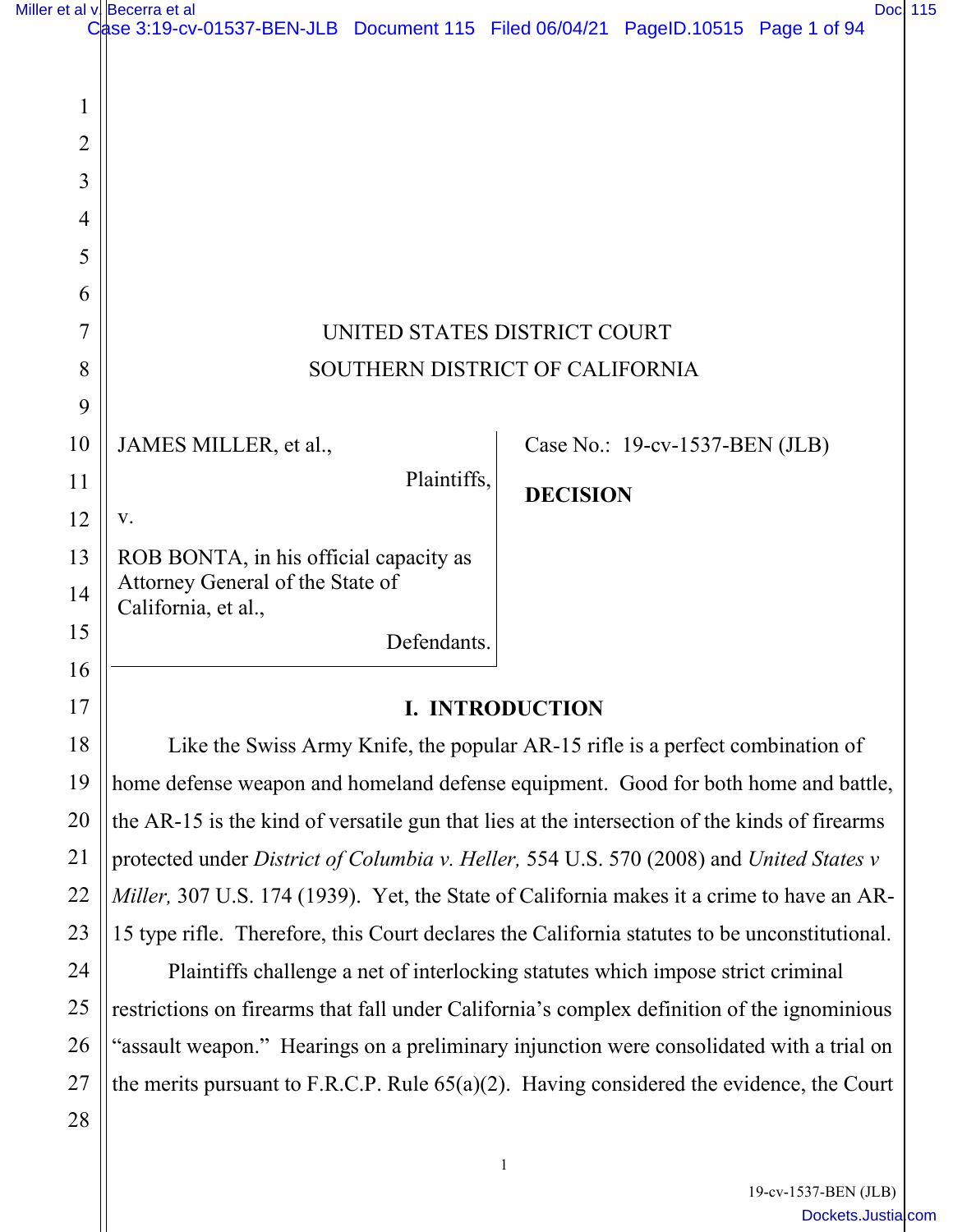1 2 issues these findings of fact and conclusions of law, [1](#page-1-0) finds for the Plaintiffs, and enters Judgment accordingly.

3 4 5 6 7 8 9 10 11 12 13 14 15 16 The Second Amendment "elevates above all other interests the right of lawabiding, responsible citizens to use arms in defense of hearth and home." *Heller*, 554 U.S., at 635. The Supreme Court clearly holds that the Second Amendment protects guns commonly owned by law-abiding citizens for lawful purposes. At the same time, "the Second Amendment confers an individual right to keep and bear arms . . . that 'have some reasonable relationship to the preservation or efficiency of a well regulated militia." *Id.* at 622. And although the Supreme Court cautioned that the Second Amendment does not guarantee a right to keep and carry "any weapon whatsoever in any manner whatsoever and for whatever purpose," *Heller*, 554 U.S., at 626, lower courts have often cited this proviso about extreme cases to justify gun laws in average contexts. There is no evidence that the Supreme Court intended that language to be a license to avoid its common sense holding in average contexts. Unfortunately, *Heller*'s acknowledgement of exceptions for gun laws at the extreme is in danger of swallowing *Heller*'s rule for the average case.

This case is not about extraordinary weapons lying at the outer limits of Second Amendment protection. The banned "assault weapons" are not bazookas, howitzers, or machineguns. Those arms are dangerous and solely useful for military purposes. Instead, the firearms deemed "assault weapons" are fairly ordinary, popular, modern rifles. This is an average case about average guns used in average ways for average purposes.

17

18

19

20

21

22

23

24

25

26

One is to be forgiven if one is persuaded by news media and others that the nation is awash with murderous AR-15 assault rifles. The facts, however, do not support this

<span id="page-1-0"></span><sup>27</sup> 28 <sup>1</sup> The characterization of a finding as one of "fact" or "law" is not controlling. To the extent that a finding is characterized as one of "law" but is more properly characterized as one of "fact" (or vice versa), substance prevails over form.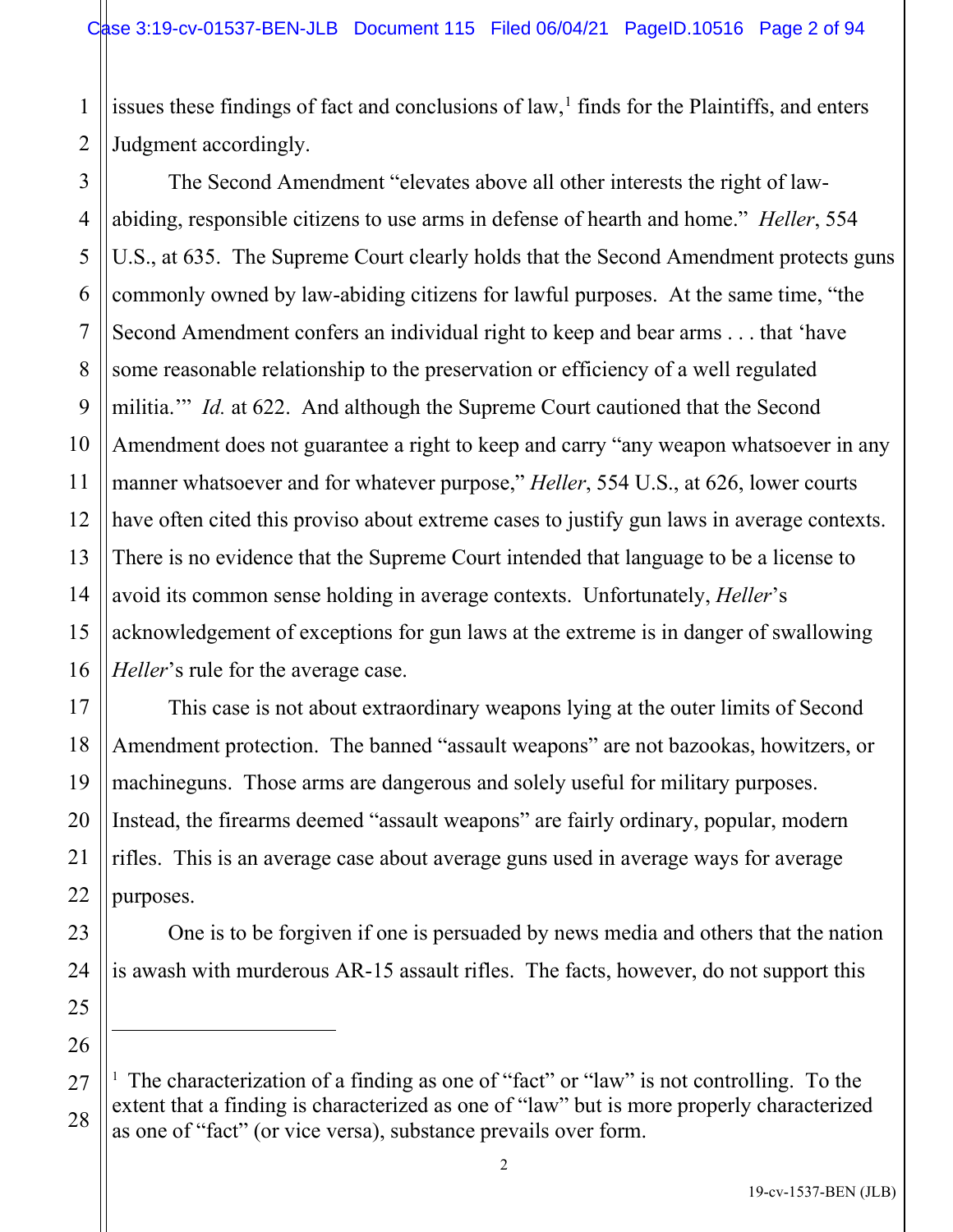1 2 3 4 5 6 hyperbole, and facts matter. Federal Bureau of Investigation murder statistics do not track assault rifles, but they do show that killing by knife attack is far more common than murder by any kind of rifle. In California, murder by knife occurs seven times more often than murder by rifle. For example, according to F.B.I. statistics for 2019, California saw 252 people murdered with a knife, while 34 people were killed with some type of rifle – not necessarily an AR-15.<sup>[2](#page-2-0)</sup> A Californian is three times more likely to be murdered by an attacker's bare hands, fists, or feet, than by his rifle. $3 \text{ In } 2018$  $3 \text{ In } 2018$ , the statistics were even more lopsided as California saw only 24 murders by some type of rifle.[4](#page-2-2) The same pattern can be observed across the nation.

# **A. Pre-***Heller* **Origin of the Assault Weapons Control Act ("AWCA")**

It is clear today, in the year 2021, that individuals have a right to keep and possess dangerous common arms."<sup>[5](#page-2-3)</sup> But California's Assault Weapons Control Act ("AWCA") was enacted in the year 1989. In 1989, the California Legislature was concerned that an assault weapon "has such a high rate of fire and capacity for firepower that its function as a legitimate sports or recreational firearm is substantially outweighed by the danger that it can be used to kill and injure human beings." *See* Cal. Penal Code § 30505(a). AWCA then banned assault weapons by specific makes and models. Cal. Penal Code § 30510.

AWCA was a policy choice unencumbered by constitutional considerations. The California Legislature weighed only the firearm's value for sports and recreation against the relative dangerousness of the weapon and the danger of it being misused by criminals.

<span id="page-2-2"></span><sup>4</sup> [https://ucr.fbi.gov/crime-in-the-u.s/2018/crime-in-the-u.s.-2018/tables/table-20.](https://ucr.fbi.gov/crime-in-the-u.s/2018/crime-in-the-u.s.-2018/tables/table-20)

<span id="page-2-3"></span><sup>5</sup> *Caetano v. Massachusetts*, 577 U.S. 411, 418 (2016) (Alito, J., and Thomas, J., concurring) (citing *Heller*, 554 U.S., at 627, 636 ("If *Heller* tells us anything, it is that firearms cannot be categorically prohibited just because they are dangerous.").

<span id="page-2-0"></span><sup>&</sup>lt;sup>2</sup> [https://ucr.fbi.gov/crime-in-the-u.s/2019/crime-in-the-u.s.-2019/topic-pages/tables/table-](https://ucr.fbi.gov/crime-in-the-u.s/2019/crime-in-the-u.s.-2019/topic-pages/tables/table-20)[20](https://ucr.fbi.gov/crime-in-the-u.s/2019/crime-in-the-u.s.-2019/topic-pages/tables/table-20).

<span id="page-2-1"></span><sup>&</sup>lt;sup>3</sup> *Id*. California recorded 102 murders in 2019 by an attacker's use of hands, fists, or feet.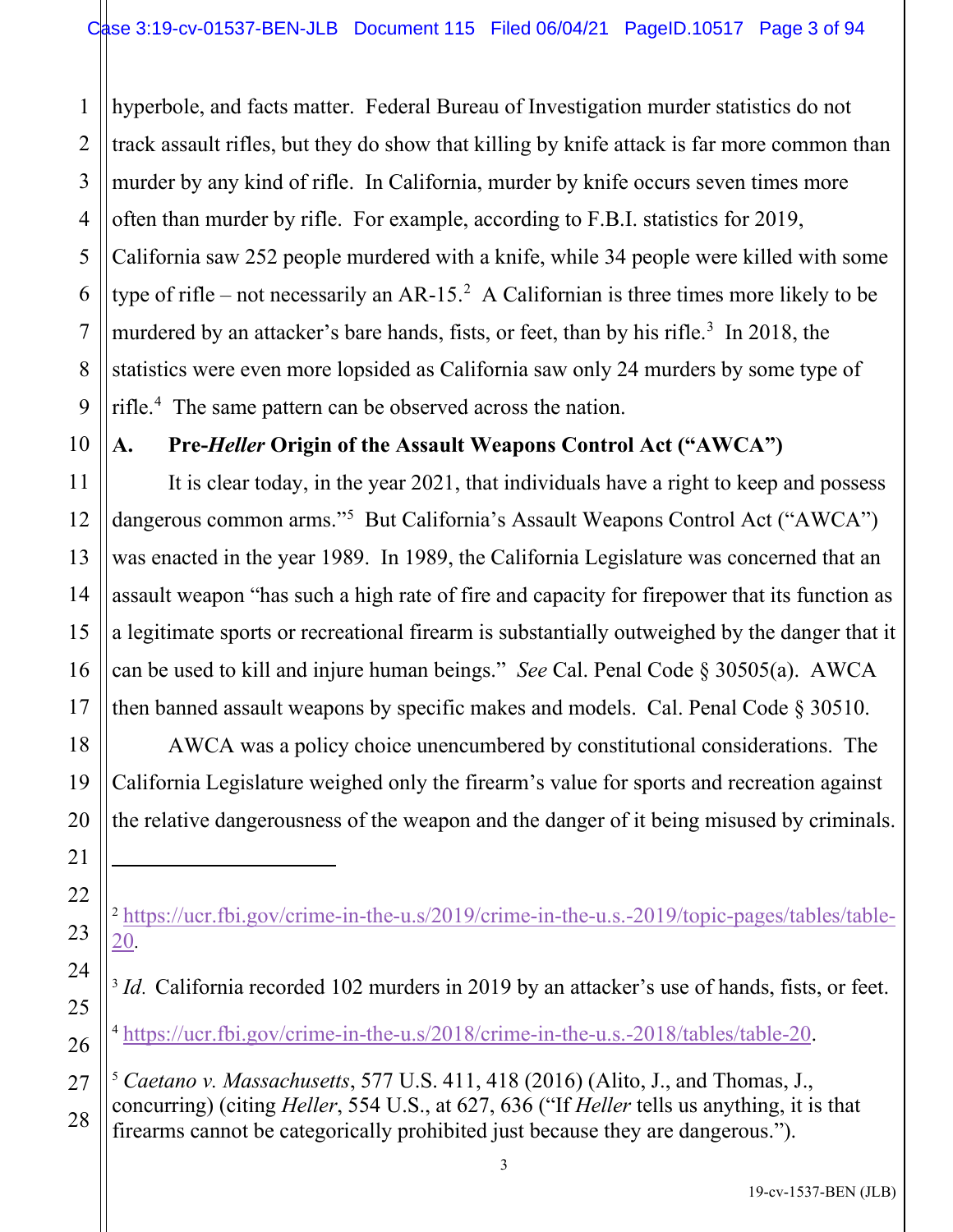1 It was a different time in legal history.

# **B. Pre-***Heller* **Second Amendment Jurisprudence**

3 4 5 6 7 8 9 10 11 12 13 14 In 1989, most judicial thinking about the Second Amendment was incorrect. Prior to 2008, lower court opinions did not acknowledge that the Second Amendment conferred an individual right to own firearms, or that the right applied against the states. *See e.g., United States v. Hancock*, 231 F.3d 557, 565–66 (9th Cir. 2000) ("[T]his court has concluded that 'the Second Amendment is a right held by the states, and does not protect the possession of a weapon by a private citizen."") (citation omitted).<sup>[6](#page-3-0)</sup> When the features-based definition was added for the year 2000, a citizen challenging AWCA in the Ninth Circuit was still (incorrectly) regarded as lacking basic Article III standing.<sup>[7](#page-3-1)</sup> Judicial recognition of an individual right to keep and bear arms to be respected by the states would come later with the *Heller* decision in 2008 and the *McDonald* decision in 2010. *See McDonald v. City of Chicago, Ill.*, 561 U.S. 742, 767 (2010) ("[I]n *Heller*, we held that individual self-defense is 'the central component' of the Second Amendment right."). [8](#page-3-2)

21

22

2

<span id="page-3-1"></span>23 24 <sup>7</sup> *Silveira v. Lockyer*, 312 F.3d 1052, 1066-67 (9th Cir. 2002) ("Because we hold that the Second Amendment does not provide an individual right to own or possess guns or other firearms, plaintiffs lack standing to challenge the AWCA.").

<span id="page-3-2"></span>25 26 27 28 8 S*ee also United States v. Craighead*, 539 F.3d 1073, 1077 (9th Cir. 2008) ("The home occupies a special place in the pantheon of constitutional rights. Under the First Amendment, the 'State has no business telling a man, sitting alone in his house, what books he may read or what films he may watch.' The Second Amendment prohibits a federal 'ban on handgun possession in the home.'" (citing *Heller*)).

<span id="page-3-0"></span><sup>6</sup> *See also Hickman v. Block*, 81 F.3d 98, 101 (9th Cir. 1996) ("We follow our sister circuits in holding that the Second Amendment is a right held by the states, and does not protect the possession of a weapon by a private citizen."); *Fresno Rifle & Pistol Club, Inc. v. Van De Kamp*, 965 F.2d 723, 731 (9th Cir. 1992) (rejecting the first attack on California's AWCA because "until such time as *Cruikshank* and *Presser* are overturned, the Second Amendment limits only federal action, and we affirm . . . 'that the Second Amendment stays the hand of the National Government only.'").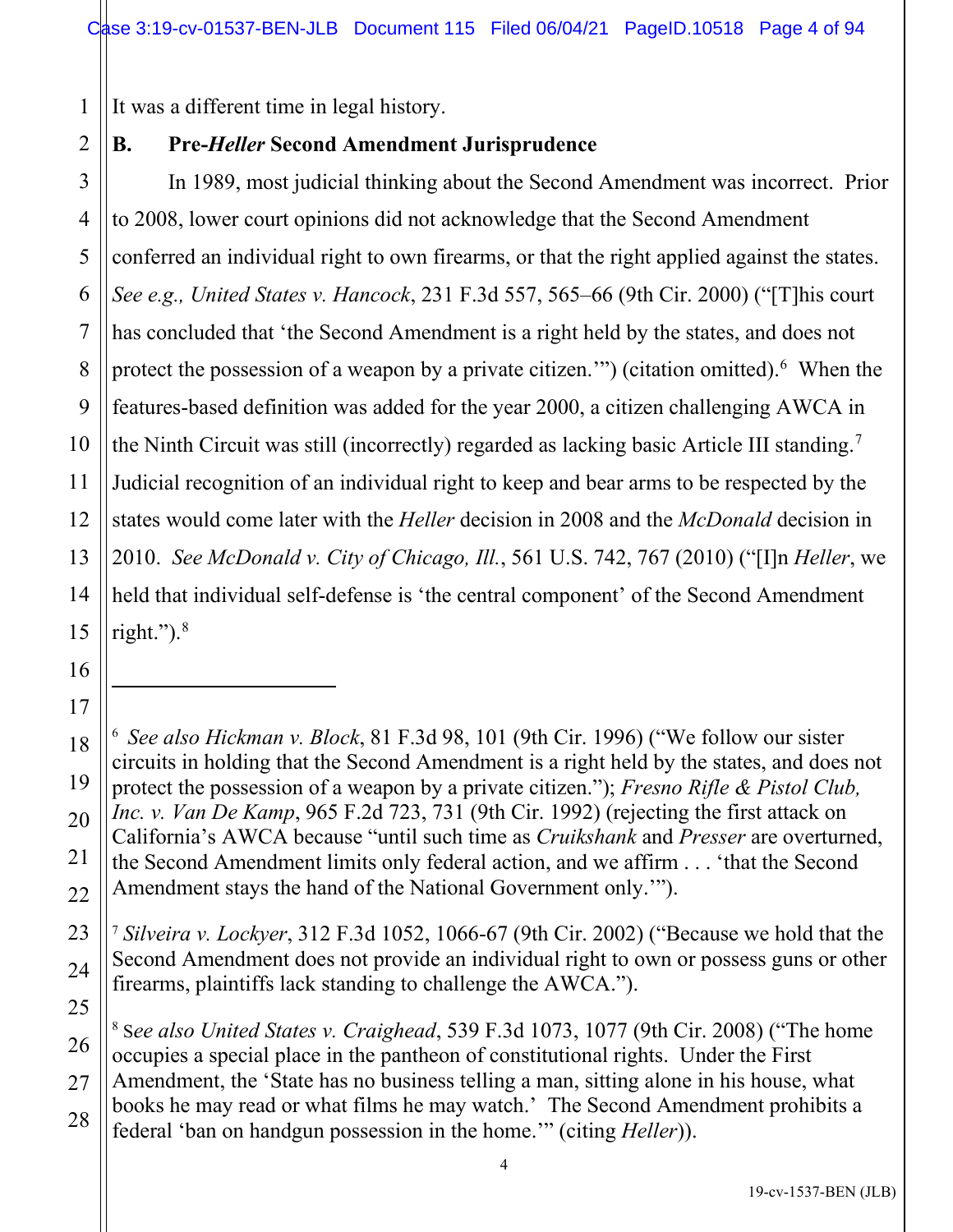1 2 3 4 In the year 1989, the California Legislature was not concerned with maintaining room for a citizen's constitutional right to have a common firearm of one's choosing to defend hearth and home. In making its policy choice, the California Legislature neither mentioned a modern rifle as a means of self-defense, nor did the core Second Amendment right appear to have been any part of its consideration.<sup>[9](#page-4-0)</sup> The formal legislative findings say nothing about self-defense. *See* § 30505(a). The balance was simply about criminal use, on the one hand, versus sporting or recreational activities, on the other hand. In the pre-*Heller* jurisprudential milieu, the pure policy choice made sense.

## **C. Amending AWCA Using a Prohibited-Features Approach**

On January 1, 2000, Senate Bill 23 went into effect adding to AWCA the featuresbased definition of "assault weapons" (now codified at California Penal Code § 30515(a)). At this juncture, it is not clear why  $\S 30515(a)$  was enacted, as there is no legislative history in evidence. The federal assault weapon ban was already in place.

It may have been the fact that manufacturers began producing new firearms with similarities to listed rifles to circumvent the ban.<sup>[10](#page-4-1)</sup> Important for today's constitutional evaluation is the fact that, once again, the California Legislature did not consider its citizens' federal constitutional right to keep a weapon for home defense.As *Heller* says, "[t]he very enumeration of the [constitutional] right takes out of the hands of government

<span id="page-4-0"></span><sup>9</sup> In *Kasler v. Lockyer*, 23 Cal. 4th 472, 488 (2000), the California Supreme Court detailed the legislative history of AWCA and said, "[t]he Legislature was, in short, confronted with two conflicting societal interests, both of which it recognized as legitimate – the interest of all citizens in being protected against the use of semiautomatic weapons by criminals, and the interest of some citizens in using semiautomatic weapons for hunting, target practice, or other legitimate sports or recreational activities."

<span id="page-4-1"></span><sup>10</sup> In *Silveira v. Lockyer*, 312 F.3d 1052 at n.5 and n.56, as amended (Jan. 27, 2003), the court said that was the legislative impetus, but cited only a Los Angeles Times newspaper article.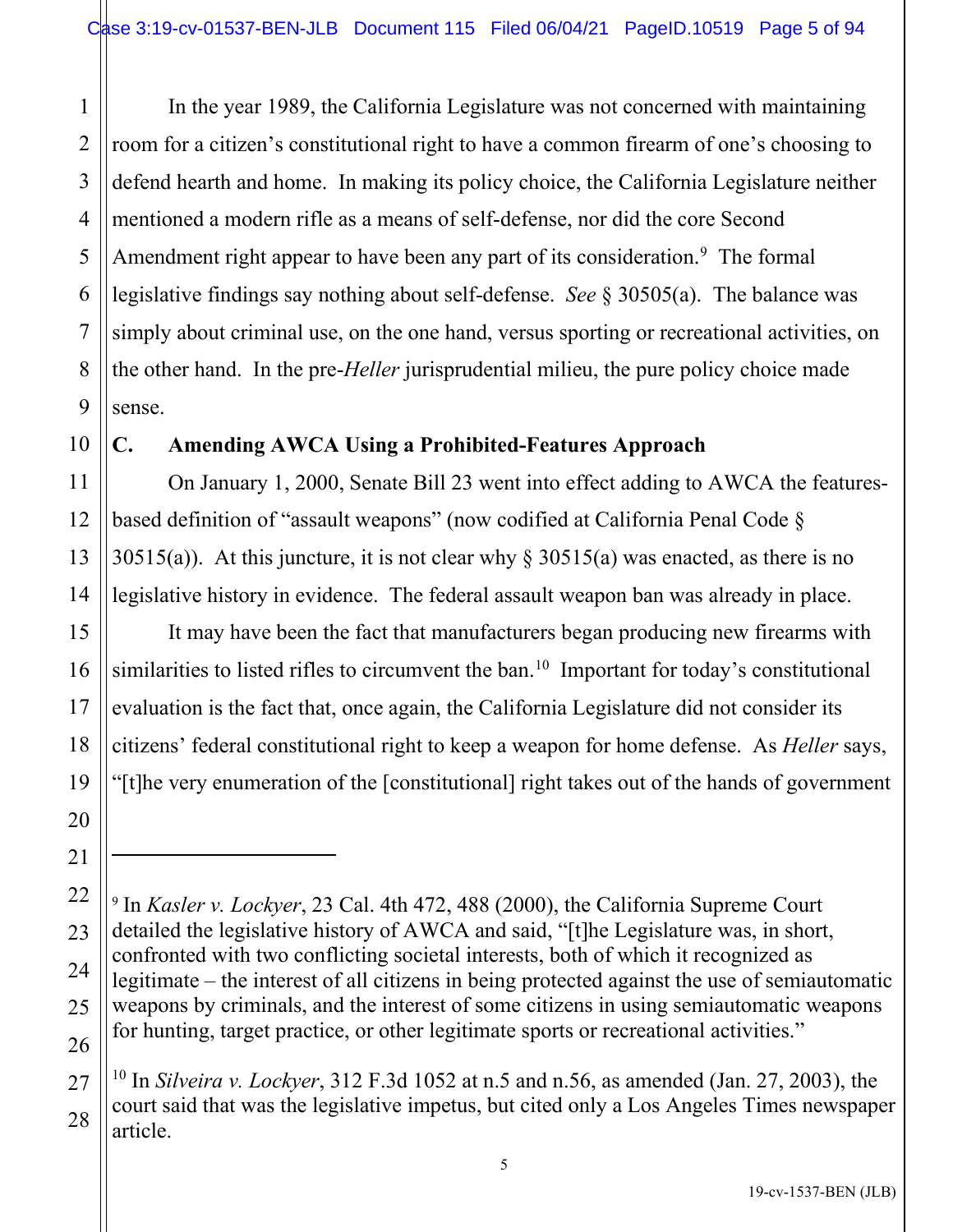. . . the power to decide on a case-by-case basis whether the right is *really worth* insisting upon." 554 U.S., at 635 (emphasis in original).

Concerning AWCA's prohibited-features amendment, the Attorney General has not identified any relevant legislative history or legislative findings about the societal dangers of pistol grips, flash hiders, telescoping stocks, flare launchers or barrel shrouds. The State's legislative information website lists several committee reports leading up to the signing of Senate Bill 23 by California Governor Gray Davis on July 19, 1999. *See* leginfo.legislature.ca.gov. But there are no studies of criminal gun usage recounted. There are no assault weapon experiences of other states or cities recited. There are no public hearings described. There is one indication, however: Senate Bill 23 was said to be similar to Assembly Bill 2560, which was passed the previous year, but vetoed by California Governor Pete Wilson. Governor Wilson issued a statement with his veto criticizing AWCA's prohibited-features approach and offered this analogy: "If this bill's focus were high speed sports cars, it would first declare them 'chariots of death' and then criminalize possession of Ramblers equipped with racing stripes and wire wheels."<sup>[11](#page-5-0)</sup>

After AWCA was amended times changed. The federal ban expired in 2004. *Heller* was decided in 2008. *McDonald* was decided in 2010. Nevertheless, California continues to restrict "assault weapons" under § 30515(a). *See* Cal. Pen. Code §§  $30600(a)$ ,  $30605(a)$ .<sup>[12](#page-5-1)</sup> Section  $30515(a)(1)$  through (8), the prohibited-features definition

<span id="page-5-0"></span><sup>11</sup> *See* [www.leginfo.ca.gov/pub/97-98/bill/asm/ab\\_2551-2600/ab\\_2560](http://www.leginfo.ca.gov/pub/97-98/bill/asm/ab_2551-2600/ab_2560) (last visited 4/14/21).

<span id="page-5-1"></span><sup>12</sup> California Penal Code  $\S 30600(a)$  states, "Any person who, within this state, manufactures or causes to be manufactured, distributes, transports, or imports into the state, keeps for sale, or offers or exposes for sale, or who gives or lends any assault weapon . . . is guilty of a felony, and upon conviction shall be punished by imprisonment pursuant to subdivision (h) of Section 1170 for four, six, or eight years."

Likewise, California Penal Code § 30605(a) states, "Any person who, within this state, possesses any assault weapon . . . shall be punished by imprisonment in a county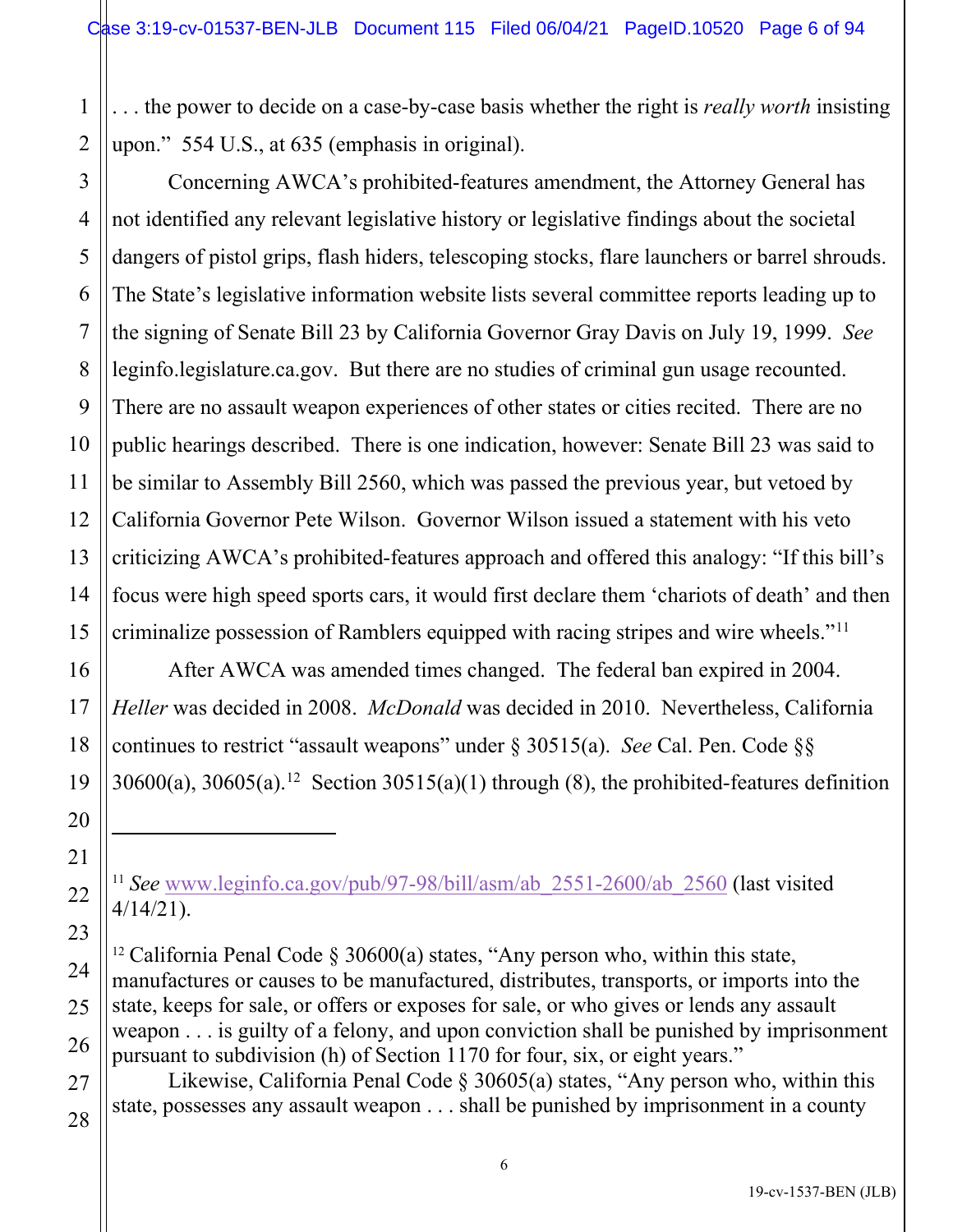of an "assault weapon," is the statute (along with its interlocking counterparts) which, today, Plaintiffs challenge as unconstitutional.<sup>[13](#page-6-0)</sup>

1

2

### **D. Assault Weapons Defined**

Under  $\S 30515(a)$ , a rifle is labeled an "assault weapon" if it is one of three principal types. The first type is a semiautomatic centerfire<sup>[14](#page-6-1)</sup> rifle that does not have a fixed magazine but has one of the following prohibiting features: a pistol grip that protrudes conspicuously beneath the action of the rifle, a thumbhole stock, a folding or telescoping stock, a grenade or flare launcher, a flash suppressor, or a forward pistol grip. The second type is a semiautomatic centerfire rifle that has a fixed<sup>[15](#page-6-2)</sup> magazine able to hold more than 10 rounds. The third type is a semiautomatic centerfire rifle that has an

jail for a period not exceeding one year, or by imprisonment pursuant to subdivision (h) of Section 1170." The statutes do not specifically criminalize the buying or borrowing of an assault weapon, but the criminalization of selling, lending, and manufacturing impinges on a citizen's constitutional right to acquire these firearms for self-defense. "This acquisition right is protected as an 'ancillary right' necessary to the realization of the core right to possess a firearm for self-defense." *Renna v. Becerra*, No. 20cv2190- DMS (DEB), 2021 WL 1597933, at \*6 (S.D. Cal. Apr. 23, 2021) (quoting *Teixeira v. County of Alameda*, 873 F.3d 670, 677 (9th Cir. 2017)) (*en banc*) (core Second Amendment right "wouldn't mean much" without ability to acquire arms).

<span id="page-6-0"></span><sup>13</sup> Plaintiffs do not challenge §§ 30505 or 30510. On August 6, 2020, AWCA was again amended adding new subsections (9) though (11) to  $\S$  30515(a) to include semiautomatic centerfire firearms that are somehow neither rifle, nor pistol, nor shotgun, but have the prohibited features.

<span id="page-6-1"></span><sup>14</sup> Centerfire ammunition is generally more powerful and reliable than rimfire ammunition. Defs. Exh. D, Graham Decl. at ¶ 22 (DEF0201-02); Kapelsohn Depo. at 29:10-13.

<span id="page-6-2"></span><sup>15</sup> A "fixed magazine" is "an ammunition feeding device contained in, or permanently attached to, a firearm in such a manner that the device cannot be removed without disassembly of the firearm action." Cal. Pen. Code § 30515(b).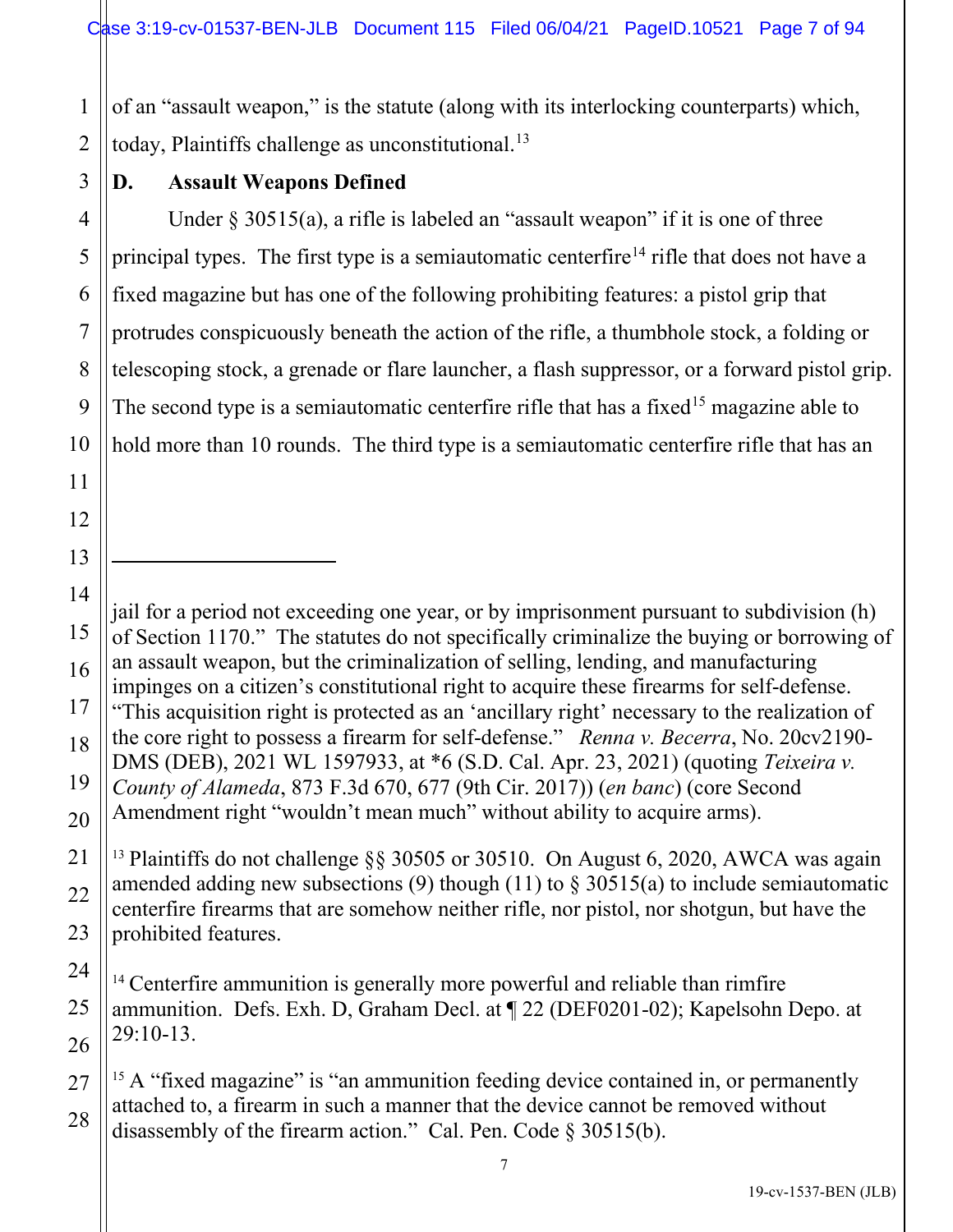1 overall length of less than 30 inches. Cal. Penal Code  $\S 30515(a)(1)-(3).$ <sup>[16](#page-7-0)</sup>

As an aside, the "assault weapon" epithet is a bit of a misnomer.<sup>[17](#page-7-1)</sup> These prohibited guns, like all guns, are dangerous weapons. However, these prohibited guns, like all guns, can be used for ill or for good. They could just as well be called "home defense rifles" or "anti-crime guns."

The mechanical design features that identify a rifle as a California "assault weapon," it is argued, tend to help a person shoot the rifle more accurately under pressure. The Plaintiffs make the point that this is a better condition for all lawful uses, *i.e.,* a more accurate gun is better for everyone. After all, responsible gun-owners worry about the ending point of every round fired. If shooting in self-defense, a home defender wants every round to hit only attackers.

In contrast, the Attorney General argues that better accuracy makes it a more dangerous weapon. According to the Attorney General, "assault weapons enable a shooter to fire more rounds rapidly in a given period with greater accuracy, increasing the likelihood that more individuals will be shot and suffer more numerous injuries." The

2

3

4

5

6

7

8

9

11

13

14

15

17

<span id="page-7-0"></span>18

<sup>&</sup>lt;sup>16</sup> Based on prohibited features, AWCA also dubs "assault weapons" certain shotguns and pistols, and (recently) guns that are neither rifles, nor shotguns, nor pistols. Antique firearms and certain pistols designed expressly for Olympic events are exempted. Cal. Pen. Code §30515(d).

<span id="page-7-1"></span><sup>21</sup> 22 23 24 25 26 27 28 <sup>17</sup> *Stenberg v. Carhart*, 530 U.S. 914, 1001 n.16 (2000) (Thomas, J., dissenting) ("Prior to 1989, the term 'assault weapon' did not exist in the lexicon of firearms. It is a political term, developed by anti-gun publicists to expand the category of 'assault rifles' so as to allow an attack on as many additional firearms as possible on the basis of undefined 'evil' appearance.") (quoting Kobayashi & Olson et al., *In re 101 California Street: A Legal and Economic Analysis of Strict Liability for the Manufacture and Sale of "Assault Weapons,"* 8 Stan. L. & Pol'y Rev. 41, 43 (1997)); *Heller v. D.C. (Heller II)*, 670 F.3d 1244, 1290 (D.C. Cir. 2011) (Kavanaugh, J., dissenting) ("D.C. repeatedly refers to the guns at issue in this case as 'assault weapons.' But if we are constrained to use D.C.'s rhetoric, we would have to say that handguns are the quintessential 'assault weapons' in today's society; they are used far more often than any other kind of gun in violent crimes.).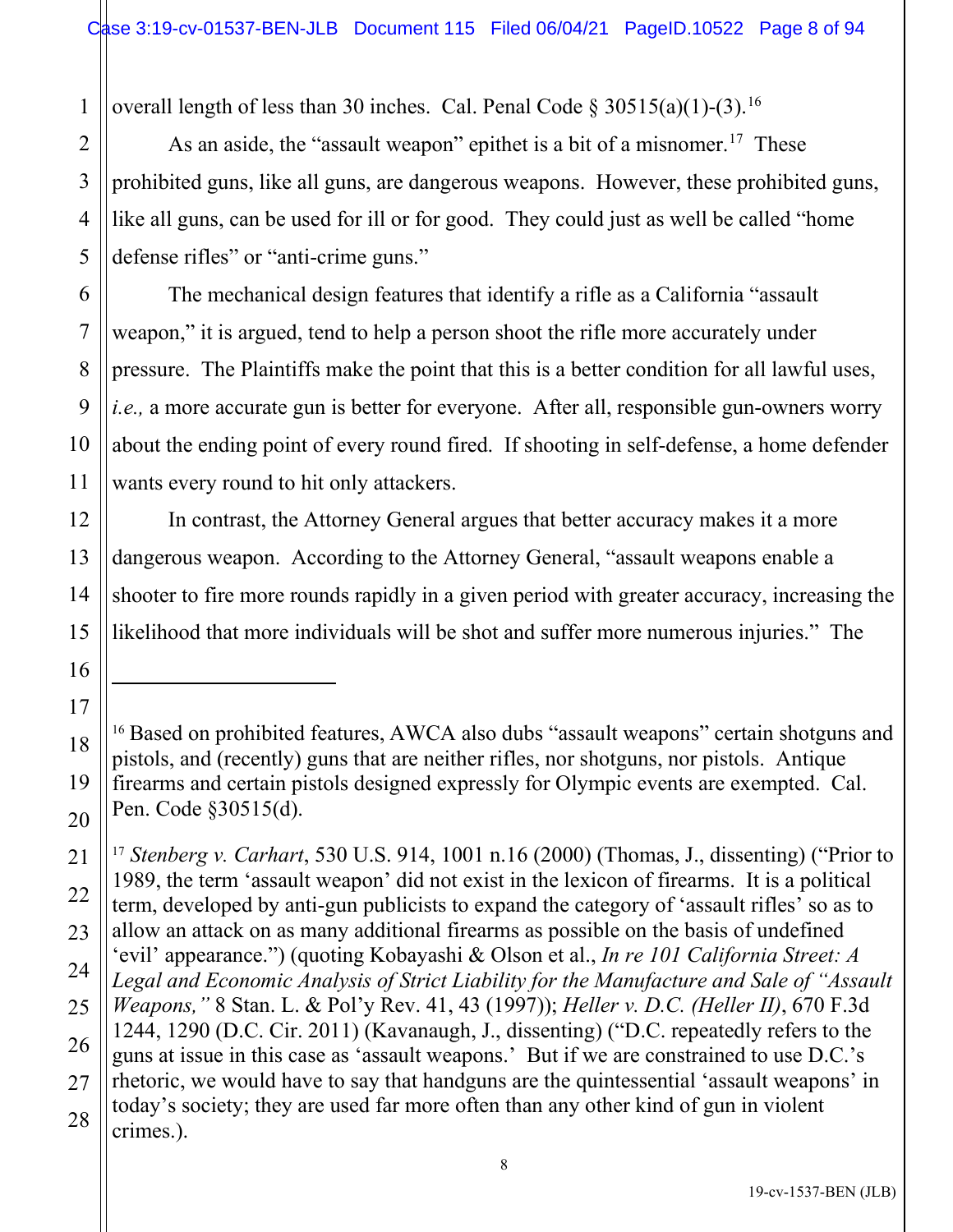1 2 3 4 5 6 7 8 9 10 11 12 13 implied context is a mass shooting. In the terrible mass shooting context, which fortunately is a rare event, reducing the number of innocent victims is the State's goal, although it is not at all clear that a less accurate rifle would reduce the number of victims. A less accurate rifle in the hands of a mass shooter may very well result in different victims, but not necessarily less victims. On the other hand, in the self-defense context, which seems to be more common, taking accurate shots at attackers is vitally important for the innocent victim. While the state ought to protect its residents against victimization by a mass shooter, it ought also to protect its residents against victimization by home-invading criminals. But little is found in the Attorney General's court filings reflecting a goal of preventing violence perpetrated against law-abiding citizens in their homes. Instead, the State's litigation stance is more like the view recently expressed by a police chief in Oakland, California: we do not want victims to arm themselves; we want them to be good witnesses.<sup>[18](#page-8-0)</sup> Of course, a dead victim is a lousy witness.

14 15

16

17

18

19

20

21

# **E. Criminal Penalties**

The State prefers a policy of residents not arming themselves with assault weapons, and for those who do, arresting residents. California Penal Code § 30600 imposes a felony criminal penalty for anyone who manufactures, distributes, imports, keeps for sale, offers for sale, or lends an "assault weapon." The prescribed prison sentences for violations of these *malum prohibitum* crimes are four, six, or eight years.

<span id="page-8-0"></span><sup>22</sup> 23 24 25 26 27 28 <sup>18</sup> *See* abc7news.com/Oakland-police-chief-leronne-armstrong-chinatown-opd/10346747/ (last visited 2-19-21). On February 17, 2021, ABC7 News reported, "a woman was walking . . . around 6 p.m. Monday when she was approached by a suspect who attempted to take her camera. During the struggle, investigators said a nearby resident came up and fired several rounds toward the suspect." Afterwards, the police chief said, "[w]hen weapons are fired in our community, there could be unintended victims. We don't want our business owners or others to begin to arm themselves. We would really prefer them to be good witnesses." Unironically, according to the report, "[n]o one was hit, but when police arrived, the man with the gun was arrested while the robbery suspect got away."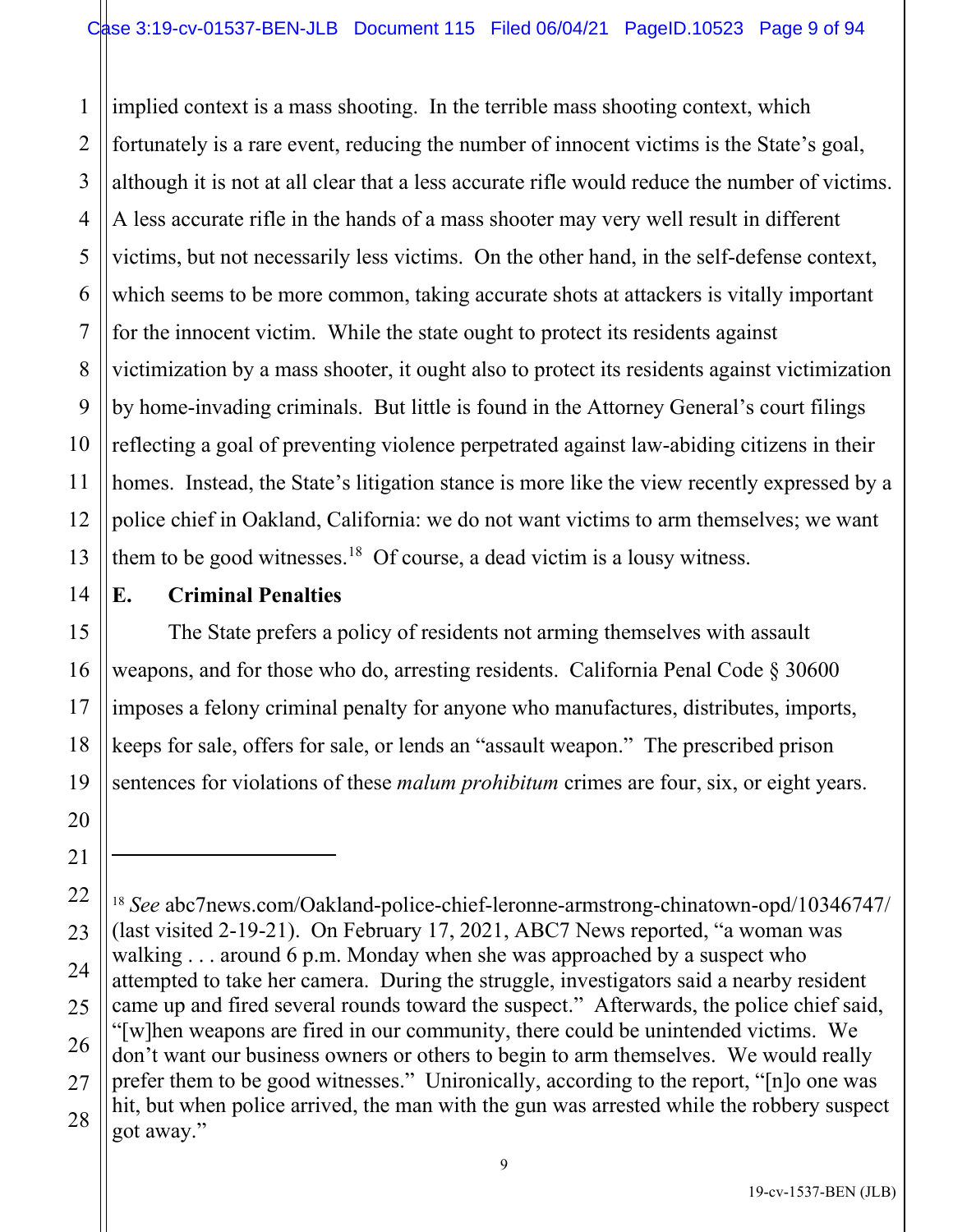1 2 3 4 5 6 7 8 9 10 11 12 *See* California Penal Code § 30600(a). One who merely possesses an "assault weapon" in California is guilty of a misdemeanor under California Penal Code § 30605(a) or a felony pursuant to California Penal Code  $\S 1170(h)(1)$  ("a felony punishable pursuant to this subdivision where the term is not specified in the underlying offense shall be punishable by a term of imprisonment in a county jail for 16 months, or two or three years"). In other words, the criminal sanction for possession of any gun deemed an "assault weapon" is a wobbler and can be sentenced as either a felony or a misdemeanor. If one possesses only one or two properly registered pre-ban assault weapons, the crime is a misdemeanor for the first offense. Cal. Pen. Code § 30605(b). Beginning January 1, 2020, a prosecutor may in lieu of criminal prosecution for mere possession of an assault weapon, institute a civil action for an injunction, fine, and destruction of the firearm as a nuisance. Cal. Pen. Code §30800.

As one commentator describes it, "[m]ere possession of an object that is commonplace and perfectly legal under federal law and in forty-four states will land you in prison, [will] result in the loss of your rights including likely the right to vote, and probably [will] cause you irreparable monetary and reputational damages, as well as your personal liberty. All of this despite the absence of even a single victim."<sup>[19](#page-9-0)</sup>

## **F. Modern Rifles**

13

14

15

16

17

18

19

20

21

22

23

24

25

26

<span id="page-9-0"></span>27

28

The Second Amendment protects modern weapons. *Caetano v. Massachusetts*, 577 U.S. 411, 412 (2016). The firearms banned by California Penal Code § 30515 and deemed "assault weapons" are modern weapons. They are principally AR-15 type rifles, pistols, and shotguns. Plaintiffs and others refer to them as "modern sporting rifles" although they are clearly useful for more than just sport. They are modern rifles that do not look like the iconic rifles from years gone by. They are fabricated with synthetic

<sup>19</sup> Mark W. Smith, *Assault Weapon Bans: Unconstitutional Laws for Made-up Category of Firearms*, 43 Harvard J. Law & Public Policy 357, 360 (2020). One could add to this list of consequences the forfeiture of the firearm itself. *See* Cal. Pen. Code § 30800(d).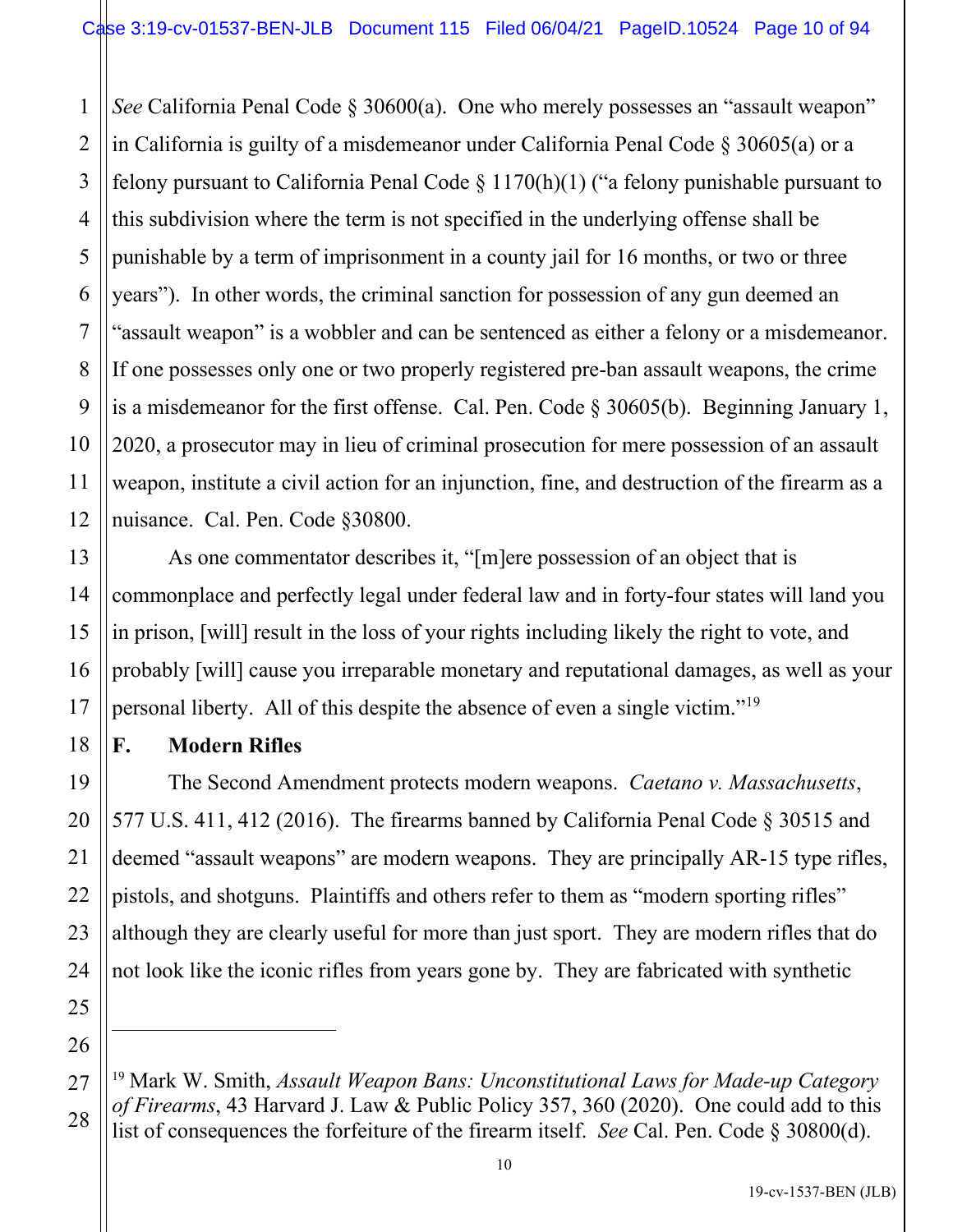1 2 3 4 polymers and anodized aluminum in cerakoted colors of black and brown and green. Parts once made of solid wood on guns of the past are gone. These modern rifles are constructed of lightweight alloys and titanium nitride barrels in angular skeletonized shapes. To those who grew up watching movie "westerns" with John Wayne, or Chuck Connors ("The Rifleman") on television, modern rifles just do not look like rifles. The AR-15 platform in particular, is an "open source" design and includes firearms made by numerous manufacturers under different product names with countless variations and adaptations. In fact, the platform's ability to accept modifications with ready-made retail parts without the need for specialized tools or expertise, is part of what makes these rifles popular. What advances in firearm design the future holds for these arms are yet to be imagined. When the term "modern rifle" is used in this opinion, it principally refers to a rifle built on the AR-15 platform with prohibited features.

### **II. ANALYSIS**

The Second Amendment provides: "A well regulated Militia, being necessary to the security of a free State, the right of the people to keep and bear Arms, **shall not** be infringed." U.S. Const. amend. II (emphasis added). The Supreme Court recognizes that "the Framers and ratifiers of the Fourteenth Amendment counted the right to keep and bear arms among those fundamental rights necessary to our system of ordered liberty." *McDonald*, 561 U.S., at 778. This right is incorporated against the states under the Fourteenth Amendment. *Id.* 

 Although the Attorney General sees it differently, the Supreme Court also recognizes that the Second Amendment guarantee includes a right to keep and bear firearms that have "some reasonable relationship to the preservation or efficiency of a well-regulated militia." *Miller*, 307 U.S., at 178. *Miller* implies that a weapon that is commonly owned and that is useful for the common defense for a militia member is also protected by the Second Amendment.

*Heller* and *Miller* are consistent. *Heller* took the already expansive zone of protection for weapons that could be used by the militia and focused on the core use of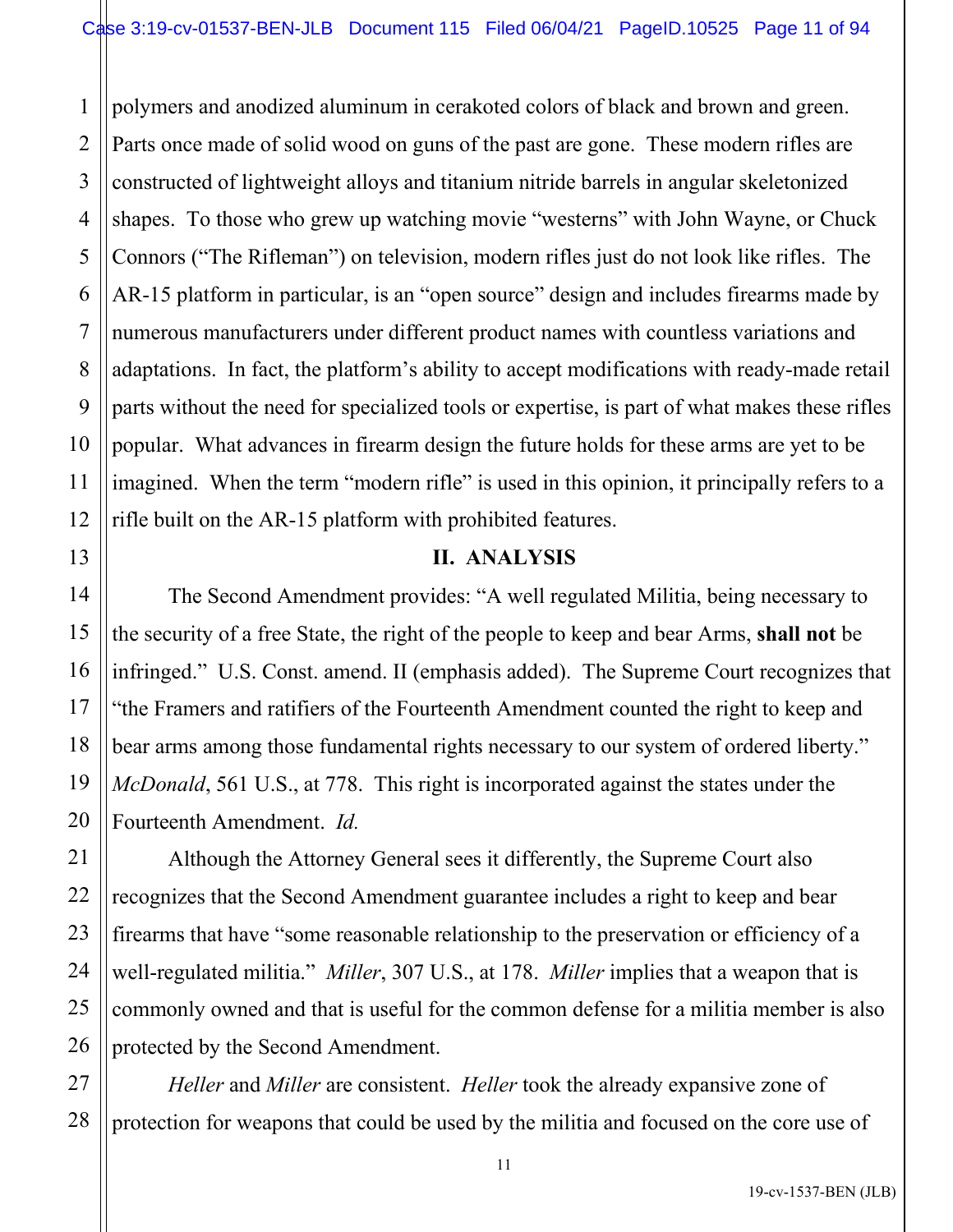3 4 5 firearms for self-defense. "The [*Heller*] Court determined that the right to keep and bear arms is an individual right held by the people, and not limited by the prefatory clause – 'a well regulated Militia' -- only to 'the right to possess and carry a firearm in connection with militia service.'" *Young v. State*, 992 F.3d 765, 782 (9th Cir. 2021) (*en banc*). As *McDonald* puts it,

[i]n *Heller*, we recognized that the codification of this right was prompted by fear that the Federal Government would disarm and thus disable the militias, but we rejected the suggestion that the right was valued only as a means of preserving the militias. On the contrary, we stressed that the right was also valued because the possession of firearms was thought to be essential for self-defense. As we put it, self-defense was "the central component of the right itself."

*McDonald*, 561 U.S., at 787. In *Caetano*, the Court underscored these two points. One, the Second Amendment extends at the very least to common modern arms useful for selfdefense in the home. Two, Second Amendment protection includes both common arms and weapons that may also be useful in warfare. *Caetano*, 577 U.S., at 412 (quoting *Heller*, 554 U.S., at 582, 624-25); *contra Kolbe v. Hogan*, 849 F.3d 114, 131 (4th Cir. 2017) (*en banc*) (weapons most useful in warfare are not protected by the Second Amendment).

# **A. The** *Heller* **Test**

1

2

6

7

8

9

10

11

12

13

14

15

16

17

18

19

20

21

22

23

24

25

26

<span id="page-11-0"></span>27

28

With these principles firmly established, it is time to put the constitutionality of AWCA to the test. Two tests will be used: (1) the *Heller* test; and (2) the Ninth Circuit's two-step levels-of-scrutiny test.

The *Heller* test is a test that any citizen can understand. *Heller* asks whether a law bans a firearm that is commonly owned by law-abiding citizens for lawful purposes. It is a hardware test.<sup>[20](#page-11-0)</sup> Heller draws a distinction between firearms commonly owned for

 $20$  Most of the Ninth Circuit's intermediate scrutiny analysis has developed in cases that are not hardware bans but more akin to time, place, and manner regulations. *See e.g.,*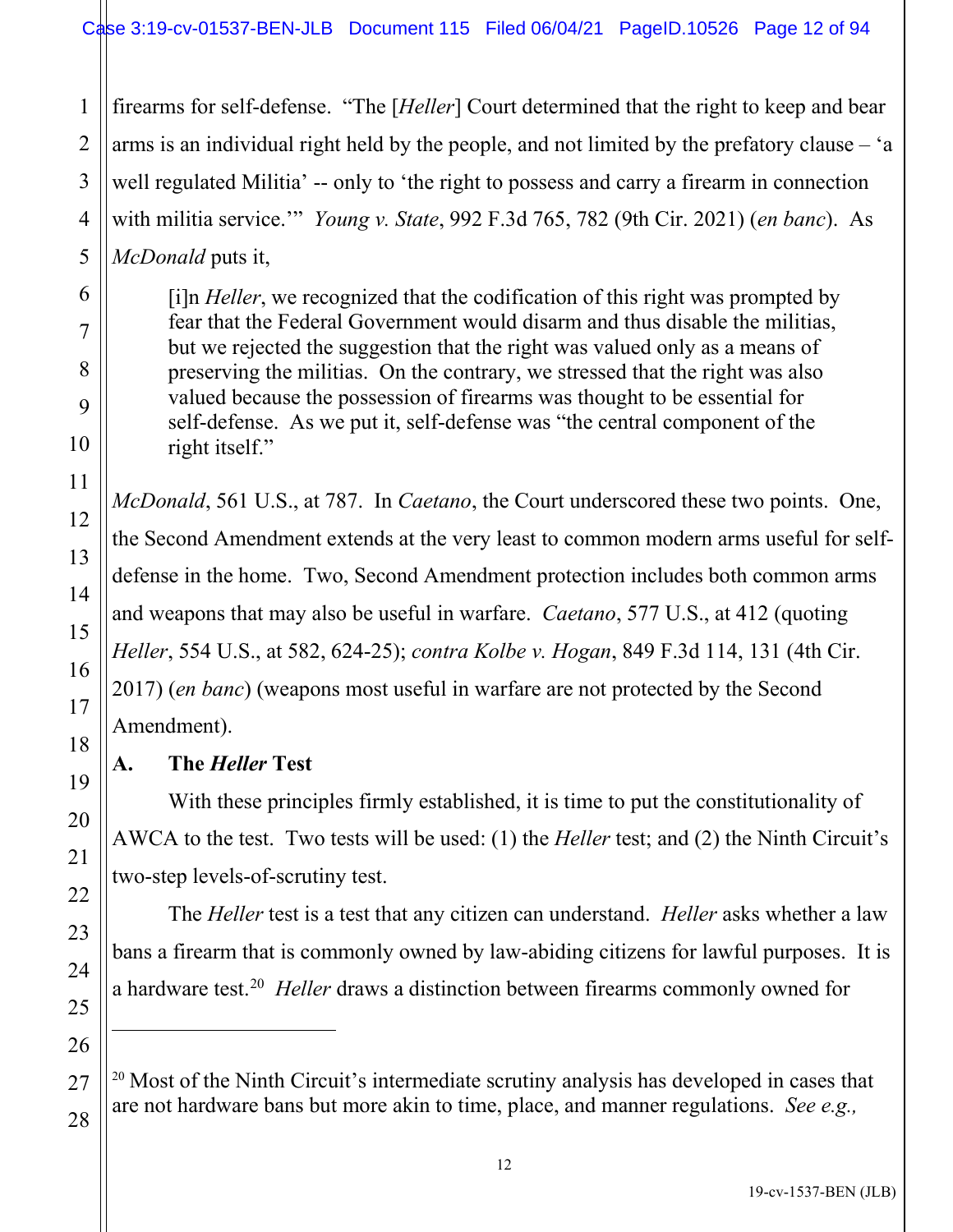1 2 3 4 lawful purposes and unusual arms adapted to unlawful uses as well as arms solely useful for military purposes. [21](#page-12-0) As applied to AWCA, the *Heller* test asks: is a modern rifle commonly owned by law-abiding citizens for a lawful purpose? For the AR-15 type rifle the answer is "yes." The overwhelming majority of citizens who own and keep the popular AR-15 rifle and its many variants do so for lawful purposes, including selfdefense at home. Under *Heller*, that is all that is needed. Using the easy to understand *Heller* test, it is obvious that the California assault weapon ban is unconstitutional. Under the *Heller* test, judicial review can end right here.<sup>[22](#page-12-1)</sup>

# **1.** *Popularity in California*

 Modern rifles have become immensely popular in the United States. Even in California, despite being banned for 20 to 30 years, according to the State's own evidence, there are 185,569 "assault weapons" currently registered with the California

*Young*, 992 F.3d 765 (open carry outside the home); *United States v. Singh*, 979 F.3d 697 (9th Cir. 2020) (prohibition on gun ownership for nonimmigrant visa holders); *United States v. Torres*, 911 F.3d 1253 (9th Cir. 2019) (prohibition on gun possession by aliens illegally or unlawfully in the United States); *Teixeira v. Cty. of Alameda*, 873 F.3d 670, 680 (9th Cir. 2017) (*en banc*) (gun store in a particular location); *Bauer v. Becerra*, 858 F.3d 1216 (9th Cir. 2017) (using fees from firearm sales to fund law enforcement program); *Silvester v. Harris*, 843 F.3d 816 (9th Cir. 2016) (ten-day waiting period for firearm purchase); *Peruta v. Cty. of San Diego*, 824 F.3d 919, 927 (9th Cir. 2016) (*en banc*) (concealed carry outside the home); *United States v. Chovan*, 735 F.3d 1127 (9th Cir. 2013) (prohibition on domestic violence misdemeanant possession).

<span id="page-12-0"></span><sup>21</sup> *Cf. Nordyke v. King*, 563 F.3d 439, 465 (9th Cir. 2009) (Gould, J., concurring), *vacated*, 611 F.3d 1015 (9th Cir. 2010) ("[N]o individual could sensibly argue that the Second Amendment gives them a right to have nuclear weapons or chemical weapons in their home for self-defense.").

<span id="page-12-1"></span><sup>22</sup> This Court is not the first jurist to read *Heller* this way. *See Friedman v. City of Highland Park*, 784 F.3d 406, 416 (7thCir. 2015) (Manion, J., dissenting) ("The fact that a statistically significant number of Americans use AR-type rifles and large-size magazines demonstrates *ipso facto* that they are used for lawful purposes. Our inquiry should have ended here: the Second Amendment covers these weapons.").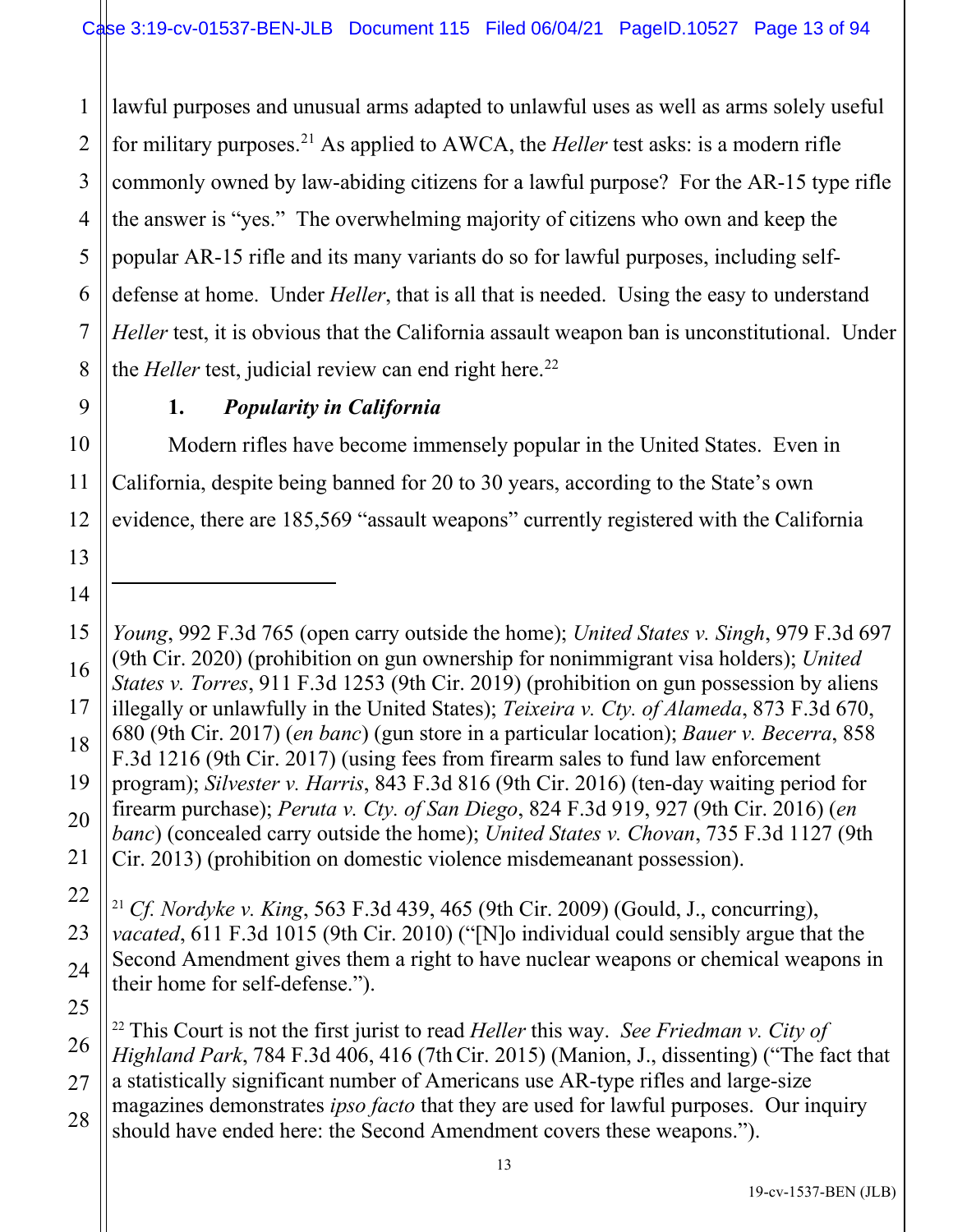1 2 3 Department of Justice. Defs. Exh. CZ, Glover Decl. at ¶ 7 (DEF3222). Another 52,000 assault weapon registrations were backlogged and left unregistered when the last California registration period closed in 2018. *See* n.37 *infra.* There are likely many more in California. According to the State's evidence, a 2018 California Safety and Well-Being Survey reports 4.2 million adult Californians personally own a firearm.<sup>[23](#page-13-0)</sup> And Californians own an estimated 19.9 million firearms. [24](#page-13-1) According to this survey, of the 19.9 million firearms in the state, assault weapons make up  $5\frac{3}{25}$  $5\frac{3}{25}$  $5\frac{3}{25}$  or approximately 1,000,000. [26](#page-13-3)

Californians buy a lot of firearms. In the year 2020 alone, residents bought 1,165,309 firearms.[27](#page-13-4) From January 1, 2021 to March 12, 2021, they bought 180,058 more guns.<sup>[28](#page-13-5)</sup> Out of the total of 1,345,367 new guns purchased since January 1, 2020, *rifles* made up 368,337.<sup>[29](#page-13-6)</sup> If 48% of rifles sold nationally are modern "assault" rifles, it can be inferred that Californians would have purchased modern rifles at the same rate. So, of the 368,337 rifles actually bought since January 1, 2020 in California, it is reasonable to infer that 176,801 additional modern rifles would have been added to the California stock, were it not for the assault weapon ban. Some fraction of the 368,337

<span id="page-13-1"></span><sup>24</sup> *Id.*

<span id="page-13-2"></span><sup>25</sup> *Id.*

<sup>27</sup> *See* Asst. Dir. Blake Graham Decl. at ¶ 4 (Dkt. # 112).

<span id="page-13-6"></span><span id="page-13-5"></span><span id="page-13-4"></span><sup>28</sup> *Id.*

 $^{29}$  *Id.* at ¶ 5.

<span id="page-13-0"></span><sup>23</sup> Defs. Exh. DY, at 1 (DEF3578); Defs. Exh. DZ (Nicole Kravitz-Wirtz et al., *Firearm Ownership and Acquisition in California: Findings from the 2018 California Safety and Well-Being Survey*, 26 Injury Prevention 516 (2020)) at DEF3579-80.

<span id="page-13-3"></span><sup>&</sup>lt;sup>26</sup> Because it is generally now unlawful to own an "assault weapon" in California, it would not be surprising if survey participants underreported ownership of these firearms.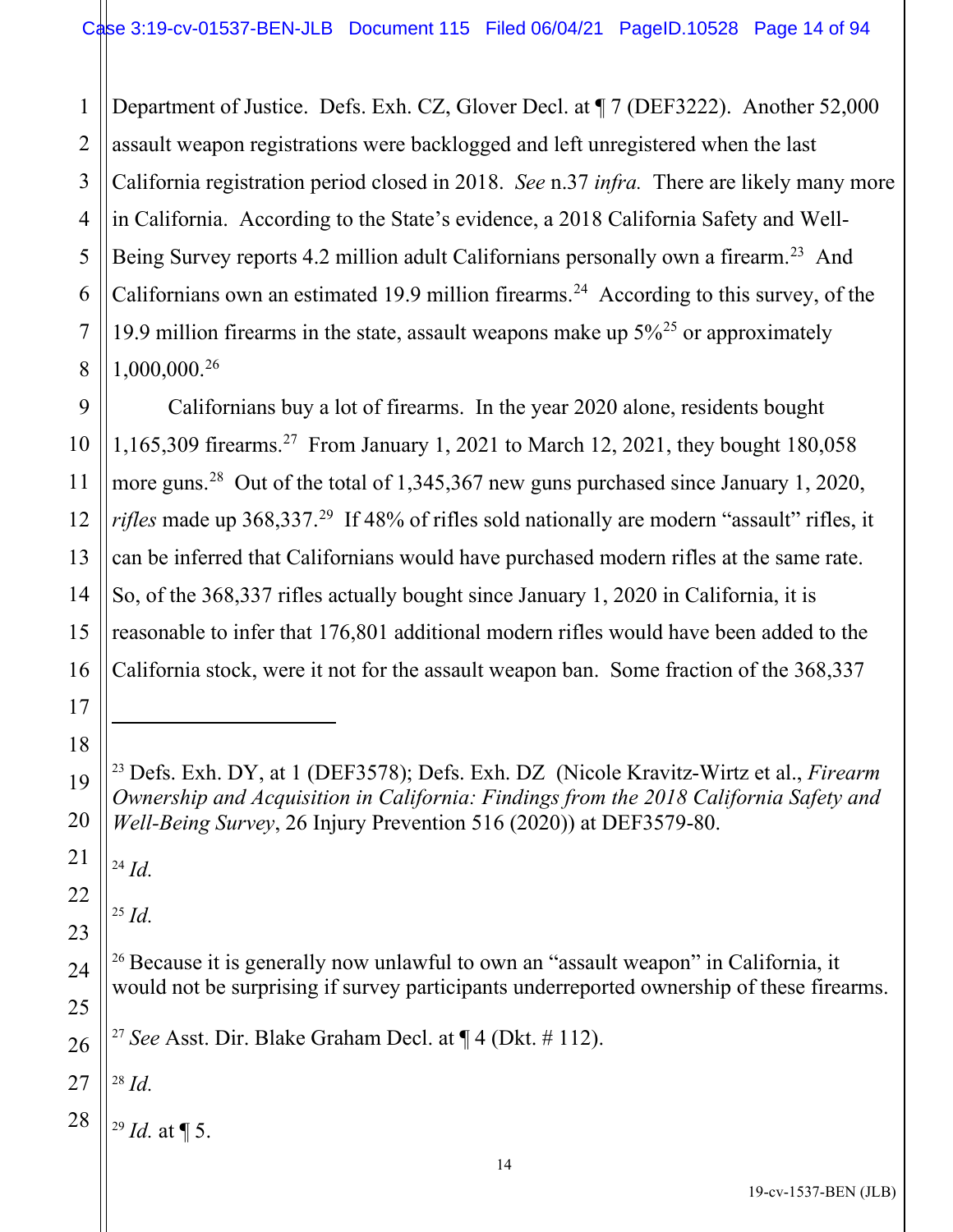rifles actually bought by Californians may well have been stripped-down "featureless" California-legal editions of modern rifles. Among the people of California purchasing all of these guns there were approximately  $412,059$  first-time buyers.<sup>[30](#page-14-0)</sup>

### **2.** *Popularity Nationally*

5 6 7 8 9 10 12 13 14 15 16 17 18 19 20 Nationally, modern rifles are ubiquitous. In 2018 alone (the most recent year with data), 1,954,000 modern rifles were manufactured or imported into the United States. Over the last three decades, 19,797,000 modern rifles have been manufactured or imported into the United States and the numbers have been steadily increasing. Pls. Exh. 4-8, NSSF *Firearm Production in the United States*, at 7. Almost one-half of all rifles (48%) produced in 2018 were modern rifles. *Id.* at 18. That is 664,360 rifles. That same year, 34% of buyers purchased a modern rifle for personal protection, while 36% purchased for target practice or informal shooting, and 29% purchased for hunting. Pls. Exh. 4-5, NSSF Survey, at 9. In contrast, only 5% of traditional rifles were bought for personal protection. For female gun buyers in 2018, after a handgun, a modern rifle was the next most popular choice. *Id.* at 24. The same was true of all first-time gun buyers in 2018. *Id.* at 25. During 2018, approximately 18,327,314 people participated nationally in target and sport shooting specifically with modern rifles. Pls. Exh. 4-6, *NSSF Report on Sport Shooting Participation in the U.S. in 2018*, at ii. Nationally, 3-gun shooting is the activity with the highest mean days of participation (23.8 days), but the next highest activity is target shooting with a modern rifle (15.3 days). *Id.* at 32. In the West Region, target shooting with a modern rifle is the top activity. *Id.*

1

2

3

4

11

# **3.** *More Popular than the Ford F-150 Pickup Truck*

Modern rifles are popular. Modern rifles are legal to build, buy, and own under federal law and the laws of 45 states. There are probably more modern rifles in circulation than there are Ford F-150 pickup trucks. In 2018, 909,330 Ford F-150s were

<span id="page-14-0"></span>27 28

25

26

<sup>30</sup> *Id.* at ¶ 10.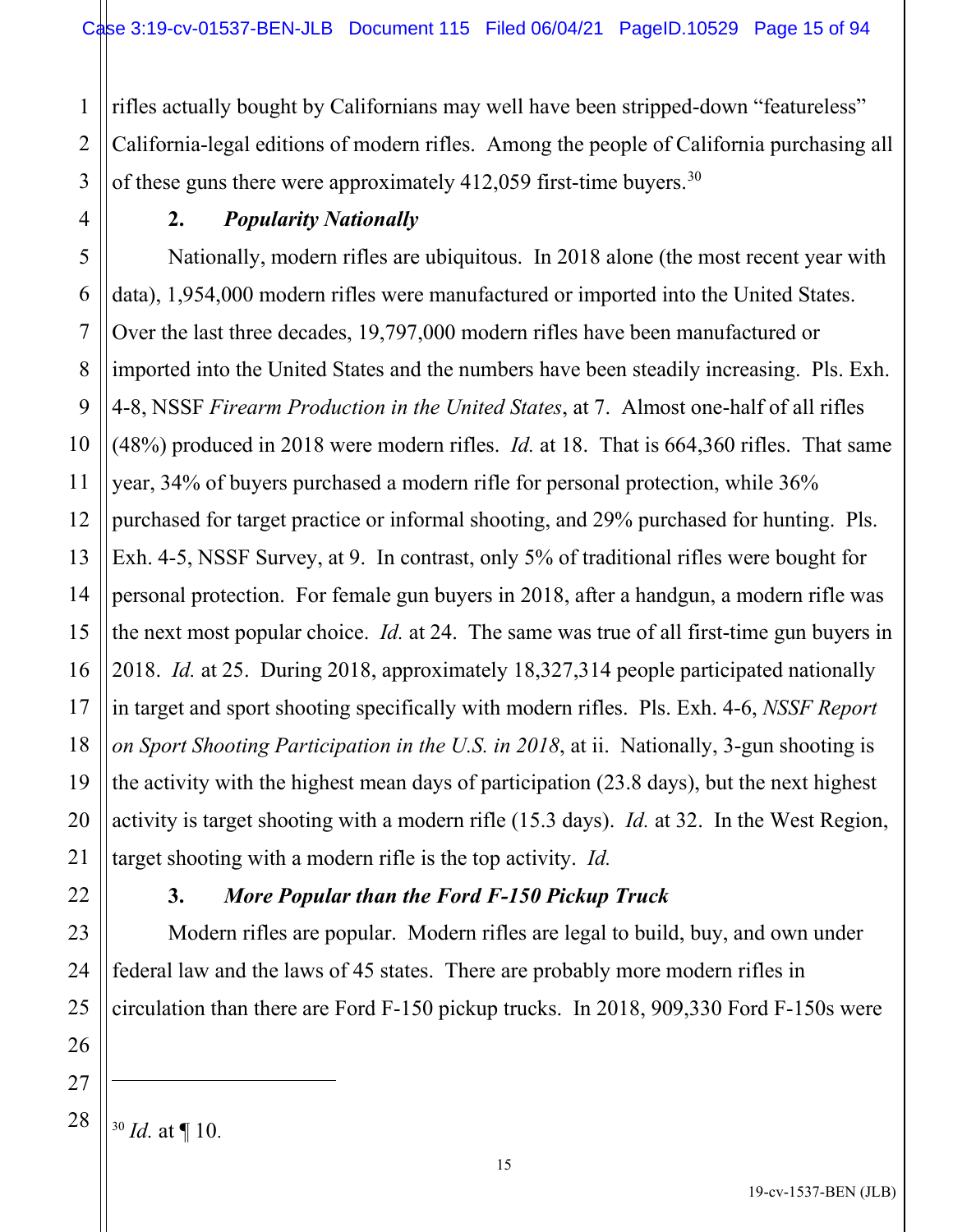1 2 sold.<sup>[31](#page-15-0)</sup> Twice as many modern rifles were sold the same year. Imagine, every time one passes a new Ford pickup truck, it is a reminder that two new modern rifles have been purchased. That is a lot of modern rifles owned by Americans.<sup>[32](#page-15-1)</sup> Other courts agree. "Even accepting the most conservative estimates cited by the parties and by amici, the assault weapons . . . at issue are 'in common use' as that term was used in *Heller*." *New York State Rifle & Pistol Ass'n, Inc. v. Cuomo*, 804 F.3d 242, 255 (2d Cir. 2015). "We think it clear enough in the record that semi-automatic rifles . . . are indeed in 'common use.'" *Heller II*, 670 F.3d at 1261.

## **4.** *More Popular than Stun Guns*

The Supreme Court implied that as few as 200,000 stun guns owned nationwide by law abiding citizens is a sufficient number to show common ownership and receive constitutional protection. *Caetano*, 577 U.S., at 420 (Alito, J., and Thomas, J., concurring) (approximately 200,000 civilians owned stun guns as of 2009) ("While less popular than handguns, stun guns are widely owned and accepted as a legitimate means of self-defense across the country."). Based on the evidence presented, it can be confidently said that between at least 200,000 and perhaps 1,000,000 modern rifles are owned in California alone. Based on the lack of evidence at trial that these 200,000 to 1,000,000 California guns are often used in crime, it is reasonable to infer that most are owned by law-abiding citizens who use them only for lawful purposes.

After handguns, modern rifles are probably the most popular firearms in America. They are quietly owned by millions of law-abiding citizens for lawful purposes ranging

<span id="page-15-0"></span><sup>&</sup>lt;sup>31</sup> See media.ford.com/content/dam/fordmedia/North%20America/US/2020/01/06/sales-4q2019.pdf (last visited 3/9/21).

<span id="page-15-1"></span><sup>&</sup>lt;sup>32</sup> "[W]e note that in 2012, the number of AR- and AK-style weapons . . . was more than double the number of Ford F–150 trucks sold, the most commonly sold vehicle in the United States." *Kolbe v. Hogan*, 813 F.3d 160, 174 (4th Cir. 2016), *on reh'g en ban*c, 849 F.3d 114 (4th Cir. 2017).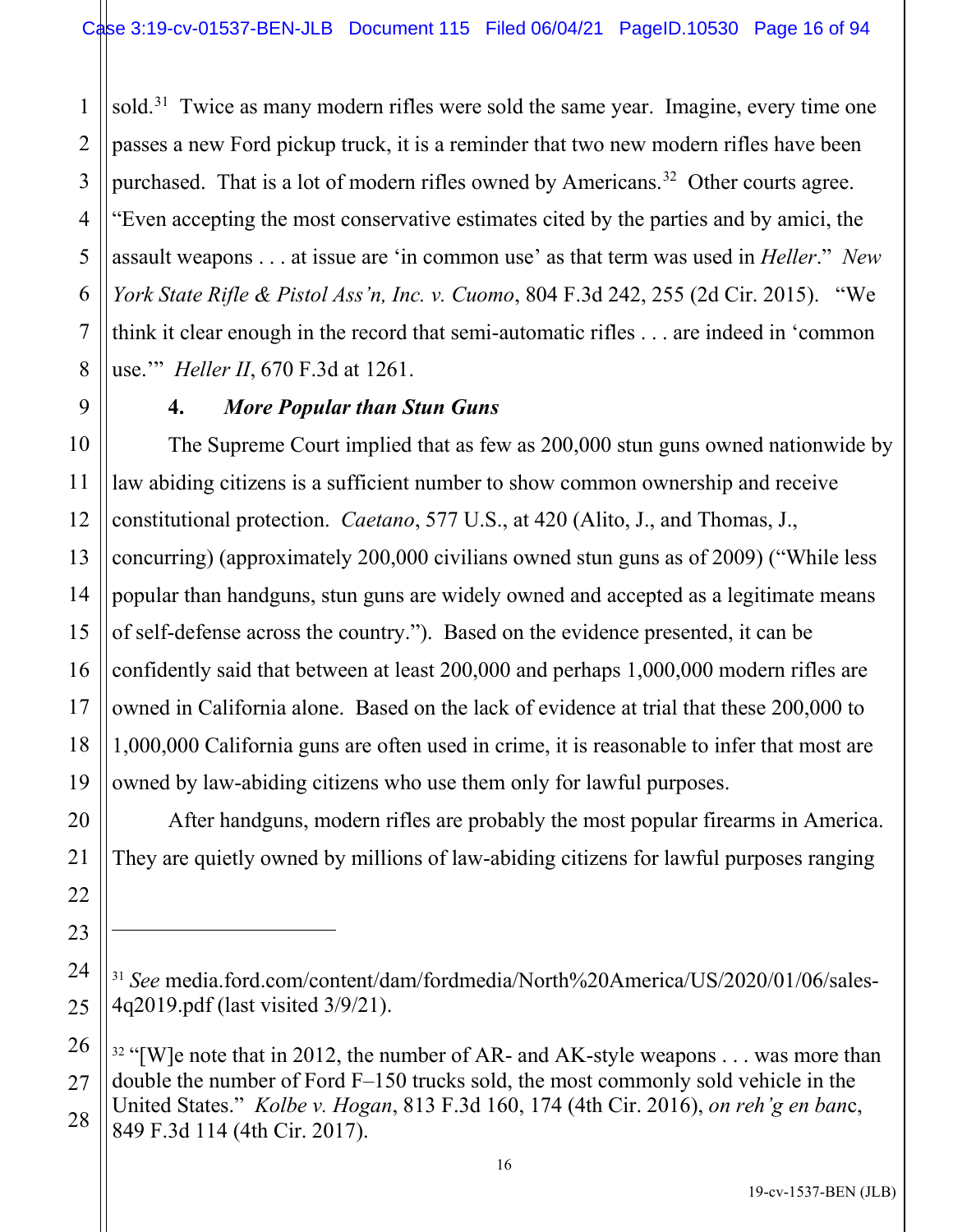1 2 3 4 from home defense to sporting competitions. Yet, California has banned, and continues to ban, these popular rifles. Perhaps the State has a long-range plan of taking incremental steps toward more and more gun control.<sup>[33](#page-16-0)</sup> But it should be obvious that barring total extinction of the Second Amendment, no amount of "common sense" gun control laws will prevent criminals from misusing guns. Whatever the reason, these laws are still on the books. Like Victor Hugo's Inspector Javert relentlessly searching for Jean Valjean, California continues to amend its statutes to prohibit more and more firearms.

At the core this is a simple case. Like the cases of *Heller* and *McDonald*, here the government bans an entire class of very popular hardware -- firearms that are lawful under federal law and under the laws of most states and that are commonly held by lawabiding citizens for lawful purposes. Under no level of heightened scrutiny can the law survive.

# **B. The Ninth Circuit's Two-Step Framework**

The Ninth Circuit has yet to adopt the easy to grasp *Heller* test. Instead, the Ninth Circuit uses what it calls "a two-step framework." *Young*, 992 F.3d at 783. In practice the two-step framework is not particularly simple.<sup>[34](#page-16-1)</sup> "We have understood *Heller* to

<span id="page-16-1"></span><sup>34</sup> Some have criticized the schema. *Rogers v. Grewal*, 140 S. Ct. 1865, 1867 (2020) (Thomas, J., dissenting from denial of certiorari) ("[T]he courts of appeals' test appears to be entirely made up. The Second Amendment provides no hierarchy of "core" and peripheral rights. And "[t]he Constitution does not prescribe tiers of scrutiny." Moreover, there is nothing in our Second Amendment precedents that supports the application of what has been described as "a tripartite binary test with a sliding scale and a reasonable fit.") (citations omitted); *see also Mai,* 974 F.3d at 1087 and 1106 (Bumatay, J., dissenting from denial of rehearing *en banc*) ("Indeed, when this court first adopted the two-step test, Judge Bea rightfully questioned whether applying tiers of scrutiny to a

<span id="page-16-0"></span><sup>&</sup>lt;sup>33</sup> The State's expert Dr. John Donohue testified, "I think California is trying to craft the wise restraints . . . but I think it's useful to take incremental steps, and if you are not getting the full benefits of reduction in mass killings, you could go further." Tx preliminary injunction hearing (10/22/20) at 74:9-14.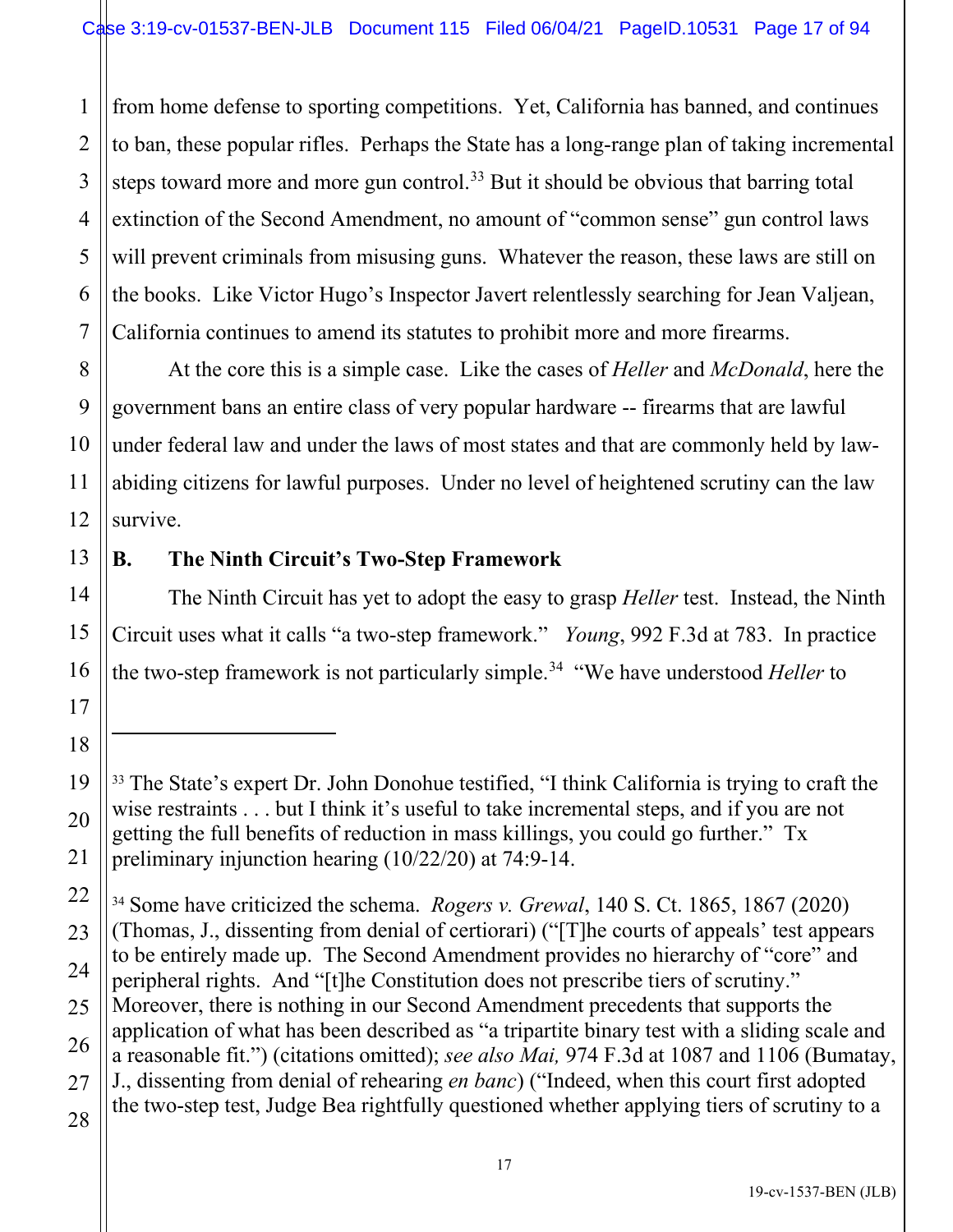1 2 3 4 5 6 7 8 9 10 11 require one of three levels of scrutiny: If a regulation amounts to a destruction of the Second Amendment right, it is unconstitutional under any level of scrutiny; a law that implicates the core of the Second Amendment right and severely burdens that right receives strict scrutiny; and in other cases in which Second Amendment rights are affected in some lesser way, we apply intermediate scrutiny." *Young*, 992 F.3d at 784 (quotation marks and citations omitted). Most courts select intermediate scrutiny in the end. Intermediate scrutiny, in turn, looks for a "reasonable fit." California's modern rifle ban is suspect even under the most lenient form of scrutiny because the "assault weapons" laws are not a reasonable fit to achieve the State's interests. This will become clear after considering the trial evidence. But first, the Ninth Circuit's two-step framework requires a pre-check for Second Amendment coverage.

12

13

14

15

16

17

18

19

20

21

22

23

24

26

27

## **1.** *Step One -- Presumptively Lawful or Historical Regulation?*

The first step asks, "whether the regulation is one of the presumptively lawful regulatory measures identified in *Heller*, or whether the record includes persuasive historical evidence establishing that the regulation at issue imposes prohibitions that fall outside the historical scope of the Second Amendment." *Jackson v. City & Cty. of San Francisco*, 746 F.3d 953, 960 (9th Cir. 2014) (internal quotes and citations omitted); *Young*, 992 F.3d at 783. In other words, if the regulation is presumptively lawful or historically approved, the inquiry ends. *Young*, 992 F.3d at 783.

The California modern rifle ban is not excused from judicial scrutiny on either ground. First, a complete ban on modern rifles is not one of the presumptively lawful

<sup>25</sup> 28 Second Amendment right was consistent with *Heller.* As Judge Bea noted, 'unitary tests such as strict scrutiny, intermediate scrutiny, undue burden, and the like don't make sense . . . in the Second Amendment context because the language of *Heller* seems to foreclose scrutiny analysis.'") (citations omitted) and (VanDyke, J., dissenting from denial of rehearing *en banc*) ("Our toothless 'heightened' scrutiny of Second Amendment restrictions is broken, and not accidentally so. But Second Amendment rights are fundamental, and litigants attempting to vindicate theirs deserve better than what we're currently offering.").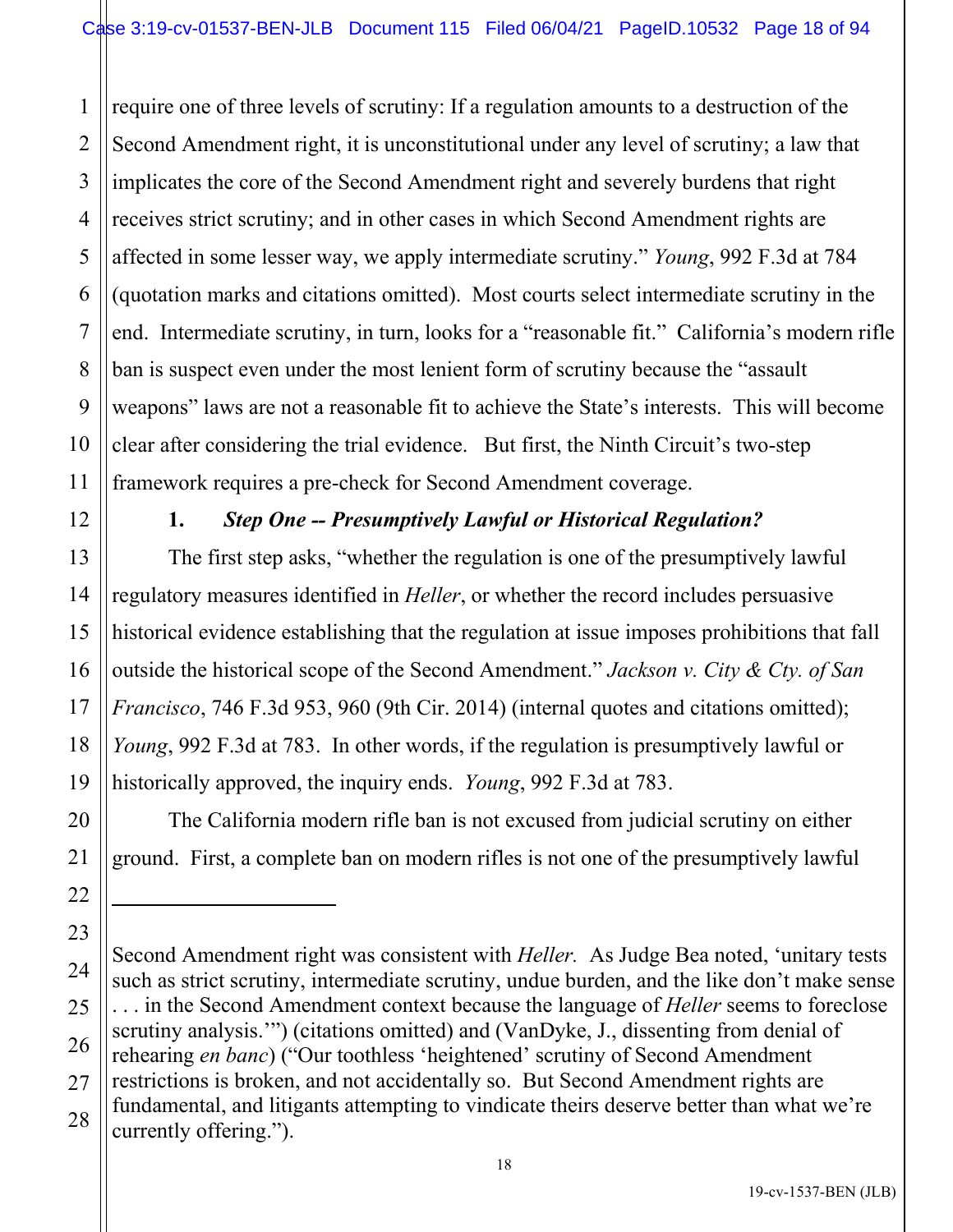1 2 3 4 5 measures identified in *Heller*. Second, a ban on modern rifles has no historical pedigree. Prior to the 1990's, there was no national history of banning weapons because they were equipped with furniture like pistol grips, collapsible stocks, flash hiders, flare launchers, or barrel shrouds. In fact, prior to California's 1989 ban, so-called assault weapons were lawfully manufactured, acquired, and possessed throughout the United States.<sup>[35](#page-18-0)</sup>

7

11

17

19

20

21

22

23

24

25

6 8 9 10 12 13 14 15 16 18 The Attorney General disagrees and claims that AWCA is analogous to a handful of state firing-capacity regulations from the 1920's and 1930's and one District of Columbia law from 1932. The state laws were repealed long ago. The only law in the United States that has remained in effect, the Attorney General describes as a District of Columbia law that is "a twelve-shot restriction on semiautomatic weapons." Defs. Memo of Contentions of Fact and Law at 12 (quoting Pub. L. No. 275, 1932 – 72nd Cong. Sess. I, chapter 465). The District of Columbia regulation seems to mix terms. Section 14 prohibits possession of any "machinegun or sawed-off shotgun." Section 1 defines a "machinegun" as a "firearm that shoots automatically or semiautomatically more than twelve shots without reloading." It is true that during its existence, the District of Columbia regulation has been applied to a semiautomatic pistol. *See United States v. Woodfolk*, 656 A.2d 1145, 1147-48 (D.C. 1995) (9 mm semiautomatic Luger that could operate with a 13-round magazine qualified as an illegal "machinegun").

However, the 76-year existence of the District of Columbia regulation did not stand in the way of the Supreme Court when it dismantled the District of Columbia's handgun ban in *Heller*. The District of Columbia regulation (that the California Attorney General relies on today) was not regarded as long-standing and presumptively lawful. It was not even mentioned. In fact, the *Heller* opinion broadly cautioned courts deciding

<span id="page-18-0"></span><sup>26</sup> 27 28 <sup>35</sup> One might argue that for a recent invention like the AR-15, a 30-year ban ought to be longstanding enough. A better view is that recently invented guns and recently imposed bans are to be judged in the usual way. The exception for longstanding regulations simply will not apply in that context.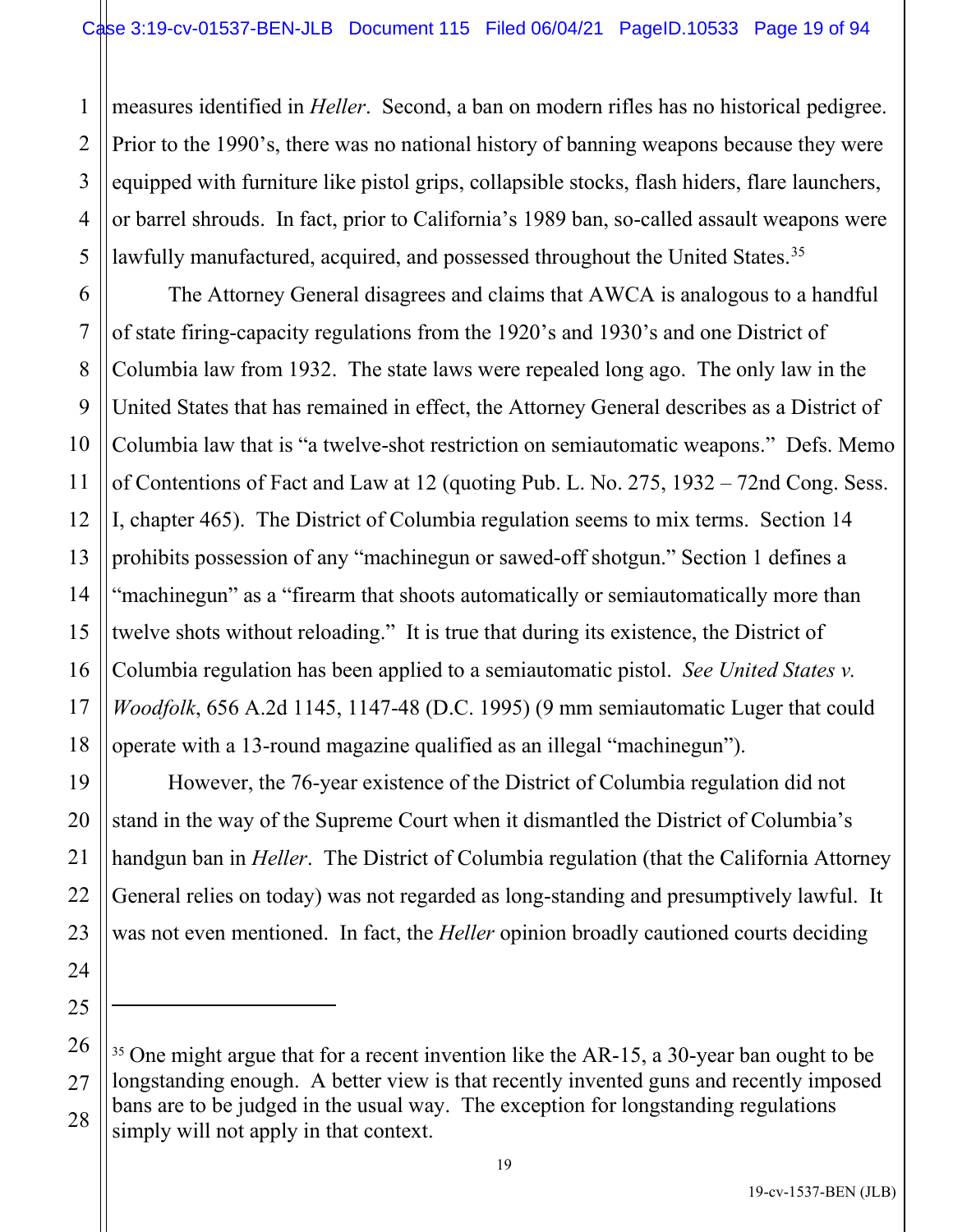1 2 3 4 5 6 7 8 whether an analogous regulation is long-standing saying that, "we would not stake our interpretation of the Second Amendment upon a single law, in effect in a single city, that contradicts the overwhelming weight of other evidence regarding the right to keep and bear arms for defense of the home." *Heller*, 554 U.S., at 632. Yet, that is what the Attorney General is proposing. In view of *Heller's* caution, this Court finds that the District of Columbia regulation is insufficient to demonstrate a longstanding prohibition on semiautomatic modern firearms. AWCA's ban has no historical pedigree. With the pre-check completed, the hard work begins.

9

10

11

12

13

14

15

16

17

18

19

20

21

22

23

24

25

27

### **2.** *Step Two -- Closeness to the Core and Severity of the Burden*

Since AWCA's assault weapon ban is not presumptively lawful or historically permitted, the Second Amendment applies. At step two, a court selects one of the three levels of scrutiny. *Young*, 992 F.3d at 784. Here, a sort-of bull's eye test is used. A target is set up. At the center of the target is the core of the Second Amendment right. The first step measures how close the statute hits to the bull's eye. The second step measures how severely the statute burdens the core Second Amendment right. "Because *Heller* did not specify a particular level of scrutiny for all Second Amendment challenges, courts determine the appropriate level by considering '(1) how close the challenged law comes to the core of the Second Amendment right, and (2) the severity of the law's burden on that right.'" *Bauer*, 858 F.3d at 1221-22 (quoting *Silvester*, 843 F.3d at 821).

The modern rifle ban strikes at the acknowledged core of the Second Amendment, which is the right of self-defense in the home. *Heller* held that the "core" Second Amendment right is for law-abiding citizens to defend hearth and home.<sup>[36](#page-19-0)</sup> 554 U.S., at

<span id="page-19-0"></span><sup>26</sup> 28 <sup>36</sup> Courts have yet to address the subject of arms for militia use. Is the right to keep an assault rifle reasonably-related to militia use also a core right at the center of the bull's eye or does it fall on the periphery of Second Amendment concerns? In view of the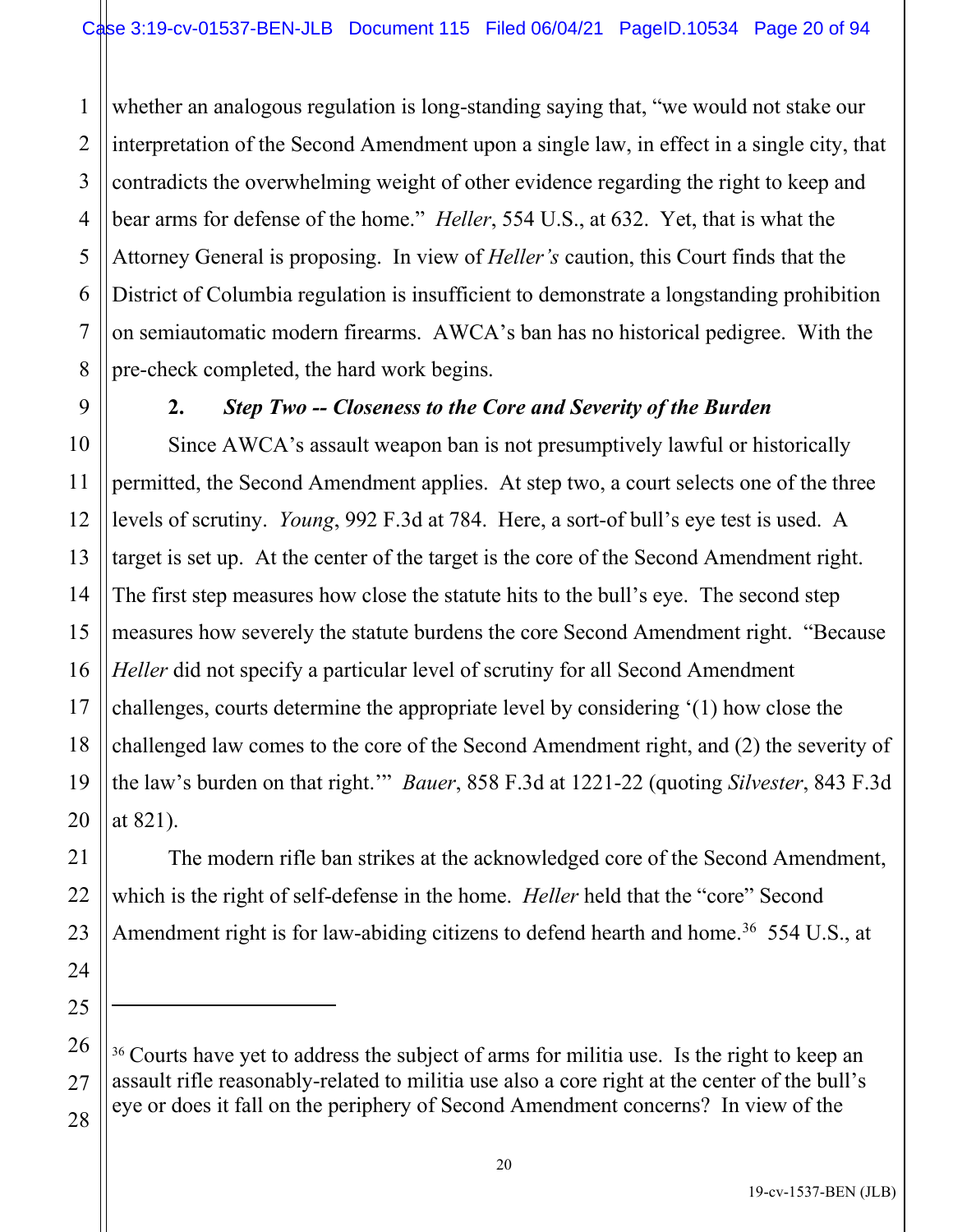635; *see also Kachalsky v. Cty. of Westchester*, 701 F.3d 81, 89 (2d Cir. 2012) ("Second Amendment guarantees are at their zenith within the home."). "As we put it, self-defense [is] 'the central component of the right itself.'" *McDonald*, 561 U.S., at 787.

Going straight to the core, the California law criminalizes modern rifles kept or possessed everywhere, including in the home for self-defense. There are no current exceptions for ordinary citizens.<sup>[37](#page-20-0)</sup> A Californian who picks up an unregistered AR-15 style modern rifle solely to defend his family in his home commits a crime. It does not matter if the home was burglarized last night or is likely to be invaded this night. When it comes to self-defense in the home, AWCA hits the bull's eye – a direct burden on the core right.

The California statutes not only directly burden the core, but impose the *severest*

importance of keeping militia arms at the founding of the nation, and its continuing importance as a means of national self-preservation, this Court deems it to be a core right.

<span id="page-20-0"></span><sup>37</sup> There is a form of grandfathering for residents with previously registered firearms. Pursuant to California Penal Code § 30943(a), one may possess a modern rifle at home if it has been registered. The first registration period ended January 1, 1991. *See* § 30900(a)(1). A second registration period ended January 1, 2001. *See* § 30900(a)(2). A third registration period (which was for a bullet button-equipped firearm) ended July 1, 2018, provided the weapon was lawfully owned before December 31, 2016. *See* § 30900(b).

Although neither side addresses it, at some point the registration period will be reopened for 90 days due to recent settlement agreement in *Sharp v. Becerra*, Case No. 2:18cv2317-MCE-AC, U.S. District Court for the Eastern District of California. *See*  Order of Injunction and Consent Decree, filed 3/29/21. The *Sharp* case was brought after a flawed California registration system prevented many residents from registering their assault weapons. Allegedly, the online registration system was riddled with problems. Frequent glitches and computer crashes made weapons registration difficult. *Memorandum and Order* (filed 6/26/19), at 4. On the last day of the July 1, 2018 registration period the unregistered backlog had grown to 52,443 applications. *Id.* 

1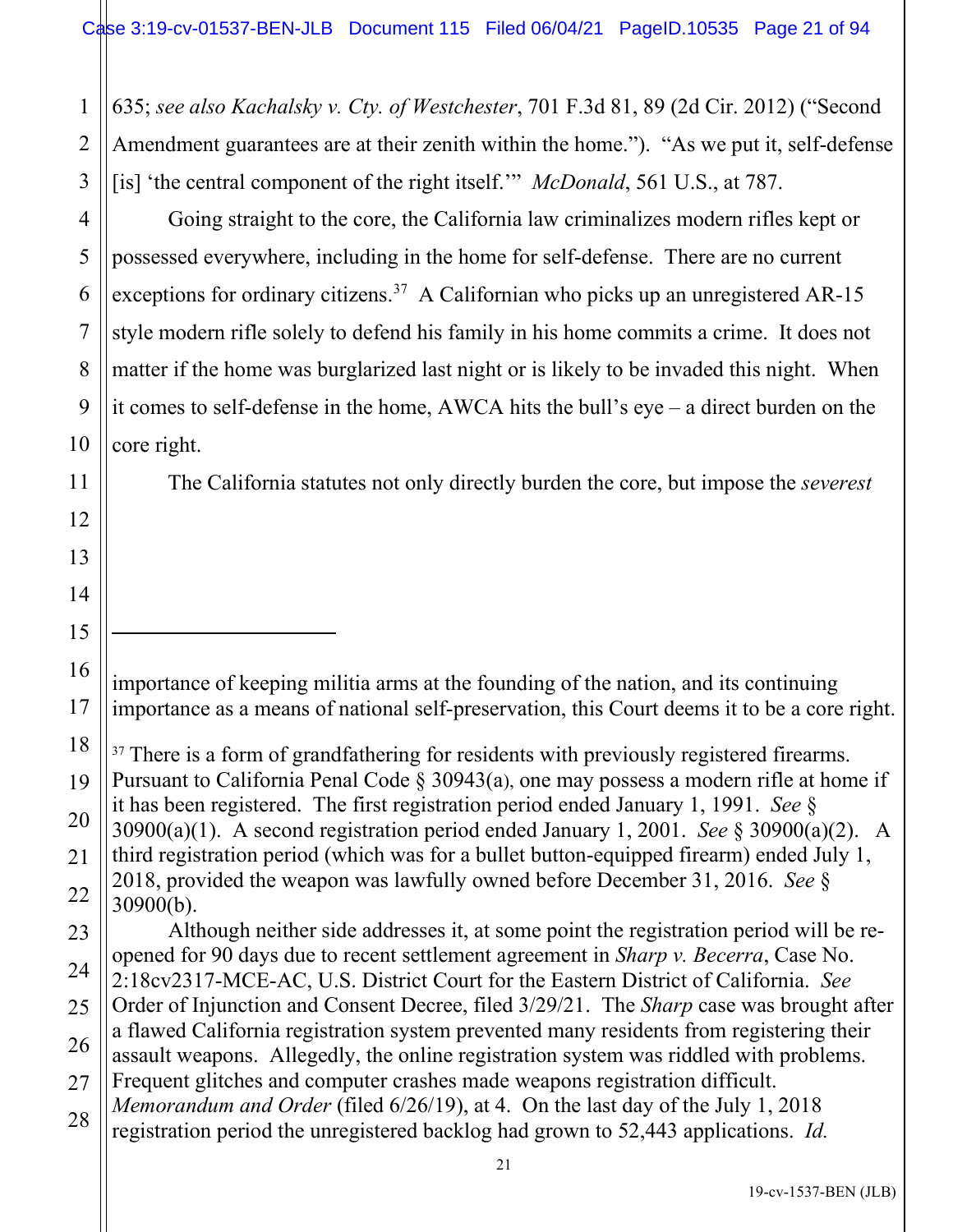1 2 burden  $-$  a complete ban.<sup>[38](#page-21-0)</sup> When a severe restriction on the core right of self-defense amounts to a destruction of the Second Amendment right, it is unconstitutional under any level of scrutiny. "'A law that imposes such a severe restriction on the fundamental right of self-defense of the home that it amounts to a destruction of the Second Amendment right is unconstitutional under any level of scrutiny.'" *Bauer*, 858 F.3d at 1222 (quoting *Silvester*, 843 F.3d at 821). Once again, judicial review could end right here. Other than *Heller* and *McDonald*, no federal court has applied this top tier of scrutiny.

# **3.** *Two Lower Levels of Scrutiny*

Assuming AWCA requires some form of lower scrutiny, which prudence dictates, a lower level must be selected under the Ninth Circuit's two-step framework. "[A] law that implicates the core of the Second Amendment right and severely burdens that right receives strict scrutiny; and in other cases in which Second Amendment rights are affected in some lesser way, we apply intermediate scrutiny." *Young*, 992 F.3d at 784; *Silvester*, 843 F.3d at 821.

The Attorney General argues that the lowest form*, i.e.,* intermediate scrutiny should apply. Most courts select intermediate scrutiny. *United States v. Torres*, 911 F.3d 1253, 1262 (9th Cir. 2019) ("Although not dispositive of the question, we note that there has been 'near unanimity in the post-*Heller* case law that, when considering regulations that fall within the scope of the Second Amendment, intermediate scrutiny is appropriate.'"). AWCA would fail strict scrutiny. But even under intermediate scrutiny, AWCA fails to have "fit," as is discussed below.

# **4.** *Intermediate Scrutiny*

When intermediate scrutiny is selected, another two-part test is required: (1) the

<span id="page-21-0"></span><sup>&</sup>lt;sup>38</sup> This is also the case for the Second Amendment militia right to keep a modern rifle, first recognized in *Miller*, and later acknowledged in *Heller* and *Caetano*. AWCA's criminalization of assault weapon possession makes no exception for militia readiness. Thus, AWCA both hits at a core right and imposes the severest form of burden.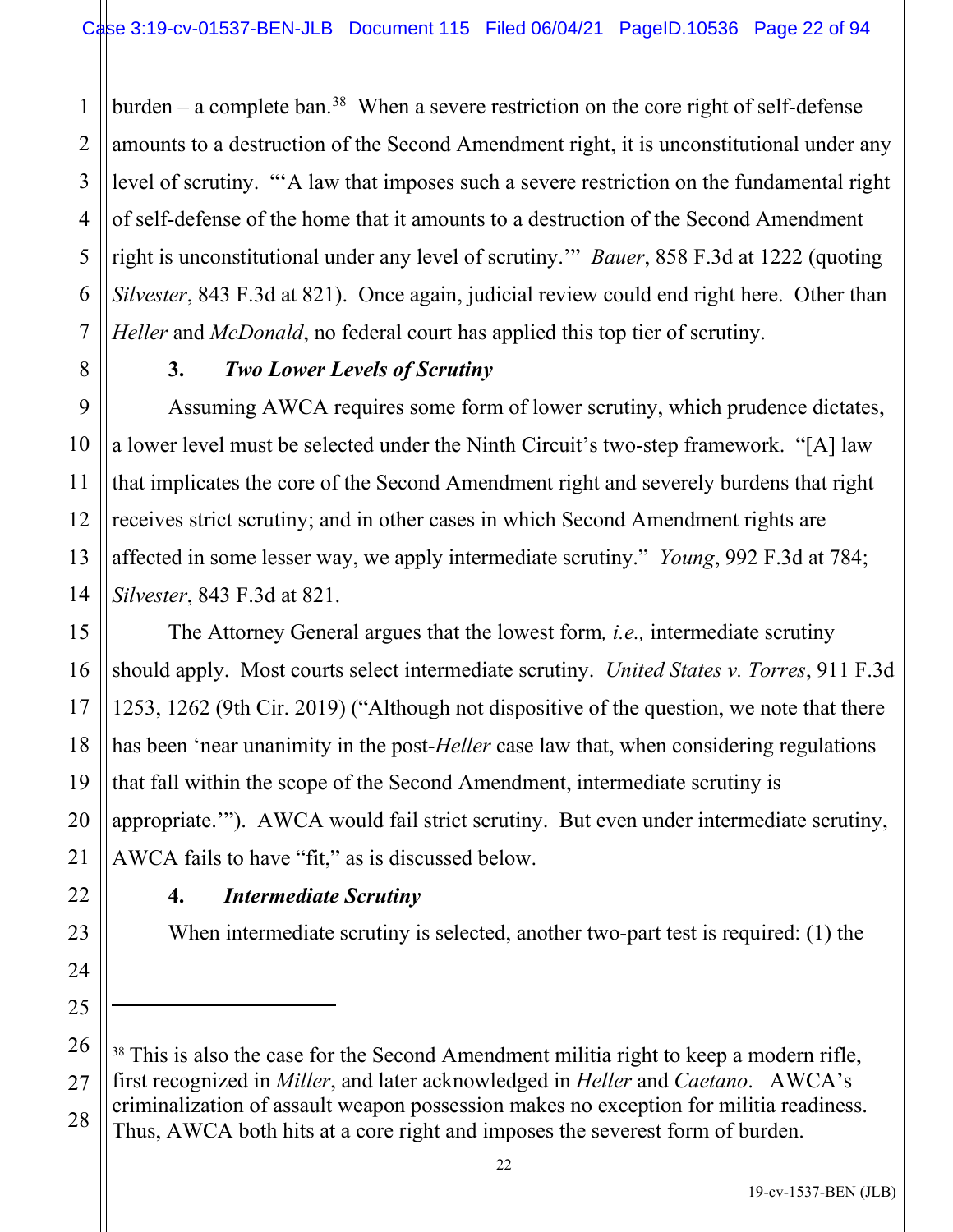1 2 3 4 5 government's interest must be important; and (2) the "fit" of the law to the objective must be reasonable. *Silvester*, 843 F.3d at 821-22. As always, the State's objective with these laws (*i.e.,* to reduce gun crime) passes the first prong of the test. Reducing gun crime is a very important objective. Part one is a given. Part two is where the rubber meets the road.

6 7 8 9 10 11 12 13 14 15 16 17 18 19 Part two requires a reasonable fit, but it does not demand the least restrictive means of furthering that objective. *Id*. at 827 (quoting *Jackson*, 746 F.3d at 969). Least restrictive means would be a test for strict scrutiny. "Instead," in the Ninth Circuit, "the statute simply needs to promote a substantial government interest that would be achieved less effectively absent the regulation." *Mai v. United States*, 952 F.3d 1106, 1116 (9th Cir. 2020) (quoting *Torres*, 911 F.3d at 123). This watered-down test has been criticized. *Silvester v Becerra*, 138 S. Ct. 935, 950 (2018) (Thomas, J., dissenting from denial of certiorari) ("The Ninth Circuit . . . dismissed any tailoring concerns by observing that intermediate scrutiny requires 'only that the regulation 'promote a substantial government interest that would be achieved less effectively absent the regulation.' But that observation was incomplete. Intermediate scrutiny also requires that a law not 'burden substantially more protected activity than is necessary to further the government's interest.' The Ninth Circuit did not ask this second question."). Even in its diluted form AWCA fails the intermediate fit test.

Under this relaxed test a state could enter a person's home without a warrant and seize him or his guns in violation of the Fourth Amendment prohibition on searches and seizures without a warrant or the Due Process Clause of the Fourteenth Amendment. What other governmental mischief might be tolerated by courts under such a deferential standard?

25 26 27 28 As an aside, this Court notes that such a deferential treatment of government restrictions of Second Amendment rights is not to be found anywhere in the Constitution, the Bill of Rights, or in the text of the Second Amendment. And there is hardly any governmental intrusion that cannot be rationalized as important (for example, a California

20

21

22

23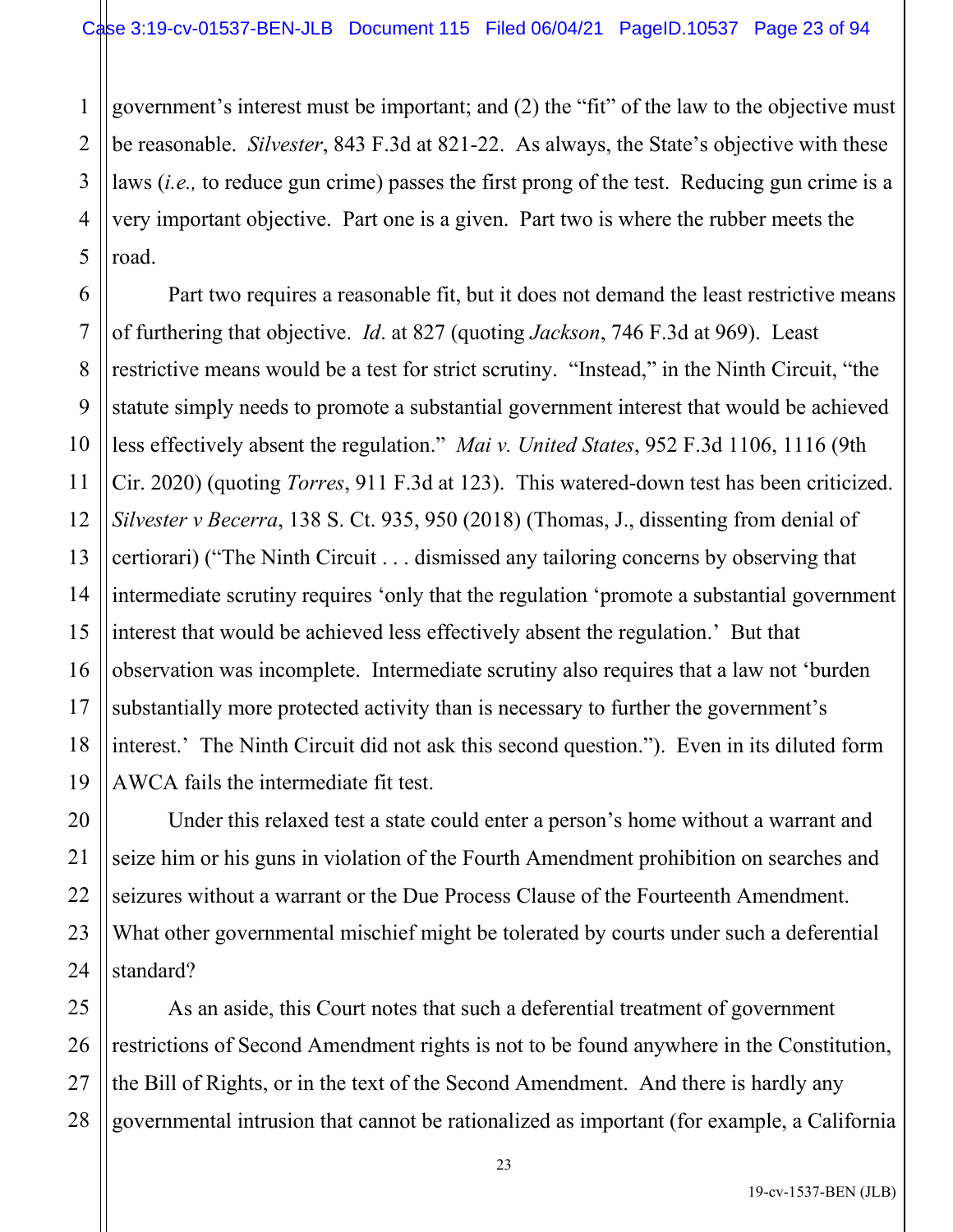1 2 3 4 5 6 7 8 Japanese internment camp). *See Korematsu v. United States*, 323 U.S. 214, 218–19 (1944), *abrogated by, Trump v. Hawaii*, 138 S. Ct. 2392 (2018) ("Like curfew, exclusion of those of Japanese origin was deemed necessary because of the presence of an unascertained number of disloyal members of the group, most of whom we have no doubt were loyal to this country. It was because we could not reject the finding of the military authorities that it was impossible to bring about an immediate segregation of the disloyal from the loyal that we sustained the validity of the curfew order as applying to the whole group.").

9 10 11 12 13 14 15 16 17 18 19 20 21 22 23 24 25 26 27 28 While the Second Amendment intermediate scrutiny fit test is an overly relaxed standard, it is not a free pass, as other courts have pointed out. When subjected to intermediate scrutiny, "the [State] is not thereby 'insulated from meaningful judicial review.'" *Heller II*, 670 F.3d at 1259 (quoting *Turner Broad. Sys., Inc. v. F.C.C. (Turner I)*, 512 U.S. 622, 666 (1994)). Even under intermediate scrutiny, a court must determine whether the legislature has based its conclusions upon substantial evidence. *Turner Broad. Sys., Inc. v. F.C.C. (Turner II)*, 520 U.S. 180, 196 (1997). The government "must do more than just simply posit the existence of the diseases sought to be cured," and "demonstrate that the recited harms are real, not merely conjectural, and that the regulation will in fact alleviate these harms in a direct and material way." *Turner I*, 512 U.S., at 664. "What our decisions require is a 'fit' between the legislature's ends and the means chosen to accomplish those ends, a fit that is not necessarily perfect, but reasonable; that represents not necessarily the single best disposition but one whose scope is 'in proportion to the interest served,' that employs not necessarily the least restrictive means but . . . a means narrowly tailored to achieve the desired objective." *Bd. of Trustees of State Univ. of New York,* 492 U.S., at 480 (citations and internal quotation marks omitted). In *Turner II,* an expanded record permitted the Court to consider whether Congress' must-carry provisions "were designed to address a real harm, and whether those provisions will alleviate it in a material way." 520 U.S., at 195. Moving through the trial record here, it becomes clear that AWCA's assault weapons ban-by-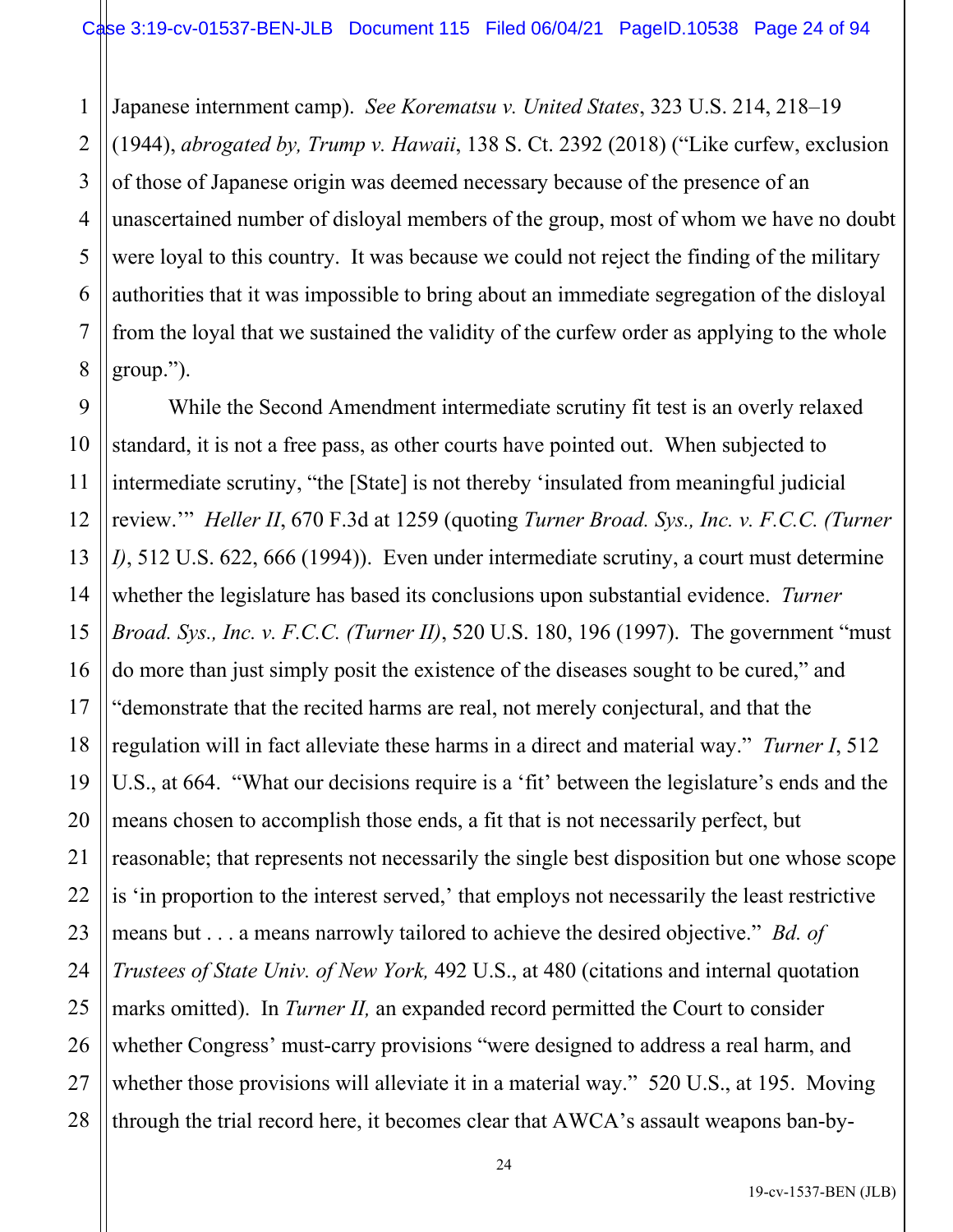1 2 prohibited-features was not designed to address a real harm, and even if it did, does not alleviate the harm in a material way. Guiding the intermediate scrutiny path are some checkpoints.

### **5.** *Checkpoints*

### **a. Checkpoint No. 1: burden of proof**

Plaintiffs do not have to shoulder the burden of proving that they are entitled to enjoy Second Amendment rights. The command of the Amendment is that the right to keep and bear arms "shall not be infringed." It follows that when a citizen complains in a facial challenge that the government is infringing, then it is the government that must carry the burden of justifying its restriction of Second Amendment rights. The government must carry the burden of establishing that its regulations are reasonably tailored. "[S]ince the State bears the burden of justifying its restrictions, it must affirmatively establish the reasonable fit we require." *Bd. of Trs. of State Univ. of N.Y.*, 492 U.S., at 480 (citation omitted)); *Ezell v. City of Chicago*, 651 F.3d 684, 706 (7th Cir. 2011) (government bears the burden of justifying its action under heightened standard of judicial review). If the burden of proof is shouldered, the government regulation survives scrutiny. If the government does not bear its burden of persuasion or its burden of proof, or does not support its case at all, the citizen prevails.

The Attorney General takes a different view. He says that Plaintiffs bear the burden at step one, citing *Binderup v. Att'y Gen. U.S.*, 836 F.3d 336, 347 (3d. Cir. 2016) (*en banc*). Defs. Memo of Contention of Facts and Law, Dkt #65, at 8 ("It is Plaintiffs' burden to show that assault weapons are in 'common use' by law-abiding citizens for lawful purposes."). But *Binderup* placed the first step burden on a plaintiff for an asapplied challenge, which makes sense because in such cases the plaintiff claims to be the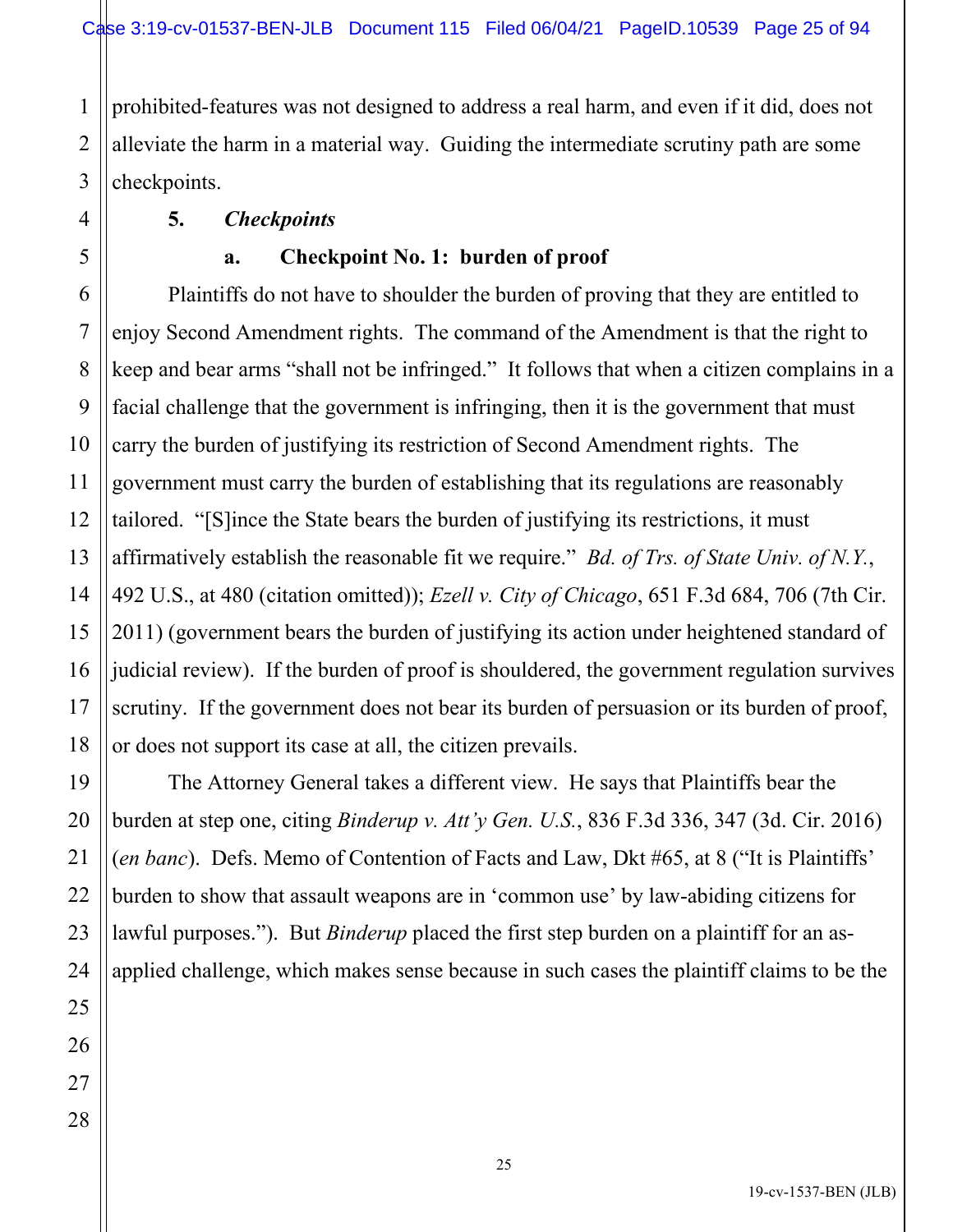1 exception to the rule.<sup>[39](#page-25-0)</sup> Plaintiffs in this case bring both facial and as-applied challenges.

The Attorney General also objects that the state should not have the initial burden of proving a prohibited arm is *not* commonly possessed for lawful purposes. Defs. Supplemental Brief at 2. But this is exactly wrong. The constitutional imperative is on the government to not infringe. The correct starting orientation is that no arm may be prohibited. If a plaintiff challenges the government's prohibition, it is on the government first to prove the banned arm is dangerous and unusual, and if not that it is not commonly possessed, or not commonly possessed by law-abiding citizens, or not commonly possessed for lawful purposes or militia readiness. If the state cannot so prove, the challenged prohibition must be struck down.

The presumption in favor of rightfully possessing a citizen's arm was made during the adoption of the Second Amendment. The government may carry its burden in a myriad of yet undefined ways, but it is the government's burden to bear. In this case, there is sufficient evidence to prove that AR-15 type rifles are commonly owned by lawabiding citizens for lawful purposes like self-defense and hunting. At the same time, there is very little evidence regarding the commonality of AK-47 type rifles, or semiautomatic shotguns, or "assault pistols" whatever they are.<sup>[40](#page-25-1)</sup> Likewise, there is little

2

<span id="page-25-0"></span><sup>39</sup> *Binderup*, 836 F.3d at 347 ("Barton did not present 'facts about himself and his background that distinguished his circumstances from those of persons historically barred from Second Amendment protections,' so . . . his as-applied challenge could not succeed.") (citations omitted).

<span id="page-25-1"></span><sup>&</sup>lt;sup>40</sup> Plaintiffs have introduced evidence of threaded pistol barrels for sale that easily replace a standard barrel. Switching a threaded barrel for a standard barrel would transmute a typical and lawful Glock 17 into a banned "assault weapon" under AWCA and subject its owner to felony prosecution for manufacturing and possessing an "assault weapon." Cal. Penal Code § 30515(a)(4)(A) ("Notwithstanding Section 30510, 'assault weapon' also means any of the following: . . . (4) A semiautomatic pistol that does not have a fixed magazine but has any one of the following: (A) A threaded barrel, capable of accepting a flash suppressor, forward handgrip, or silencer."). The crime of manufacturing an assault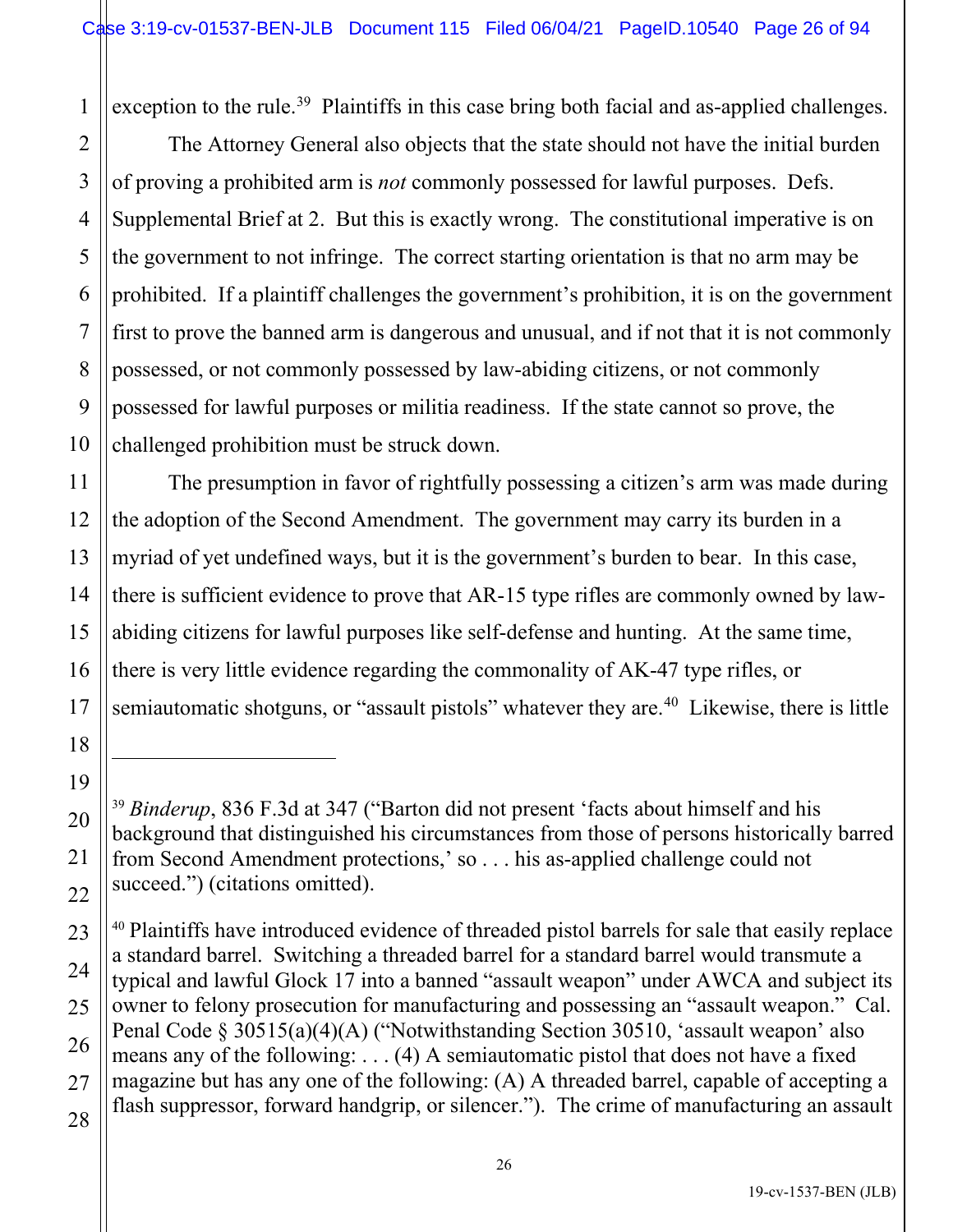3 4 5 6 evidence that semiautomatic AK-47 type rifles, or semiautomatic shotguns, or "assault pistols," have been used often unlawfully in California. Because the government bears the burden in the first instance and has not proven they are uncommon and dangerous, these arms are presumptively lawful to own. The government must now demonstrate that its outright prohibition on acquisition and possession survives scrutiny. The State's evidence is wide, but it is also shallow. It is not enough to carry its burden.

7

8

9

10

11

12

13

14

15

16

17

18

19

20

21

22

23

24

1

2

# **b. Checkpoint No. 2: the alternative guns argument**

Re-phrasing the Attorney General's argument, California's modern rifle ban does not destroy the fundamental right of self-defense of the home because some guns remain lawful to keep in the home. Running through his arguments is the rationale that no harm is done because a citizen may still buy and keep traditional rifles and "featureless" rifles, traditional shotguns, and handguns from the state-approved handgun roster. (What is not mentioned is that the handgun roster is a shrinking roster.) *See* Unsafe Handgun Act, Cal. Pen. Code § 31910(b)(7); *see also Renna v. Becerra*, Case No. 20cv2190-DMS, Dkt. # 17, Order (filed 4/23/21) (describing California's shrinking handgun roster). Therefore, according to the Attorney General, the constitutional right is only mildly or moderately burdened by an assault weapons ban because alternatives remain. "The State's position is that the configuration that is prohibited under the Assault Weapons Control Act is not a configuration -- or is not a prohibition that severely burdens the core right, because individuals, as Your Honor notes, can use a [Ruger] Mini-14. An individual can use an AR-15 so long as it's rimfire and takes .22 round caliber ammunition with all the

weapon can be committed by simply swapping in a prohibited part for lawful counterpart. It is more than a hypothetical trap for a gun owner.

<sup>25</sup> 26 27 28 Consider the case of Alan Bruce MacFarlane, a Vietnam veteran with limited mobility in one arm, who purchased a rifle at a California gun shop legally and then modified it with a prohibited adjustable stock and forward pistol grip to accommodate his disability. "Unbeknownst to him, he asserted, his modifications rendered the firearm an illegal assault weapon under California law." *People v. Macfarlane*, No. A141326, 2016 WL 3634286, at \*1 (Cal. Ct. App. June 29, 2016).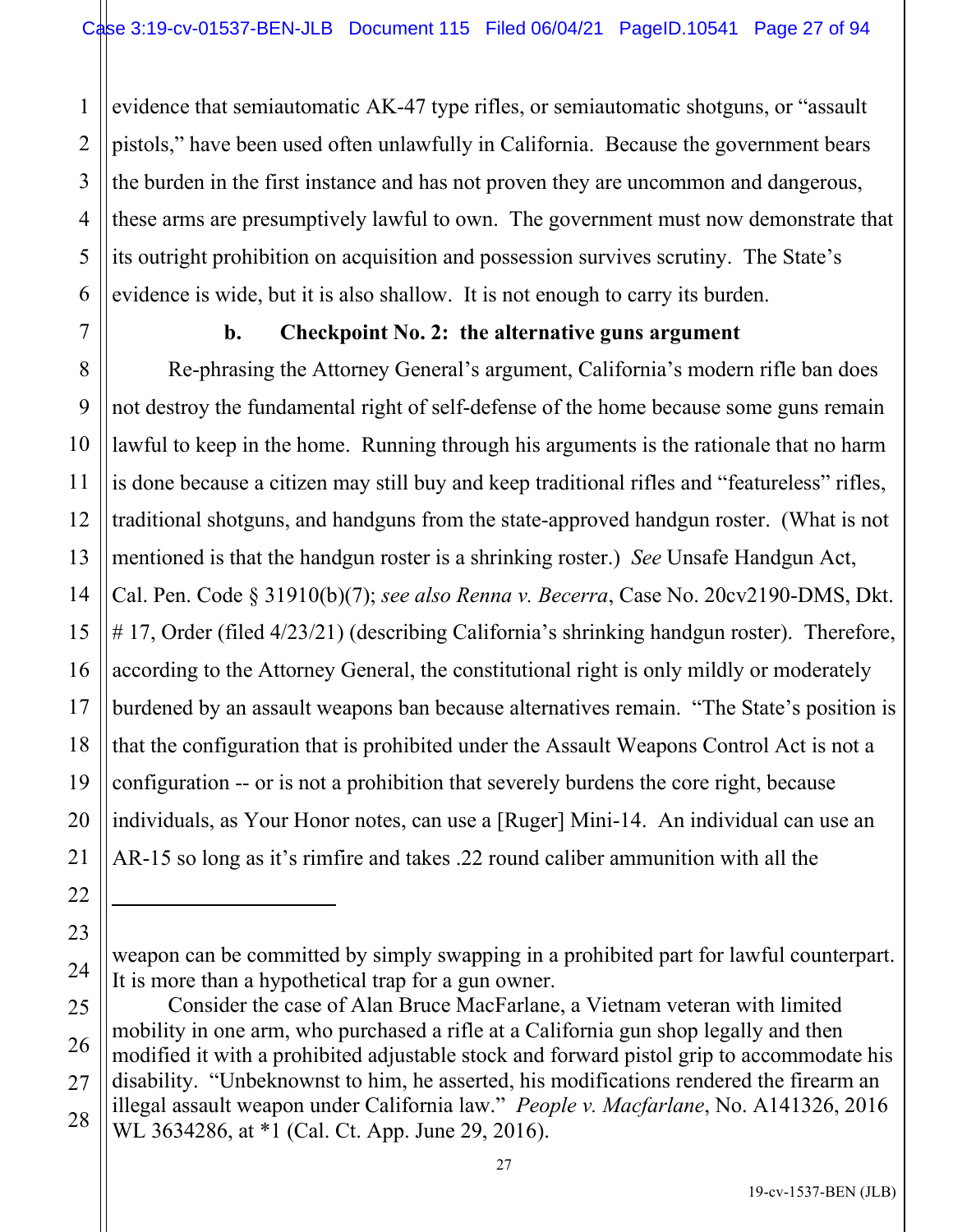1 2 features, or a centerfire semi-automatic rifle with a detachable magazine that has no pistol grip – telescoping stock, forward pistol grip, or flash suppressor."<sup>[41](#page-27-0)</sup>

10 The problem is that the alternatives-remain argument has no limiting principle and would justify incremental firearm bans until there is only a single-shot derringer remaining for lawful self-defense. The same argument – that a handgun ban might be justified because government-approved alternatives are available – was rejected in *Heller* and it is rejected here. 554 U.S., at 629 (It is "no answer to say . . . that it is permissible to ban the possession of handguns so long as the possession of other firearms (*i.e.*, long guns) is allowed."); *see also* III(B)(5) *infra*. (discussing *N.Y. State Rifle & Pistol Association v. Cuomo*, 804 F.3d 242 (2d Cir. 2015)).

11

12

13

14

15

17

18

19

20

21

22

23

24

<span id="page-27-0"></span>25

26

<span id="page-27-1"></span>27

28

3

4

5

6

7

8

9

## **c. Checkpoint No. 3: legislative history**

16 As part of intermediate scrutiny review, a court may consider "the legislative history of the enactment as well as studies in the record or cited in pertinent case law." *Fyock v. Sunnydale*, 779 F.3d 991, 1000 (9th Cir. 2015). While there are legislative findings for the enactment of AWCA, there are none for the prohibited-features amendments of § 30515. AWCA's enacted findings indicate that no consideration by the California Legislature was given to the ban's burden on home defense or militia use. This makes it challenging to precisely discern the State's rationale for later amending AWCA. "[T]he municipality's evidence must fairly support the municipality's rationale for its ordinance." *Jackson,* 746 F.3d at 969 (quoting *City of Los Angeles v. Alameda Books, Inc.,* 535 U.S. 425, 438 (2002)). And while courts "should not conflate legislative findings[42](#page-27-1) with 'evidence' in the technical sense," (*Pena*, 898 F.3d at 979 (citation

<sup>41</sup> Deputy Attorney General Echeverria, Preliminary injunction hearing transcript 10/19/20, at 188.

 $42$  Where there are congressional findings, they may assist a court in evaluating the legislative judgment. *United States v. Lopez*, 514 U.S. 549, 563 (1995). Yet, Congress,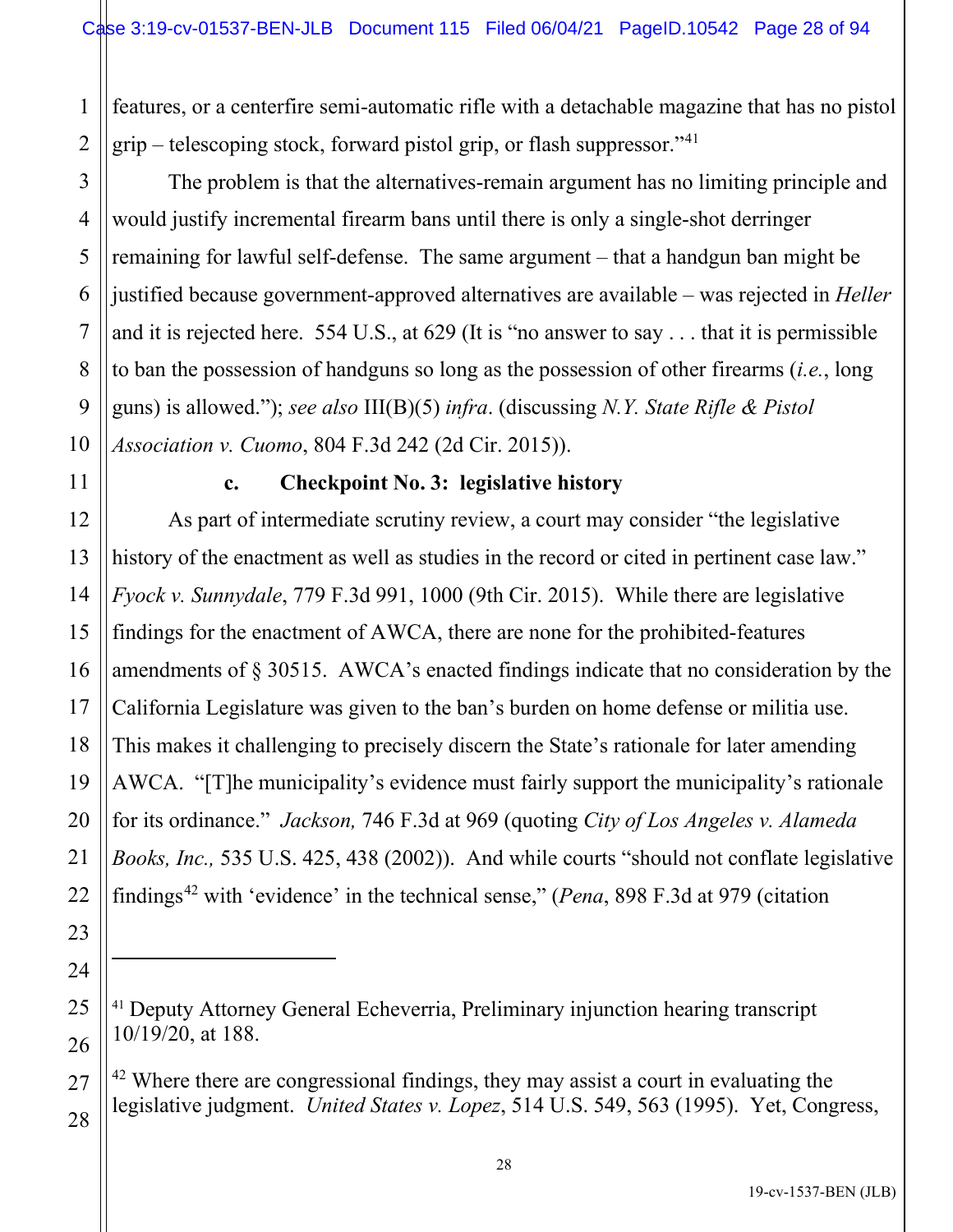1 omitted)), neither should they credit facially implausible legislative findings. *Jackson*,

2 746 F.3d at 969. The Ninth Circuit recently put it this way:

3

4

5

6

7

8

9

10

11

12

13

14

15

16

17

18

19

20

21

22

23

24

In assessing congressional judgment, "we do not impose an 'unnecessarily rigid burden of proof,' and we allow the government to rely on any material 'reasonably believed to be relevant' to substantiate its interests." That standard applies because "we are weighing a legislative judgment, not evidence in a criminal trial." Thus, we do not require "scientific precision." We ask only whether the evidence "fairly supports" Congress' "reasonable" conclusions. When empirical evidence is incomplete, we "must accord substantial deference to the predictive judgments of Congress."

*Mai,* 952 F.3d at 1118 and 1119 n.8 (citations omitted) (concluding *scientific evidence fairly supported* the congressional judgment that persons involuntarily committed in the

past continue to pose an increased risk of violence).<sup>[43](#page-28-0)</sup>

# **i.** *a faulty prediction*

In 1989, California's Legislature predicted an assault weapons ban would eliminate or reduce mass shootings. It has not turned out that way. As discussed later, even the State's evidence demonstrates that mass shootings with assault weapons continue to occur at the same average rate as before the ban. If Congress is correct, the national assault weapon ban also did not work. Congress passed the 1994 assault weapon ban with a ten-year sunset provision and allowed the ban to lapse on its own in 2004.

and by extension, a state or municipality, need not make formal legislative findings in order to legislate. *Katzenbach v. McClung*, 379 U.S. 294, 304 (1964) ("Here, of course, Congress had included no formal findings. But their absence is not fatal to the validity of the statute.").

<span id="page-28-0"></span><sup>25</sup> 26 27 28 <sup>43</sup> Note how robust the scientific evidence was that supported the law in *Mai*. The scientific evidence was unequivocal. The studies did not say that perhaps, after years more study, there might be some slight connection established. Instead, the court noted, "[i]mportantly, the studies did not show merely a slight increase in risk for those involuntarily committed; the studies reported 'a suicide risk 39 times that expected.'" *Mai*, 952 F.3d at 1118.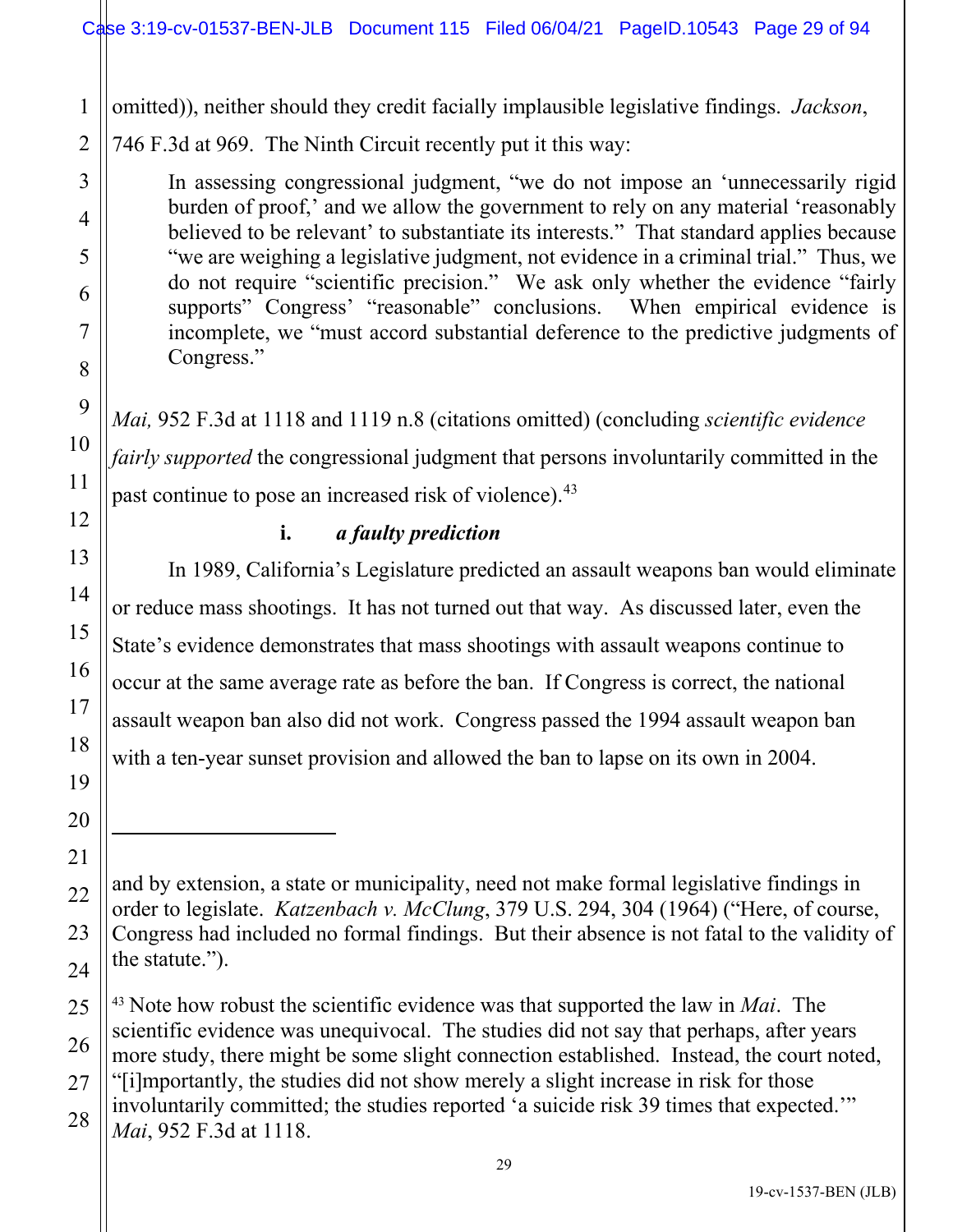1 2 Congress has not re-enacted a ban since that time. There is disagreement by academicians over the effect of the federal ban on reducing mass shootings and even those who saw a good effect see the effect as slight and diluted by other aspects like the associated ban on larger capacity magazines.

State level assault weapon bans that remain in effect have little to show. Defs. Exh. BL, Christopher S. Koper, *Assessing the potential to reduce deaths and injuries from mass shootings through restrictions on assault weapons and other high-capacity semiautomatic firearms*, Criminology and Public Policy (2020) at 148 (DEF 2015) (the effects of state-level restrictions are not yet clear), and 158 (DEF2025) ("evidence has been mixed"). Studies suggest that large capacity magazine ("LCM") bans may have a greater effect. *Id.* at 159 (DEF2026) ("Most notably, Webster *et al.* (2020), in their statelevel panel analysis . . . suggested that state LCM bans reduce mass murder incidents . . . and fatalities whereas AW-specific restrictions do not."). Nevertheless, California continues its experiment. No case has held that intermediate scrutiny permits a state to impinge on the Second Amendment right by continuing to employ a known failed experiment.

## **ii.** *the federal ban's history*

In addition to AWCA's legislative history, the Attorney General cites the legislative history of the 1994 federal ban to justify AWCA. Specifically, he cites House Report No. 103-489 (Defs. Exh. J). Defs. Memo of Contentions of Fact and Law at 17- 18. The Attorney General says that Congress found assault weapons to be the weapons of choice among drug dealers, criminal gangs, hate groups, and mentally deranged persons bent on mass murder. *Id.* (citing H.R. No. 103-489, at 13). Actually, this part of the House Report simply lays out some of the evidence received during five years of

19-cv-1537-BEN (JLB)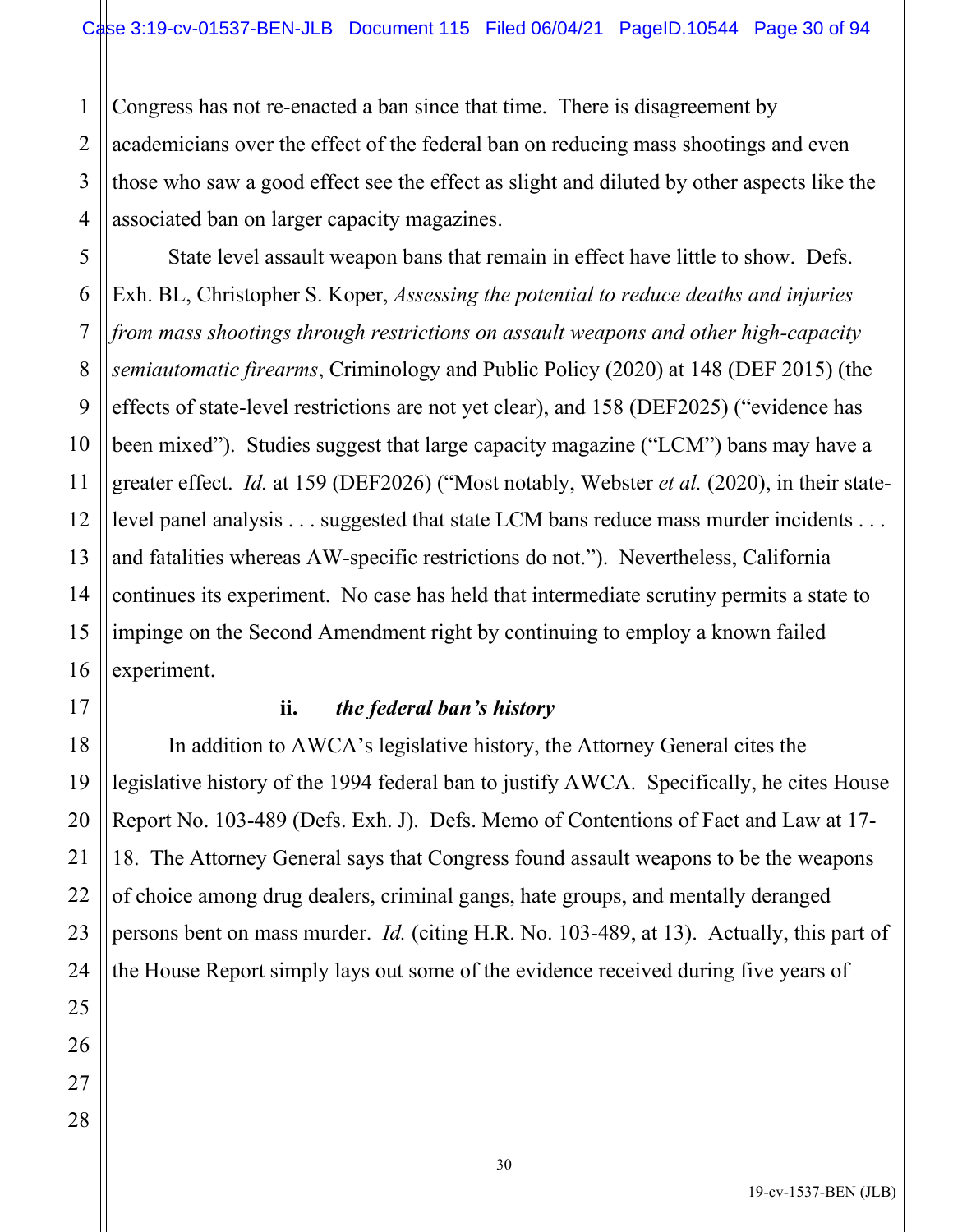1 2 3 4 5 6 7 8 9 10 hearings. It does not contain findings approved by the full Congress.<sup>[44](#page-30-0)</sup> The Report describes other testimony along these lines, but it also describes the views of several victims to which the Attorney General does not cite. One victim testified that although she had been shot with an assault weapon, she was angry that her tragedy was being used to deny law-abiding citizens the right to the firearm of their choosing. "Enforce the laws against criminals already on the books . . . You cannot ban everything in the world that could be used as a weapon because you fear it, don't understand it, or don't agree with it." *Id*. at 16. Another witness testified positively that he used a Colt AR-15 to capture a wanted criminal in the act of burglarizing his parents' home. *Id.* At least Congress considered the self-defense rights of law-abiding citizens before passing the federal ban. [45](#page-30-1)

11

12

<span id="page-30-1"></span>24

25

26

27

28

<sup>45</sup> *See* Defs. Exh. J, at DEF0473. The House Report also contains the dissenting views of Sensenbrenner, Jr., Gekas, Smith, McCollum, Coble, Schiff, and Goodlatte: We strongly oppose H.R. 4296 which would ban a variety of guns. The primary problem with this bill is that it targets law abiding citizens. If this bill passes,

simply possessing a shotgun or rifle could land you in jail. You don't have to shoot anybody. You don't have to threaten anyone, just leaving it in the hall closet

<span id="page-30-0"></span><sup>13</sup> 14 15 16 17 18 19 20 21 22 23 <sup>44</sup> Apparently, the Attorney General is not referring here to formal findings of Congress enacted as part of a statute as was done, for example, with the National Labor Relations Act, 29 U.S.C. § 151. This informal kind of legislative history, is inherently suspect for the task of evaluating the constitutionality of a statute. Justice Scalia observed, "[t]he greatest defect of legislative history is its illegitimacy. We are governed by laws, not by the intentions of legislators. As the Court said in 1844: 'The law as it passed is the will of the majority of both houses, *and the only mode in which that will is spoken is in the act itself....'* But not the least of the defects of legislative history is its indeterminacy. If one were to search for an interpretive technique that, *on the whole*, was more likely to confuse than to clarify, one could hardly find a more promising candidate than legislative history." *Conroy v. Aniskoff*, 507 U.S. 511, 519 (1993) (Scalia, J., concurring) (citation omitted). Consistent with Justice Scalia's view, California law normally prohibits its own courts from construing a statute by considering the motives or understandings of an individual legislator (including the author of the statute). *Cairns v. Franklin Mint Co*., 120 F. Supp. 2d 880, 886 (C.D. Cal. 2000) (citing *Wil1iams v. Garcetti*, 5 Cal. 4th 561, 569 (1993)).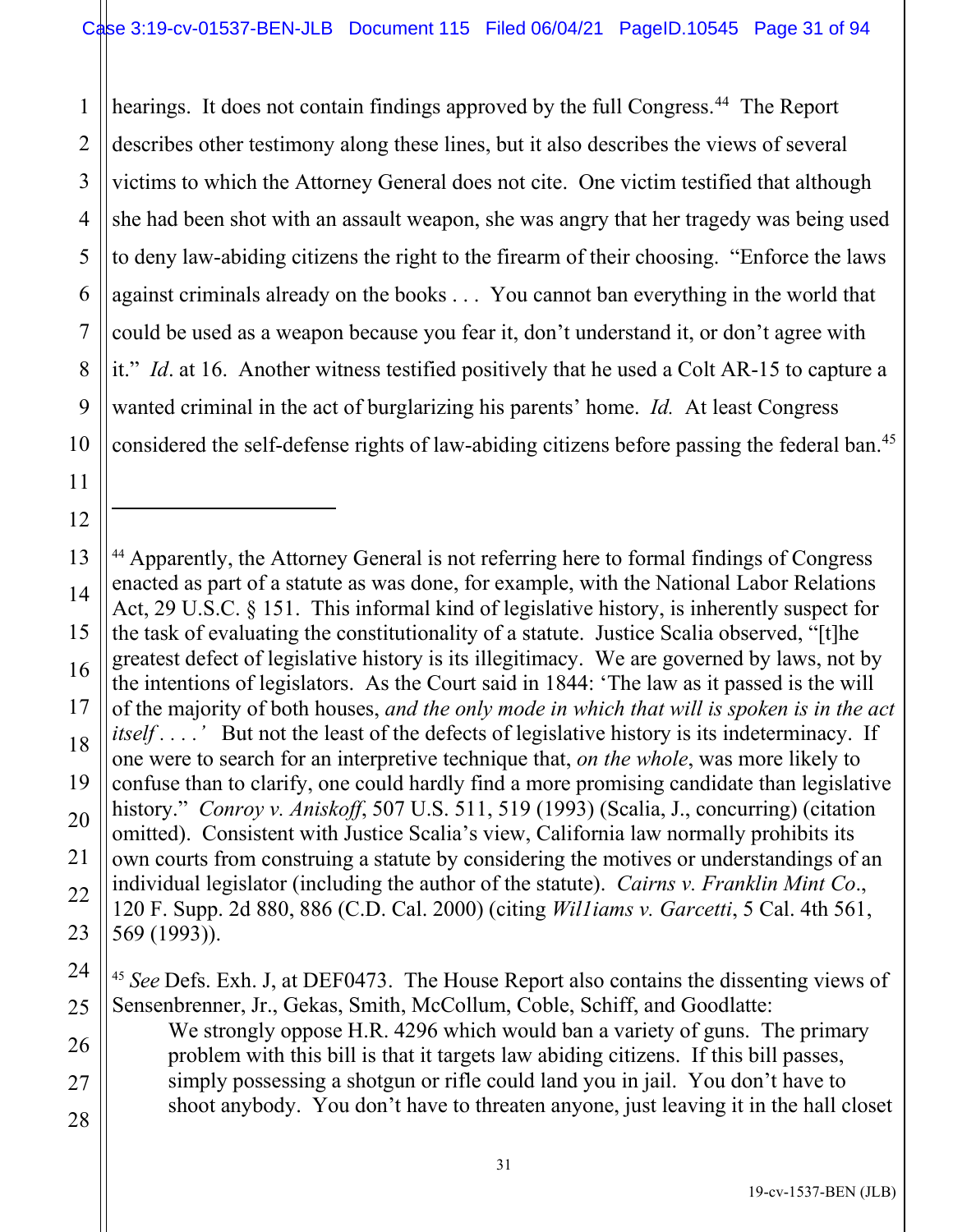1 2 The same cannot be said for AWCA. It is also worthy of note that gun control has been a hot political issue for these seventeen years. Yet, through both Republican and Democratic administrations the Act has not been renewed.

### **d. Checkpoint No. 4: news reports and police reports**

News reports are normally considered inadmissible hearsay, but both sides offered into evidence news articles and magazine pieces and expert testimony relying on newspaper articles about gun-related events. News reports to which the parties made no objection are admitted into evidence. But it begs the question, "Where are the actual police reports or criminal court records?" Why are the only collections of offensive or defensive gun use maintained by biased organizations? How reliably can a news reporter after the fact, identify a firearm as an "assault weapon," or determine the size of an ammunition magazine, or count the number of rounds fired? One would expect a police report to accurately record these kinds of raw facts.

While the Plaintiffs may have difficulty obtaining copies of actual police reports, surely the Attorney General has easy access. But the Attorney General has not offered a single California police report. There were 161 mass shootings in the last 40 years but there is no testimony from any percipient witness. There were instances of defensive gun use but no testimony from any defensive gun user. The Attorney General argues that a citizen defending himself really needs, on average, only 2.2 shots. But there is no

Passing this legislation is an excuse to avoid the real issues of violent crime, and threatens the rights of law-abiding citizens. Therefore, we oppose H.R. 4296.

is enough to land you in jail. Even if you use the gun for self-defense, you can go to jail.

<sup>. . .</sup>  Finally, the problem of these guns has been greatly exaggerated. Although semiautomatic weapons are used in the most high profile killings that make it on the nightly news, in fact, more than 99 percent of killers eschew assault rifles and use more prosaic devices. According to statistics from the Justice Department and reports from local law enforcement, five times as many people are kicked or beaten to death than are killed with assault rifles.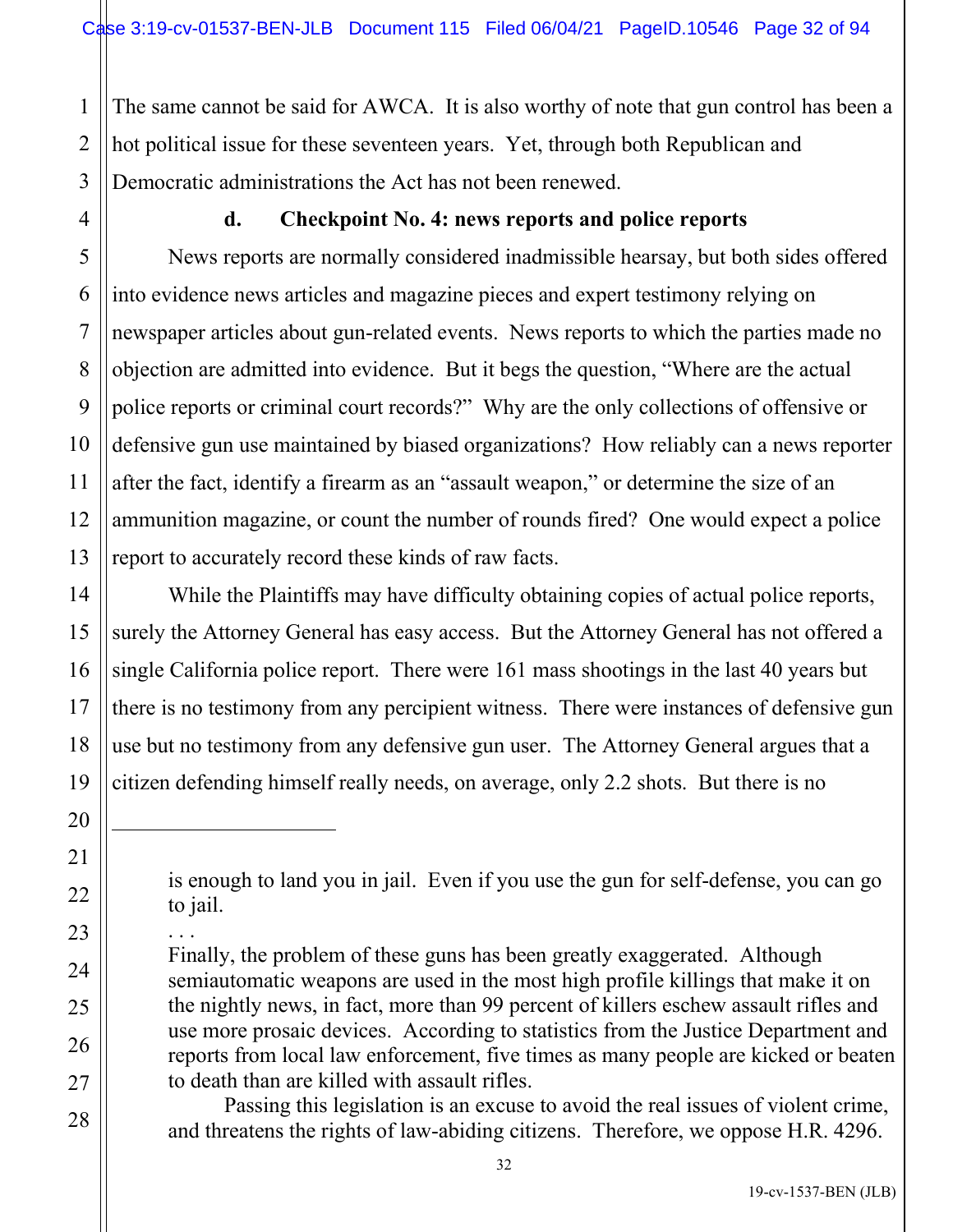1 2 testimony from any home defender. No victim was called to testify about how many shots he or she would have wanted to have ready to fire during their actual home invasion.

The defense of home and family by using a gun is not a hypothetical event. While there are not hard numbers, it surely happens a lot. Approximately 1,000,000 burglaries of a home while occupied take place each year, according to Department of Justice statistics. *See* n.100 *infra*.

The Attorney General does not take offense at the fragility of his evidence. Instead, the Attorney General argues that the law excuses it. He reminds us that under intermediate scrutiny, the government may "rely on any evidence 'reasonably believed to be relevant' to substantiate its interests." Defs. Memo of Contentions of Fact and Law, at 17 (citing *Fyock*, 779 F.3d at 1000). He says that his evidence need not be particularly robust or persuasive. On the contrary, he says the "evidence need only 'fairly support' the government's conclusions." *Id.* For Second Amendment scrutiny, many courts have applied a lowered standard, but even the lowest form of scrutiny does not require obeisance from the factfinder.

The Attorney General's lack of direct evidence is noted. There is no direct testimony from criminal shooters. The sociologists' studies disagree and speak of further study and hopes for better data. As for the legislative history of § 30515, it tells only of prosaic interest balancing undertaken without regard for the constitutional rights of individuals.

### **III. THE EVIDENCE**

Approximately 14,000 pages of evidence and testimony have been submitted and reviewed by this Court. Only the most salient evidence is addressed in this opinion. Different types of trial evidence were presented and are evaluated in the manner required. Fact witnesses were judged on accuracy and credibility. Expert witnesses were judged, and their opinions given the weight deserved.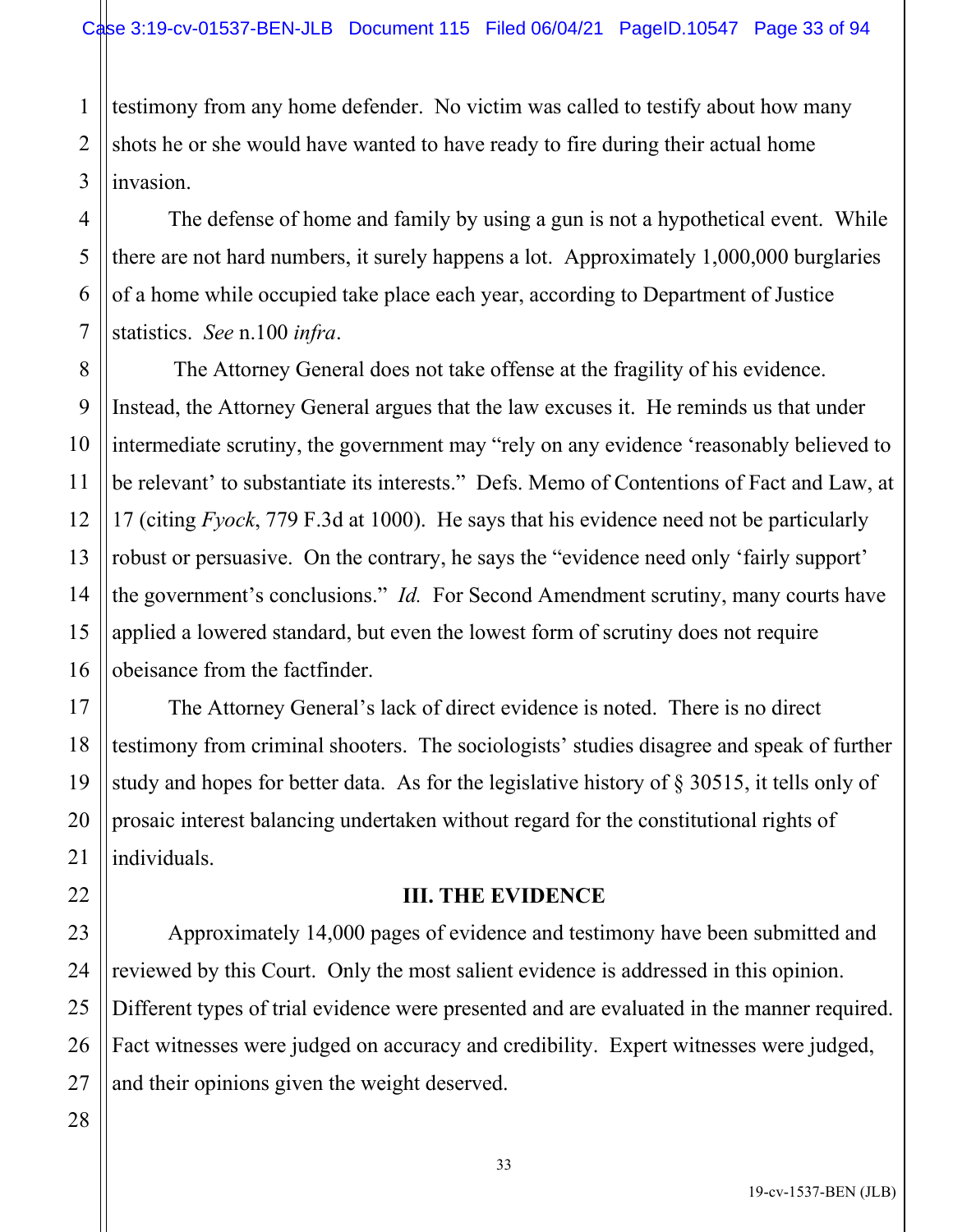### 1 **A. AR-15's in Home Defense**

Because firearm possession for the defense of home, self, and family is at the core of the Second Amendment right, it is important to know if there is evidence of modern rifles used for self-defense or defense of the home and family. Recall that AWCA's § 30515 has no present exception allowing a typical Californian to lawfully acquire a modern rifle for home defense. There are no exceptions for urban dwellers and there are no exceptions for rural farmers. There are no exceptions for wealthy targets of armed home invaders. There are no exceptions for the impoverished who can afford only one self-defense firearm for all situations.

Without question, there is clear evidence that AR-15 rifles are and have been used for self-defense. For example, in one case an AR-15 was used in Florida by a pregnant wife and mother to defend her family from two armed, hooded, and masked home intruders. Pls. Exh. 1-1. As soon as the armed intruders entered the back door of her home, they pistol-whipped her husband -- fracturing his eye socket and sinus cavity. Then they grabbed the 11-year-old daughter. Before they could do any more harm, the pregnant wife retrieved the family AR-15 from a bedroom and fired, killing one of the attackers while the other fled. It does not require much imagination to guess what would have happened next if the wife and mother did not have the firearm, or if she had emptied the AR-15's magazine *before* the attackers had fled. The quiet click would be sickening and probably with tragic results. The State contends that one does not "need" more than ten rounds. That is easy to say. Perhaps one should imagine the terror that would have gripped this wife and mother, from the sound of a "click," out of ammunition, helplessly watching her husband being murdered, her daughter being raped or murdered, and the enraged men coming for her.

In another case, an AR-15 was used by a young man in Oklahoma to defend himself from three masked and armed home invaders wearing all black. Pls. Exh. 1-7. The intruders had selected the home because the family had money and expensive belongings and the criminals had previously burglarized an apartment on the property.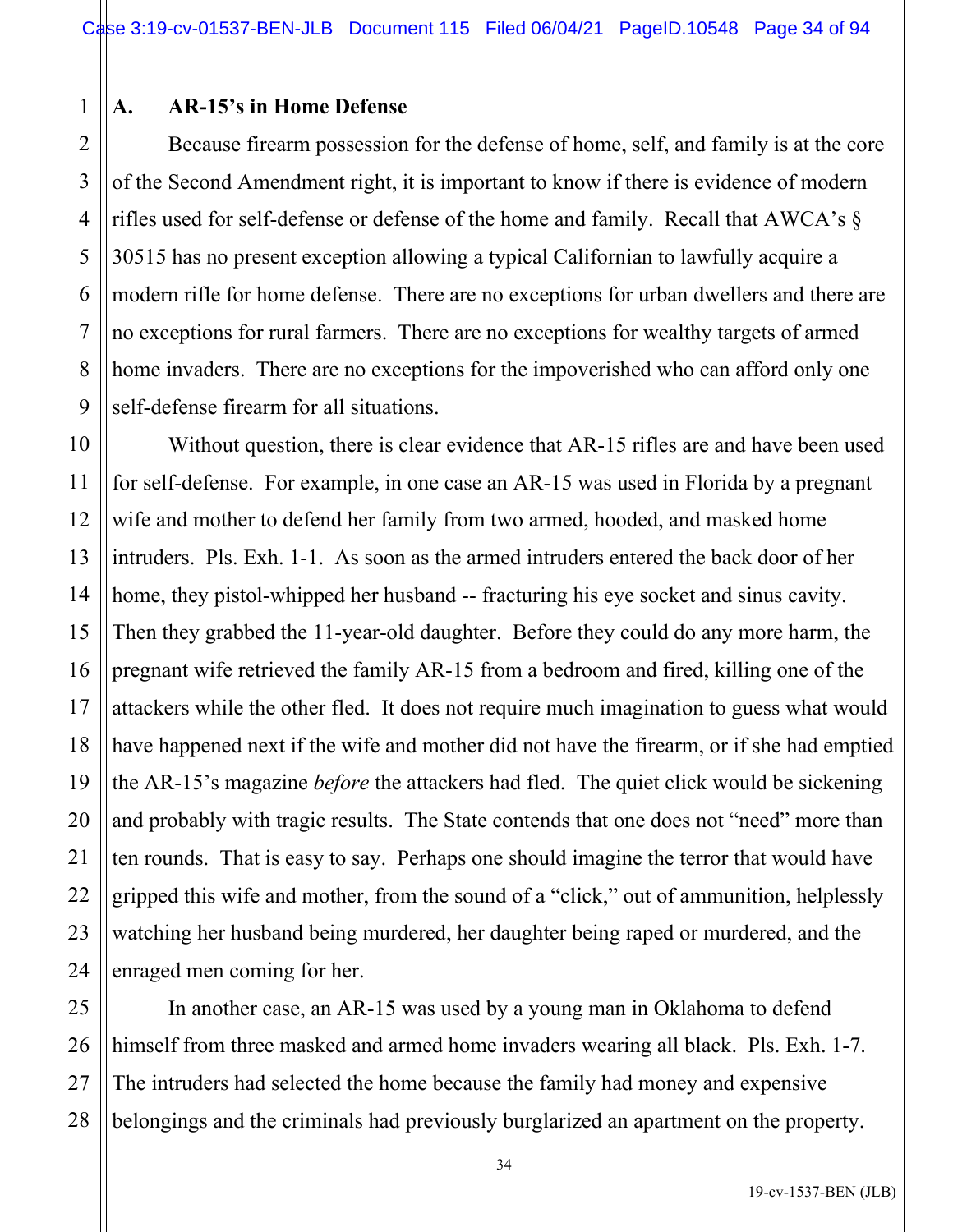1 2 The three intruders broke through a rear glass door before, to their surprise, they were shot by the home defender using an AR-15.

When seven armed and masked intruders went to a home in Florida at 4:00 a.m., burst through the front door and fired a gun, the occupants of the home, one armed with an AR-15, fired over 30 rounds and stopped the attackers. Pls. Exh. 1-2.

An AR-15 was used to stop a knife attack at an apartment building in Illinois. Pls. Exh. 1-3. Dave Thomas grabbed his AR-15 explaining, "It's just a bigger gun. I think a little bit more than an intimidation factor definitely played a part in him actually stopping." No shots were fired. Thomas also said, "[t]he AR-15 is my weapon of choice for home protection . . . It's light, it's maneuverable."

An AR-style rifle was used by a homeowner across the street from the mass shooter in Sutherland Springs, Texas. The defender shot and injured the mass shooter, who then dropped his assault rifle and fled. Pls. Exh. 1-4.

An AR-15 was used to stop an intruder in Pennsylvania. Pls. Exh. 1-6. A criminal already awaiting trial for aggravated assault in another incident, forced his way into the couple's apartment late at night. One of the apartment-dwellers was able to retrieve an AR-15 and defend against the attacker who disregarded warnings to stop.

# **1.** *Prohibited Features Are Good for Home Defense*

The evidence shows that one reason for the popularity of the modern rifle is that it makes a good weapon for self-defense at home. The AR-15, in particular, is an easy firearm to shoot accurately and is generally easier to fire accurately than a handgun. The AR-15 rifle is light in weight, and has good ergonomics, and is suitable for people of all statures and varying levels of strength.<sup>[46](#page-34-0)</sup>

When burglars break and enter, a homeowner with a modern rifle has thirty rounds

<span id="page-34-0"></span><sup>46</sup> Kapelsohn testimony, Tx of  $10/19/20$  hearing at  $25:16 - 26:20$  and  $26:21 - 27:8$ .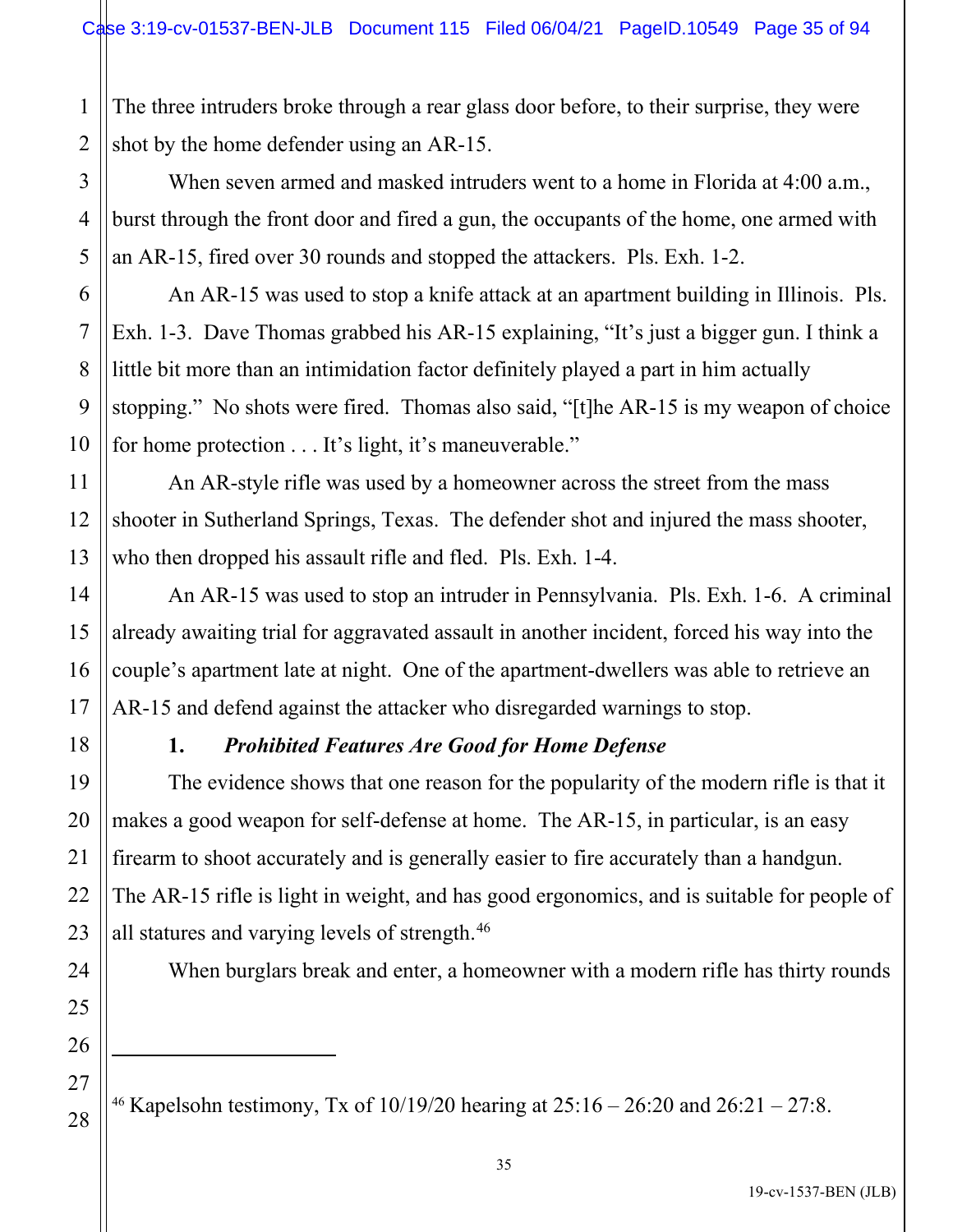1 2 3 4 5 at the ready, assuming a standard magazine is used.<sup>[47](#page-35-0)</sup> Standard size magazines are ubiquitous. With the physiological stress of waking to the noise of home invaders, one may need many rounds to overcome the difficulty of aiming in the dark at multiple attackers making furtive movements. The adjustable stock can be quickly set for one's arm length. The pistol grip gives a homeowner a secure hold with one hand while the other hand holds a telephone or spare magazine.<sup>[48](#page-35-1)</sup> A flash suppressor prevents the night-

- <span id="page-35-0"></span><sup>47</sup> California Penal Code § 30515(a)(2) also defines an "assault weapon" to include an otherwise featureless rifle that has a fixed magazine with the capacity to hold more than 10 rounds. Likewise, Penal Code § 30515(a)(5) defines as an "assault weapon" any semiautomatic pistol with a fixed magazine that has the capacity to accept more than 10 rounds. This Court has already described the utility of larger, standard capacity magazines in self-defense situations and California's unconstitutional 10-round limit. *See Duncan v. Becerra*, 366 F. Supp. 3d 1131, 1142 (S.D. Cal. 2019).
- A detachable magazine of any size along with a prohibited feature qualifies as an "assault weapon." Cal. Penal Code § 30515(a)(1), (4), (a)(7). Yet, detachable magazines are useful for self-defense and provide a person with the ability to re-load a semiautomatic firearm. If a person has a second magazine at hand that is already filled with loaded cartridges, he may remove the depleted magazine and re-insert another magazine fairly quickly. However, the idea that the ability to accept detachable magazines "provides the soldier with a fairly large ammunition supply and the ability to rapidly reload," as suggested by the Attorney General, is not relevant in the context of citizen self-defense. It is relevant, however, for considering AWCA's impingement on the right to keep a firearm for militia use.

The Court rejects the notion that magazines capable of holding more than 10 rounds feature prominently in gun violence against law enforcement personnel as there is little evidence. For example, among all of the incidents of gun violence toward law enforcement officers that occurred nationally from 1984 to 2019, California Assistant Director Department of Justice, Bureau of Firearms, Blake Graham lists only nine occasions involving larger capacity magazines. *See* Defs. Exh. D, Graham Decl. at ¶ 68 (DEF0215-18).

<span id="page-35-1"></span><sup>48</sup> Pistol grips are a prohibited feature under Pen. Code  $\S 30515(a)(1)(A)$ . Pistol grips are the most common of the prohibited features on just about all modern semiautomatic arms. Curcuruto testimony, Tx of 10/19/20 Hearing at 65:2-6; Graham testimony, Tx of 10/19/20 Hearing at 129:17-12; Defs. Exh. D, Graham Decl. at ¶ 28 ("In my experience, this feature is the most prevalent feature of assault rifles prohibited under the AWCA.").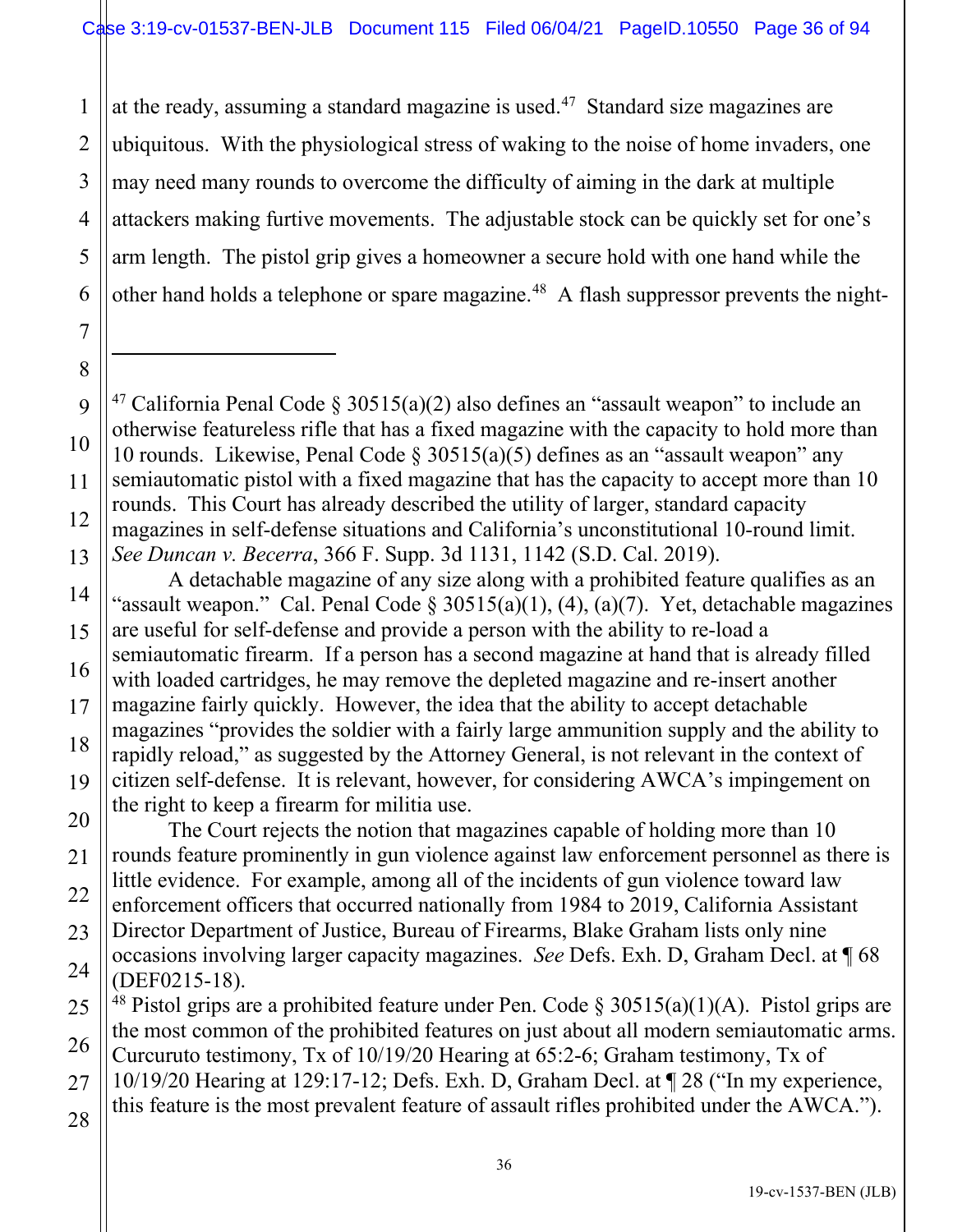1 2 3 4 5 time home defender from being blinded by her own muzzle flash.<sup>[49](#page-36-0)</sup> It may also hide the home defender's location from attackers. A barrel shroud serves as a way to attach a flashlight or laser pointer.<sup>[50](#page-36-1)</sup> The straight-line design of an AR-15 is easier to shoot accurately because muzzle rise is reduced. The gas piston design reduces the recoil so that the young or old or not-particularly-strong have better control. The light weight

- 8 9 10 11 12 Pistol grips are important to good ergonomics, particularly on a straight-line design rifle such as the AR-15. Kapelsohn Decl., Pls. Exh. 001, at ¶ 28; Kapelsohn testimony, Tx of 10/19/20 hearing at 32:23 – 33:2. This enhances the firearm's accuracy. *Id*.; Defs. Exh. D, Graham Decl. at  $\P$  28 ("A shooter using an assault rifle without a pistol grip may shoot less accurately with repeated – and especially rapid – shots if the shooter's trigger hand is in an awkward position for a significant amount of time"); Defs. Exh. BA, p. 9 (pistol grips afford greater control of the rifle during firing).
- 13 14 15 Like pistol grips, thumbhole stocks allow the shooter to gain a comfortable grip on the firearm and can facilitate accurate shooting. Kapelsohn Decl., Pls. Exh. 001, ¶ 29. By prohibiting both pistol grip stocks and thumbhole stocks,  $\S 30515(a)(1)(B)$  relegates such firearms to be equipped in a manner that is less comfortable, less accurate, and less safe. Kapelsohn Decl., Pls. Exh. 001, ¶ 29.
- 16

17

18

19

6

7

A forward pistol grip is designed to enhance control of the firearm. Forward pistol grips on rifles, also called vertical forends, are popular among some shooters in allowing them to control the rifle better for more accurate shooting. Kapelsohn Decl., Pls. Exh. 001, ¶ 34. Forward pistol grips may also serve as a "monopod" to assist in stabilizing the rifle for more precision shooting in the prone position. *Id.*

<span id="page-36-0"></span>20 21 22 23 24 25 26  $49$  A flash suppressor is a device fitted on the end of a muzzle which diverts the muzzle flash through several slots or holes, most commonly arranged around the axis of the bore. Kapelsohn Decl., Pls. Exh. 001, ¶ 33. The most common type of flash suppressor on AR-15 rifles is the "birdcage" type of device. *Id.* at Exh. 001-14. The primary advantage of a flash suppressor is to reduce muzzle flash so as not to temporarily blind a shooter who is shooting in a dark environment. *Id.* at Exh. 001, ¶ 33. The use of a rifle without a flash suppressor under low light circumstances is likely to temporarily blind the user, or impair the user's vision, placing a law-abiding user at a disadvantage to a criminal attacker. *Id*.; Kapelsohn Depo. at  $124:25 - 125:8$  ("I have fired ARs that don't have a flash suppressor and [they] throw out a God awful flame and muzzle blast as a result."). <sup>50</sup> Regarding an assault pistol, a barrel shroud also serves a functional purpose by cooling

<span id="page-36-1"></span>27 28 the barrel and insulating the non-trigger hand during rapid fire. Kapelsohn Depo. at 171:12-17.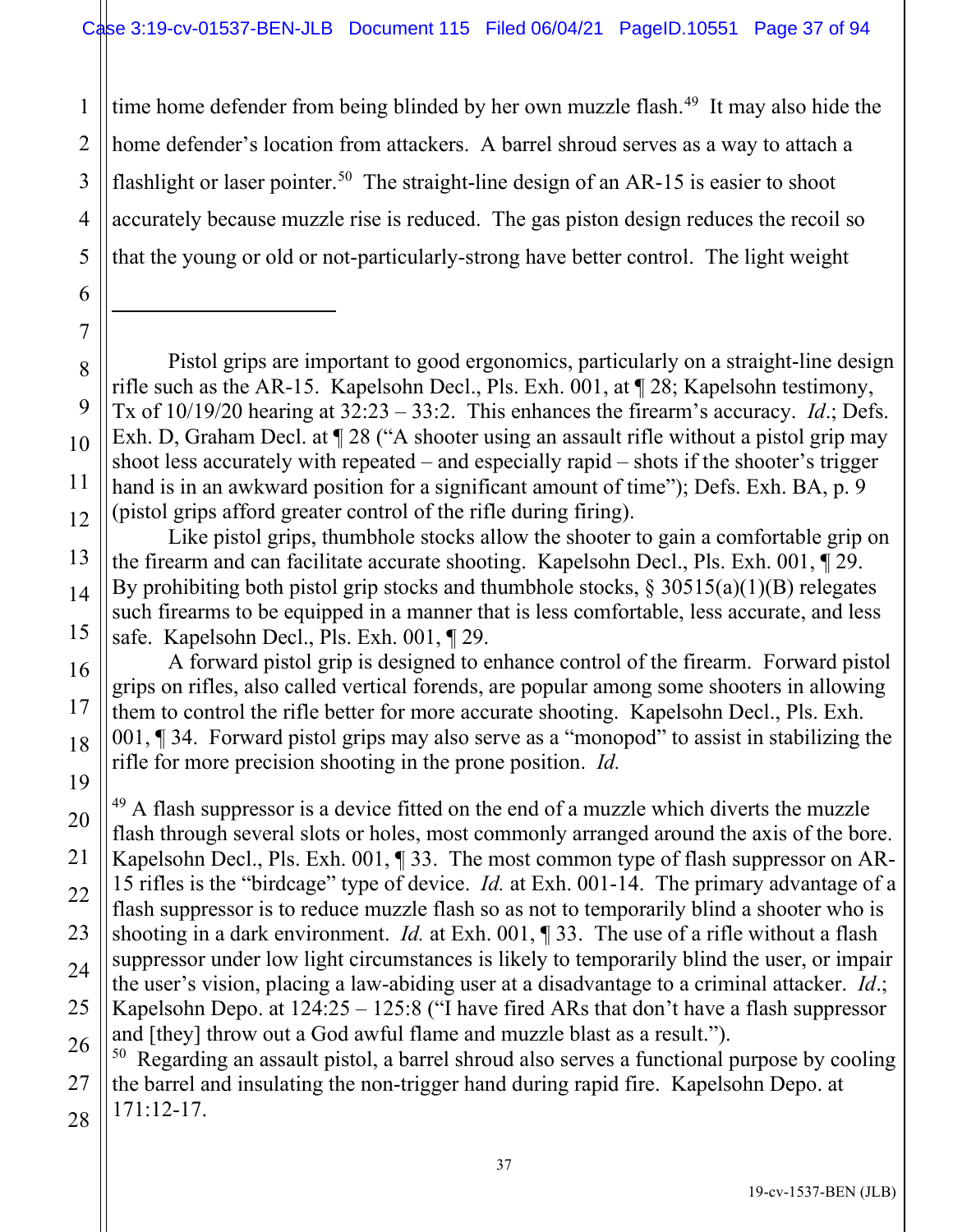1 2 makes it easy to hold and use, while the short 30-inch length (compared to a 48" traditional shotgun) makes it more maneuverable through the narrow doorways and hallways of a home.<sup>[51](#page-37-0)</sup>

On an AR-15 rifle, a telescoping stock is typically capable of adjusting to between three and six different lengths.<sup>[52](#page-37-1)</sup> This enables the rifle stock to be quickly and properly adjusted to fit the user, which is particularly beneficial to persons of smaller stature.<sup>[53](#page-37-2)</sup> Plaintiff Wendy Hauffen, a firearms trainer, says that the telescoping stock is preferred for training women or younger shooters.<sup>[54](#page-37-3)</sup> Hauffen owns a featureless firearm, which she accomplished by removing the features prohibited by  $\S 30515(a)(1)$ . But Hauffen would prefer to have standard AR-15 with ergonomic features, such as a pistol grip or a forward vertical grip, to assist in controlling the firearm.<sup>[55](#page-37-4)</sup> In addition, she would prefer to use and train other women shooters with a telescoping stock, which can accommodate smaller shooters. The telescoping stock also makes a single weapon useful for different members

<span id="page-37-0"></span><sup>&</sup>lt;sup>51</sup> Rifles that have shorter overall lengths are more advantageous to the user in a close quarter's situation, such as the defense of a home, because it enables the user to be more maneuverable moving through doorways and around corners. Kapelsohn testimony, Tx of  $10/19/20$  Hearing at  $33:18 - 34:5$ ; Graham testimony, Tx of  $10/19/20$  Hearing at 132:13 – 134:6. The idea of a "carbine," which is a shorter rifle, typically refers to a rifle with a barrel less than 20 inches. Hlebinsky Decl., Pls. Exh. 002,  $\S$  22. Rifles with shorter barrel lengths also have the added advantage of having less weight, which would be important from a defensive perspective. Kapelsohn testimony, Tx of 10/19/20 Hearing at 39:14 – 40:4.

<span id="page-37-1"></span><sup>&</sup>lt;sup>52</sup> Kapelsohn Decl., Pls. Exh. 001, at  $\P$  31.

<span id="page-37-2"></span><sup>&</sup>lt;sup>53</sup> Kapelsohn testimony, Tx of  $10/19/20$  Hearing at  $28:24 - 29:1$ ; Youngman testimony, Tx of 10/19/20 Hearing at 88:13-20.

<span id="page-37-4"></span><span id="page-37-3"></span><sup>54</sup> Hauffen Decl., Pls. Exh. 014, ¶ 8. <sup>55</sup> *Id.* at ¶¶ 5, 8.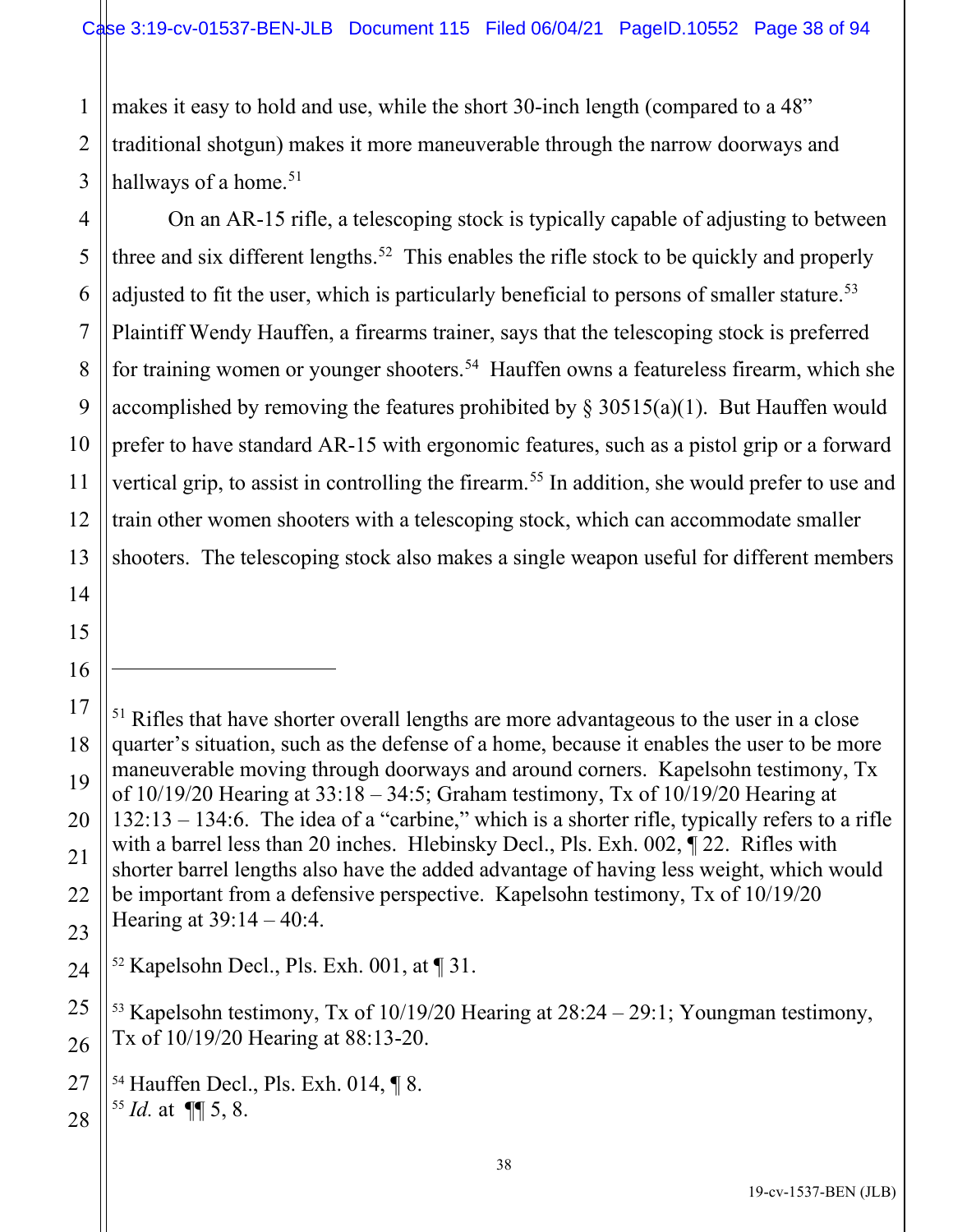1 of a household.<sup>[56](#page-38-0)</sup>

2

3

4

5

A folding stock, though it makes the firearm more portable, does not turn a semiautomatic rifle into a common instrument of crime, since it does not make a rifle easily concealable for most criminal activities.<sup>[57](#page-38-1)</sup> Making a folding stock almost irrelevant, an AR-15 firearm is easily separated into two halves by pulling out two pins, as was demonstrated during one of the hearings by a Deputy U.S. Marshal. Two halves of a 30-inch rifle are more concealable than a 30-inch rifle with an adjustable stock. A pistol is far more concealable than either and much more often used in crime.

A drawback to the featureless AR-15 rifle is that the lack of a pistol grip makes it less safe when it comes to clearing malfunctions.<sup>[58](#page-38-2)</sup> In self-defense and in battle, malfunctions can be fatal. Also, AWCA provides no exception for those that may have physical or medical reasons for seeking certain characteristics on a home-defense firearm. Those of small stature or less strength may need an adjustable stock, pistol grip, or vertical foregrip to maintain proper control of their firearm. For those that have trouble handling the recoil of a pistol, AWCA forces a choice between: (1) using a firearm that is difficult to properly control; or (2) a different and potentially inferior firearm. Those with medical disabilities are left to operate firearms that lack characteristics that would make the firearm more comfortable or easier to operate.

# **2.** *California's Reasons for Banning*

What is the reason for continuing to ban these modern firearms? "So, the State here is concerned about the configuration of particular arms that have been proven to be

<span id="page-38-0"></span><sup>&</sup>lt;sup>56</sup> The arbitrary and capricious nature of these restrictions is perhaps best reflected by the telescoping stock restriction. If the total length of the rifle is 30 inches as required, what difference would it make if the telescoping stock would lengthen the rifle to 31, 32, or 34 inches?

<span id="page-38-1"></span><sup>57</sup> Kapelsohn Decl., Pls. Exh. 001, ¶ 30.

<span id="page-38-2"></span><sup>58</sup> Kapelsohn Depo. at 188:11 – 194:19.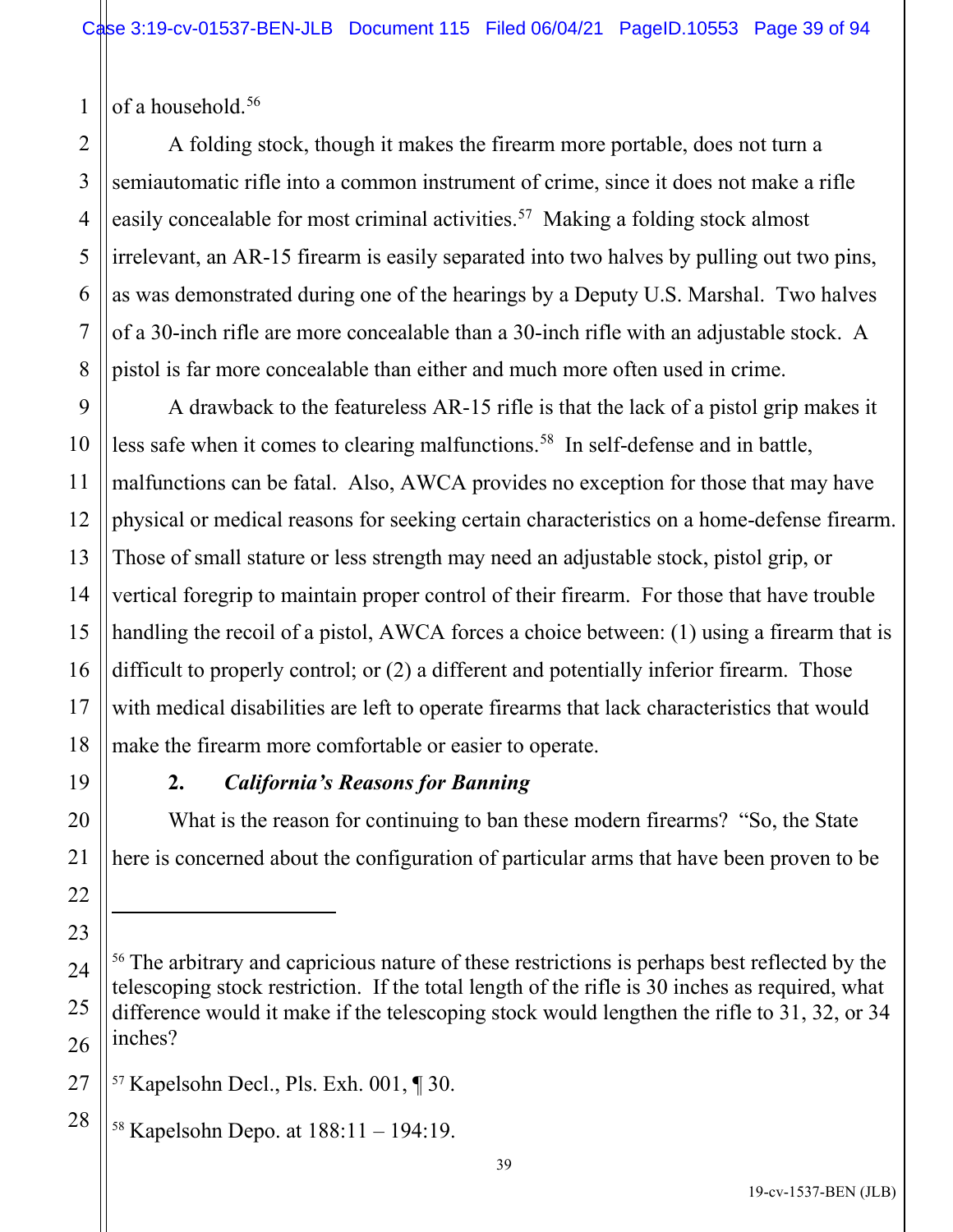the most lethal in mass shooting situations."[59](#page-39-0) The Attorney General says that the State is concerned with rapidly firing accurate rifles. As the State's attorney explained during the first day of testimony,

But I will tell you that, as the State has demonstrated in this case and in our pleadings in this case, that the State is concerned about . . . the particular configuration of certain centerfire semi-automatic rifles with a detachable magazine [that] allows someone to fire, not just 30 or 40 rounds, but to fire those rounds rapidly and maintain accuracy in rapid-fire scenarios. That is the concern. So there are other concerns as well, but that is what the State of California was concerned about. $60$ 

The Attorney General views rapid-fire accuracy as a danger to be outlawed.

#### **a. The accuracy conundrum**

Accuracy is very important for self-defense because a civilian is accountable for every round he fires. If he misses the attacker, he will hit something he did not intend to hit, which may be an innocent bystander.<sup>[61](#page-39-2)</sup> The State does not dispute the importance of accuracy alone for self-defense.<sup>[62](#page-39-3)</sup>

Does the state want rifles that are less accurate? No and yes. The State wants rifles that are less accurate during rapid firing because rapid firing, it is claimed, correlates with criminal use. And there is no need for rapid firing for self-defense, according to the Attorney General. The Attorney General argues that the features prohibited by § 30515 are characteristic of military weapons and military weapons are designed to be accurate with rapid firing. Perhaps. But that a civilian rifle has design features similar to a military rifle does not detract from its constitutional protection for

<span id="page-39-0"></span><sup>59</sup> Deputy Attorney General Echeverria, preliminary injunction hearing transcript 10/19/20, at 188.

<span id="page-39-1"></span><sup>60</sup> *Id*. at 187-88.

<span id="page-39-2"></span><sup>&</sup>lt;sup>61</sup> Kapelsohn testimony, Tx of  $10/19/20$  Hearing at  $27:24 - 28:6$ .

<span id="page-39-3"></span> $62$  Graham testimony, Tx of 10/19/20 Hearing at 134:15-18 ("If you're firing a weapon for self-defense, accuracy would be ideal").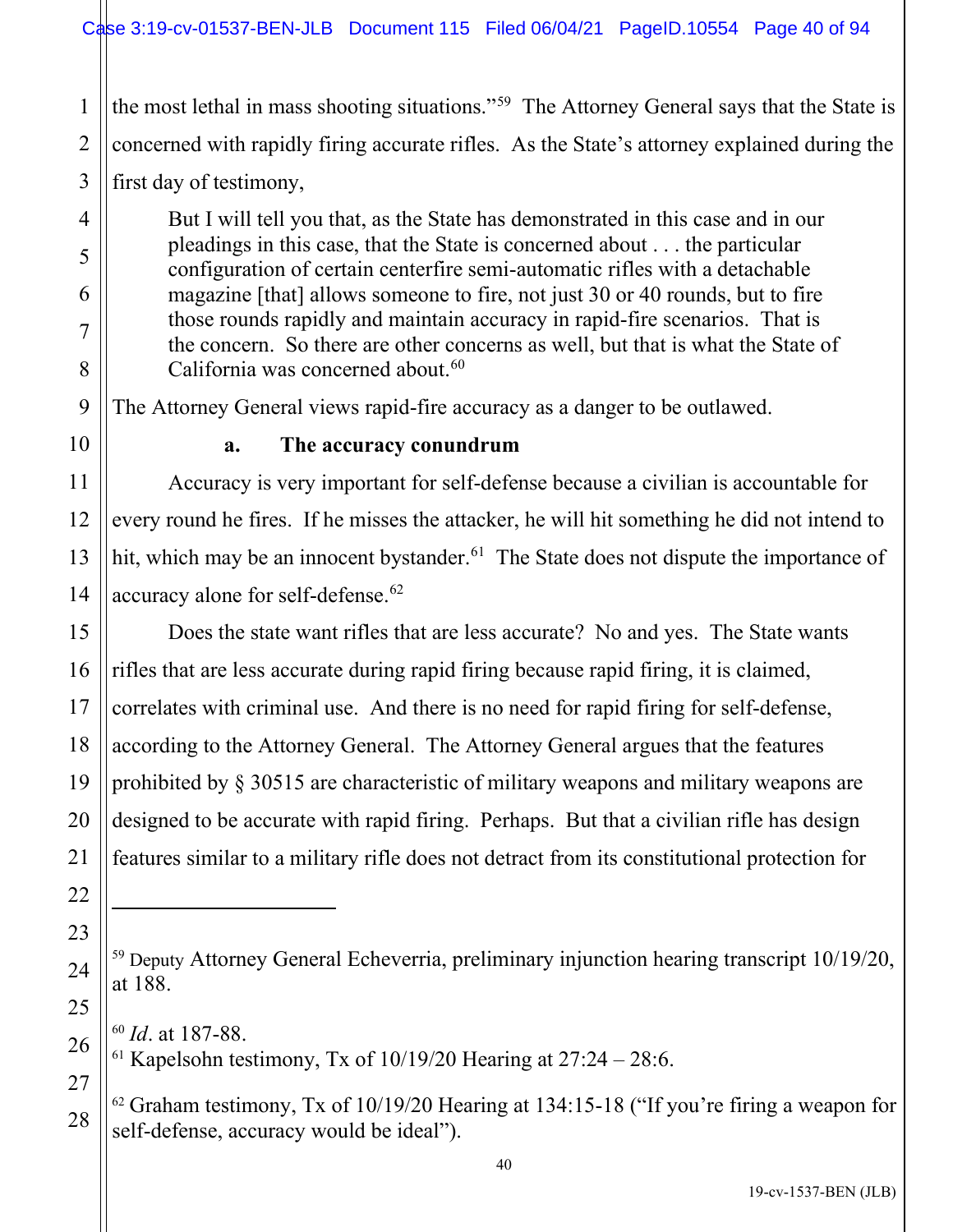2 3 4 5 6 7 8 9 10 self-defense. At the same time, it actually enhances a firearm's constitutional protection for militia readiness. The exception to this rule for civilian self-defense is a weapon's ability to fire in full-automatic mode. The ability to fire fully automatic is, above everything else, what distinguishes an M-16 from an AR-15-type semi-automatic civilian rifle. *See Staples v. United States*, 511 U.S. 600 (1994). But the M-16 was modified to allow for burst and single fire (semi-automatic) capabilities because it was recognized that firing in full automatic is less accurate and wastes ammunition. And this is where the mantra that an AR-15 is "almost as fast as the M-16" fails. Because the M-16 provides fast but inaccurate shooting in full automatic mode, when accuracy is needed, the M-16 has the option of the slower single round semiautomatic firing like an AR-15.

The home defending victims described earlier needed to rapidly fire their modern rifles and needed to fire them accurately at their attackers. Pls. Exhs. 1-1 through 1-7. For home defense, accuracy is always important, not only for hitting an attacker, but also for hitting *only* an attacker. Emanuel Kapelsohn testified,

Accuracy is very important for self-defense because, unlike a criminal using a firearm, the civilian or the police officer, either one is accountable for every round they fire. And any round that misses the attacker, who is attacking the civilian or the police officer, if it doesn't hit what they intended to hit, the attacker, then by definition it hits something they didn't intend to hit. That may be an innocent bystander. So the accomplishment of a good level of accuracy is paramount in civilian self-defense training with firearms, and the AR-15 permits that. $63$ 

The AR-15 type rifle is an accurate gun. And it can be fired repeatedly, if need be, more rapidly than a bolt action or lever action rifle.

1

11

12

13

14

15

16

17

18

19

20

21

22

23

24

25

26

27

<span id="page-40-0"></span>28

# **b. The featured vs. featureless AR-15 video**

One video in evidence is particularly interesting. In this short video, two AR-15 type rifles were fired repeatedly and reloaded with a detachable magazine at a target in

 $63$  Preliminary injunction hearing transcript 10/19/20, at 27:24-28:9.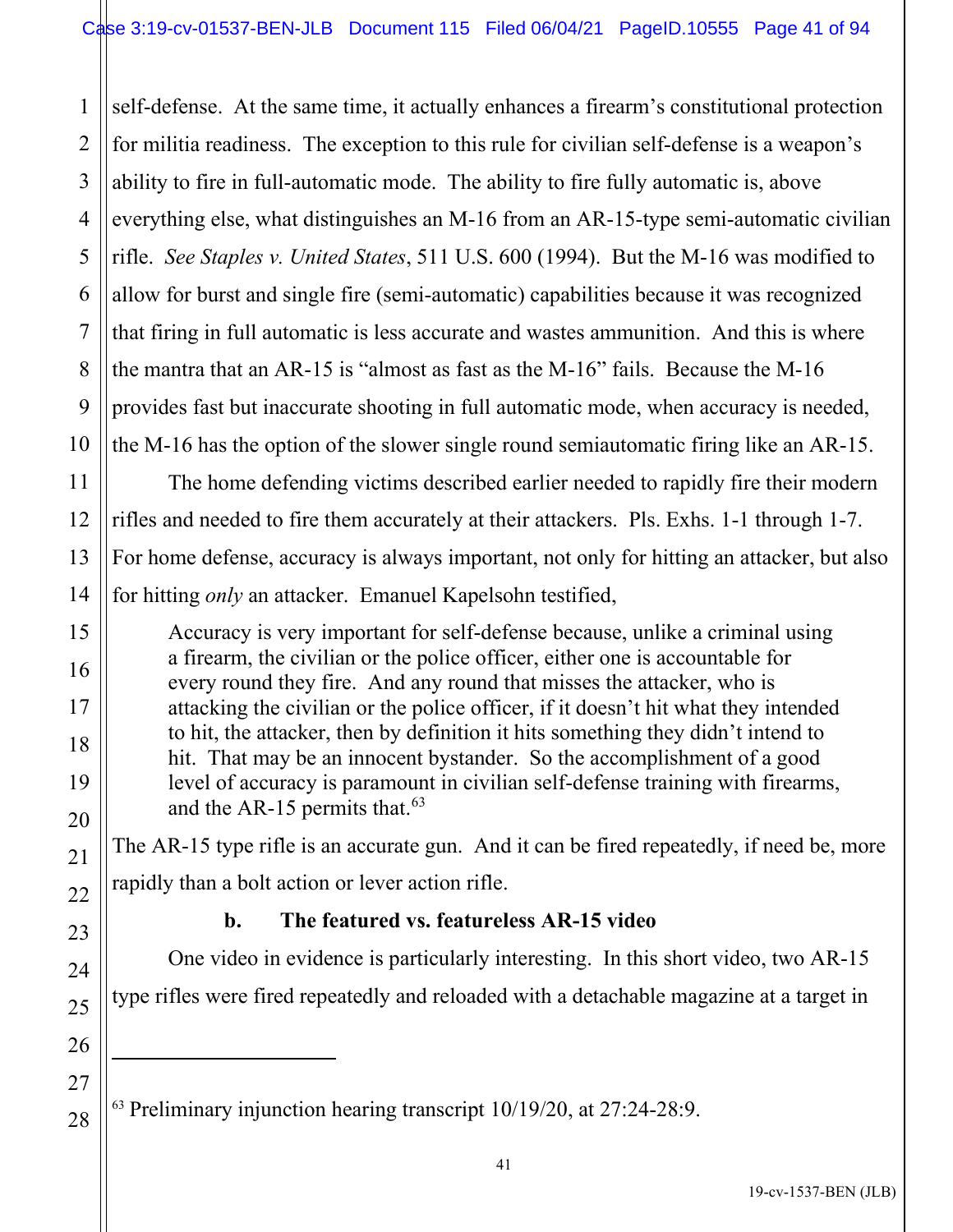1 2 3 4 5 daylight. One rifle had all of the prohibited features prohibited by AWCA in § 30515(a). The other rifle was a "featureless" California-legal variety of AR-15 rifle.<sup>[64](#page-41-0)</sup> The results were remarkably similar. Each rifle fired at approximately the same speed and accuracy. Any difference was hardly noticeable.<sup>[65](#page-41-1)</sup> Of course the video was staged for a purpose, but it clearly demonstrates little difference in the operation of a lawful and an unlawful AR-15. The presence or absence of a flash suppressor made no difference in the daylight. It might have, had the demonstration been conducted at night. The person demonstrating modestly described himself as moderately experienced with guns.

The video demonstration raises questions. The State says that a modern rifle without the prohibited features works just fine. Since the features are just cosmetic, then there is no burden on Second Amendment rights. The Plaintiffs say that if a modern rifle without the prohibited features is just as lethal, the State's ban of rifles with the features is pointless. The Plaintiffs say that if what the state labels "combat-oriented features" have no effect, then they are not really combat-oriented features. The ban fails to achieve its purpose of prohibiting a "more lethal" firearm. The State says the features are not needed for lawful uses. The Plaintiffs say the features make no difference in unlawful uses. Even if they did make a difference, the Plaintiffs say that the notion, that improvements that make firearms better and safer for lawful use likewise make them comparably better for unlawful use, simply leads to the absurdity that firearms may never be improved because the harm of a more accurate firearm in a criminal's hands will always justify a ban. The difference is the featureless rifle is more cumbersome for the

<span id="page-41-0"></span> $64$  The video also demonstrates that twenty years of state regulation has artificially shaped the firearm marketplace. "Featureless" rifles would not exist if the prohibited features really do define the utility of the firearm. In the absence of the Second Amendment, government policy may ban a firearm based on its looks. The same policy cannot survive heightened constitutional scrutiny because a citizen's right to keep common firearms regardless of looks is protected by the Second Amendment.

<span id="page-41-1"></span><sup>65</sup> *See* Pls. Exh. 11, Adam Kraut Decl.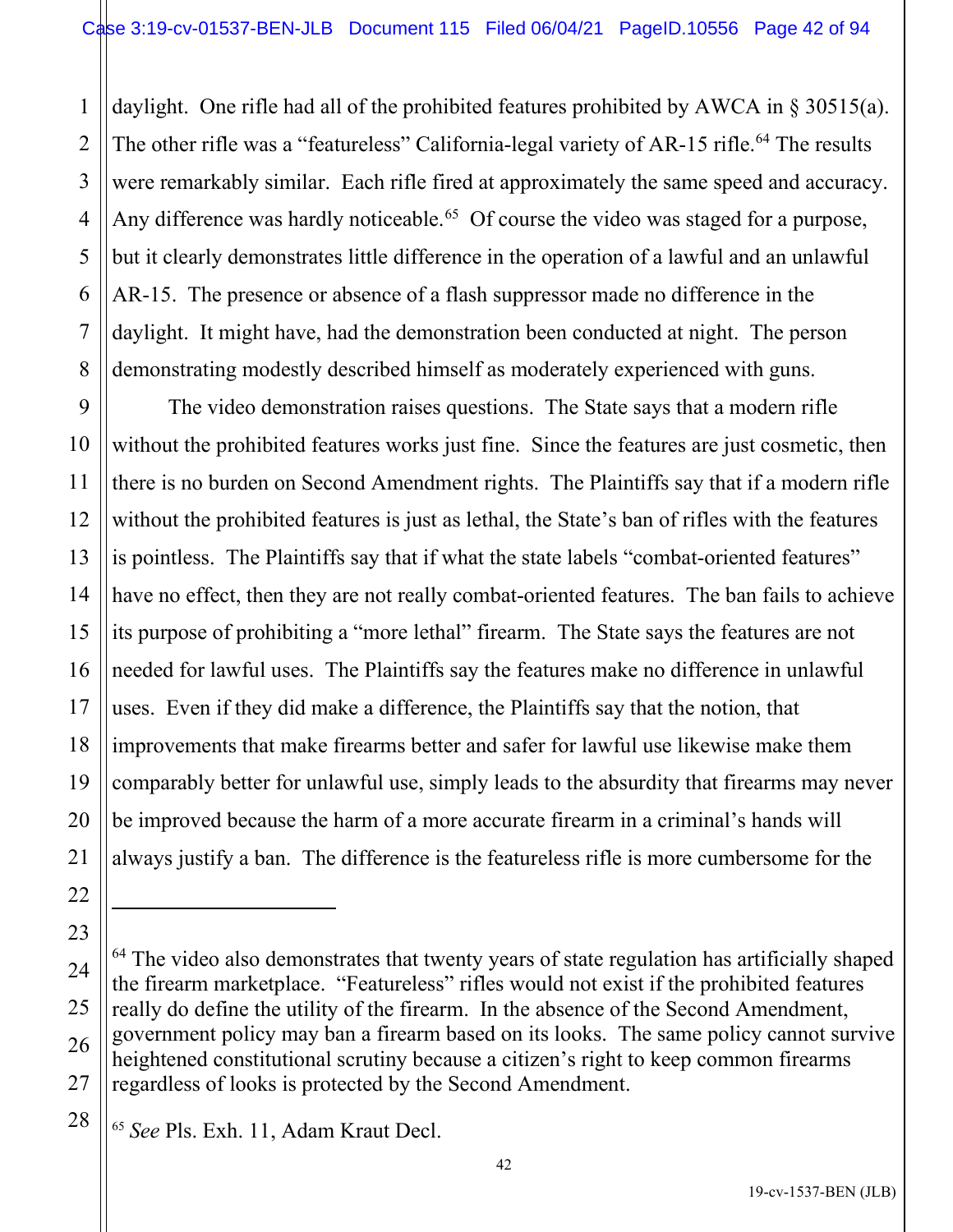1 2 surprised homeowner who, unlike the intruder, may not be as ready to wield his or her firearm.

4 6 8 9 10 12 13 14 15 16 In the end, the Court finds that the prohibited features do not change an AR-15 rifle from a benign weapon into an "incredibly effective killing machine." Another commonly espoused myth is that the caliber of these centerfire semiautomatic weapons are more lethal. In fact, the evidence proves otherwise. The usual ammunition for an AR-15, the .223/5.56 round, is designed to cause wounding, much more than death. Dr. Margulies, M.D., testified that the 5.56 round was a NATO choice to inflict non-lethal wounds. He explained that using the 5.56 round designed for wounding rather than killing furthered a military goal of reducing the enemy fighting force by diverting healthy enemy soldiers to caring for its wounded soldiers. [66](#page-42-0) Hyperbole aside, AR-15 ammunition is designed to make the AR-15 type rifle a wounding machine rather than a killing machine. *But see, Rupp*, 401 F. Supp. 3d at 992, 993 (firearms with assault-weapon configurations are "incredibly effective killing machines" because the prohibited features "increase the capabilities of semiautomatic rifles and thereby enhance their capacity for mass violence.").

17

18

19

20

21

22

23

24

25

26

3

5

7

11

# **c. The disproportionality bromide**

The Attorney General stresses the notion that modern rifles are disproportionally used in crime. Defs. Memo at 18. It seems like it could be true, but it is not supported by the evidence. More importantly, important is understanding that disproportionality is not a constitutional test. *Heller* and *McDonald* demonstrate the opposite is true. The Court struck down bans on handguns in the District of Columbia and Chicago at a time when handguns were disproportionately used in crime. *Heller*, 554 U.S., at 697-98 (Breyer, J., dissenting) ("From 1993 to 1997, 81% of firearm-homicide victims were killed by handgun . . . . Handguns also appear to be a very popular weapon among criminals. In a

<span id="page-42-0"></span><sup>27</sup> 28

<sup>66</sup> Depo. Margulies, (Dec. 18, 2020), at 65:7-9; 67:7-17; 94:20-25.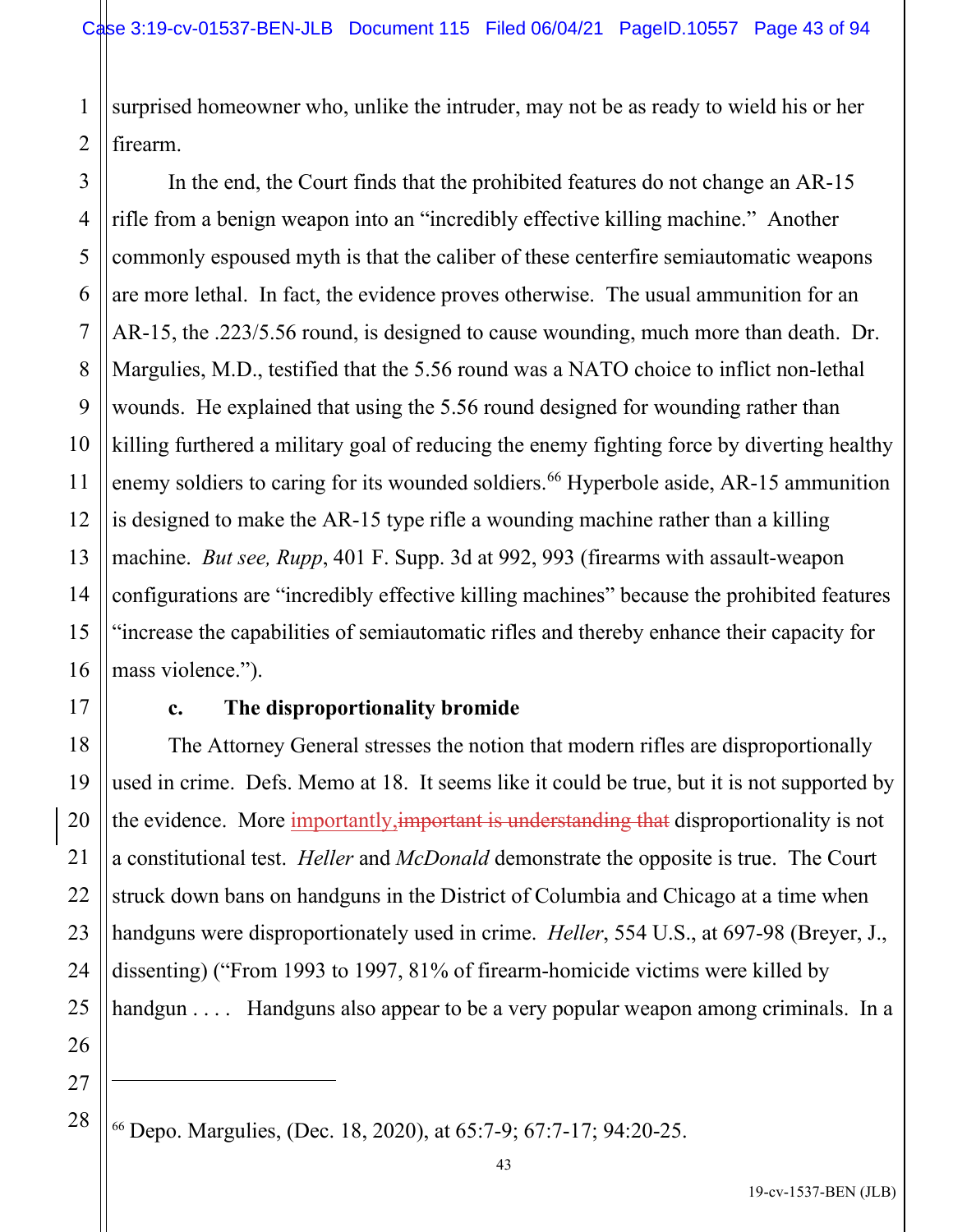1 2 3 1997 survey of inmates . . . 83.2% of state inmates and 86.7% of federal inmates said that they were armed with a handgun."). By comparison, modern rifles are not used in crime nearly as often as handguns.

4 If use by criminals could justify a weapon's ban, it would amount to something like a disfavored "heckler's veto." We might call it the "criminal's veto." *See e.g., Santa Monica Nativity Scenes Comm. v. City of Santa Monica*, 784 F.3d 1286, 1292-93 (9th Cir. 2015) (explaining "heckler's veto" doctrine) ("If speech provokes wrongful acts on the part of hecklers, the government must deal with those wrongful acts directly; it may not avoid doing so by suppressing the speech."). Just as a heckler's veto wrongly punishes persons who speak their ideas, California's ban punishes persons who choose modern rifles for home defense. In other words, if modern rifles are misused in crime (even disproportionately), government must deal with those wrongful acts directly; it may not deal with the problem by suppressing the rights of law-abiding citizens to have modern rifles for lawful uses. Thus, disproportionality is not a valid constitutional concern. Common ownership by law abiding citizens for lawful purposes is the test.

Moreover, there is little evidence that modern rifles are used disproportionately in crime. The Attorney General cites the 1994 Congressional House Report as evidence. Defs. Mem., at 18. The House Report actually said that assault weapons were "a growing menace to our society *of proportion to their numbers*," rather than out of proportion to their numbers. Defs. Exh. J, at 13 (emphasis added).<sup>[67](#page-43-0)</sup> Perhaps the Report was published

<span id="page-43-0"></span> $67$  The House Report notes that the Director of ATF testified that while, in 1993, assault weapons made up only 1% of the firearms in circulation, they made up 8.1% of the guns traced to crime. Whatever the ratio was in 1993, it has changed over the last 27 years. The State does not offer any current evidence.

For 2019, ATF's firearm tracing report shows 41,883 crime firearms traced and recovered in California. [\(https://www.atf.gov/file/146966/download\)](https://www.atf.gov/file/146966/download). Of those, there were 7,655 rifles. The ATF report does not categorize assault weapons as a separate category, but it does list firearms by ammunition type. The 223/5.56mm caliber is most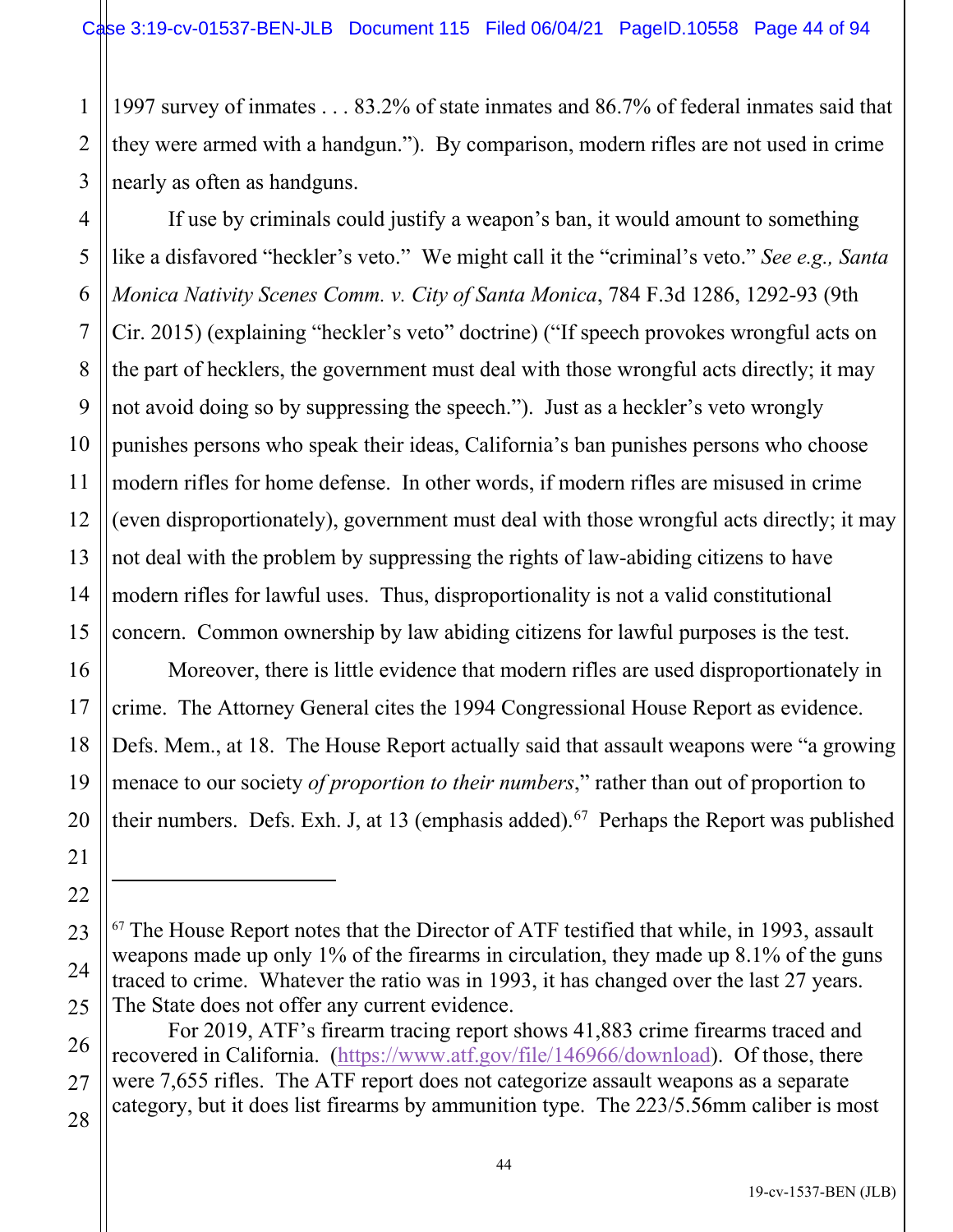1 with a scrivener's error. Regardless, a single citation to a 27-year-old Report cannot be said to fairly support California's conclusions. There is no evidence that California's Legislature relied on the 1994 House Report when it passed AWCA five years earlier in 1989, or later when it adopted a features-based definition in 1999. There is no evidence that the California Legislature conducted its own study on whether modern rifles were being disproportionately used in crime in California in 1989, or 1999. There is no evidence that the California Legislature relied on studies from other states. There is no evidence that the State was making a sensitive policy judgment. There is, however, evidence at the time of the federal ban that assault weapons were rarely used as crime guns.<sup>[68](#page-44-0)</sup> Even today, most national estimates suggest assault weapons are used in crimes less than 7% of the time.<sup>[69](#page-44-1)</sup>

To sell the disproportionality bromide, the Attorney General also cites its expert, Professor Louis Klarevas.<sup>[70](#page-44-2)</sup> But Klarevas does not express an opinion about modern rifle use in general crime. Instead, he opines that modern rifles are used disproportionately in

This ATF report was not presented as evidence in the case and the Court does not rely on it as such. However, it does suggest the reason why California does not offer current evidence of disproportional assault rifle use in crime. There is none to be found.

<span id="page-44-0"></span><sup>68</sup> Defs. Exh. Y, Christopher S. Koper, *Criminal Use of Assault Weapons and High-Capacity Semiautomatic Firearms*, J. Urban Health (Oct. 2017), at 2 ("Studies conducted around the time of the federal ban found that [assault weapons] accounted for up to 8% of guns used in crime (generally between 1 and 6% and averaging around 2%).").  $69$  *Id.* at 1 ("Results suggest assault weapons (primarily assault-type rifles) account for  $2 -$ 12% of guns used in crime in general (most estimates suggest less than 7%).").

<span id="page-44-2"></span><span id="page-44-1"></span><sup>70</sup> Defs. Exh. E, Klarevas Decl. at  $\P$  16.

often found on banned assault rifles. *See* Def's Exh. BG, at 6. Of course, the 223/5.56mm caliber is also found on the California-legal "featureless" modern rifles. Regardless, of the 41,883 firearms traced in California in 2019, only 1,154 (or .027%) were of the 5.56mm caliber. During the same year there were approximately 20,000,000 guns owned in California. The percentage of 1,154 possible assault rifles used in crime, as a percentage of the total guns owned in California, is ridiculously small.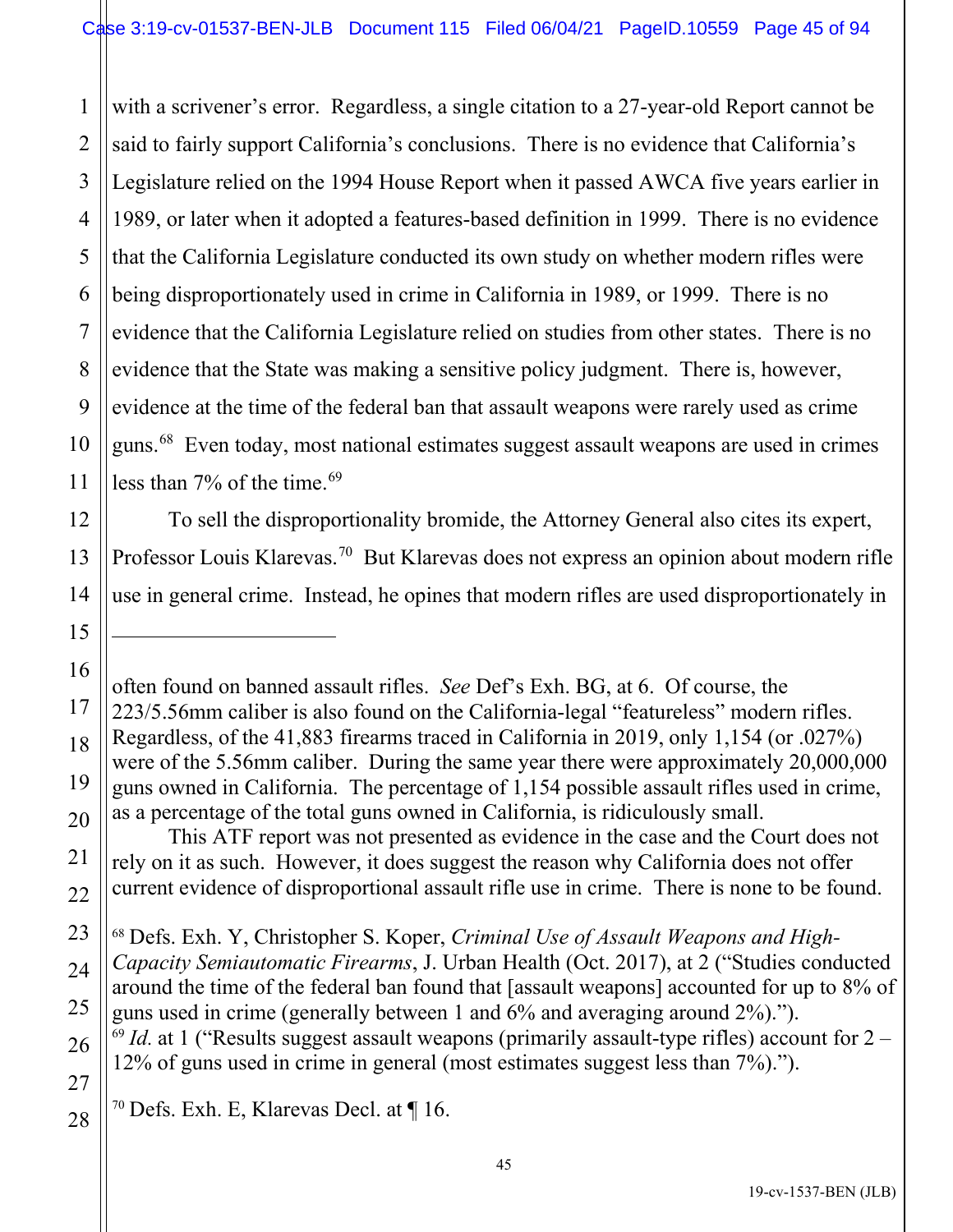1 2 3 what he calls "gun massacres" – not crime in general. And Klarevas defines a "gun massacre" as a shooting event resulting in at least *six* deaths and where at least one assault weapon was discharged.<sup>[71](#page-45-0)</sup> No other expert witness, sociologist, economist, or government agency defines a mass shooting in this way. The definition almost creates a tautology along the lines of assault weapons are used disproportionately in assault weapon events.

The Attorney General takes one more shot at it by citing another expert, Professor John Donohue.<sup>[72](#page-45-1)</sup> It is not convincing. Like Klarevas, Donohue does not opine about general crime use. Donohue opines more narrowly that modern rifles are used disproportionately in mass shootings. He says, "[a]s Klarevas, Koper, and courts have observed, assault weapons with large capacity magazines are disproportionately used in mass shootings." Donohue relies on Professor Christopher Koper's opinion. But that does not help. Koper's 2004 Study dramatically undercuts the whole trope of assault weapons supposedly being disproportionately used in general crime.<sup>[73](#page-45-2)</sup>

In fact, Koper finds quite the opposite to be true. In his landmark 2004 report, Koper surveyed national data and found, "the estimates consistently show that AWs [assault weapons] are used in a small fraction of gun crimes," and "most survey evidence on the actual use of AWs suggests that offenders rarely use AWs in crime."<sup>[74](#page-45-3)</sup> Koper also notes something that others tend to overlook. Koper notes that many of the assault weapons used in crime, when they are used, are pistols rather than rifles. He explains, "[n]ote also that the majority of AWs used in crime are assault pistols (APs) rather than

<span id="page-45-0"></span><sup>71</sup> *Id.* at Exh. 3, p.4.

<sup>72</sup> Defs. Exh. C, Donohue Decl. at ¶ 115.

<span id="page-45-3"></span><span id="page-45-2"></span><span id="page-45-1"></span><sup>73</sup> *See* Defs. Exh. BJ. <sup>74</sup> Defs. Exh. BL, at 15-16.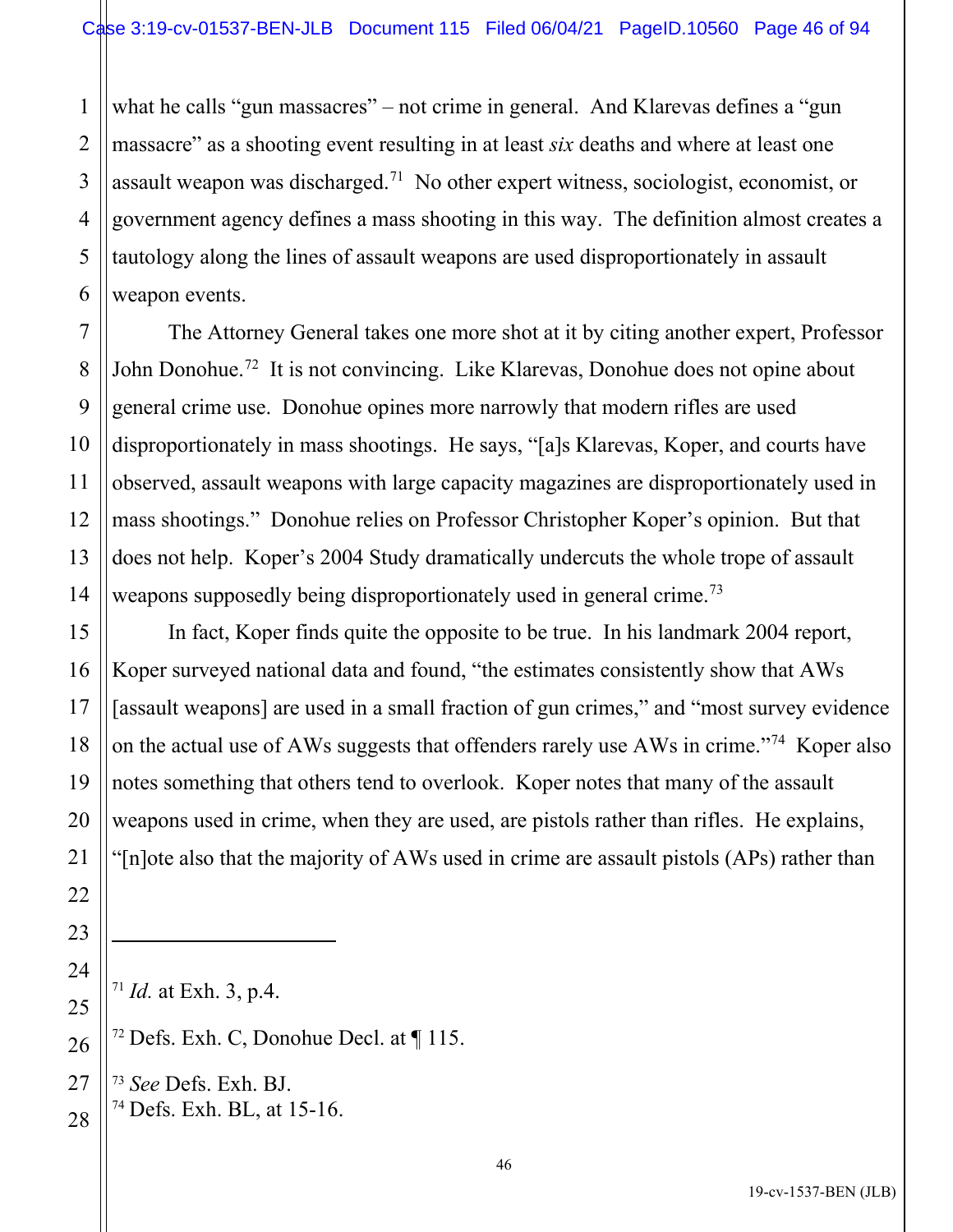1 2 assault rifles  $(ARs) \dots$  by a ratio of 3 to  $1.^{175}$  $1.^{175}$  $1.^{175}$  Koper concludes, "while some surveys suggest that ownership and, to a lesser extent, use of AWs may be fairly common among certain subsets of offenders, *the overwhelming weight of evidence from gun recovery and survey studies indicates that AWs are used in a small percentage of gun crimes overall*."[76](#page-46-1) Koper's conclusions comport with the ATF firearm tracing report from 2019.

As to their presence in mass shootings, even Koper has explained that the highest correlation is with the presence of large capacity magazines, as opposed to the presence of assault weapons. According to his 2020 study, Koper says, "[i]n summary, growing evidence suggests LCM restrictions reduce mass shootings and are more potent than AWonly restrictions. Nonetheless, the evidence is not yet sufficient to draw definitive conclusions."[77](#page-46-2)

Recall that to pass intermediate scrutiny, AWCA must have at least been designed to address a real harm and alleviate the harm in a material way. *Turner II*, 520 U.S., at 195. The evidence described so far proves that the "harm" of an assault rifle being used in a mass shooting is an infinitesimally rare event. More people have died from the Covid-19 vaccine than mass shootings in California. Even if a mass shooting by assault rifle is a real harm, the evidence also shows that AWCA's prohibited features ban has not alleviated the harm in any material way. Perhaps recognizing AWCA's constitutional infirmity, the Attorney General attempts to draw attention away from the statute's small aim and maintains that citizens do not "need" more than 2.2 shots for self-defense, so AWCA's constitutional burden is mostly hypothetical.

# **d. The myth of 2.2 shots**

The Attorney General offers the old saw that large capacity magazines and

<span id="page-46-0"></span><sup>75</sup> *Id*. at 16.

<span id="page-46-1"></span><sup>76</sup> *Id*. at 17 (emphasis added).

<span id="page-46-2"></span><sup>77</sup> Defs. Exh. BL, at 161 (DEF2028).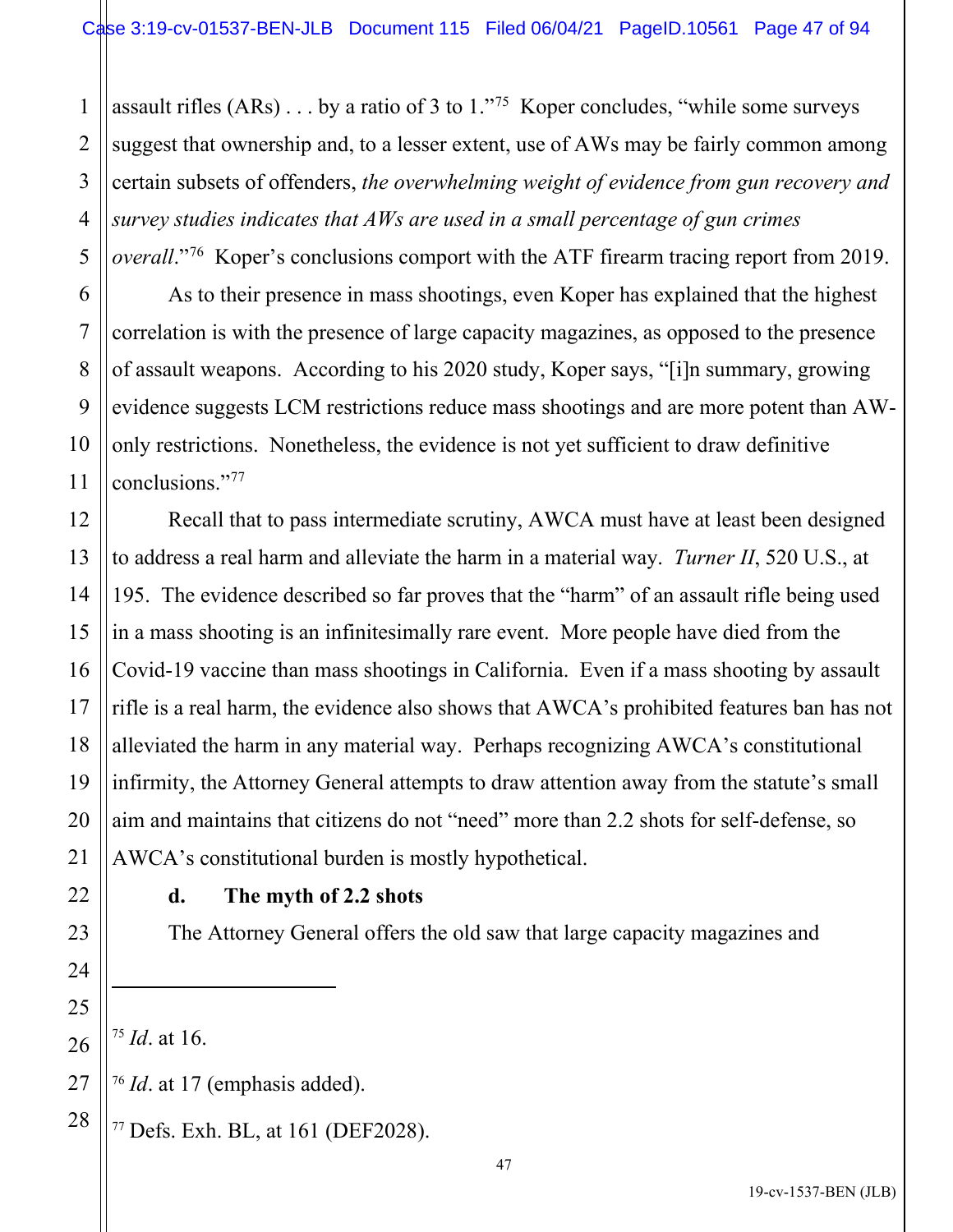1 2 3 4 5 6 7 accurate repeated firing are things needed only by mass shooters. The story goes that for self-defense a citizen "needs" only 2.2 rounds. It is a myth. Take the case of the 80 year-old woman faced with a home invader who began attacking and stabbing her 75 year-old husband.[78](#page-47-0) When the intruder attacked her husband with a knife, she shot at the intruder. According to her neighbor, "She emptied the gun." Where there is only a single intruder, 2.2 shots may not be enough. Where there are multiple attackers, it is self-evident that 2.2 shots will not be enough.

10 Where does this 2.2 shots myth originate? According to a 2018 study by Professor Koper (evidence introduced by the Attorney General), "there is no national or state data source that captures information on shots fired in gun attacks."<sup>[79](#page-47-1)</sup> Attempting to fill this data gap with his own study, Koper reports, "this study finds that  $20\% - 28\%$  of victims were wounded in incidents involving >10 shots, most of which seem likely to have involved high-capacity semiautomatics."

The 2.2 shots notion comes from the State's expert, Lucy Allen. Allen is an expert in economics and statistics.<sup>[80](#page-47-2)</sup> Unlike Koper, who is an academician undertaking peerreviewed studies for the advancement of understanding, Allen was hired specifically to conduct research for the State's litigation. Her study is not peer-reviewed. Her study cannot be tested because she has not disclosed her data. Her study cannot be replicated. In fact, the formula used to select 200 news stories for her study is incomprehensible. Worse, the entire concept is suspect because it attempts to study an average defensive gun use based *not on police reports* but on events reported in the news media and often lacking in detail, all while acknowledging that many events are never reported. Allen did

<span id="page-47-2"></span><span id="page-47-1"></span>27 <sup>79</sup> Defs. Exh. CO, at DEF3132-34.

<sup>80</sup> Defs. Exh. A, at ¶ 1-3.

8

9

11

12

13

14

15

16

17

18

19

20

21

22

23

24

<span id="page-47-0"></span>25

26

<sup>78</sup> *See* www.q13fox.com/news/she-emptied-the-gun-home-intruder-shot-killed-by-80 year-old-woman-in-sultan-identified.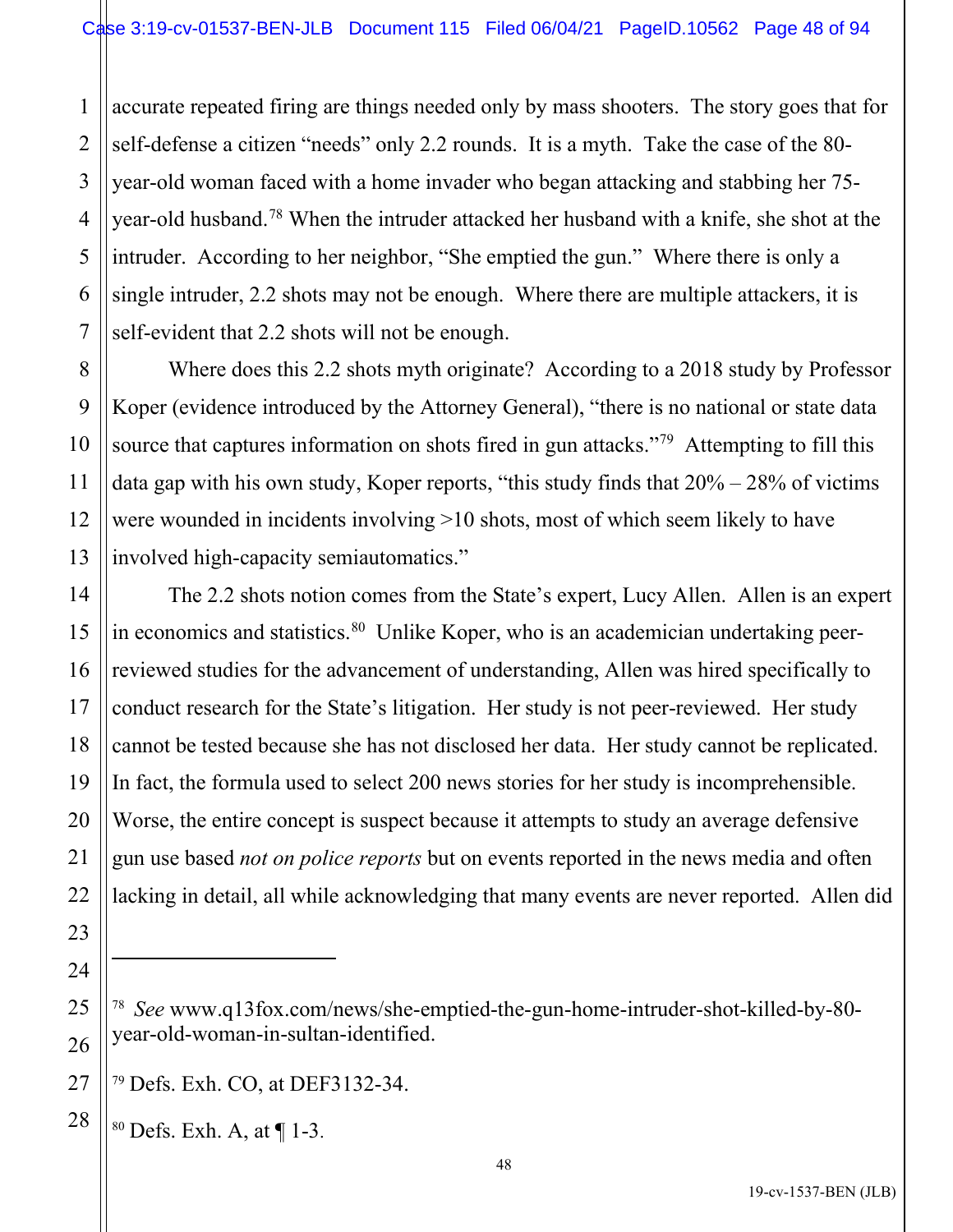1 2 ask the State for police reports, but she did not receive them.<sup>[81](#page-48-0)</sup> Allen testified that the first thing she did was ask whether there were police records available.<sup>[82](#page-48-1)</sup>

10 Here are the details. Allen claims she has determined the average number of rounds fired by an individual in a defensive gun use.<sup>[83](#page-48-2)</sup> To find the average, she says that she conducted a word search with a database of news articles maintained by a news aggregator called Factiva. Factiva is a commercial database behind a paywall. She also conducted a search of stories published in the NRA Institute for Legislative Action magazine between 2011 and 2017 called the Armed Citizen Database.<sup>[84](#page-48-3)</sup> From these searches she or a member of her team coded each story and arrived at the conclusion that on average, 2.2 shots were fired in a defensive gun use and 2.1 shots were fired if the

<sup>81</sup> *See* preliminary injunction hearing, 10/19/20, at 153:1-16.

3

4

5

6

7

8

9

11

12

13

<span id="page-48-0"></span>14

15

16

17

18

19

20

21

22

<span id="page-48-1"></span>23

25

 "THE COURT: Let me ask you a question. Did you ever ask, for example, [Deputy Attorney General] Mr. Echeverria if he would get you the law enforcement reports of home defense shootings that may have occurred where the homeowner or the person at home fired shots at someone that was intruding?

THE WITNESS: Yes. So I did ask both from the State of California as well as from a number of other states that I have worked for, I have asked for data on incidents of exactly that, or whether there was a broader set of data that they had that I could then review.

THE COURT: And did you get that from the State of California?

THE WITNESS: I did not. It was my understanding that the State of California did not have that data or did not have that in a way that it could be reviewed. That that is not -- that is not a type of data that is collected."

24 26 <sup>82</sup> *See* preliminary injunction hearing, 10/19/20, at 171:8-15 ("And actually, the first thing I did was, per their question, which was try to find out whether there were police records on that . . . . I agree with you that I think that would be helpful, so I first did try to research and ask whether there was government data or other data, police records available.").

<span id="page-48-3"></span><span id="page-48-2"></span>27 28 <sup>83</sup> Allen Video Depo., Jan. 12, 2021 at 10:55. <sup>84</sup> *Id*. at 11:06; Exh. A, at ¶ 11-13.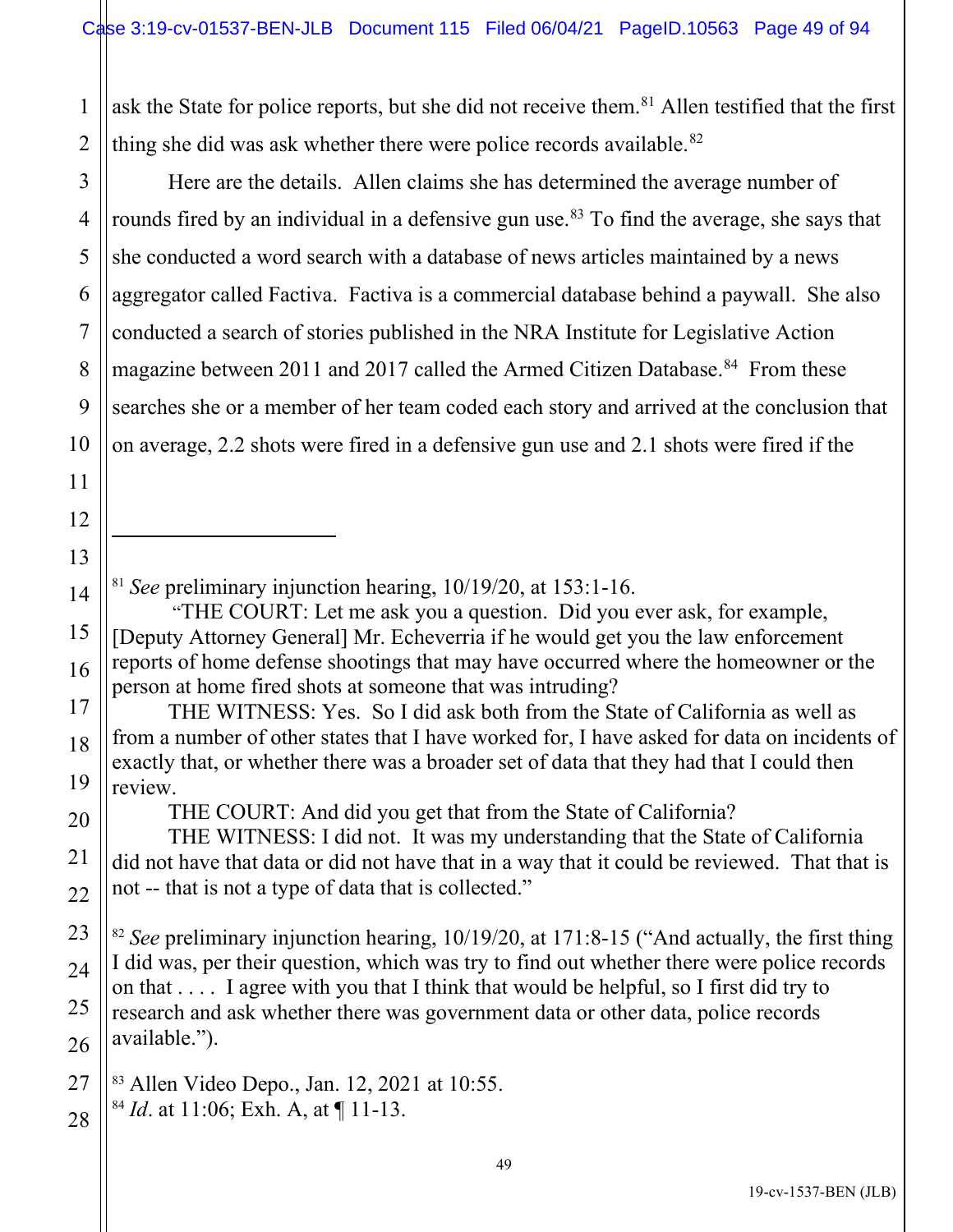1 defensive gun use was in a home.<sup>[85](#page-49-0)</sup>

2 3 4 5 6 7 8 Her methodology with the Factiva database is incomprehensible. For the Factiva database of 70 million news stories, her word search returned  $35,000$  stories.<sup>[86](#page-49-1)</sup> From there she somehow selected 200 stories of defensive gun use in the home and set out to analyze the events.<sup>[87](#page-49-2)</sup> It is unclear how the stories were selected or what members of her "team" selected the stories to analyze. She describes selecting 200 stories out of a subcollection of 4,800 stories by reviewing 1,400 stories. Where did the 4,800 stories come from? Her methodology cannot be duplicated, but here it is:

Using a random number generator, a random sample of 200 stories was selected for each calendar year [from 2011 to 2017], yielding 1,400 stories in total. These 1,400 stories were reviewed to identify those stories that were relevant to the analysis, *i.e*., incidents of self-defense with a firearm in or near the home. This methodology yielded a random selection of 200 news stories describing incidents of self-defense with a firearm in the home out of a population of approximately 4,800 relevant stories. Thus, we found that out of the over 70 million news stories aggregated by Factiva between January 2011 and May 2017, approximately 4,800 news stories were on incidents of self-defense with a firearm in the home. We analyzed a random selection of 200 of these stories.

It is a mystery how 4,800 stories were determined to be the universe of reports on self-defense with a firearm in the home. In her deposition, she was not asked about the 4,800 stories. Also, Allen also fails to provides noany copies of the 200 stories she analyzed or the mythical 4,800 stories from which she says she drew the 200 analyzed stories. There is no list. There is no way to check her analysis or her math or try to reproduce or falsify her results – nor did she try to do so.

23

9

10

11

12

13

14

15

16

17

18

19

20

21

22

24

25

<span id="page-49-0"></span>26

<span id="page-49-2"></span>28

Allen's calculations also include other curiosities. To arrive at her average of 2.2

<sup>85</sup> Video Depo. at 11:37; Exh. A, at  $\P$  14-15 (and table).

<span id="page-49-1"></span>27 <sup>86</sup> Exh. A at ¶18.

<sup>87</sup> *Id*. at ¶ 19.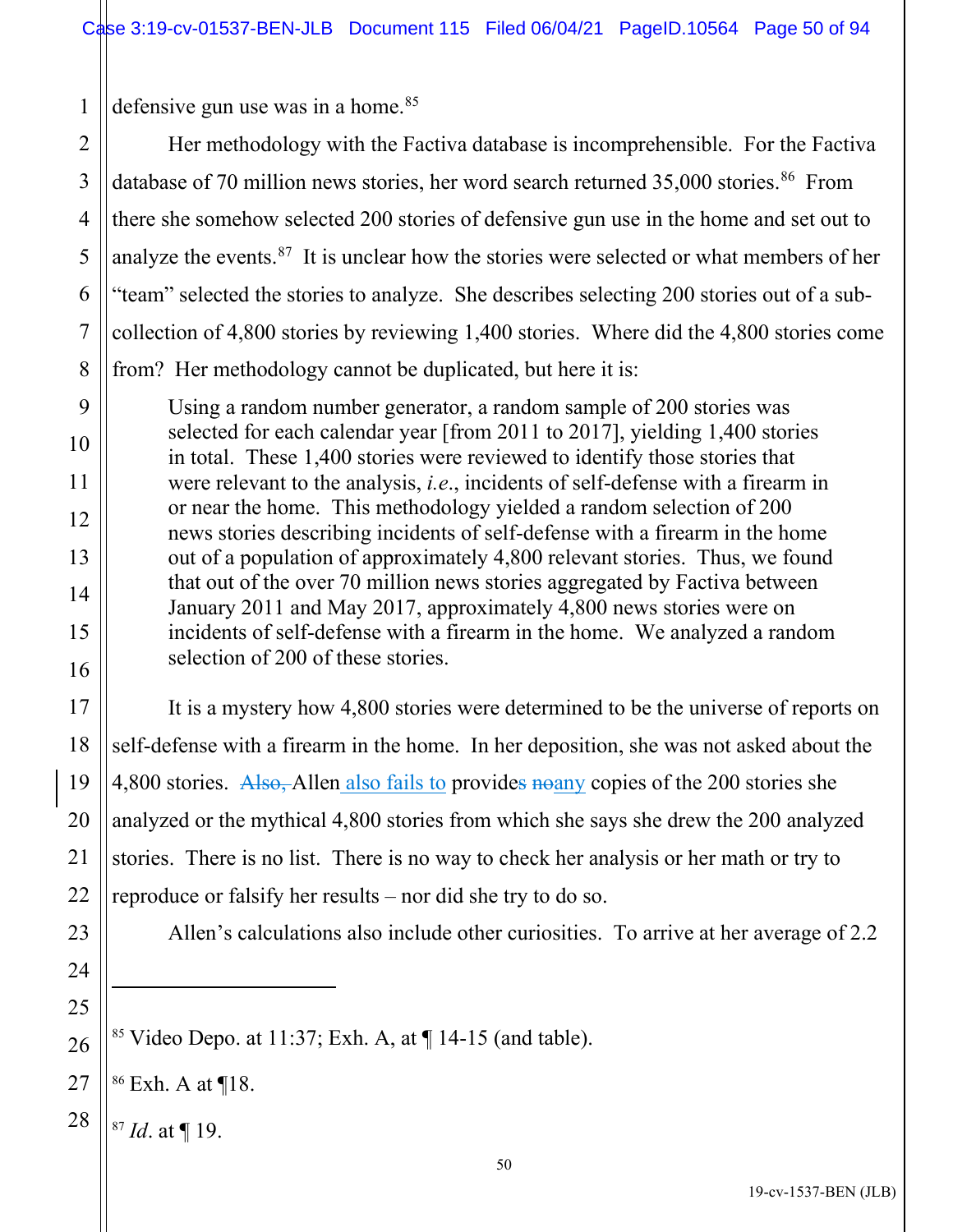1 2 3 4 5 6 7 8 9 shots, she includes in the averages those events where no shots were fired., This has the obvious effect of bringing the overall average number of shots "needed" down.<sup>[88](#page-50-0)</sup> She testified that she has never calculated the average number of shots fired only in events when shots were actually fired, but agrees that whatever that average is it would be greater than 2.2 because all of those events where no shot is fired would be removed from the equation.<sup>[89](#page-50-1)</sup> One would expect the impact of Allen's choice to include a zero for a noshot event to be significant because 16.1% of the events in the home were no-shot events (according to Allen's table).<sup>[90](#page-50-2)</sup> For the California-only events average,  $32.1\%$  of the events in the home were no-shot events.<sup>[91](#page-50-3)</sup>

10 11 12 13 14 15 16 17 18 For a study that set out to prove the number of shots required to defend one's home with a firearm, the effect of this statistical manipulation is significant. What if, for example, a study sought to measure the benefit of airbags in car accidents but included both accidents where the airbags deployed as well as those where the airbags did not deploy? The result would surely show airbags made a muted difference; their usefulness erroneously diminished by the multitude of minor accidents in which airbags did not deploy and yet no one sustained injuries. But when airbags do deploy, they just as surely provide a substantial benefit to motorists. The impact of an airbag's benefit would be lost

<sup>91</sup> *Id*. at ¶ 16.

19

<span id="page-50-0"></span>20

21

22

23

<span id="page-50-1"></span>24

25

26

<sup>88</sup> Allen Depo. Jan. 12, 2021 at 119:10-18 ("Q. So numerically speaking, inclusion of incidents where the number is zero would tend to drag the average number of shots fired down; would you tend to agree with that? A. So it includes those with zero. That's correct. Q. Okay. And have you ever looked at the average number of shots fired when shots were fired? A. No.")

<sup>89</sup> *Id*. at 120:10-15 (Q. Have you ever looked at average number of shots fired when shots were fired? A. I don't believe so. Would you tend to believe that number is higher than 2.2? A. Yes.")

<span id="page-50-3"></span><span id="page-50-2"></span><sup>27</sup> <sup>90</sup> Exh. A at ¶ 15.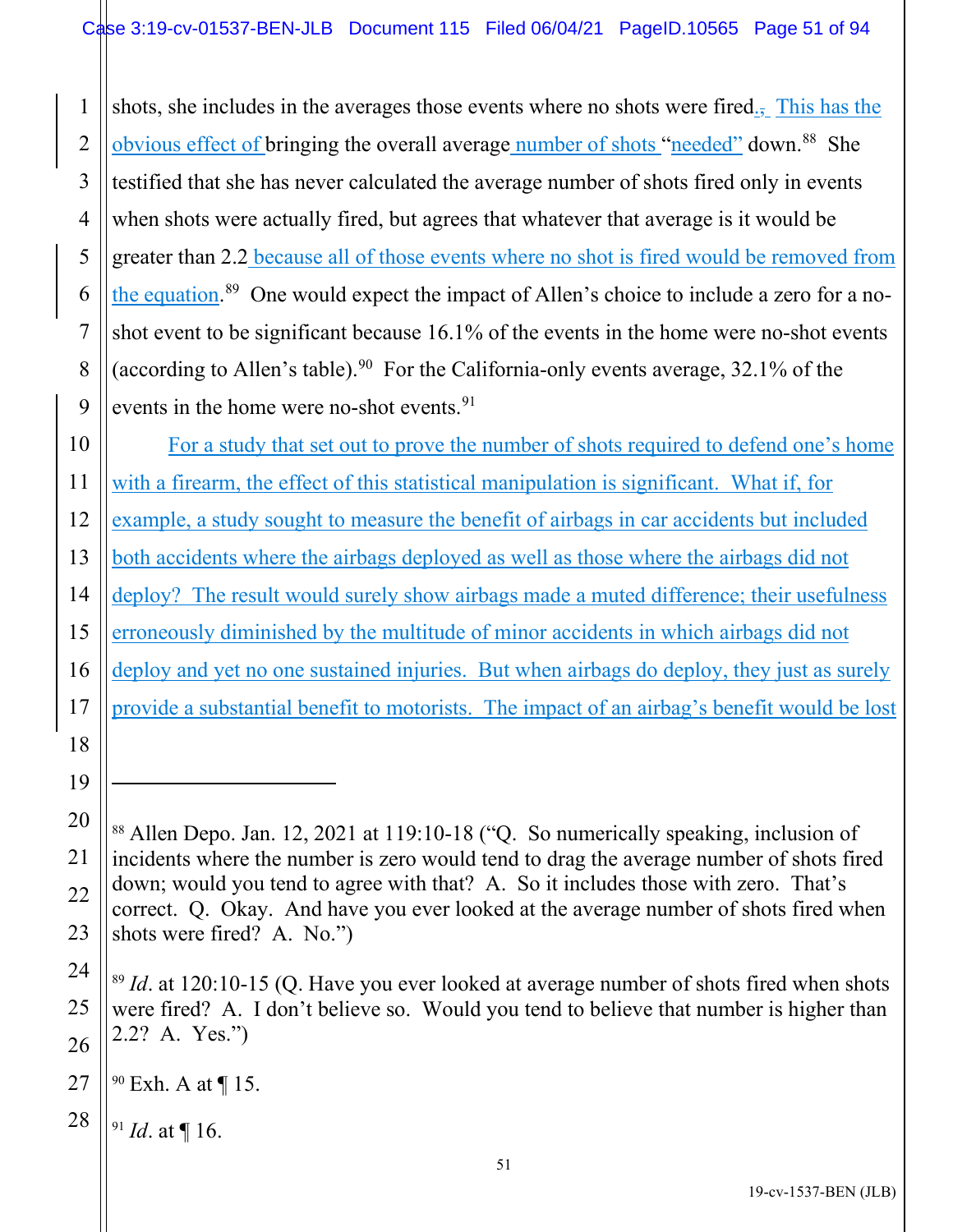1 in this hypothetical study, drowned out by minor paint scratches and fender benders.

Allen's study suffers from the same flaw. By including the number of events in which no shots were fired in its calculation of an "average," Allen's study inaccurately reduces the average number of shots needed to defend oneself during a home intrusion.

To compound the problem, Allen also used an "imputed" number of shots fired when a media report says "shots" were fired but did not report a specific number.  $92$  This imputed number was averaged in, but Allen did not know and could not guess at the imputed number she used. [93](#page-51-1)

Allen also used something called the Armed Citizen Database. That database is problematic because it is not really a database but a list of published magazine stories. First, the database compilers make no attempt to record all events or statistically representative events. Second, Allen has no direct knowledge of how editorial decisions are made for including or excluding a particular story.<sup>[94](#page-51-2)</sup> She has deduced that only stories with successful outcomes are published. One can only guess whether unsuccessful self-defense situations involve similar numbers of shots fired. Third, Allen does not know how many stories are not published or not included in the database.<sup>[95](#page-51-3)</sup>

<span id="page-51-2"></span><sup>94</sup> *Id. passim.*

<span id="page-51-0"></span><sup>&</sup>lt;sup>92</sup> "When the exact number of shots fired was not specified, we used the average for the most relevant incidents with [a] known number of shots. For example, if the story stated that "shots were fired" this would indicate that at least two shots were fired and thus we used the average number of shots fired in all incidents in which two or more shots were fired and the number of shots was specified." Exh. A, at n.19.

<span id="page-51-1"></span><sup>93</sup> Allen Depo., Jan. 12, 2021 at 131:13-19 ("Q. Can you tell me what that imputed number would be for purposes of this report? A. I can't, no. Q. An estimate [as] to what that imputed number is? A. I can't. I mean, you might be able to figure it out, but I can't as I sit here now.")

<span id="page-51-3"></span><sup>&</sup>lt;sup>95</sup> *Id.* at 111:5-12 ("O. You don't know – if you don't know the number of stories that are submitted to the NRA for consideration in the Armed Citizen feature, then you don't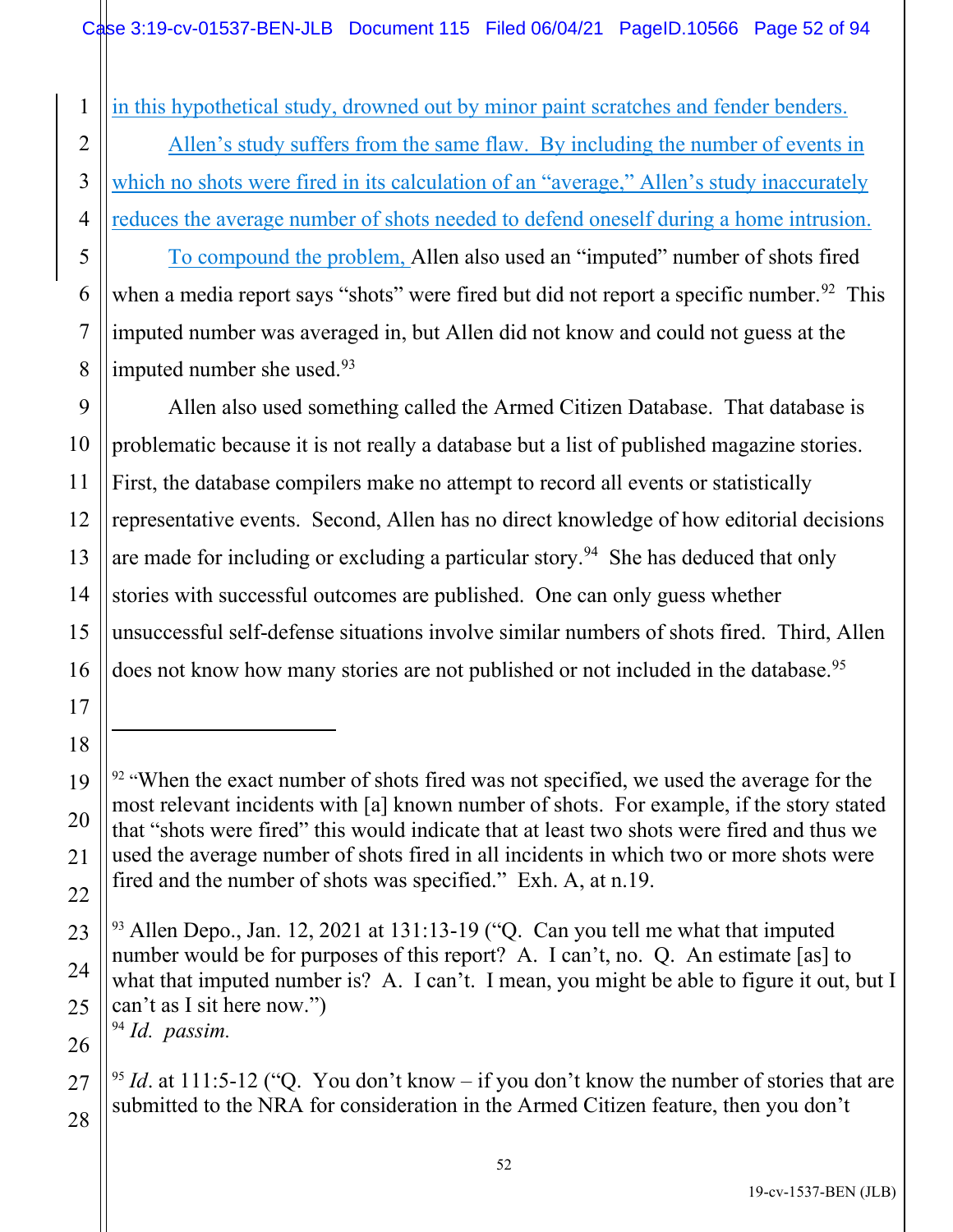Fourth, like the Factiva collection, 736 incidents in the Armed Citizen Database were analyzed but no list of the incidents have been placed in evidence. As she acknowledged in her declaration submitted in *Duncan v. Becerra*, the NRA-ILA Armed Citizen Database is not compiled scientifically.<sup>[96](#page-52-0)</sup>

Allen's 2.2/2.1 shot averages are suspect for larger reasons. The whole statistical exercise is based on news reporting rather than police reports. A database of news articles lacks the usual indicia of accuracy and reliability of admissible evidence. Professor Koper observed that there exists no national or state database of defensive gun uses or database of the number of shots fired during self-defense events. But there are surely large numbers of such events each year. According to fifteen national polls conducted by non-law enforcement agencies, there may be from 760,000 defensive handgun uses to 3.6 million defensive uses each year.<sup>[97](#page-52-1)</sup> Even Allen's Factiva search apparently identified 33,000 news stories, despite the likelihood that many events go unreported to the police and many that are reported to the police are not reported by the news media.

On the other side, a fully loaded modern rifle is surely a powerful psychological criminal deterrent. Simply brandishing such a weapon may cause an intruder to flee precisely because it appears to be dangerous and fully loaded. It is difficult to imagine the same psychological effect on a home invader (or two invaders) from brandishing a 2 shot derringer. It is a reasonable inference that the visual threat presented by a homeowner holding a modern rifle with a large magazine makes it an effective deterrent

1

know how many stories are left on the cutting room floor or are never published, right? A. I'm not sure that question makes sense, but I don't – pretty sure I don't know the answer one way or the other, but …")

<span id="page-52-0"></span> $96$ Allen Decl. (filed 6/5/17) at ¶ 6.

<span id="page-52-1"></span><sup>97</sup> Pls. Exh. 10-10, John R. Lott, Jr., *More Guns, Less Crime* 3d. (2010), at 12.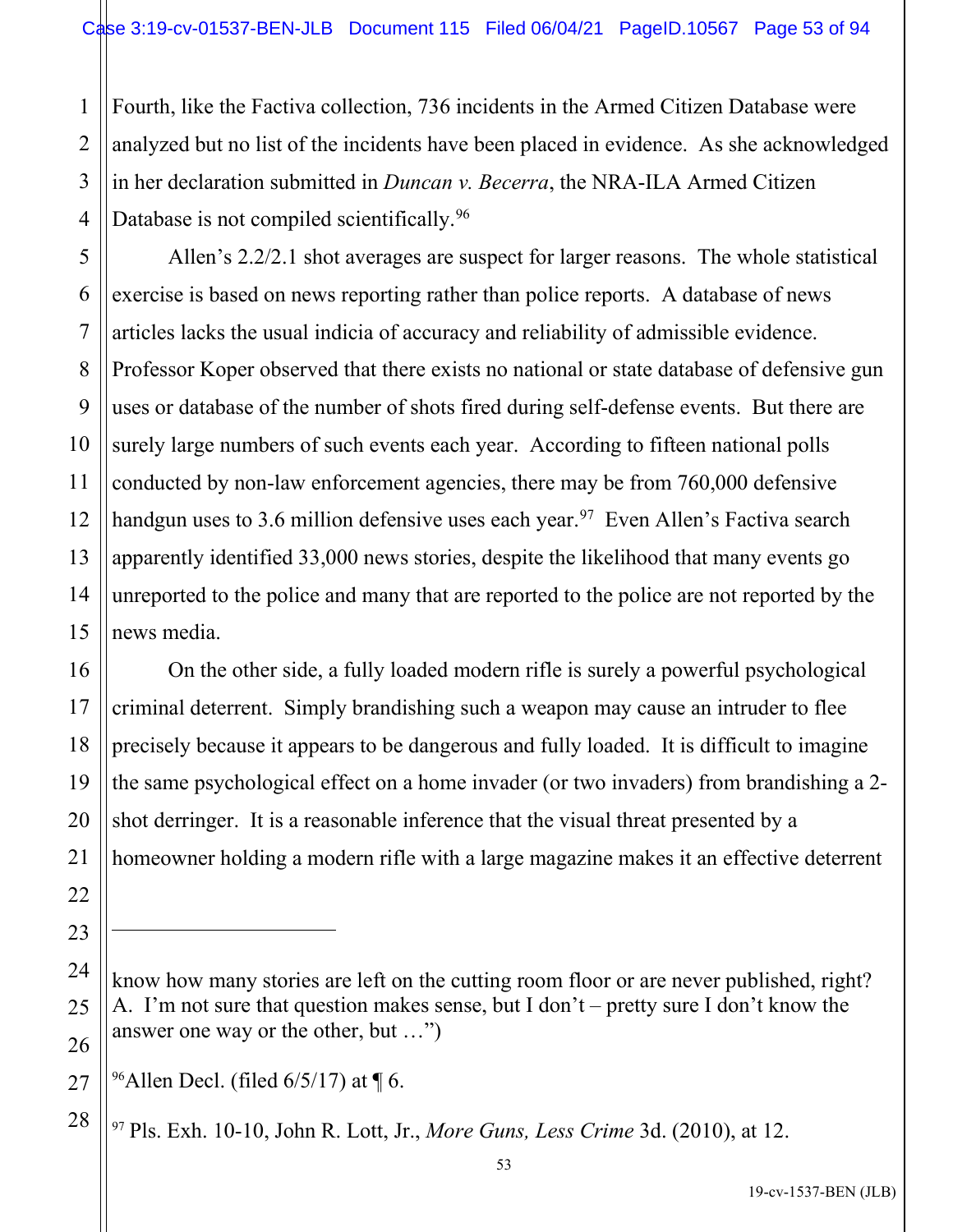without firing a shot.

All considered, Allen's opinion about the number of shots fired in self-defense is entitled to little weight and fails the scientific method.<sup>[98](#page-53-0)</sup>

# **e. You don't need more than 2.2 shots and you don't need seat belts or smoke detectors**

The Attorney General remonstrates that whatever the precise average number is, "it is extraordinarily relevant because it shows that the burden on the core right is minimal."[99](#page-53-1) It may be minimal much of the time. A law that bans seat belts or smoke detectors would impose a minimal burden much of the time. One could drive 100,000 miles without needing seat belts. But when the unexpected collision occurs, seat belts are really needed. One could live 100 years without needing a smoke detector, but when fire starts in the middle of the night, a smoke detector is really needed. A person may not need more than 2.2 shots to defend themselves in the average situation. Yet, sometimes more than 2.2 shots – sometimes much more – are needed. That is when the burden on the core right of self-defense becomes extraordinarily severe.

According to the United States Department of Justice, it is estimated that 3,700,000 burglaries occur each year in the United States.<sup>[100](#page-53-2)</sup> A household member is present during approximately 1,000,000 of those burglaries. Of the 1,000,000 household members

<sup>99</sup> Transcript, Pre-Trial Conference, Dkt # 74, at 32:4-6.

<span id="page-53-2"></span><span id="page-53-1"></span><sup>100</sup> U.S. Department of Justice, Bureau of Justice Statistics, *Victimization During Household Burglary* (Sept. 2010), at 1 & 9.

<span id="page-53-0"></span><sup>98</sup> *See also Ass'n of New Jersey Rifle & Pistol Clubs, Inc. v. Grewal*, No. 317cv10507 PGSLHG, 2018 WL 4688345, at \*12 (D.N.J. Sept. 28, 2018), *aff'd sub nom. Ass'n of New Jersey Rifle & Pistol Clubs, Inc. v. Att'y Gen. New Jersey*, 910 F.3d 106 (3d Cir. 2018) ("The Court finds neither Allen nor [] provided a clear analysis based on the various studies. Allen's analysis, based on an NRA report, does not support with statistical reliability her claim that individuals only use an average of 2.2 or 2.3 bullets when using handguns in self-defense.").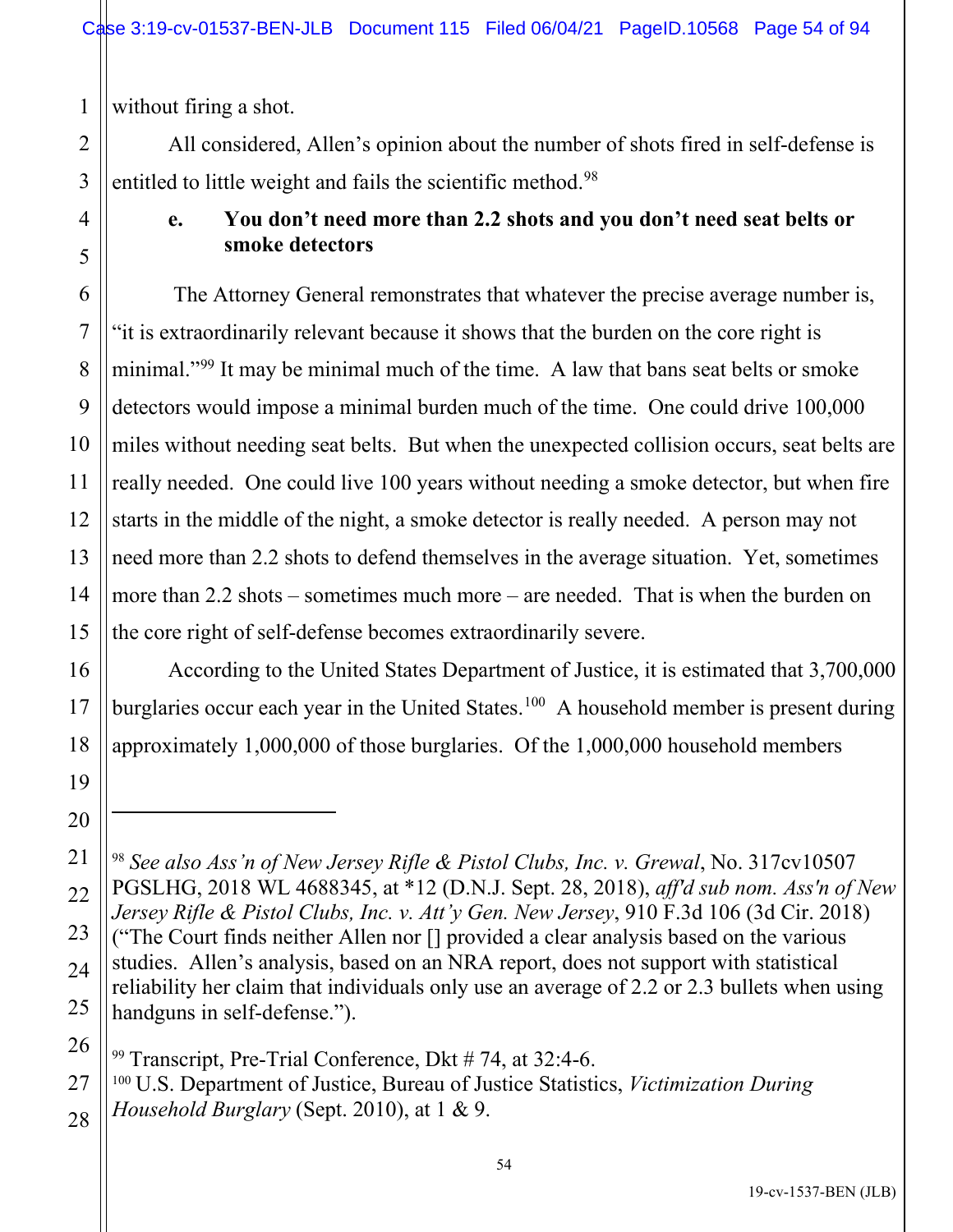1 2 3 4 5 6 present in their homes when burglars enter, approximately 266,560 end up victims of violent crime. Seventy-seven hundred women are raped in their own homes. Each of the 1,000,000 burglaries each year where a household member is present is a potential circumstance for defensive gun use. Unfortunately, for 266,560 homeowners, either no firearm was at hand or it was not enough to prevent a violent attack. It begs the question, are the lives of home invasion victims worth less than the lives of mass shooting victims?

For some citizens, a modern rifle is their first choice to prepare for home defense when this year's 3,700,000 burglaries take place.<sup>[101](#page-54-0)</sup> For the future 266,560 new victims of violent crime during a home burglary this year, a modern rifle may be the thing they regret not having.

## **f. Modern rifles and mass shootings**

"So, the State here is concerned about the configuration of particular arms that have been proven to be the most lethal in mass shooting situations, and that's what the evidence shows." Deputy Attorney General Echeverria, preliminary injunction hearing (10/19/20), at 188. Allen also opines about a correlation between modern rifles and mass shootings. The specter of a mass shooting with a modern rifle is really the driving force behind the state's prohibition on AR-15s and the like.

On cue, Allen uses her private database of news articles to identify a correlation between mass shootings and modern rifles. As of December 2019, Allen identifies 161 mass shootings.<sup>[102](#page-54-1)</sup> In a previous case she identified 109 mass shootings.<sup>[103](#page-54-2)</sup> In the

7

8

9

10

11

12

13

14

15

16

17

18

19

20

21

22

23

24

<span id="page-54-0"></span>25

<span id="page-54-1"></span>26

<span id="page-54-2"></span>27

28

<sup>103</sup> Defs. Exh. AQ, at ¶ 10 (*Rupp v. Becerra*, C.D. Cal. Case No. 17cv746-JLS-JDE, Expert Report of Lucy Allen (signed Oct. 25, 2018).

<sup>101</sup> See Pls. Exhs. 13-15 and 16-22.

 $102$  Defs. Exh. A, at  $\P$  30.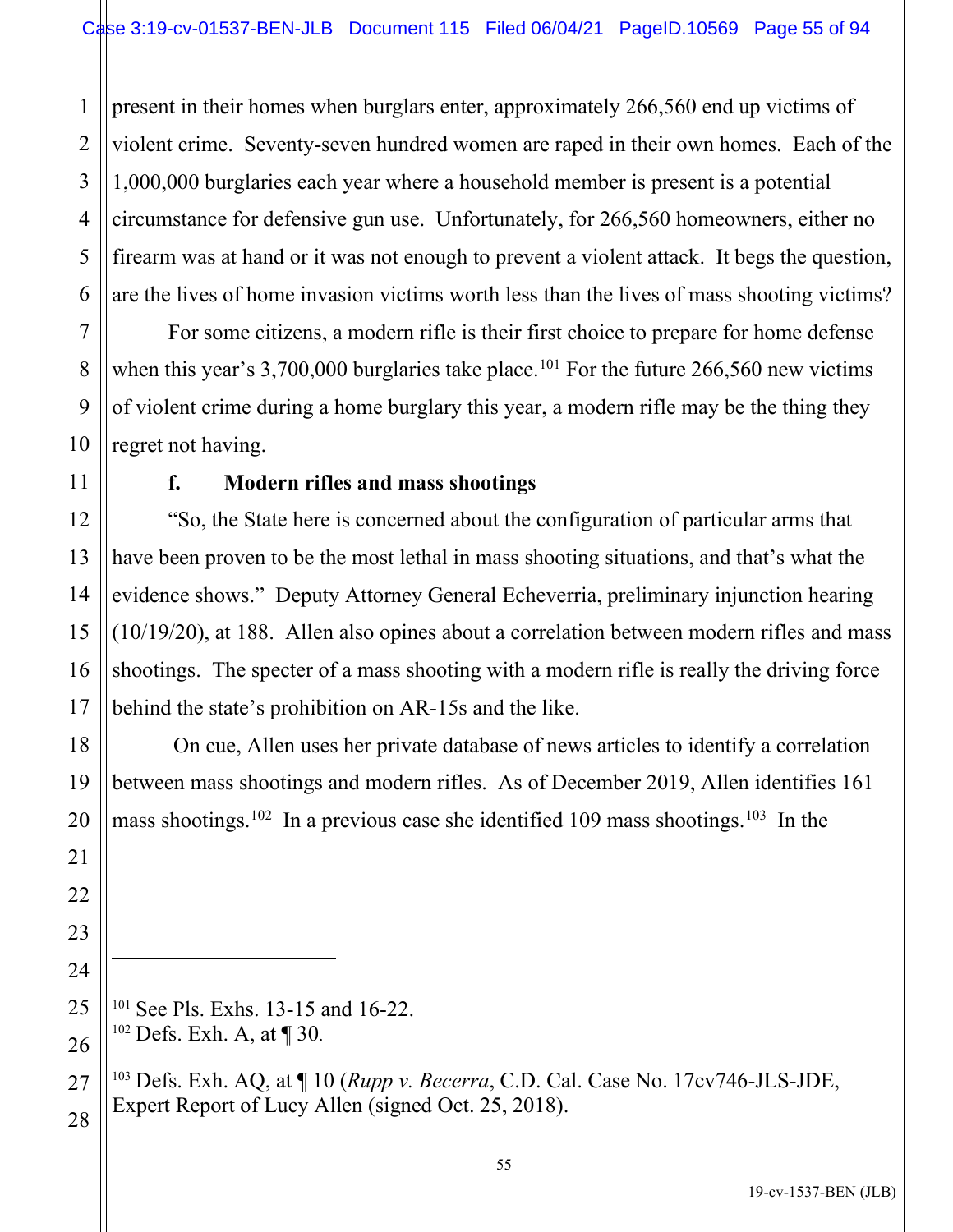1 2 3 4 *Duncan v. Becerra* case, she identified 96 mass shootings.<sup>[104](#page-55-0)</sup> In a New Jersey case she identified 83 mass shootings.<sup>[105](#page-55-1)</sup> In a Maryland case she identified 69 mass shootings<sup>[106](#page-55-2)</sup> and in a New York case 66 mass shootings.<sup>[107](#page-55-3)</sup> One might guess that the numbers keep changing because mass shooting events keep happening.

More recent events can account for 13 of the additional cases in the current tally of 161, but there is something else odd going on with the counting. By comparing her 2019 declaration in this case to her 2018 declaration in *Rupp v. Becerra*, many unexplained changes are evident. Sixteen events have been removed.<sup>[108](#page-55-4)</sup> Fifty-four new cases were

<span id="page-55-0"></span><sup>104</sup> Defs. Exh. BT, at ¶ 22 (*Duncan v. Becerra*, S.D. Cal. Case No. 17cv1017-BEN, Expert Report of Lucy Allen (signed Oct. 6, 2017).

<span id="page-55-1"></span><sup>105</sup> *Ass'n of New Jersey Rifle & Pistol Clubs, Inc. v. Grewal*, No. 317cv10507 PGSLHG, 2018 WL 4688345, at \*5 (D.N.J. Sept. 28, 2018) ("Allen concluded that LCMs, which she defined as magazines capable of holding more than ten rounds, were known to have been used in 54 out of 83 mass shootings, where the magazine capacity was reported.").

<span id="page-55-2"></span><sup>106</sup> *Kolbe v. O'Malley*, 42 F. Supp. 3d 768, 795 (D. Md. 2014), District of Maryland Case No. 13cv2841-CCB, Docket No. 44-9, Decl. Lucy P. Allen (filed Feb. 14, 2014), ¶ 18.

<span id="page-55-3"></span><sup>107</sup>*New York State Rifle and Pistol Ass'n v. Cuomo*, W.D.N.Y. Case No 13cv291 (WMS), Docket No. 69, Decl. Lucy P. Allen (signed June 21, 2013) at ¶ 18.

<span id="page-55-4"></span><sup>108</sup> These might be explained by Allen removing events where three or less people died as the Mother Jones magazine database used began including lower-fatality events as "mass shootings" in 2013. The events removed include three low-fatality California events (Yountville Veterans Home 3/9/18 ; San Francisco UPS 6/14/17; Fresno Downtown 4/18/17) and two national low-fatality assault weapon events (Baton Rouge Police 7/17/16 and Excel Industries 2/25/2016).

 Other events that have been removed *without* explanation are: Rite Aid Warehouse 9/20/18; Fifth Third Center 9/6/18; Suburban Denver Walmart 11/1/17; Edgewood Business Park 10/18/17; Pennsylvania Supermarket 6/7/17; Ohio Nursing Home 5/12/17; Planned Parenthood Clinic 11/27/15; Colorado Springs 10/31/15; Trestle Trail Bridge 6/11/15; Fort Hood 4/3/14; Fort Lauderdale 2/9/96 with six fatalities and no assault weapon).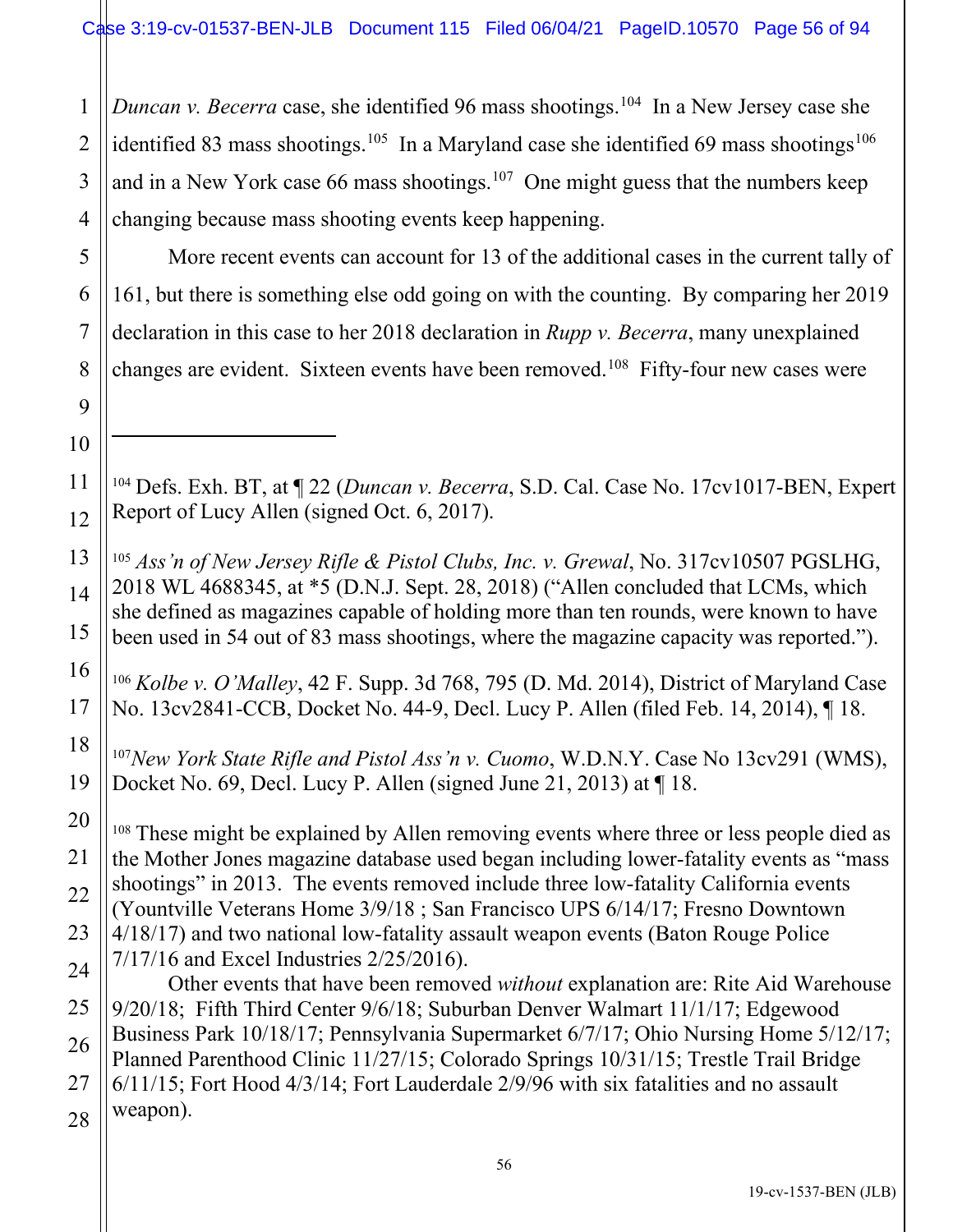1

2

3

4

5

6

7

added. Of the 54 newly added cases, 13 occurred in 2019 after the *Rupp* declaration was signed. Oddly, 41 new cases have been added from dates as far back as 1982.<sup>[109](#page-56-0)</sup> Allen's declaration is silent about the 41 newly added old cases.<sup>[110](#page-56-1)</sup>

No one can blame Allen too much for her changing tallies of "mass shootings." The problem is a disagreement over the definition of a "mass shooting" combined with

<span id="page-56-0"></span>8 9 10 11 12 13 14 15 16 17 18 19 20 21 22 23 <sup>109</sup> The 41 newly-added old cases are: Detroit 2/26/18; Taos and Rio Arriba Communities 6/15/17; Marathon Savings Bank 3/22/17; Club 66 2/6/17; Franklin Avenue Cookout 3/9/16; Tennessee Colony Campsite 11/15/15; Akron 8/7/11; Forum Roller World 7/23/11; Family Law Practice 6/2/11; Jackson 9/11/10; City Grill 8/14/10; Hot Sport Café Los Angeles California 4/3/10; Worth Street 11/1/09; Skagit County 9/2/08; Black Road Auto Santa Maria, California 3/18/08; Youth With a Mission 12/9/07; The Ministry of Jesus Christ 5/21/06; Sash Assembly of God 8/29/05; Fulton County Courthouse 3/11/05; ConAgra Food Plant 7/3/04; Stateline Tavern 10/24/03; Labor Ready 2/25/03; Bertrand Products 3/22/02; Burns International Security Sacramento, California 9/10/01; Bookcliff RV Park 7/3/01; Houston 1/9/01; Mount Lebanon 4/28/00; MiTFine Car Wash 3/20/00; Albertson's Supermarket 6/3/99; New St. John Fellowship Baptist Church 3/10/99; Erie Manufacturing 12/3/97; News and Sentinel 8/20/97; Fire Station 4/25/96; Fort Lauderdale 2/9/96; Little Chester Shoes 12/19/95; Puppy Creek 12/31/94; Unemployment Office Oxnard, California 12/2/93; Family Fitness Club El Cajon, California 10/14/93; Washington County Bar 7/8/93; Card Club Paso Robles, California 11/8/92; Phoenix 3/15/92; Restaurant 11/10/91; Post Office 10/10/91; Montefiore School 9/22/88; Old Salisbury Road 7/17/88; Anchor Glass Container 3/16/85; Other Place Lounge 7/24/84; Alaska Mining Town 5/17/84; College Station 10/11/83; Alaska Back-County 3/1/83; Upper West Side Hotel 2/3/83; The Investor 9/6/82; Western Transfer Co. 8/9/82; and Russian Jack Springs Park 5/3/82. <sup>110</sup> Perhaps the newly added old cases are a byproduct of expanding her event databases to

<span id="page-56-1"></span>24 25 26 27 28 include the Washington Post database and the Violence Policy database. The Attorney General has abandoned any reference to the Mayors Against Illegal Guns database offered previously in *Duncan v. Becerra*, although it sits silently among the voluminous trial exhibits submitted. Now, the State's expert witness relies on four other sources for identifying mass shootings: Mother Jones magazine, the private Citizens Crime Commission of New York City, the Washington Post newspaper, and the private Violence Project. Defs. Exh. A, at ¶ 25 and n.22-25. The four databases cover a much longer period of time, but the overall picture is the same.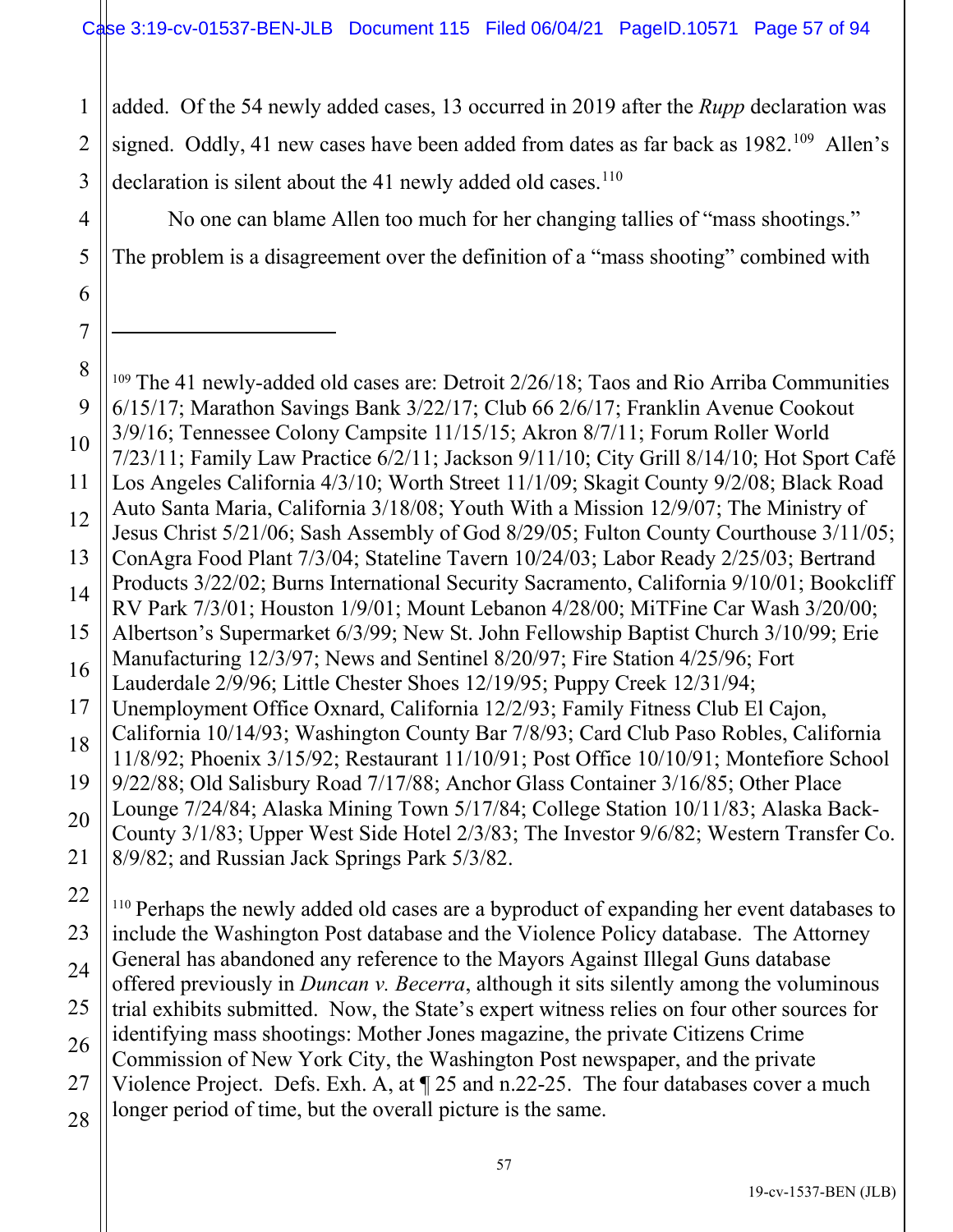1 2 the lack of a reliable database maintained by a disinterested organization or governmental entity.[111](#page-57-0) Instead, these unreliable collections of shooting stories are generally not based on police reports, but rather claim details from after-the-fact, sometimes sensationalized, news reporting, lacking access to crime scenes and based on random bystander perceptions.

Professor Louis Klarevas counts 103 gun incidents since 1980.<sup>[112](#page-57-1)</sup> As mentioned previously, Klarevas uses a metric few researchers use: "gun massacres." Klarevas defines a gun massacre as an event with *six* or more victims instead of the more commonly accepted number of four. He does not explain why he uses six fatalities for his studies.<sup>[113](#page-57-2)</sup> Demonstrating another problem with data, Klarevas' count does not match Allen's count -- even where it should agree. For example, one would expect that all of Klarevas' six-fatality events would be included on Allen's list of four-or-more fatality events. Yet, several are not. Just from the most recent decade, Klarevas lists ten events that inexplicably do not appear on Allen's list. [114](#page-57-3) Adding to the unreliability of his

<span id="page-57-0"></span><sup>111</sup> "[T]here is no single official data source that regularly provides detailed and comprehensive information on mass murders and the guns used in these incidents. . . [and] detailed weapon information could not be found in public sources for many of these cases." Defs. Exh. Y, Koper, *Criminal Use of Assault Weapons*, at 3.

 $112$  Defs. Exh. E, at  $\P$  11.

<span id="page-57-2"></span><span id="page-57-1"></span><sup>113</sup> *Id*. (Curiously, in note 43 of his declaration, Klarevas cites Sherry Towers as an example of a researcher who uses the six-fatality metric. However, the cited study shows Towers uses the standard metric of four fatalities.).

<span id="page-57-3"></span><sup>114</sup> These events are cited as: Plano 9/11/17, Brookhaven 5/27/17, Piketon 4/22/16, Houston 8/8/15, Waco 5/17/15, Tyrone 2/27/15, Bell 9/18/14, Spring 7/9/14, Grapevine 12/25/11, Appomattox 1/19/10. Defs. Exh. E-3. Klarevas cites for data his own writings and the Gun Violence Archive which reports much higher totals of mass shootings, due to including events where four or more were shot, *but not necessarily fatally*. "[T]he criteria are simple…if four or more people are shot or killed in a single incident, not involving the shooter, that incident is categorized as a mass shooting based purely on that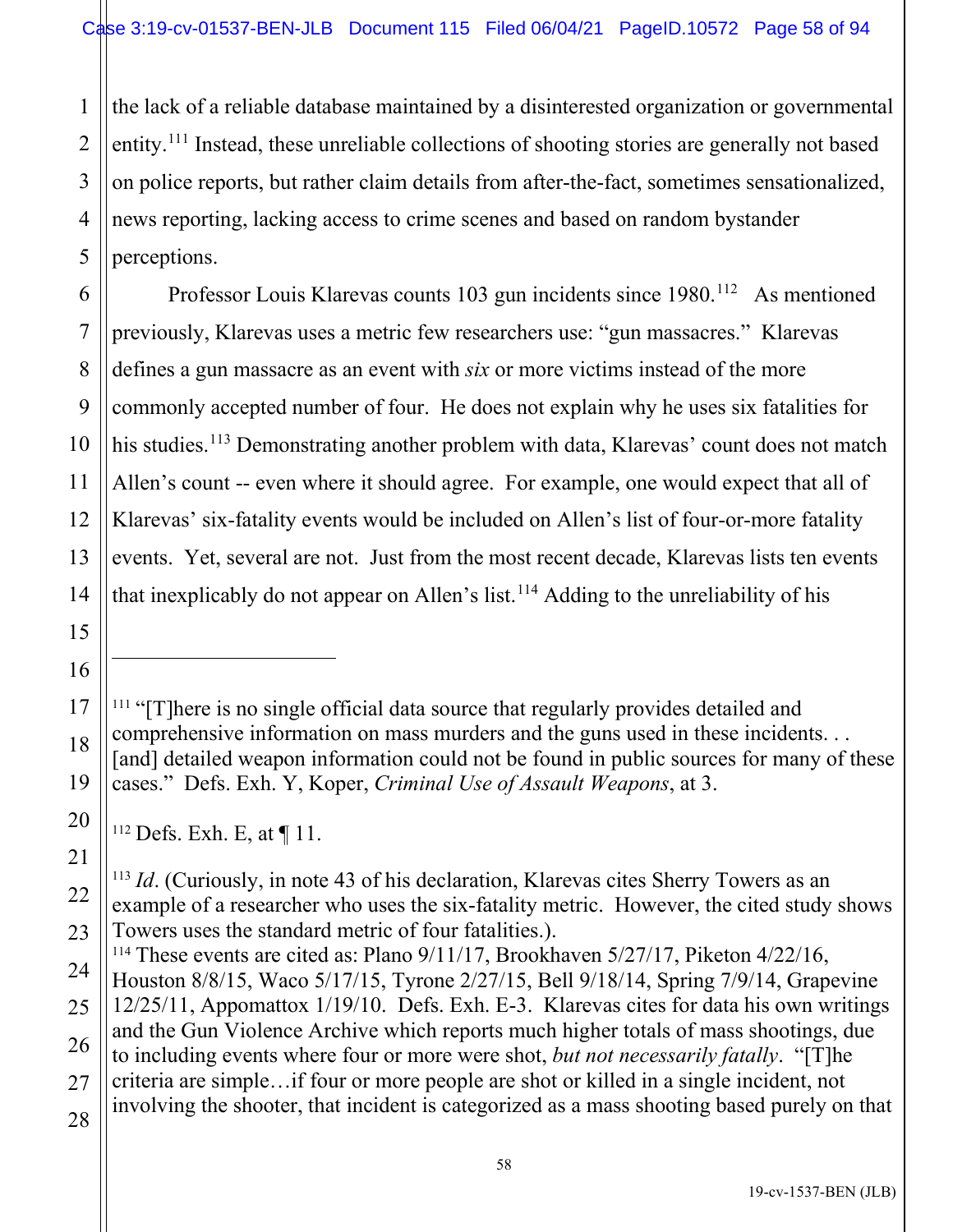1 2 3 4 5 6 7 8 declaration, Klarevas also includes a shooting with an assault weapon in California after the passage of AWCA (Fresno, 1993) that does not appear on Allen's list. And Klarevas omits an event before AWCA in California with an assault weapon (Stockton, 1989) that does appear on Allen's list. Because of the unconventional aspects of his approach to mass shootings, little weight is given to Klarevas' testimony. With disagreement and uncertainty about what is a mass shooting and how many have occurred, the Attorney General turns to national statistics to demonstrate the prolific use of assault rifles in mass shootings. But the evidence is not what he thinks.

9

10

11

12

13

14

15

17

18

19

20

21

22

<span id="page-58-0"></span>25

<span id="page-58-1"></span>26

27

<span id="page-58-2"></span>28

#### **i.** *The national experience*

16 Analyzing the list of 161 national events*,* Allen finds that 78% of mass shooting events did not involve an assault weapon. Put differently, across the U.S. only 22% did involve an assault weapon.<sup>[115](#page-58-0)</sup> Her opinion comports with other evidence in the record. Professor Mark Gius reports even less frequent use of assault rifles in mass shooting events.[116](#page-58-1) Gius says, "[c]ontrary to popular belief, however, assault rifles were not the predominant type of weapon used in these types of crimes. In fact, according to a recent study, handguns were the most used type of firearm in mass shootings (32.99% of mass shootings); rifles were used in only 8.25% of mass shootings."<sup>[117](#page-58-2)</sup> That may come as a surprise to the public that is constantly told that assault weapons are often used in mass shootings.

<sup>115</sup> Defs. Exh. A, at ¶ 30.

<sup>116</sup> Defs. Exh. BM, Mark Gius, *The Impact of State and Federal Assault Weapons Bans on Public Mass Shootings*, Applied Economics letters (2014), at 1. <sup>117</sup> *Id.*

<sup>23</sup> 24 numerical threshold." *See* [www.gunviolencearchive.org/methodology](http://www.gunviolencearchive.org/methodology) (last visited April 2, 2021)).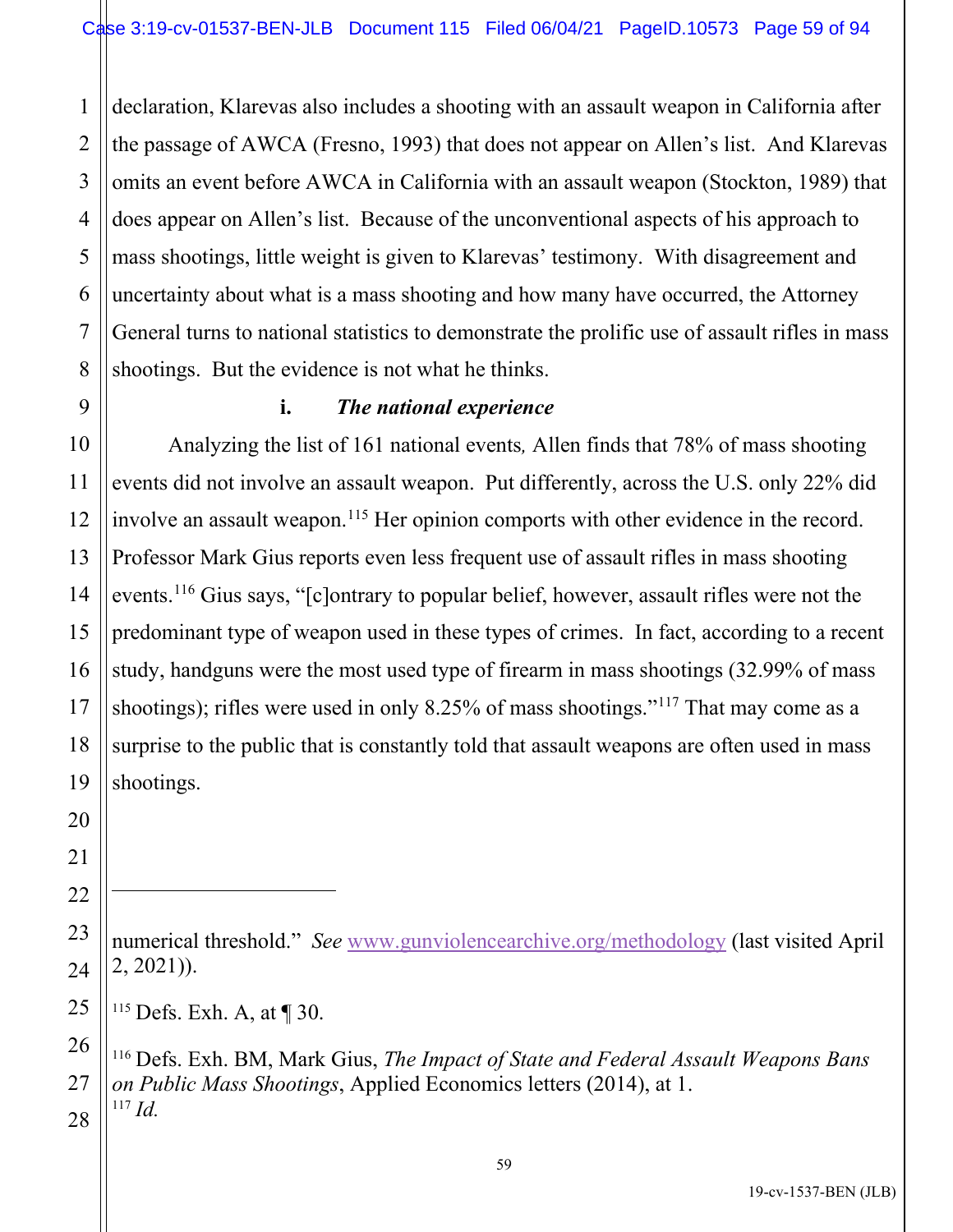1

8

9

10

11

12

13

14

15

16

17

18

<span id="page-59-0"></span>19

<span id="page-59-1"></span>20

21

22

23

24

#### **ii.** *The California experience*

2 3 4 5 6 7 From Allen's list of mass shooting events, it is reported that in California there have been 25 mass shooting events over approximately 40 years.<sup>[118](#page-59-0)</sup> How well has the California ban on assault weapons worked? *Before* AWCA, twice in a decade, an assault weapon was used in a mass shooting. On average, *since* AWCA, twice a decade, an assault weapon was used in a mass shooting.<sup>[119](#page-59-1)</sup> The assault weapon ban has had no effect. *California's experiment is a failure.*

To summarize, the average rate of mass shootings with assault weapons in California has not changed in the thirty years since the assault weapon ban was enacted. Moreover, for all mass shooting events, assault weapons are used only either 8.25% (Gius),  $10.3\%$  (Koper), or  $22\%$  (Allen), of the time.<sup>[120](#page-59-2)</sup> In every California mass shooting event with an assault weapon, the shooter brought multiple weapons. Professor Gius puts mass shootings and modern rifle bans in perspective. He concludes, "it is important to note that mass shooting fatalities are a very small percentage of overall murders. Hence, even if a certain type of gun control measure were found to eliminate mass shooting (which assault weapons bans do not), the overall murder rate would decline by a very

<sup>118</sup> Defs. Exh. A, at 28-50.

<sup>119</sup> According to Allen's testimony, prior to AWCA, there were three California mass shooting events. Two events involved modern firearms – one was a rifle and one was a pistol. (Stockton 1989 (AK-47 rifle) and San Ysidro 1984 (Uzi pistol)). Since AWCA, there have been 23 California mass shooting events. Six events involved modern firearms – five with rifles and one with a pistol. (San Francisco 1993 (Tec DC9 pistol), Orange 1997 (AK-47 rifle), Sacramento 2001 (AK-47 rifle), Santa Monica 2013 (AR-15 rifle), San Bernardino 2015 (AR-15 rifles), Rancho Tahema 2017 (unknown rifles)).

<span id="page-59-2"></span>25 26 27 28  $120$  The low incidence rate is similar to that found by Professor Koper. Defs. Exh. Y, Koper, *Criminal Use*, at 5 ("[Assault Weapon] and LCM use in firearm mass murders was examined for a sample of 145 incidents that occurred from 2009 through 2015 but could only be estimated within broad ranges due to high levels of missing weapons data in public accounts. [Assault Weapons] were used in at least **10.3%** of these incidents.").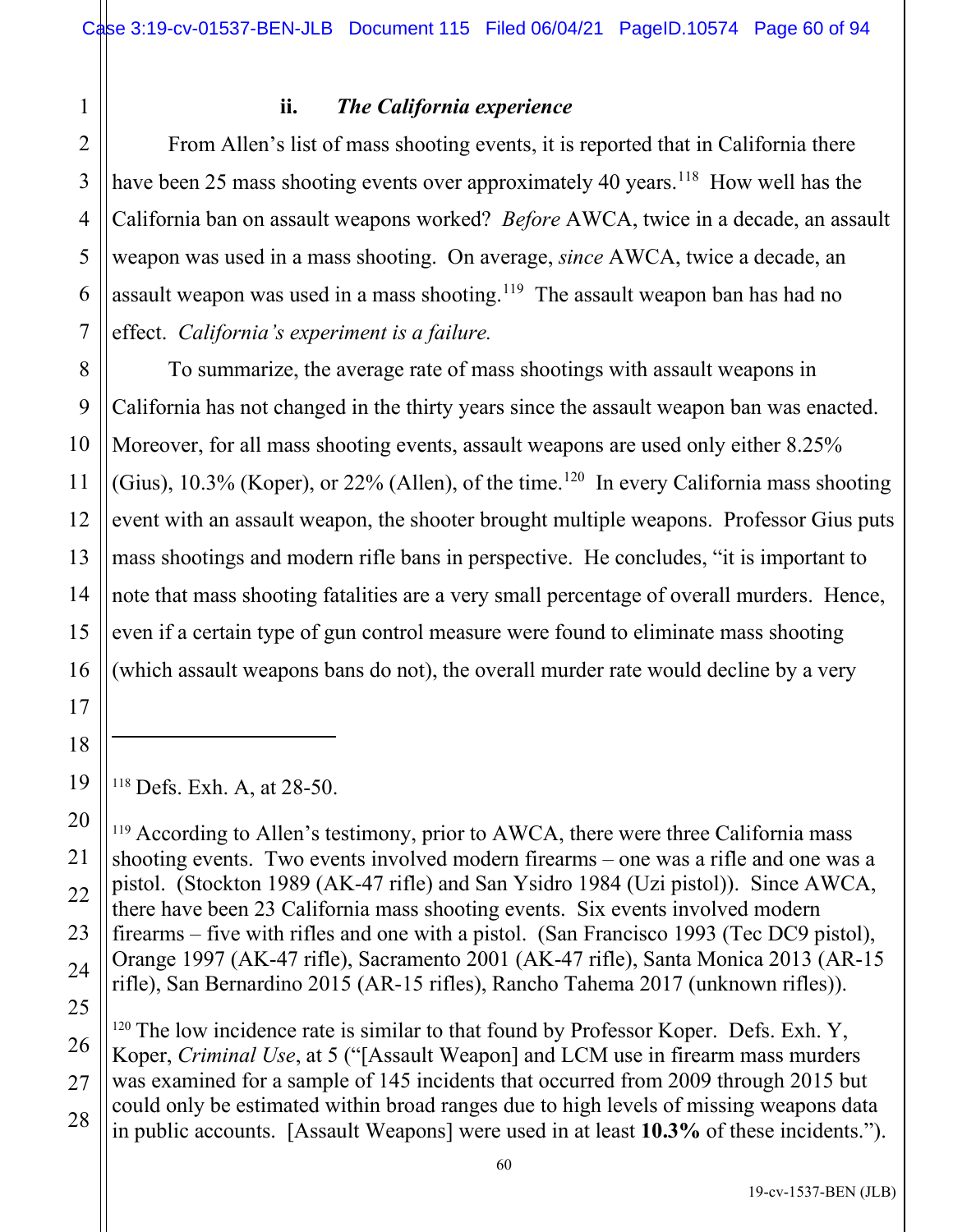1 small amount."<sup>[121](#page-60-0)</sup>

2

7

3 4 5 6 8 9 Furthermore, perspective is important. Contrary to public misinformation, mass shooting events are rare events. In contrast, as stated previously, there were 3.7 million burglaries per year in the years 2003 to 2007, 266,560 people suffered a violent victimization, 23,310 persons, or 9% of those victims, suffered serious injury, and approximately 7,700, or 3% of those victims, were raped. During the same years, there was less than one mass shooting with an assault weapon per year. According to Allen's list, the total number of persons, killed *or* injured, during *all* mass shooting events *with an assault weapon* during the years of 2003 to 2007 was 38.

Had laws been in place that prevented acquisition of assault weapons during the years 2003 to 2007, 38 people may have been spared being shot with an assault weapon (although they may or may not have been shot with a non-assault weapon). In contrast, during the same five years, 7,700 women may not have been raped and 266,560 homeowners may not have suffered a violent victimization during the burglary of their homes had they been armed with an assault weapon. Imagine calculating these figures over thirty years. Of course, many victims do not choose to own a modern rifle. And though victimized once, some may still choose not to arm themselves against future home invaders. The Constitution does not force citizens to arm themselves for their own protection. But it does protect the liberty and freedom of those who choose to do so.

Today, an assault weapon ban that trenches on the rights of 266,560 citizens to protect themselves from violent assault in their homes by criminalizing acquisition and possession of a common firearm that they might deem best for their defense, balanced against possibly reducing the shooting risk to 38 people, is lopsided.

# **g. Assault weapon wounds -- are they worse?**

The Attorney General argues that victims of assault weapons generally suffer more

<span id="page-60-0"></span><sup>121</sup> Defs. Exh. BM, Gius, *Assault Weapons Bans,* at 3-4.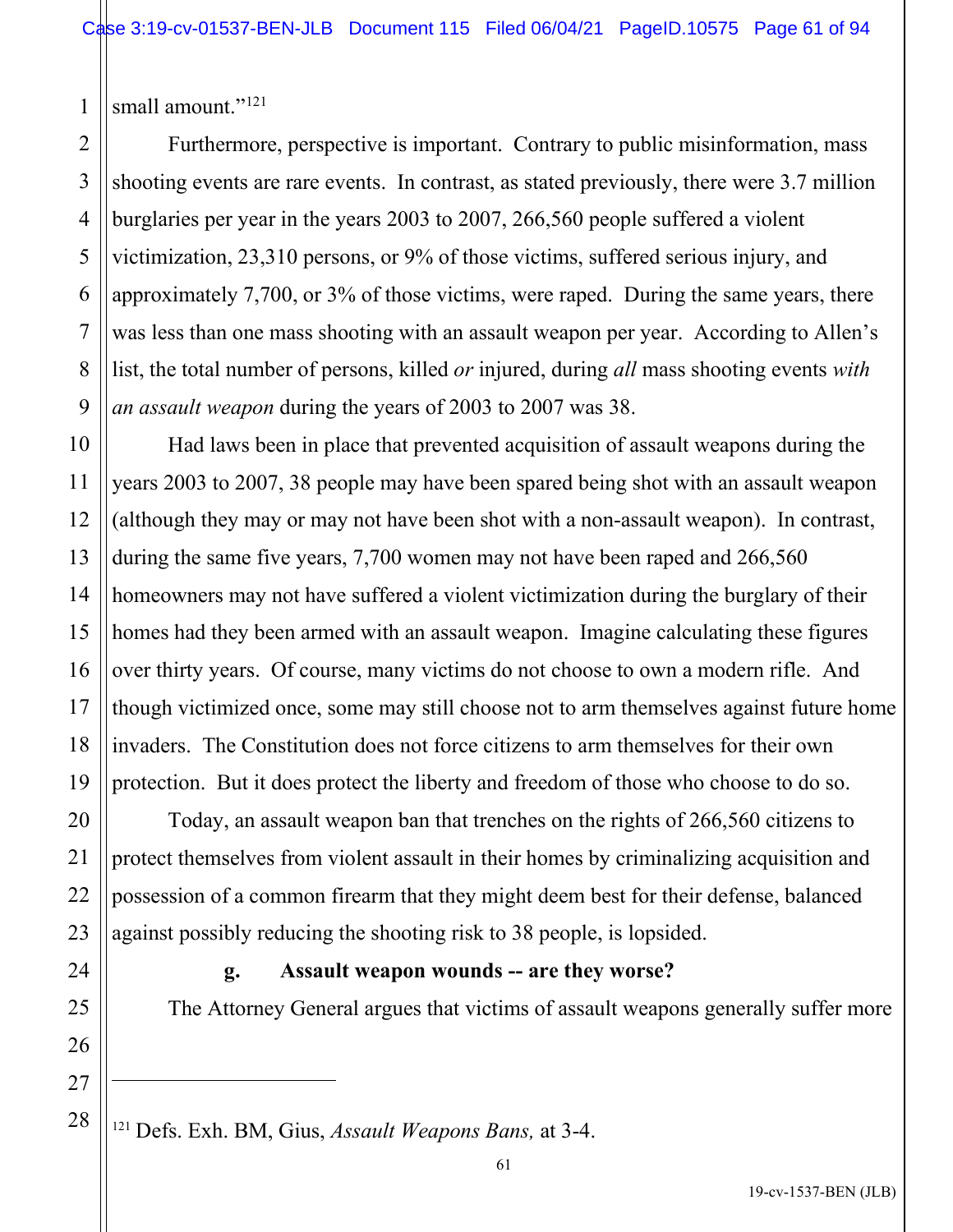1 2 3 4 5 6 7 8 9 10 11 extensive and more numerous gunshot wounds, resulting in higher morbidity and mortality than victims of shootings from other weapons, relying on testimony from Christopher B. Colwell, M.D. Dr. Colwell treated emergency victims from Denver, Colorado area tragedies at Columbine High School and the Aurora Theater.<sup>[122](#page-61-0)</sup> Dr. Colwell opines that assault weapons enable a shooter to fire more rounds rapidly in a given period with greater accuracy, increasing the likelihood that more individuals will be shot and suffer multiple injuries, making it "far more likely" that the individual will suffer complications and die of those injuries.<sup>[123](#page-61-1)</sup> He concludes that "while all weapons" pose risk, assault weapons, especially when equipped with large capacity magazines, pose a far greater risk to the public from a medical standpoint than non-assault firearms."[124](#page-61-2)

16 20 First, as Kraut's video demonstrates, the injuries from firearms like the AR-15 which are banned as "assault weapons" are no different from other firearms that are common and lawful to own. Second, there is no difference in the lethality or accuracy or firing capacity between a "featureless" AR-15 and a banned AR-15. Dr. Robert A. Margulies, M.D., has unusually impressive credentials. He has practiced emergency medicine for more than 50 years. For 24 years he served in active duty in the U.S. Navy including combat experience or the front lines of conflict. Dr. Margulies also currently serves as a sworn reserve police officer and a certified police firearms instructor.<sup>[125](#page-61-3)</sup> According to Dr. Margulies,

> The biggest flaw with Dr. Colwell's declaration is that he does not explain why the supposedly extreme wounds generated from an intermediate cartridge, such as the 223/5.56 round fired from a California-defined

<sup>123</sup> *Id*. at ¶ 8.

12

13

14

15

17

18

19

21

22

23

<span id="page-61-0"></span>24

25

<span id="page-61-1"></span>26

<span id="page-61-2"></span>27  $124$  *Id.* at  $\P$  12.

<span id="page-61-3"></span>28  $125$  *Id.* at  $\P$  3, 7.

 $122$  Defs. Exh. B, Colwell Decl. at  $\P$  9 (DEF0054-55).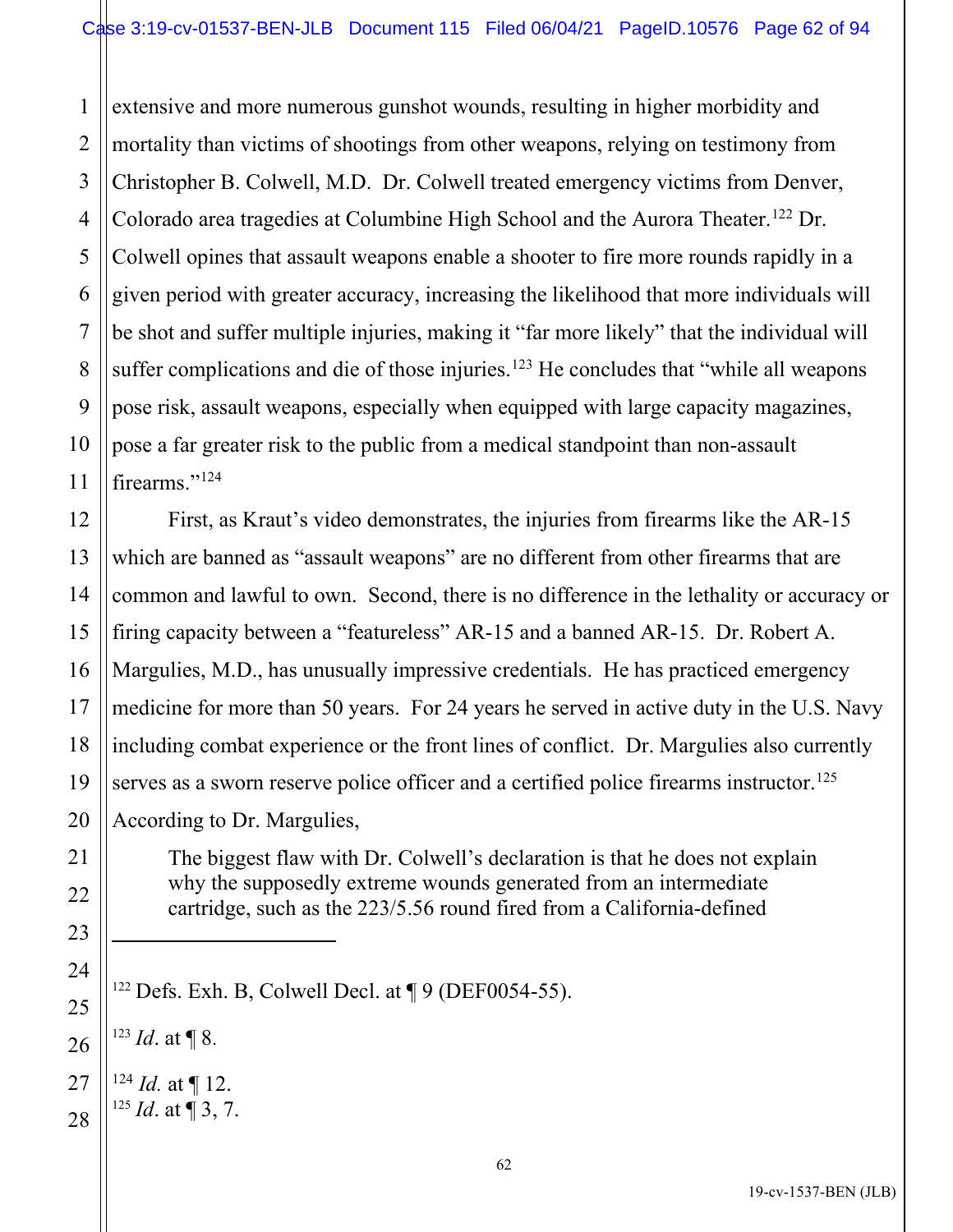"assault weapon" bearing the features or characteristics set forth in California Penal Code § 30515(a) would present a greater wound profile than a wound suffered from the same round fired from a non-assault weapon, using the same barrel length. *See* for example, the declaration of Blake Graham, offered in support of the defense, at paragraph 45, in which he describes a Sturm Ruger Mini-14 ranch rifle that has none of the features that supposedly make it an "assault weapon." Dr. Colwell does not explain why or how the wounds generated from so-called assault weapons using the same round, and the same barrel length, are or would be qualitatively different from the wounds that would be generated from a "featureless" Mini-14 firing the same .223 round."<sup>[126](#page-62-0)</sup>

Without first knowing what ammunition was used, one can only generally categorize a bullet wound. According to Dr. Margulies, "looking at a gunshot wound, one is able to determine during the treatment of that wound that it was either, relatively speaking, a low-velocity or a high-velocity injury. You couldn't tell the difference between a nine-millimeter and a .45 ACP injury just from looking at the injury; you couldn't tell the difference between a 5.56 x 45 or a 7.62 x 39 [by] simply looking at the injury. You could determine that one came from a higher velocity cartridge than from a lower velocity cartridge."<sup>[127](#page-62-1)</sup>

It is not widely known, but the rounds typically used in "assault rifles" are lower velocity rounds than traditional military and hunting rifle rounds. According to Dr. Margulies,

intermediate cartridges used in assault rifles possess significantly less kinetic energy than traditional military cartridges, as well as rifle cartridges designed for hunting. Therefore, an intermediate rifle cartridge can't produce . . . a more severe injury than a full-power cartridge which has been designed and accepted for military and hunting and long-range shooting purposes."[128](#page-62-2) Dr. Margulies explains, "[t]he cosmesis of a firearm, whether

 $126$  *Id.* at ¶ 14.

1

2

3

4

5

6

7

8

9

10

11

12

13

14

15

16

17

18

19

20

21

22

23

24

25

<span id="page-62-0"></span>26

<span id="page-62-1"></span>27

<span id="page-62-2"></span>28

 $127$  Margulies Depo. (Dec. 18, 2020) at 30:7-16. <sup>128</sup> *Id.* at  $62:23 - 63:6$ .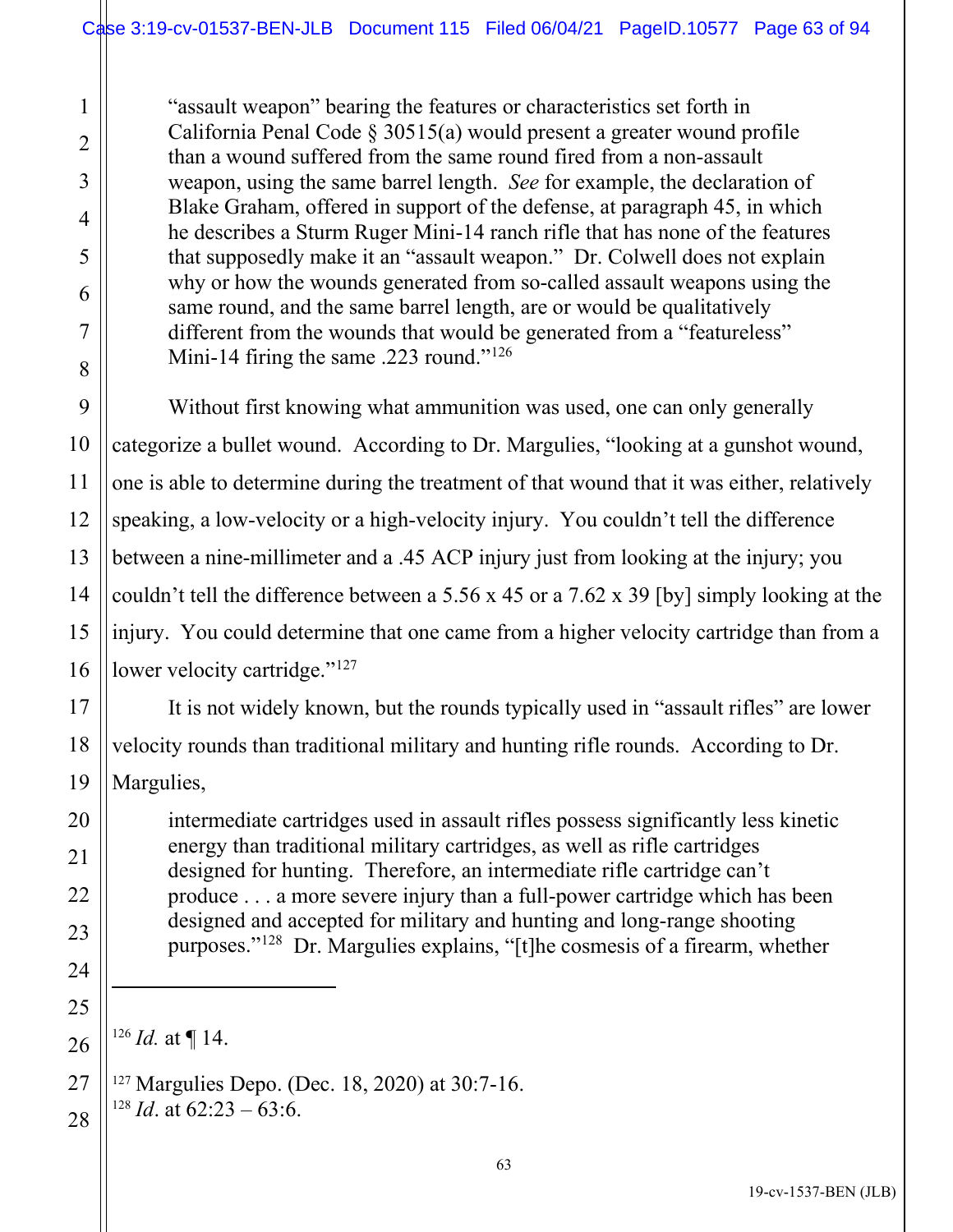it has a flash suppressor or whether it has a forward grip or a pistol grip or a detachable magazine or whatever, makes no difference. A 5.56/.223 fired from a bolt-action rifle -- one of which I own. It's an old wood stocked, bolt-action .223. That -- that cartridge-bullet combination is going to produce the same energy, and therefore the same wounding potential, if the point of impact is the same, at the same distance as if it came from, quote -- quote -- an assault rifle, close quotes.<sup>[129](#page-63-0)</sup>

As an emergency room physician, Dr. Margulies says, "[f]or me to talk about a wound, I have to know the cartridge, the bullet, the barrel, the distance and the point of impact. It's going to make a lot of difference if it strikes somebody in the shoulder or strikes them in the middle of the forehead. So I have to know all those things. It's not going to make any difference to me treating the patient if it came from a bolt-action .223 or it came from a semiautomatic AR-15."<sup>[130](#page-63-1)</sup>

To summarize the medical evidence, the severity of a gunshot injury depends on many things, perhaps the most important of which is the cartridge used and the velocity of the bullet. Bullets achieve much higher velocities from long rifle barrels than short handgun barrels. A modern rifle like the AR-15 platform rifle typically uses lower power cartridges than either military rifles or hunting rifles. While there are exceptions, for purposes of the state regulation it does not matter. This is confirmed by the Attorney General's own evidence. As set forth by Vincent J.M. DiMaio, M.D., in the authoritative work *Gunshot Wounds, Practical Aspects of Firearms, Ballistics, and Forensic Techniques,* 3d, CRC Press (2016), the wounds from assault rifles are less severe than hunting rifles. Dr. DiMaio explains,

One of the common fallacies about assault rifles is that the wounds they produce are more severe than those due to ordinary centerfire rifles. In fact, the wounds are less severe than those produced by virtually all hunting rifles . . . . [T]he severity of the wound is determined by the amount of kinetic

<span id="page-63-1"></span><span id="page-63-0"></span><sup>129</sup> *Id*. at 74:20-75:4.

<sup>130</sup> *Id.* at 83:2-9.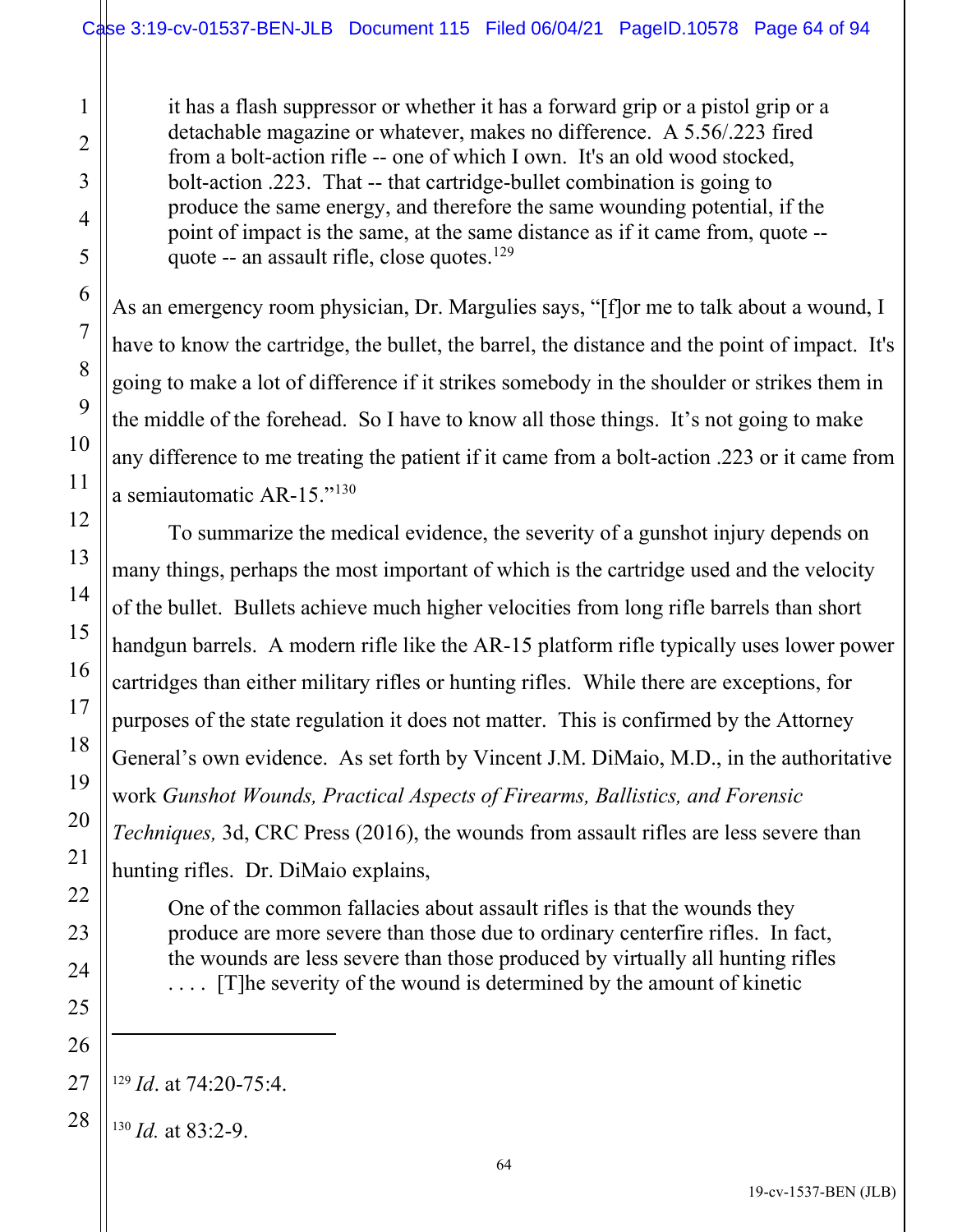energy lost by a bullet in the body. The intermediate cartridges used in assault rifles possess significantly less kinetic energy than a regular centerfire rifle cartridge designed for hunting. In addition, since most ammunition used in these weapons is loaded with a full-metal-jacketed (FMJ) bullet, the wound is even less severe than one might expect.<sup>[131](#page-64-0)</sup>

Section 30515(a) does not ban rifles based on whether a firearm is chambered for highvelocity or low-velocity rounds. It does not ban rifles based on large caliber or small caliber bullets.

1

2

### **h. Stray bullets piercing walls and striking bystanders?**

Some say that a bullet fired from an AR-15 in self-defense could penetrate a wall and strike a bystander.<sup>[132](#page-64-1)</sup> The Court is unaware of any evidence that such an event has ever been reported. One thing is clear, there is no evidence that home defenders using AR-15s hitting bystanders with stray bullets through walls is a common problem. That a stray bullet fired in self-defense might penetrate a wall is an argument in favor of using a more accurate self-defense firearm. And there is evidence that AR-15 type rifles are both accurate and easy to fire accurately. There is also mixed evidence about whether AR-15 type rounds are more or less likely than handgun rounds to penetrate the walls of a typical home.

For example, Plaintiffs' expert Emanuel Kapelsohn testified in a deposition on January 8, 2021 that he had done demonstrations with various rounds fired at walls of drywall and lumber. He testified that the wall penetrating capability of a .223 or 5.56 round depends more on the construction of the projectile than the particular firearm firing the round.<sup>[133](#page-64-2)</sup> Another study found that a 55 grain HP .223 round, one commonly used in

<span id="page-64-2"></span> $133$  Kapelsohn testified (at page 104-106):

<span id="page-64-0"></span><sup>&</sup>lt;sup>131</sup> Defs. Exh. AL, at 11 (DEF1333).

<span id="page-64-1"></span><sup>132</sup> *See e.g.,* Defs. Exh. K, *Assault Weapons, Mass Produced Mayhem,* Brady Center to Prevent Gun Violence (2008), at 16.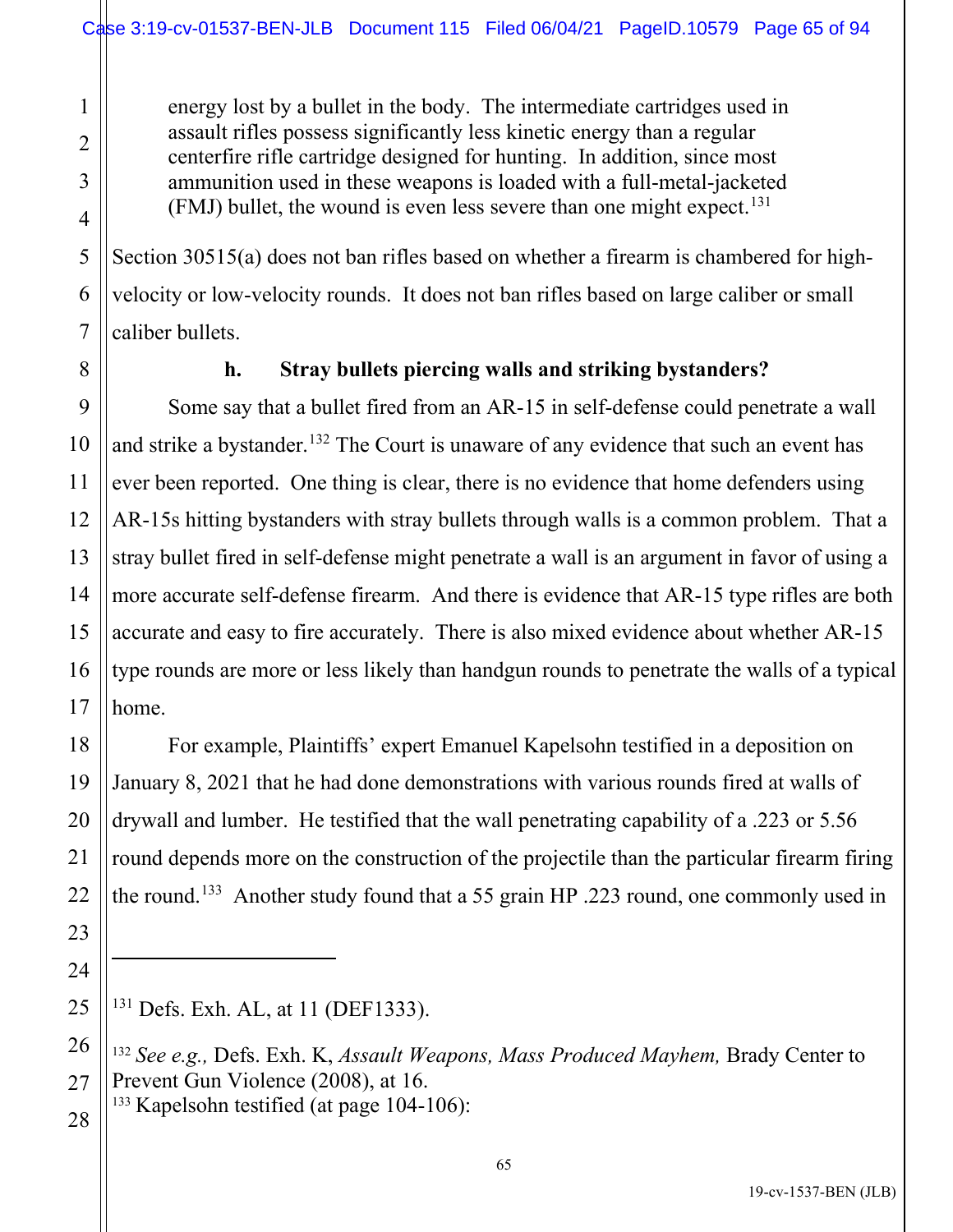1 2 3 4 5 6 7 8 9 modern rifles, penetrated walls *less* than a common .40 S&W handgun round and less than a common 12-gauge shotgun slug. The study found, "[t]he 55 grain HP .223 has less penetration than any of the other ammunition tested. Based on the results of this testing, there appears to be no basis for concern regarding the over penetration of the .223 round. In fact, it seems even safer in this regard than .40 S&W handgun ammunition."<sup>[134](#page-65-0)</sup> The idea, then, that a stray bullet fired from a modern rifle will penetrate the walls of a home and hit a bystander, would depend largely on the particular ammunition and whether the home is in a crowded complex or a rural tract. It would depend less on the firearm, and not at all on whether the firearm had prohibited features described in §

Q. So what would -- so what -- what parts of a cartridge would enhance or reduce the penetrative capabilities of the round?

13 14 15 16 17 18 A. The construction of the projectile itself is -- is primary. The -- the weight of it. What kind of jacket it [has]. Does it have a soft point, a hollow point, a ballistic tip. Does it have a steel core because it's military ammunition made to penetrate armor. Is it a 45 or 50 or 55 grain bullet, or is it a 70 or 75 or 80 grain bullet. What kind of powder, and how much powder because that develops the velocity and that has to do with whether the bullet fragments or expands quickly, or whether it penetrates more deeply. And the barrel length of the rifle from which it's fired, has to do, also, with its velocity because you take the same ammunition and fire it from a longer barrel, in some cases, and get more velocity or from a shorter barrel and get less velocity."

19 (And at page 108-109):

10

11

12

20

Q. And which rounds -- which, in -- in your experience or in your professional judgment, which rounds would have greater penetration than others?

21 22 23 24 25 26 27 A. For instance, the 5.56 millimeter steel core penetrator rounds would have more penetration. That's a military round. It's rarely seen or used in the civilian world, but there are some out there and some people buy it as surplus. That would have more penetration. Less penetration would be the 55 grain soft-point or hollow-point rounds, and even less penetration would be the 45 grain rounds that some police departments use for entry work and . . . they are generally available. People use them for what is called varmint shooting, things like prairie dogs and similar small animals that are hunted or shot. And those rounds are particularly -- the bullets are particularly fragile in their construction. And so they come apart easily in wall construction, studs, Sheetrock and so forth."

<span id="page-65-0"></span>28 <sup>134</sup> Pls. Exh. 1-9, at 35.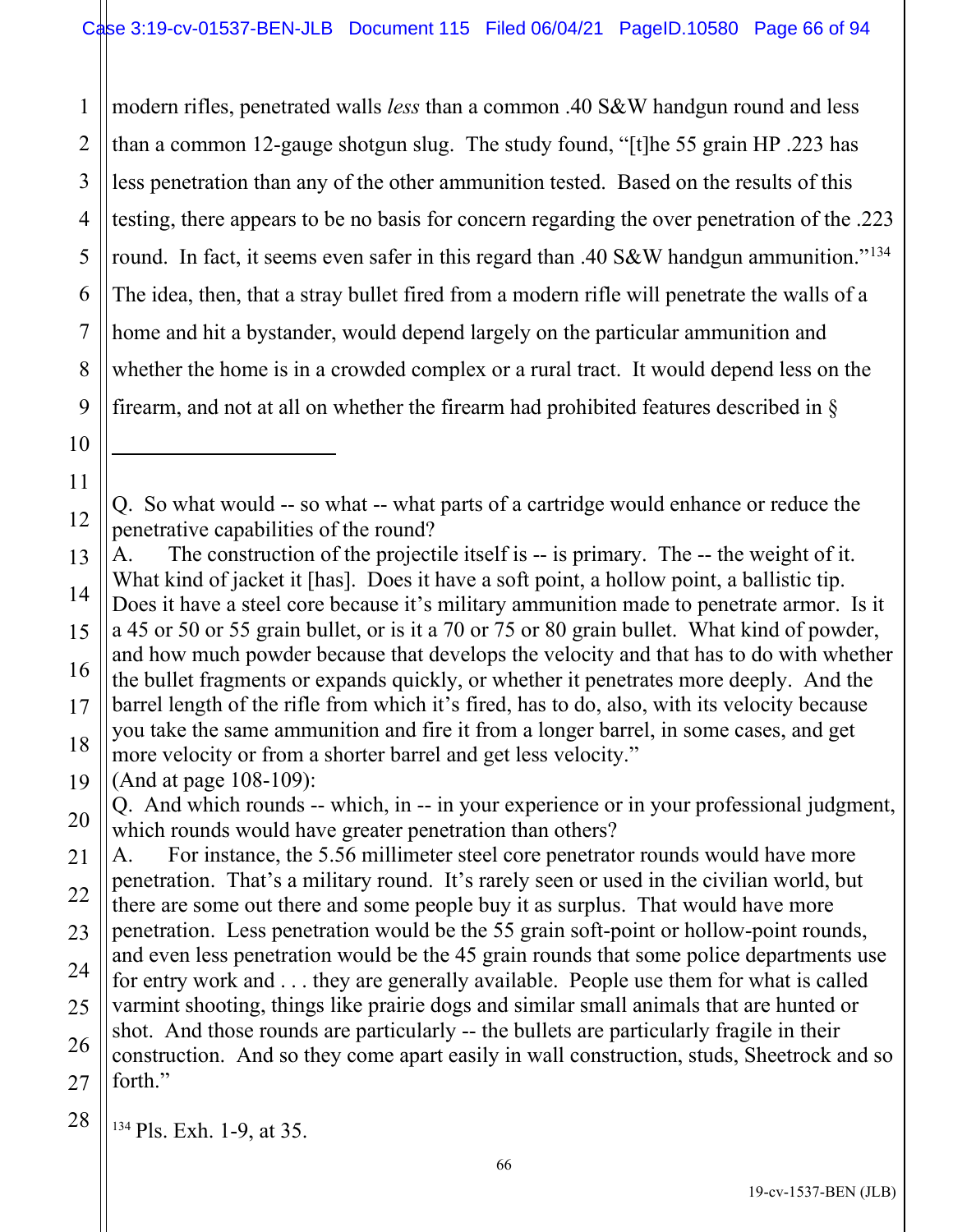1 30515(a).

2 3

# *i.* **Blake Graham, Assistant Director, Cal. D.O.J. Bureau of Firearms**

The Attorney General introduced testimony from another witness worth noting. Mr. Blake Graham is the Assistant Director of the California Department of Justice Bureau of Firearms.<sup>[135](#page-66-0)</sup> He has worked as a firearms investigator for the State since 1994. He offers both percipient and expert testimony.<sup>[136](#page-66-1)</sup> Graham says that the most common feature of a prohibited assault rifle is the pistol grip, and the next most common features are the telescoping stocks and flash suppressors.<sup>[137](#page-66-2)</sup> There is no evidence to the contrary on those points.

Graham's opinions on ammunition are less convincing. For example, he says that centerfire rifles generally use rounds that are associated with increased lethality.<sup>[138](#page-66-3)</sup> While true, it is only half so. As Dr. Margolies explained, for rifles and pistols almost all centerfire ammunition is more lethal than the only other type of ammunition, which is rimfire ammunition. Graham says that .223 caliber, 5.56 mm, and 7.62 x 39 mm ammunition is often used with assault rifles. That is true. He says that these rounds will typically defeat normal bullet resistant body armor used by law enforcement. Again true, but only half so. Dr. Margolies, who also serves as a police department armorer, says

<span id="page-66-0"></span><sup>135</sup> Defs. Exh. D, Graham Decl. (dated Jan. 22, 2020).

<span id="page-66-1"></span><sup>136</sup> The lines are sometimes blurred in his declaration. For example, in his opinions section he says that the AWCA year 2000 amendment adding a features-based definition, was "[i]n response to attempts by firearm manufacturers to circumvent the AWCA." Defs. Exh. D, at ¶ 16. Graham might offer such testimony as a percipient witness from that time, but it is not apparent why he would have any particular expertise on the legislature's motivation.

<span id="page-66-2"></span> $137$  *Id.* at ¶ 16.

<span id="page-66-3"></span><sup>138</sup> *Id*. at ¶ 22.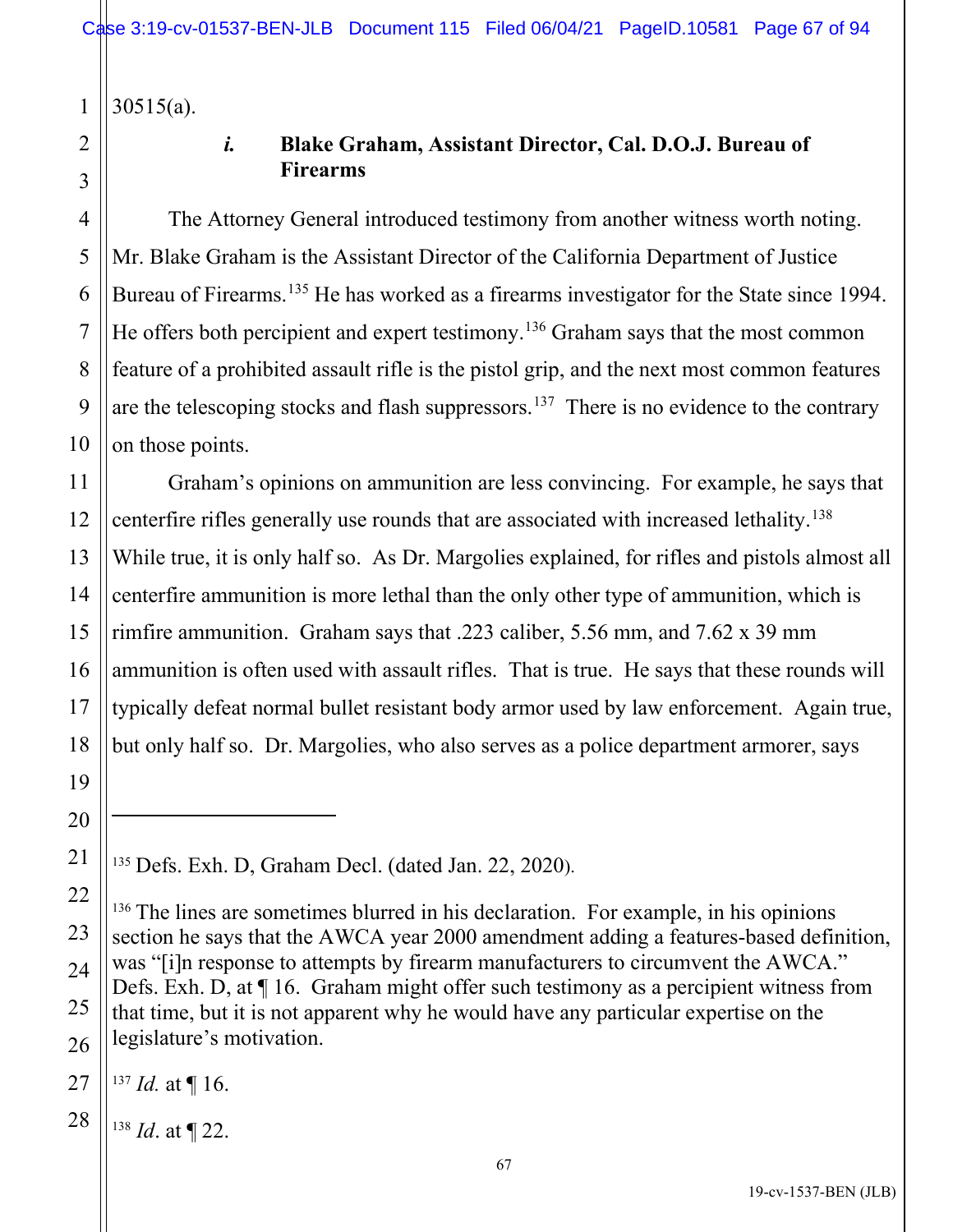1 2 3 4 5 6 7 8 9 10 that most all rifle rounds from any rifle will defeat normal police body armor. Typical police body armor is expected to resist only lower caliber ammunition fired from a handgun.<sup>[139](#page-67-0)</sup> Even Graham acknowledges that bullets fired from a handgun travel at a slower muzzle velocity than the same bullets fired from a rifle.<sup>[140](#page-67-1)</sup> The slower a bullet is travelling the less likely it is to pierce body armor; conversely, the faster the bullet is traveling, the more likely it is to defeat body armor. The feature-based prohibition in § 30515(a) says nothing about types of ammunition or bullet velocities. In fact, one might argue that by prohibiting rifles with barrels shorter than 16 inches, the statutes encourage state residents to use longer barrels with higher muzzle velocities resulting in more lethal rifles.

12 13 14 15 16 17 18 19 20 Graham also opines on magazines. However, his opinions there lack precision. For example, he opines that a detachable magazine "allows the shooter to rapidly exchange a depleted magazine with a fully loaded one, enabling a shooter to fire a large number of rounds near-continuously." It is an overgeneralization. A trained and composed shooter with a gun and two 75-round magazines may well be able to fire many rounds near-continuously. An untrained homeowner awoken in the night, having a pistol, two 10-round magazines, and surging adrenaline, may not be able to fire many rounds near-continuously. Graham also opines that "[a] person intent on doing harm to the public or law enforcement will often pair assault weapons and multiple LCMs to maximize the lethality of their attacks."<sup>[141](#page-67-2)</sup> Graham offers little support for his supposition. Sociologists know very little about the motivations of mass shooters except

 $139$  Defs. Exh. AY, at 5 ("Soft armor is designed to offer protection against assaults with handguns.").

<span id="page-67-2"></span><span id="page-67-1"></span>28  $140$  Defs. Exh. D, ¶ 23. <sup>141</sup> *Id*. at ¶ 27.

11

21

22

23

24

<span id="page-67-0"></span>25

26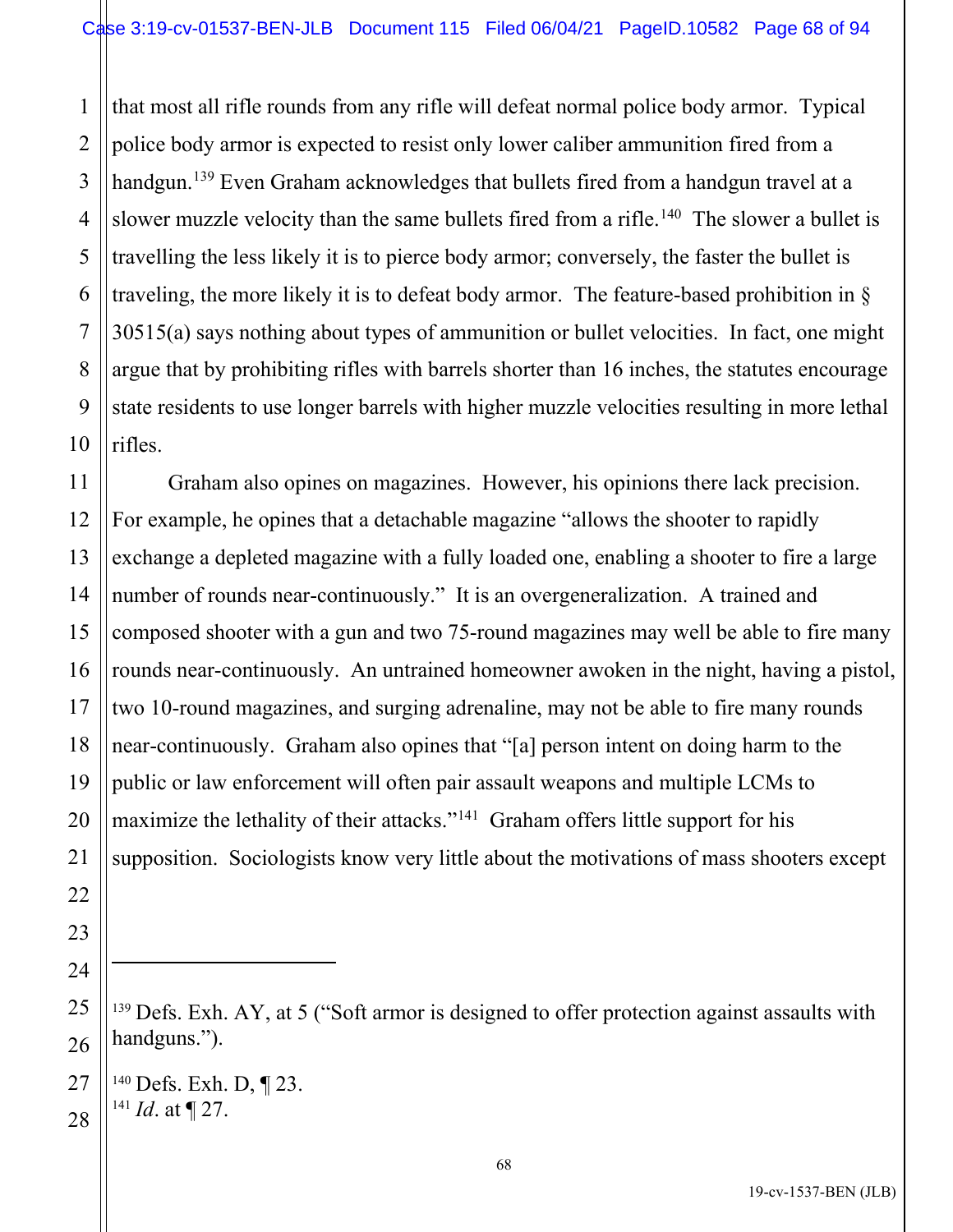1 2 3 that they share a general quest for notoriety and infamy, <sup>[142](#page-68-0)</sup> a factor influenced by seemingly endless reporting when a tragic mass shooting does occur. Little, if any, reporting occurs when an intruder is shot or deterred by defensive gun use.

Graham says he researched several mass shootings. But two shootings took place before he worked for the State. Thirteen shootings occurred beyond the boundaries of California. Two shootings took place beyond the Northern Hemisphere.<sup>[143](#page-68-1)</sup> Of the seven shootings that did occur within California while he was working for the State, Graham does not say that he personally investigated the cases. Graham does not say how many shots were fired. Though surely he could access them, *Graham does not even offer the actual police reports*. In short, much of Graham's testimony ventures beyond his experience and his expertise.

 Put simply, the evidence indicates gun bans are ineffective at reducing gun crimes. Plaintiffs' expert, economist John R. Lott, Jr., opines that "all credible evidence shows that assault weapon bans have little to no effect in reducing mass shootings, homicides, or violent crime in general."<sup>[144](#page-68-2)</sup> Professor Koper, in his assessment of the tenyear federal assault weapon ban concluded, "[a]lthough the ban has been successful in reducing crimes with AWs, any benefits from this reduction are likely to have been outweighed by steady or rising use of non-banned semiautomatics with LCMs, which are

<span id="page-68-1"></span>27 <sup>143</sup> Defs. Exh. D, ¶ 69.

4

5

6

7

8

9

10

11

12

13

14

15

16

17

18

19

20

21

22

<span id="page-68-0"></span>23

24

25

26

<span id="page-68-2"></span>28

 $144$  Lott Decl. at  $\P$  64.

<sup>142</sup> Defs. Exh. AC, at 1 (DEF0847) Adam Lankford and James Silver, *Why Have Public Mass Shootings Become More Deadly?*, Crim. & Pub. Policy (2019) ("[S]ocietal changes have led to more public mass shooters who are motivated to kill large numbers of victims for fame or attention, as well as to more shooters who have been directly influenced by previous attackers.").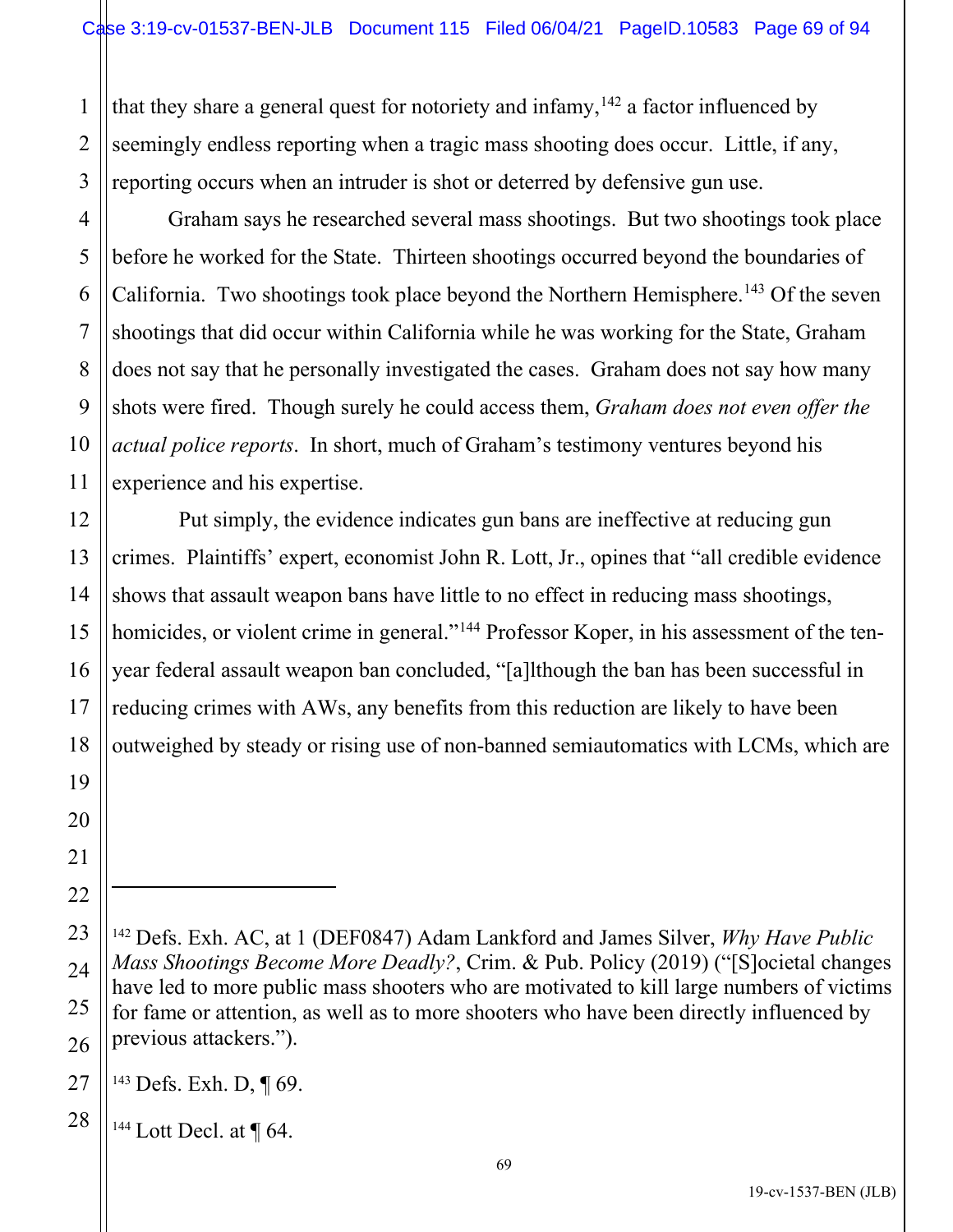used in crime much more frequently than AWs."<sup>[145](#page-69-0)</sup> Bereft of hard evidence that gun bans are effective, the Attorney General radios in for backup from other courts of appeal.

1

2

3

5

6

7

8

9

10

11

17

21

24

25

<span id="page-69-0"></span>26

27

<span id="page-69-1"></span>28

### **B. Decisions of Other Courts**

4 The Attorney General's position is that AWCA does not severely burden Second Amendment rights. After all, assault weapons are supposedly uncommon and unusually dangerous, there are other guns available, and only 2.2 shots are needed for self-defense so any gun will do. Better to have a state citizenry armed with microstamping Saturday Night Specials than accurate AR-15s. Since the constitutional burden is mild, intermediate scrutiny will be satisfied. How can one argue with every other federal circuit court to have considered assault weapon restrictions? [146](#page-69-1) These opinions deserve a look.

12 13 14 15 16 18 19 20 22 23 In the past, Second Amendment cases were wrongly decided by following a majority of circuit courts down the wrong path. That is what happened in 1996 when the Ninth Circuit erroneously decided that the Second Amendment does not confer on private citizens a right to possess a firearm, wherein the court said, "[w]e follow our sister circuits in holding that the Second Amendment is a right held by the states, and does not protect the possession of a weapon by a private citizen." *See Hickman v. Block*, 81 F.3d 98, 101 (9th Cir. 1996), *abrogation in light of Heller recognized by, Nordyke v. King*, 563 F.3d 439, 445 (9th Cir. 2009), *vacated in light of McDonald,* 611 F.3d 1015 (9th Cir. 2010). It happened the first time the Ninth Circuit considered AWCA. *See Fresno Rifle & Pistol Club, Inc. v. Van De Kamp*, 965 F.2d 723, 731 (9th Cir. 1992) ("The plaintiffs argue that . . . the Second Amendment guarantee[s] an individual right of persons to acquire and keep rifles, pistols, and shotguns. . . . *Cruikshank . . .* and *Presser* both make

<sup>145</sup> Defs. Exh. BJ, Christopher S. Koper, *An Updated Assessment of the Federal Assault Weapons Ban* (June 2004), at 96 (DEF 1994).

<sup>146</sup> *See* Defs. Brief on Significant Disputed Issues of Law (filed Jan. 27, 2021), at 2.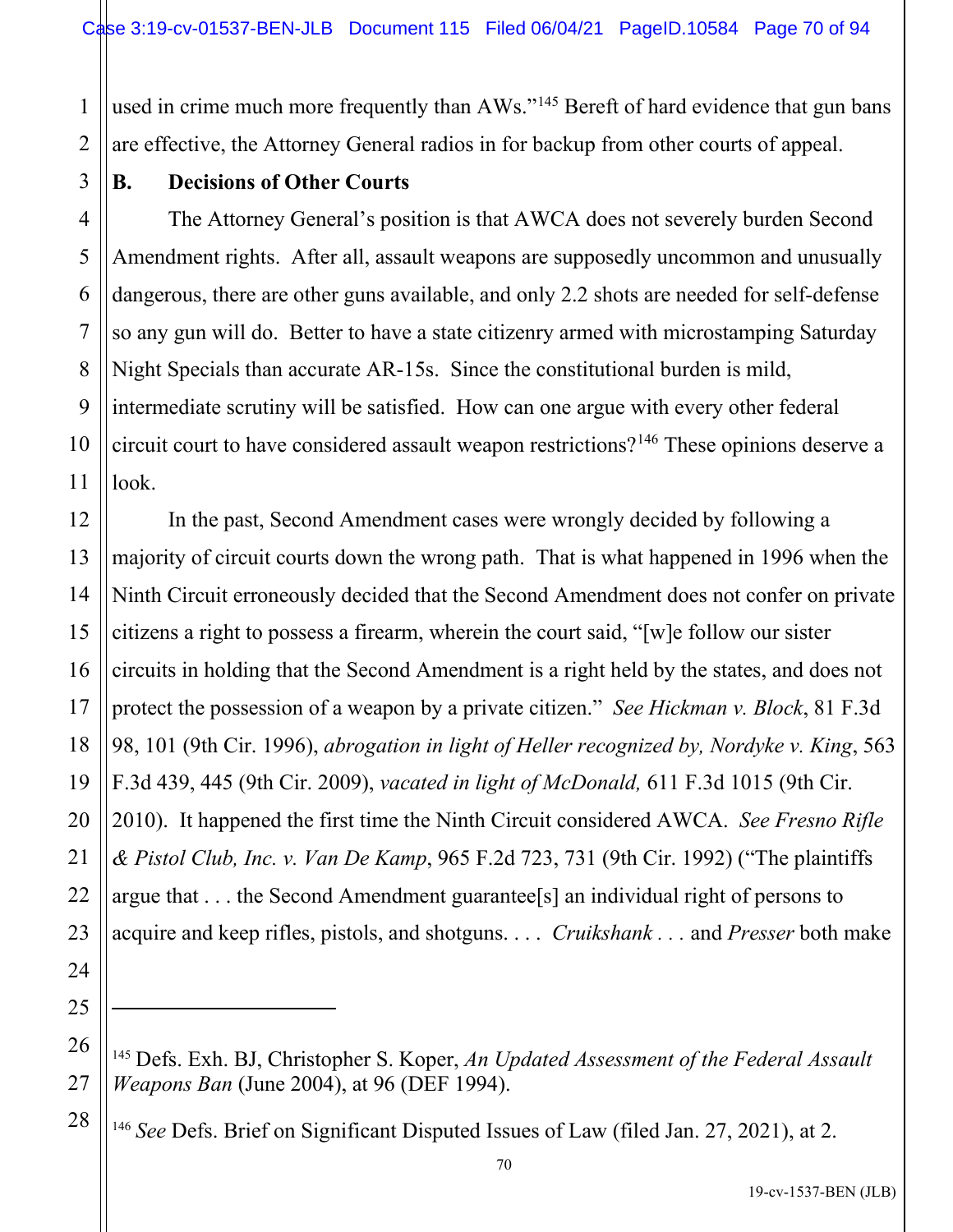1 2 3 4 5 6 7 8 9 clear that the Second Amendment binds only the national government. In this view we join the Seventh Circuit  $\dots$ ."). It also happened the last time the Ninth Circuit upheld AWCA. *See Silveira v. Lockyer*, 312 F.3d 1052 (9th Cir. 2002), *as amended* (Jan. 27, 2003) ("Long the dominant view of the Second Amendment, and widely accepted by the federal courts . . . ."). Before *Heller*, hundreds of judges erroneously overread *Miller*, as *Heller* itself points out. 554 U.S., at 624 n.24 ("Their erroneous reliance ... cannot nullify the reliance of millions of Americans . . . upon the true meaning of the right to keep and bear arms."). Thus, with heightened circumspection, it is time to see what can be learned from these decisions.

### **1.** *Wilson v. Cook County*

The Attorney General first cites *Wilson v. Cook Cty.*, 937 F.3d 1028, 1036 (7th Cir. 2019). *Wilson* was not decided on facts or evidence. *Wilson* was dismissed at the outset because an earlier Seventh Circuit decision was controlling, *i.e., Friedman v. City of Highland Park, Ill.*, 784 F.3d 406, 412 (7th Cir. 2015).

# **2.** *Friedman v. City of Highland Park, Illinois*

*Friedman* looked at facts*,* however, it did not apply intermediate scrutiny, as the Attorney General's citation suggests. *Friedman* asked a question: "instead of trying to decide what 'level' of scrutiny applies, and how it works, we think it better to ask whether a regulation bans weapons that were common at the time of ratification or that have 'some reasonable relationship to the preservation or efficiency of a well regulated militia,' and whether law-abiding citizens retain adequate means of self-defense." 784 F.3d at 410.

That is a reasonable question. But *Friedman* did not rely on the answer. *Friedman* ultimately upheld municipal assault weapon bans because it was a permissible experiment and good for the community psyche. *Id.* at 412 ("If a ban on semiautomatic guns and large-capacity magazines reduces the perceived risk from a mass shooting, and makes the public feel safer as a result, that's a substantial benefit.").

28

10

11

12

13

14

15

16

17

18

19

20

21

22

23

24

25

26

27

It is worth pointing out, however, that along the way, *Friedman* made some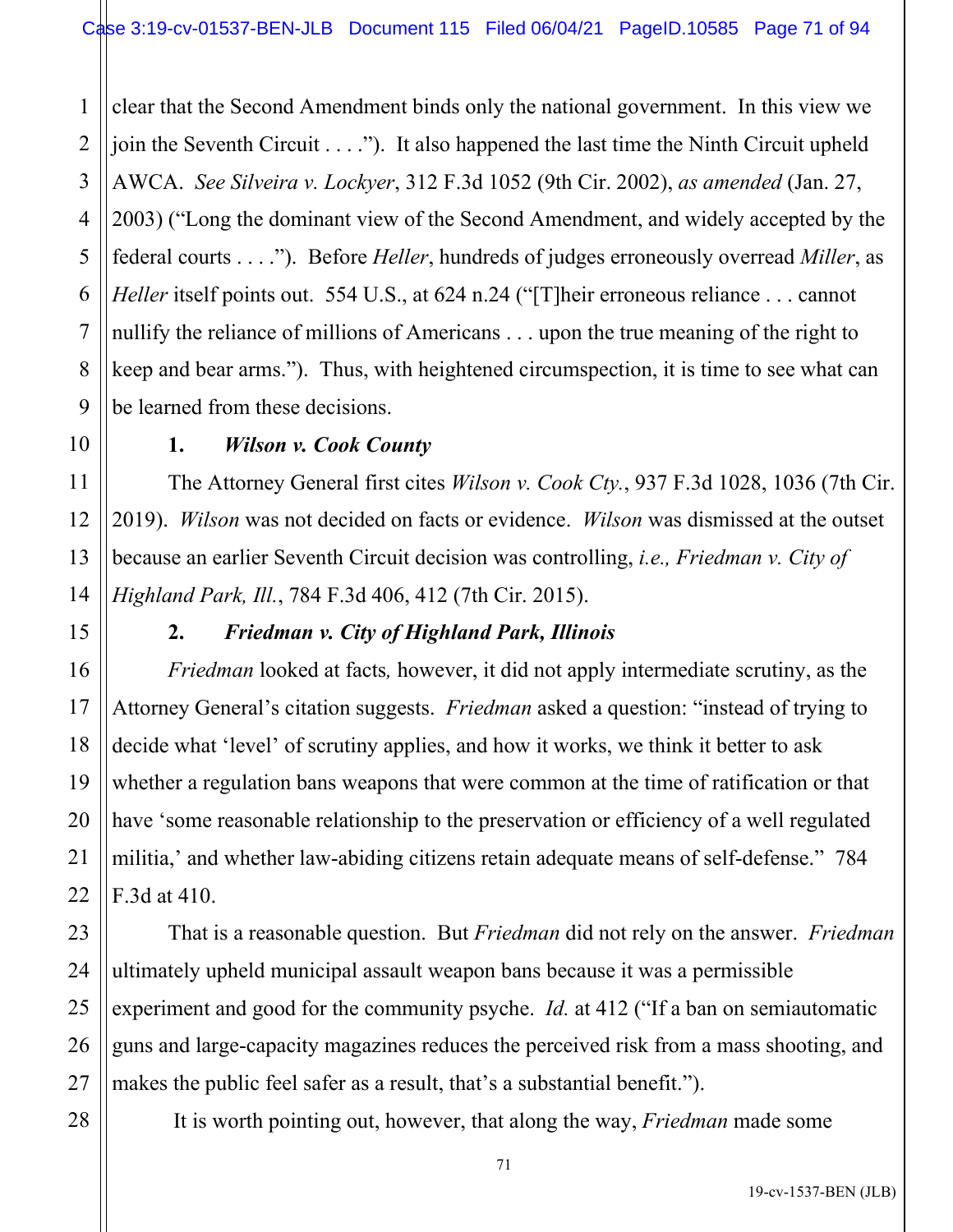1 2 3 4 5 6 7 8 9 10 11 12 13 observations that this Court makes today: that "perhaps 9% of the nation's firearms owners have assault weapons," and that assault weapons "generally are chambered for small rounds . . . suggest [ing] that they are less dangerous per bullet." 784 F.3d at 409. *Friedman* also observed, as does this Court, that assault weapons can work well for selfdefense. "True enough, assault weapons can be beneficial for self-defense because they are lighter than many rifles and less dangerous per shot than large caliber pistols or revolvers. Householders too frightened or infirm to aim carefully may be able to wield them more effectively  $\dots$ ." 784 F.3d at 411. The dissent echoes this point about assault weapons: "their ability to project large amounts of force accurately is exactly why they are an attractive means of self-defense. While most persons do not require extraordinary means to defend their homes, that fact remains that some do." 784 F.3d at 413 (Manion, J., dissenting). Although it was a close call, it upheld a ban. Fair enough. But the Seventh Circuit was not using intermediate scrutiny.

14

15

16

17

18

19

20

21

22

23

24

25

26

27

28

#### **3.** *Worman v. Healey*

The Attorney General next cites *Worman v. Healey*, 922 F.3d 26, 35 (1st Cir. 2019). In *Worman*, the district court and the First Circuit side-stepped answering the question of commonality while noting that (as of 2013) nearly 5,000,000 people owned at least one assault weapon. 922 F.3d at 36 ("[W]e are reluctant to plunge into this factbound morass."). The case was decided on summary judgment rather than by trial. In some respects, the record evidence in *Worman* was different. *Worman* said assault weapons can fire through walls and risk the lives of those in nearby apartments of streets. 922 F.3d at 37. By contrast, according to the evidence in this case, handgun rounds are more likely to fire through walls than typical .223/5.56 AR-15 rounds, and AWCA's ban is not based on particular calibers. More importantly, *Worman* noted that there was no evidence in its case about "even a single example of use of an assault weapon for home defense." The missing evidence in *Worman* is present in this case. As mentioned earlier, an AR-15 was used by a pregnant wife and mother to defend her family from two armed, hooded, and masked home invaders. Pls. Exh. 1-1; *see also* Pls. Exhs. 1-2, 1-3, 1-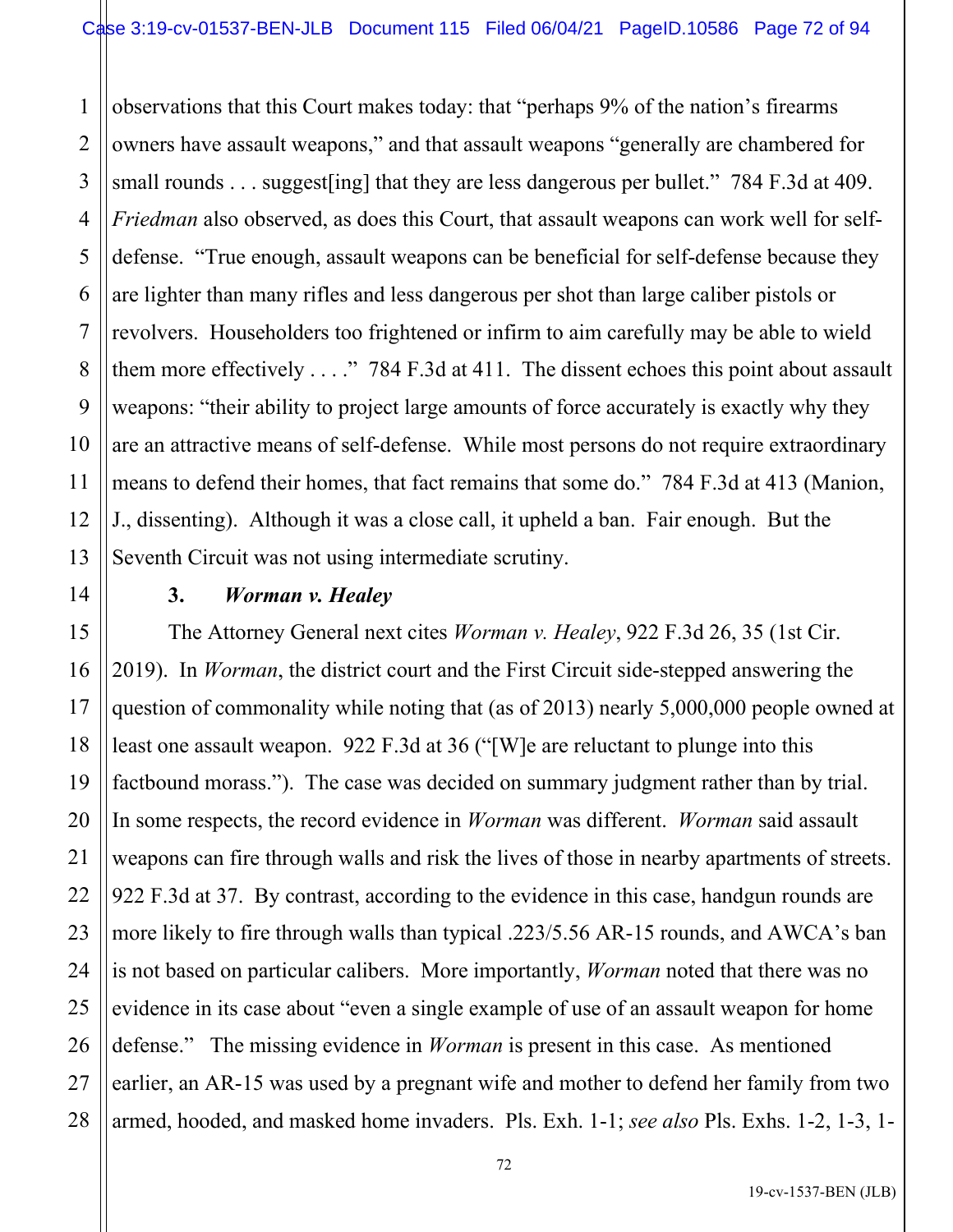2 3 4, 1-6, 1-7. Finally, the *Worman* court unpersuasively rejected the main argument that the forbidden assault weapons were ideal for domestic self-defense by pronouncing the assertion "too facile by half" without explaining what it meant.<sup>[147](#page-72-0)</sup> 922 F.3d at 40.

#### **4.** *Kolbe v. Hogan*

1

4

5

6

7

8

9

10

11

12

13

14

15

16

17

18

19

20

21

22

23

24

25

The Attorney General next cites *Kolbe v. Hogan*, 849 F.3d 114 (4th Cir. 2017) (*en banc*). *Kolbe* went its own direction and concluded that assault weapons are so much like M-16 machineguns that they lay outside the ambit of the Second Amendment. In *Kolbe,* the court wrote, "[w]e conclude . . . the banned assault weapons . . . are not protected by the Second Amendment." 849 F.3d at 121. As the dissent put it, "our court today has adopted an ad hoc analysis that excludes a weapon from Second Amendment protection if it appears to be 'like' an M-16 or 'most useful in military service.' Under this approach, it is irrelevant that a firearm may have been commonly possessed and widely accepted as a legitimate firearm for law-abiding citizens for hundreds of years." 849 F.3d at 156 (Traxler, J., joined by Niemeyer, J., Shedd, J., and Agee, J., dissenting).

*Kolbe*'s conclusion is unpersuasive. An AR-15 rifle may be like an M-16 machinegun in many ways, but the single major difference is also legally determinative. *Staples*, 511 U.S., at 611 (observing that AR-15s traditionally have been widely accepted as lawful possessions and distinguishing between the semiautomatic AR-15 and a fully automatic machinegun); *but see Rupp v. Becerra*, 401 F. Supp. 3d 978 (C.D. Cal. 2019). But, if in fact when the Supreme Court issued *Heller* and commented that "it may be objected that if weapons that are most useful in military service -- M-16 rifles and the like -- may be banned," knowing that there is a difference between the M-16 and the AR-15 (as is evident in *Staples*) and that the AR-15 is the more popular civilian owned of the

<span id="page-72-0"></span><sup>26</sup> 27 28  $147$  The expression "too facile by half" is uncommon in American English and appears only one other time in American court cases. *See United States v. Walker-Couvertier*, 860 F.3d 1, 13 (1st Cir. 2017). It is not found in the Corpus of Contemporary American English, [www.english-corpora.org/coca/.](http://www.english-corpora.org/coca/)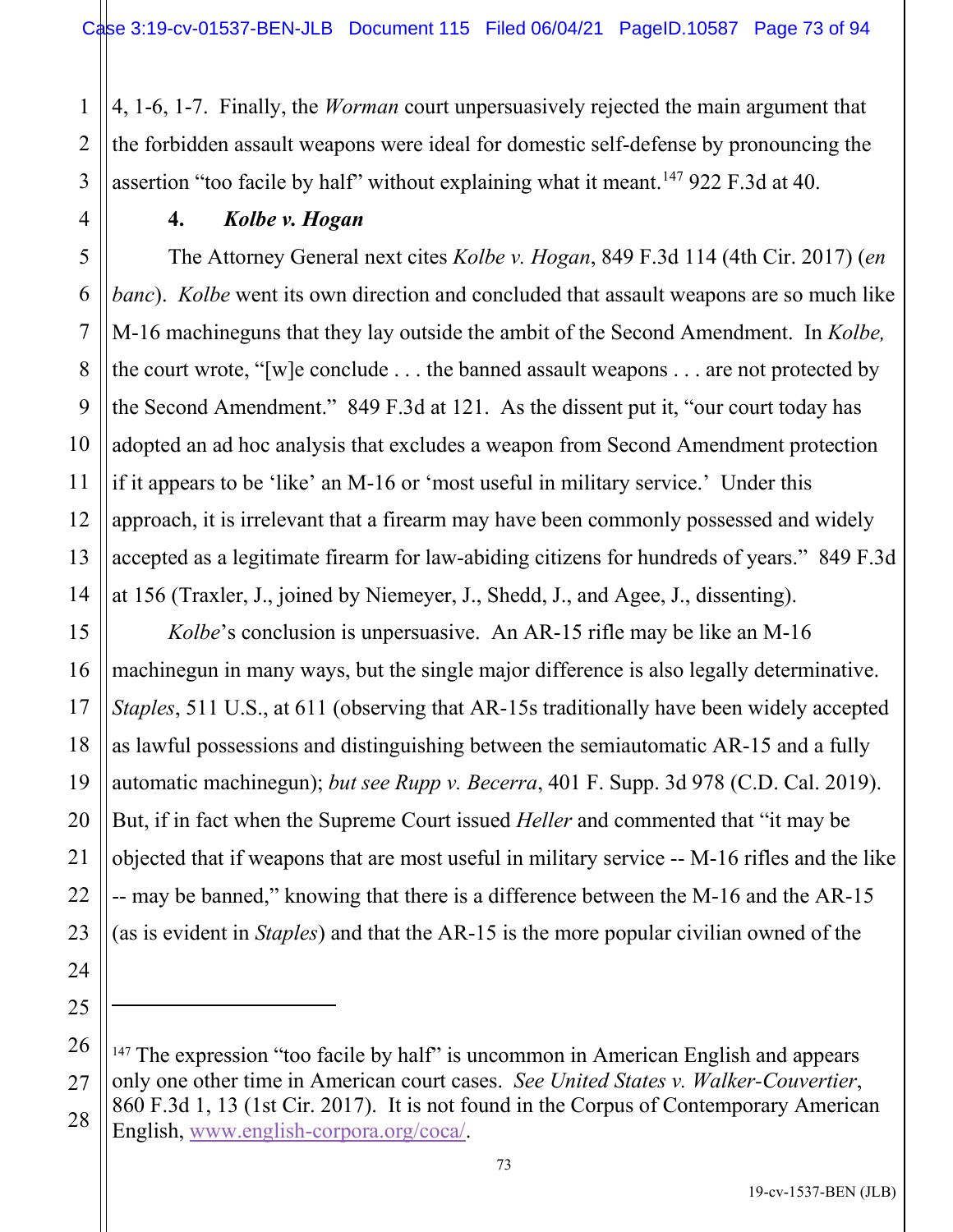1 two, why would it have chosen to mention the M-16 and not the AR-15? The answer seems obvious. An M-16 is fully automatic solely suitable for military purposes; the AR-15 is not!

In the alternative, *Kolbe* found that the state regulation did not impose a severe burden and applied intermediate scrutiny. 849 F.3d at 138. The burden was not severe, according to *Kolbe*, because citizens were free to protect themselves with a plethora of other firearms. 849 F.3d at 138. Once again, the jurisprudence of firearm alternatives is at odds with *Heller*.

*Kolbe* also deemed the burden not severe because, like the summary judgment record in *Worman*, there was "scant evidence in the record" that the banned assault rifles were possessed "or even suitable" for self-protection. 849 F.3d at 138. Once again, unlike both *Kolbe* and *Worman*, the trial record before this Court has opinion testimony and a number of examples in evidence of AR-15 type rifles being useful and used in selfdefense. Whatever was missing from the summary judgment record in *Kolbe*, it is not the case today in this California trial.

#### **5.** *N.Y. State Rifle & Pistol Association v. Cuomo*

The Attorney General next cites *N.Y. State Rifle & Pistol Association v. Cuomo*, 804 F.3d 242 (2d Cir. 2015). That decision applied intermediate scrutiny after deciding that New York and Connecticut laws imposed a burden that was not severe. 804 F.3d at 260. The Second Circuit also relied heavily on the jurisprudence of firearm alternatives. In fact, the single reason given for finding the burden not severe was because of the notion that "numerous 'alternatives remain for law-abiding citizens to acquire a firearm for self-defense.'" 804 F.3d at 260 (quoting *U.S. v. Decastro*, 682 F.3d 160, 168 (2d Cir. 2012). Curiously, although the decision relied on it, the Second Circuit's *Decastro* decision was not about a ban on assault weapons or any particular firearm. *Decastro* highlighted the opposite situation. The court said that 18 U.S.C. § 922(a)(3) does not substantially burden the right to keep and bear arms because "it does nothing to keep someone from purchasing a firearm in her home state, which is presumptively the most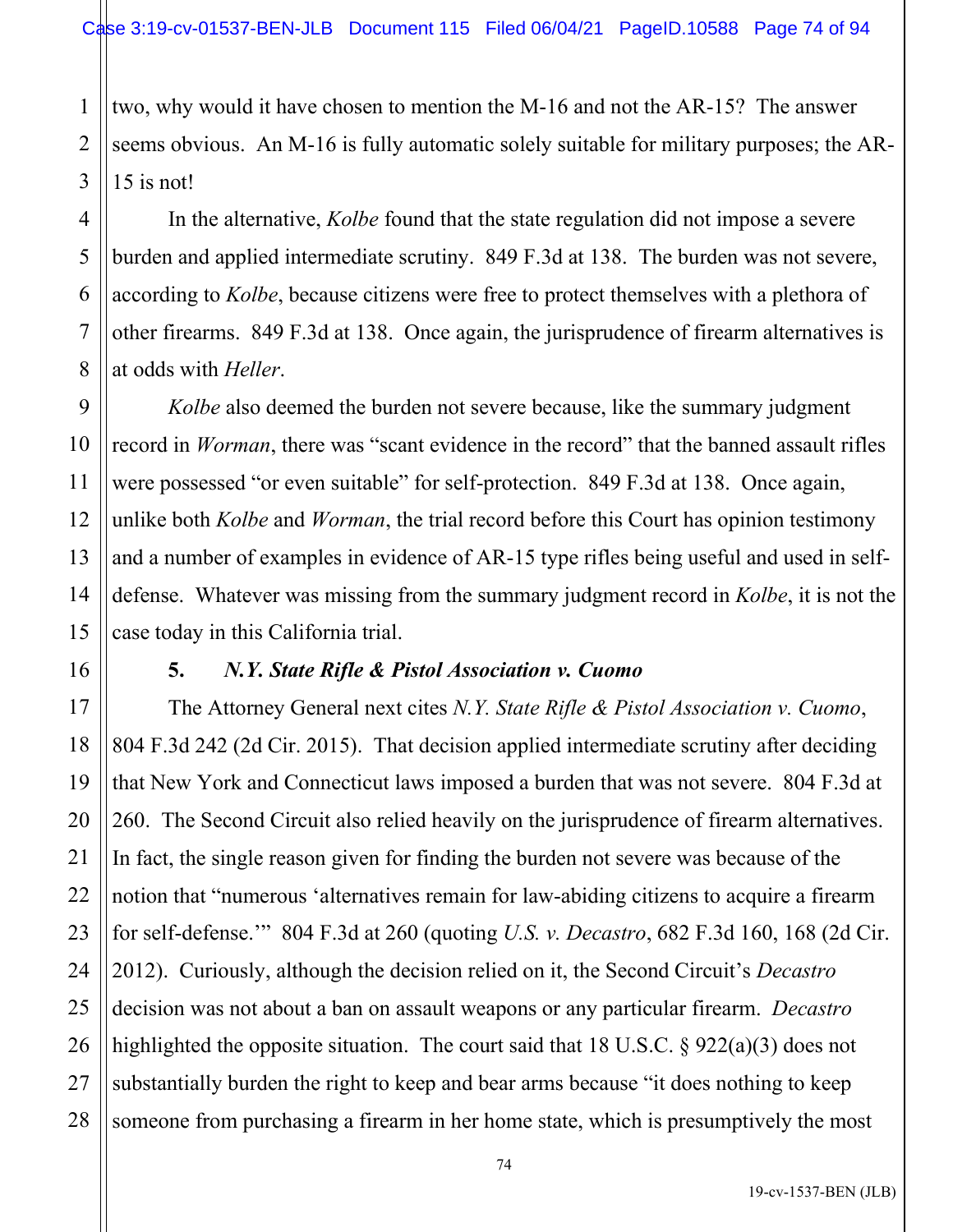1 2 convenient place to buy anything." 682 F.3d at 168. *Decastro*, in turn, relied on *Nordyke v. King*, 644 F.3d 776 (9th Cir. 2011), *on reh'g en banc*, 681 F.3d 1041 (9th Cir. 2012).

*Nordyke*, unsurprisingly, decided merely that a ban on gun shows at county-owned fairgrounds did not substantially burden the right to keep and bear arms. *Nordyke* found the fairgrounds-gun-show-ban left open regular avenues for buying a firearm. 644 F.3d at 787 (citing *United States v. Marzzarella*, 595 F. Supp. 2d 596, 606 (W.D. Pa. 2009), *aff'd*, 614 F.3d 85, 95 (3d Cir. 2010)). *Nordyke*, at bottom, relied on *Marzzarella. Marzzarella* unsurprisingly held that 18 U.S.C. § 922(k) is constitutional because it bans *only* firearms with obliterated serial numbers and "leaves open ample opportunity for law-abiding citizens to own and possess guns." 595 F. Supp. 2d at 606.

12 13 14 15 16 18 19 20 The jurisprudence of firearm *alternatives* has surely drifted far away from *Heller*. *Heller* said, in 2008, that it is "no answer to say . . . that it is permissible to ban the possession of handguns so long as the possession of other firearms (*i.e.*, long guns) is allowed." 554 U.S., at 629. *Marzzarella* stepped slightly away and said it is permissible to ban only firearms without serial numbers because alternatively *any other gun* is permissible. *Nordyke* said it is permissible to ban fairground gun shows because alternatively *any gun* may be purchased anywhere else. *Decastro* said it is permissible to ban guns bought out of state because, alternatively, *any gun* may still be purchased within one's home state. *N.Y. State Rifle & Pistol* then took a long jump from *Heller, Marzzarella, Nordyke, and Decastro,* and said bans on assault rifles are permissible because alternative guns remain.

Today, the Attorney General goes beyond *N.Y. State Rifle & Pistol and* suggests that intermediate scrutiny should permit a class-wide ban on extremely popular assault rifles, assault shotguns, and assault handguns, in addition to an existing ban on buying any handgun not found on a shrinking list under California's "handgun roster" of "safe" handguns, because some alternatives remain. This is too far.

3

4

5

6

7

8

9

10

11

17

21

22

23

24

25

26

27

28

# **6.** *Heller v. District of Columbia (Heller II)*

The last circuit decision cited by the Attorney General is *Heller II*, 670 F.3d 1244.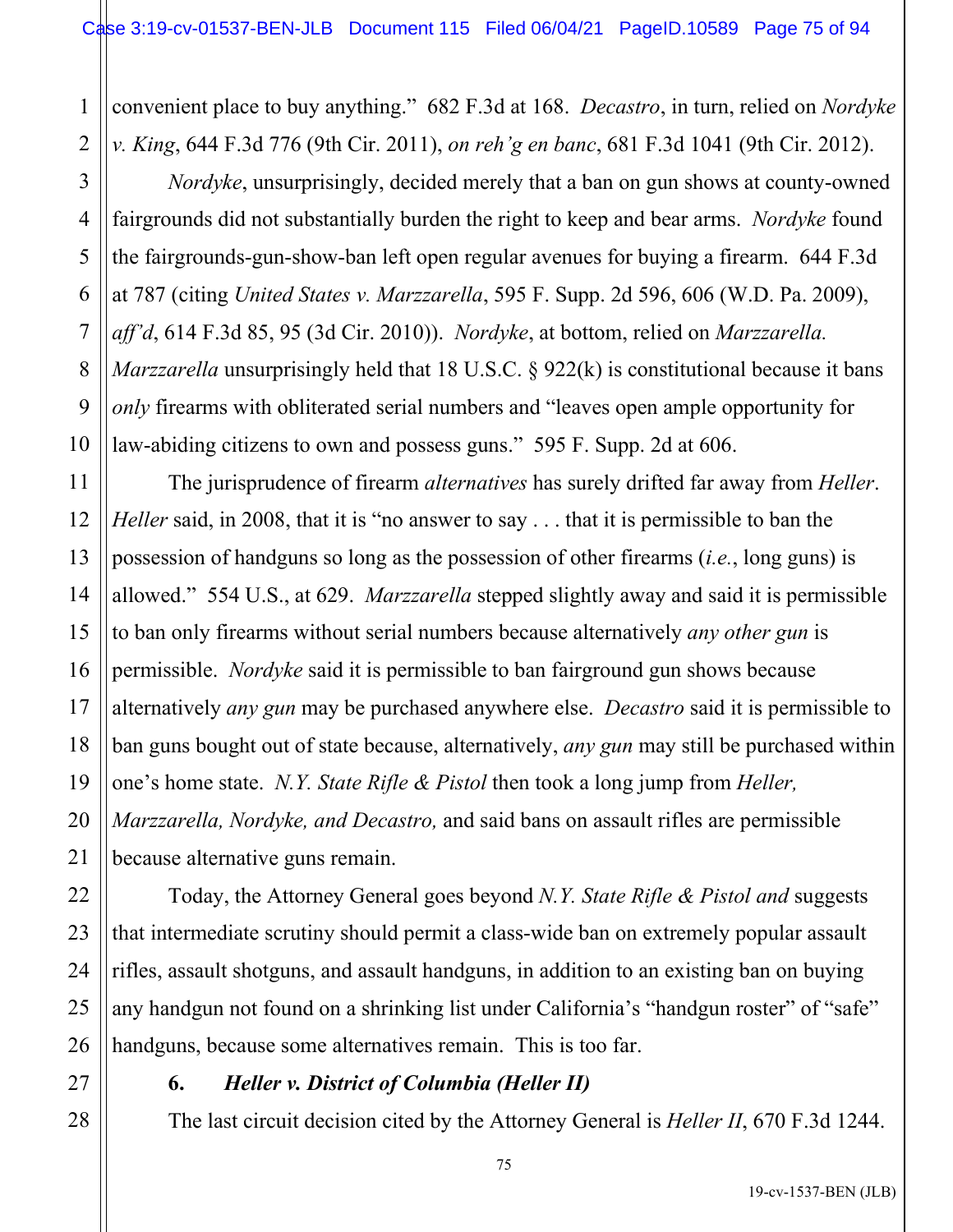1 2 3 4 5 6 7 8 9 10 11 12 13 14 Decided on summary judgment, *Heller II* upheld prohibitions on assault rifles finding the burden to be insubstantial. *Heller II* accepted as fact that assault rifles are in common use. 670 F.3d at 1261. But on the summary judgment record before it, the court could not be certain "whether these weapons are commonly used or are useful specifically for self-defense or hunting." 670 F.3d at 1261. The *Heller II* court explained, "[a]lthough we cannot be confident the prohibitions impinge at all upon the core right protected by the Second Amendment, we are reasonably certain the prohibitions do not impose a substantial burden upon that right . . . [because] the plaintiffs present hardly any evidence that semi-automatic rifles . . . are well-suited to or preferred for the purpose of selfdefense or sport." 670 F.3d at 1262. Since District of Columbia residents were still permitted to possess a handgun or a "non-automatic long gun," *Heller II* agreed with *Marzzarella* (the obliterated serial number case) that the burden on Second Amendment rights was insubstantial and thus deserving of no more than the lower intermediate scrutiny. 670 F.3d at 1262.

One problem with relying on *Heller II* is that the California statutes go much further in the kinds of firearms banned. Section 30515(a) also criminalizes possession of certain semi-automatic pistols. Even *Heller II* conceded that a ban like that may be unconstitutional. "A narrower prohibition, such as a ban on certain semi-automatic pistols, may also 'fail constitutional muster,' but that question has not yet been decided by the Supreme Court." 670 F.3d at 1267 (appendix) (quoting *Heller*, 544 U.S., at 628). As noted in the dissent, *Heller II* drifted far away from *Heller*. "The majority opinion here is in uncharted territory in suggesting that intermediate scrutiny can apply to an outright ban on possession of a class of weapons that have not traditionally been banned." 670 F.3d at 1285 (Kavanaugh, J., dissenting).

15

16

17

18

19

20

21

22

23

24

25

26

27

28

To sum up, in the Seventh Circuit, *Wilson* was simply bound by *Friedman,* and *Friedman* did not apply intermediate scrutiny. In the First Circuit, *Worman* lacked record evidence of use or usefulness of assault rifles for self-defense. In the Fourth Circuit, *Kolbe* decided a rifle like the AR-15 was like the M-16 machinegun and therefore outside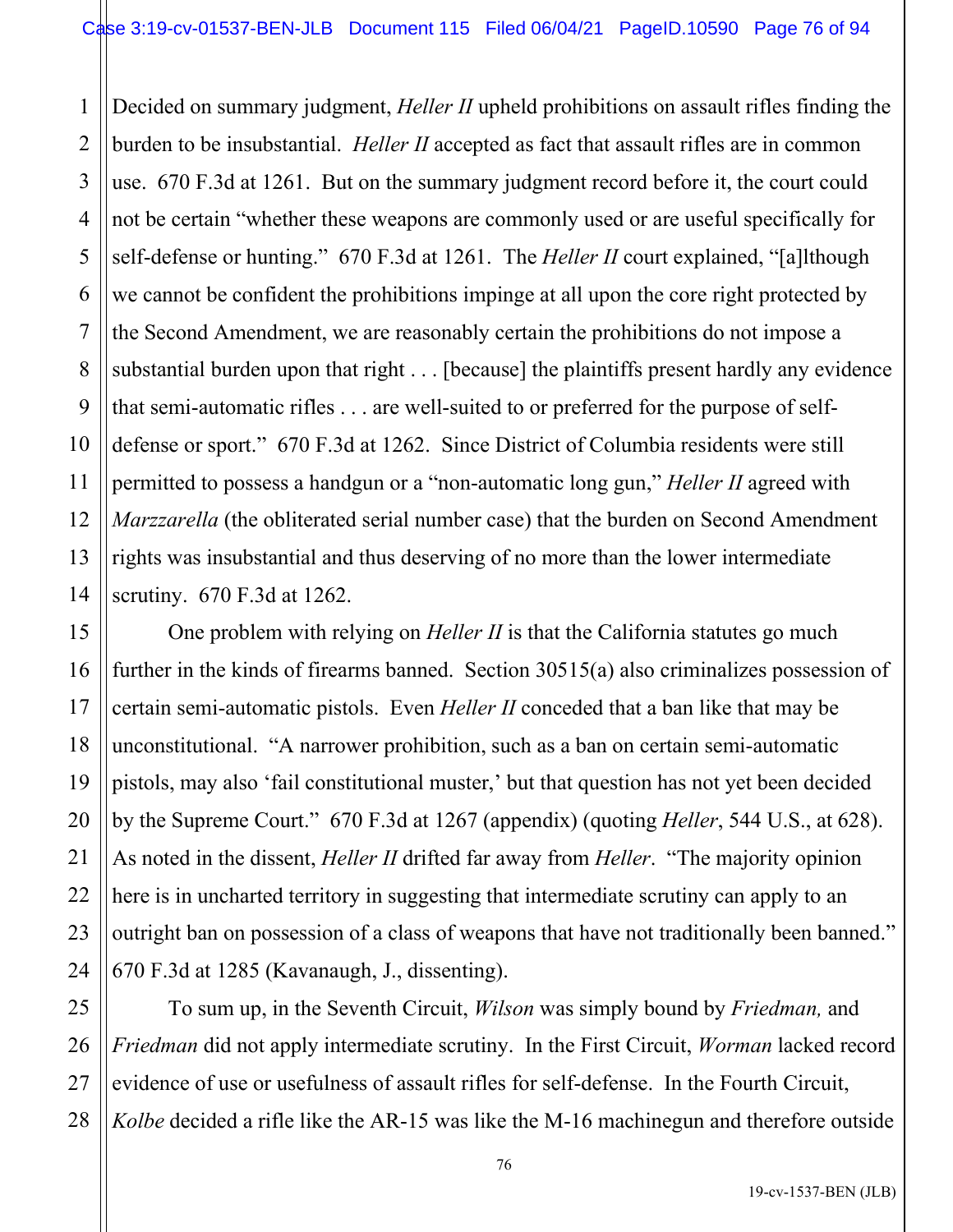1 2 the ambit of the Second Amendment. Alternatively, *Kolbe* had "scant evidence" in the record that assault rifles are used or useful for self-protection and there was a plethora of other permissible guns. In the District of Columbia Circuit, *Heller II* also doubted whether assault weapons were used or useful for self-defense or hunting and drifted away from *Heller* into uncharted territory. Even so, the court conceded that a ban on assault pistols might be unconstitutional. The Second Circuit, in *N.Y. State Rifle & Pistol Ass'n,* completely relied on the notion rejected by *Heller* that where alternative firearms may be owned, intermediate scrutiny applies.

None of the out-of-circuit decisions comfortably fit this case. None of the cases went to trial. None of the cases had substantial evidence that AR-15 type rifles are useful and used by law-abiding citizens for lawful purposes like home-defense and sporting competition. None of the cases considered an AR-15's militia use. None of the cases scrutinized a statute like California's  $\S$  30515 that bans assault rifles, assault shotguns, and assault pistols, while at the same time prohibiting the sale of all potentially alternative handguns not included on the State's shrinking handgun roster. *See* Calif. Pen. Code § 31910(b)(7); §§ 32000 *et seq.*; *see also Renna*, Case No. 20cv2190-DMS, Dkt. #17 Order (filed 4/23/21) (describing California's shrinking handgun roster where three guns are dropped for every gun added). Perhaps intermediate scrutiny is still required under our Ninth Circuit precedents, but not because the out-of-circuit decisions are similar to this case.

### **7.** *Rupp v. Becerra*

The Central District of California rejected a similar challenge to AWCA's ban on assault weapons because, like *Kolbe*, it decided on summary judgment that AR-15s are "virtually indistinguishable from M-16s." *Rupp v. Becerra*, 401 F. Supp. 3d 978, 988 C.D. Cal. 2019), *appeal pending*, Appeal No. 19-56004. That conclusion would be unsupported by the trial record here, unless one accepts the overgeneralization that all semiautomatics are "virtually indistinguishable" from all automatic machineguns. *Rupp* decided alternatively that intermediate scrutiny should be applied because of the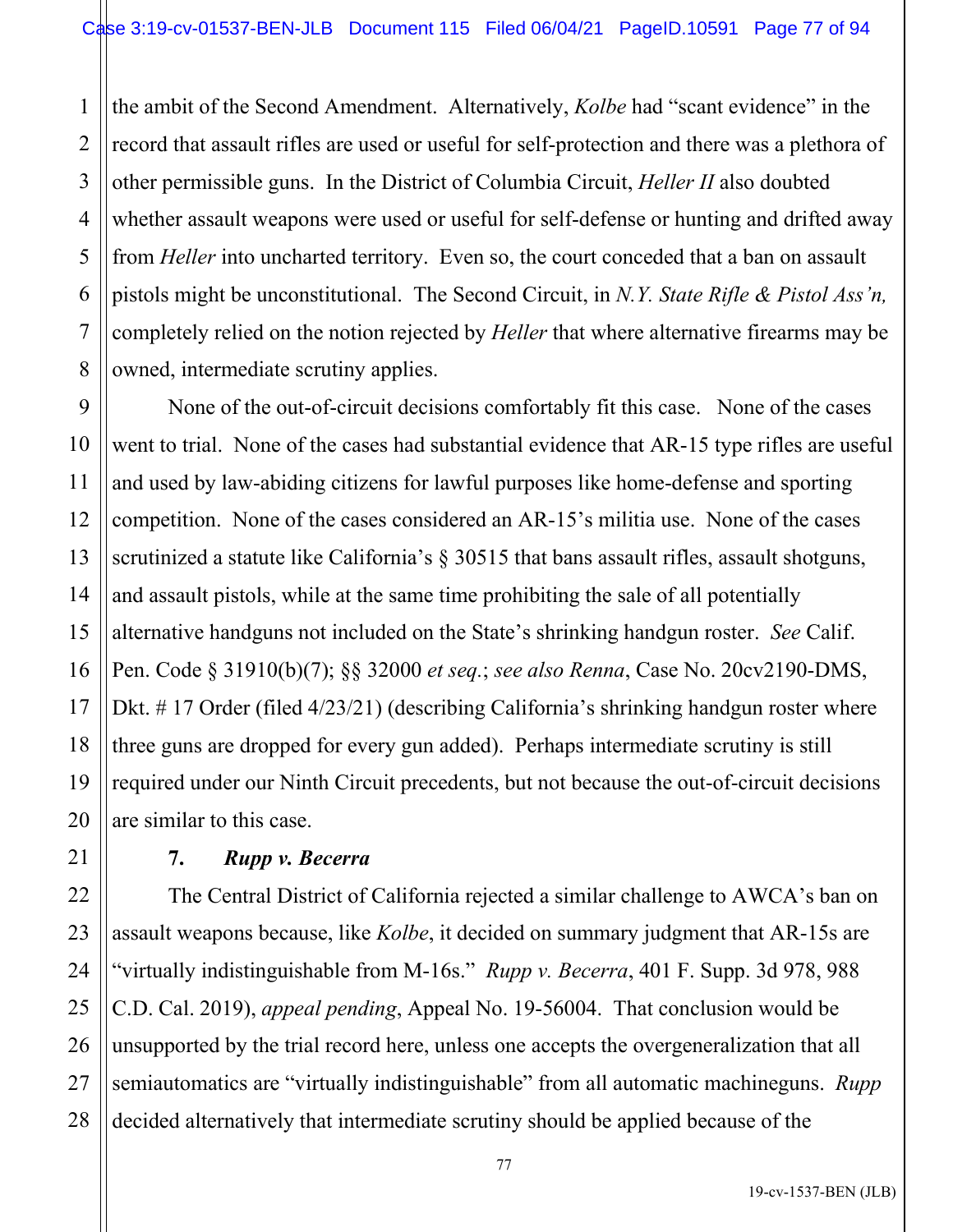1 2 3 4 5 6 7 8 9 alternative-guns-remain canard. *Id.* at 989 ("AWCA does not severely burden the core of the Second Amendment right because individuals 'remain free to choose any weapon that is not restricted by the AWCA or another state law.'"). *Rupp* also unfairly discounts the evidence that 30% of modern rifle purchases are made for self-defense by placing too much emphasis on purchases for recreational target shooting. *Id*. ("[W]hile individuals may sometimes purchase assault rifles for self-defense, it is not the primary purpose for doing so."). Both purposes are lawful and the ban burdens both. It is not convincing to say that stifling one's need to have a tool chosen 30% of the time for self-defense is not a severe burden on the core constitutional right of self-defense.

10 11 12 13 14 15 16 17 18 19 20 21 22 23 24 25 26 27 In any event, the AR-15 is not like the M-16 because one is a fully automatic machinegun and one is not. There is testimony in this case that an AR-15 may fire rounds at speeds up to five to seven rounds per second. Each round requires a finger trigger pull for each round. The AR-15 has no minimum rate of fire. Consequently, the AR-15 type rifle may be fired slowly or up to a hypothetical maximum rate of 300 to 420 rounds per minute, assuming no pause for reloading (which by itself is a purely unrealistic hypothetical assumption). Compare this to "[a] modern machine gun [that] can fire more than 1,000 rounds per minute, allowing a shooter to kill dozens of people within a matter of seconds." *United States v. Henry*, 688 F.3d 637, 640 (9th Cir. 2012) (citation omitted). Federal law has codified the difference for decades. The Supreme Court recognized the difference in *Staples* and *Heller*. The Ninth Circuit most recently recognized the difference in *United States v. Kuzma*, 967 F.3d 959, 967 (9th Cir. 2020), *cert. denied*, 141 S. Ct. 939 (2020); *see also Henry,* 688 F.2d at 640 ("We agree with the reasoning of our sister circuits that machine guns are 'dangerous and unusual weapons' that are not protected by the Second Amendment."). Semiautomatic pistols also fire at a rapid rate, yet, neither *Heller* nor *McDonald* found them to be beyond Second Amendment protection for being virtually indistinguishable from prohibited machine pistols.

In fact, almost all of the negative aspects of the prohibited modern rifles, like faster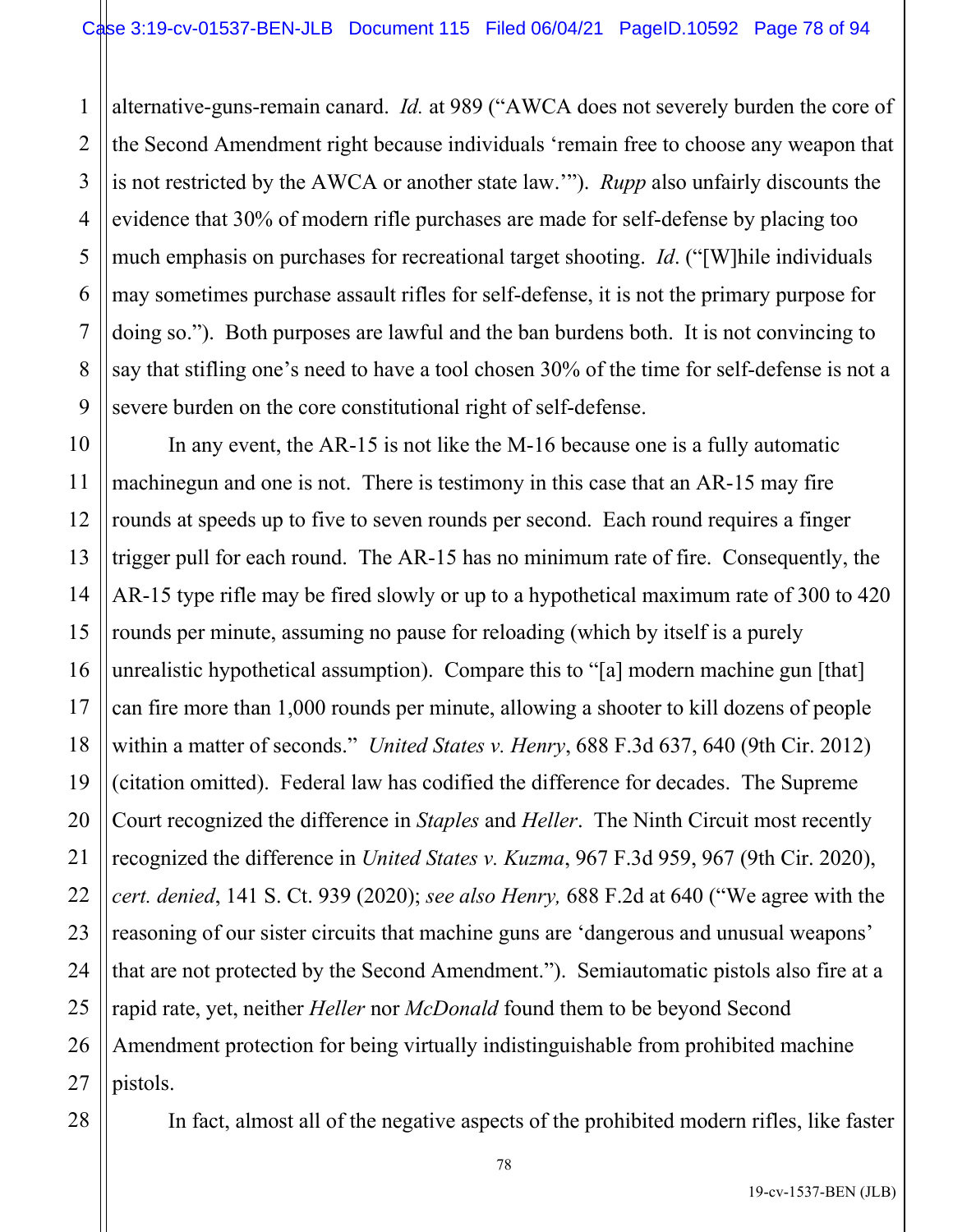1 2 3 4 5 6 7 8 9 10 11 12 13 14 15 16 17 18 19 20 21 22 firing, are shared with Second Amendment-protected semiautomatic rifles like the Sturm Ruger Mini 14 and pistols like the Springfield Armory 1911. For example, the Attorney General asserts that "detachable magazines enhance the ability of a semiautomatic firearm to fire a large number of rounds quickly, by eliminating the need to reload each round."<sup>[148](#page-78-0)</sup> This is true of the Mini 14 rifle and the venerable 1911 pistol. The Attorney General says, "[t]he ability to accept detachable magazines provides the soldier with a fairly large ammunition supply and the ability to rapidly reload."<sup>[149](#page-78-1)</sup> The same is true for the 1911 pistol. The Attorney General states, "[t]he ability to accept detachable magazines renders a semiautomatic weapon 'capable of killing or wounding more people in a shorter amount of time.'" This is also true for the Mini 14 and the 1911 pistol. The Attorney General claims, "[t]he use of LCM-equipped firearms in mass shooting results in a substantially greater number of fatalities and injuries than mass shootings not involving LCMs." The same would be true for a Mini 14 or a 1911 pistol equipped with a large capacity magazine. This was illustrated in the Virginia Tech mass shooting where two semiautomatic pistols were used to kill 32 people.<sup>[150](#page-78-2)</sup> The Attorney General says that a pistol grip enables a shooter to maintain accuracy during rapid fire and can enable a shooter to maintain aim and even fire while reloading a detachable magazine.<sup>[151](#page-78-3)</sup> The same is true for the 1911 pistol. The Attorney General says that a folding or telescoping stock enhances the portability and concealability of a rifle. A 1911 pistol is much more portable and concealable than any prohibited rifle. The Attorney General argues that a flash suppressor enhances the concealability of a shooter in low-light settings. The same would be true for a fixed flash suppressor on a Mini 14 or a 1911 pistol. The Attorney

<sup>149</sup> *Id.*

23

<span id="page-78-0"></span>24

25

<span id="page-78-1"></span>26

<span id="page-78-2"></span>27

<span id="page-78-3"></span>28

<sup>151</sup> *Id.*

<sup>&</sup>lt;sup>148</sup> Defs. Memo of Contentions of Fact and Law, at 3.

<sup>150</sup> Pls. Exh. 31, Governor's Report of the Review Panel (2007).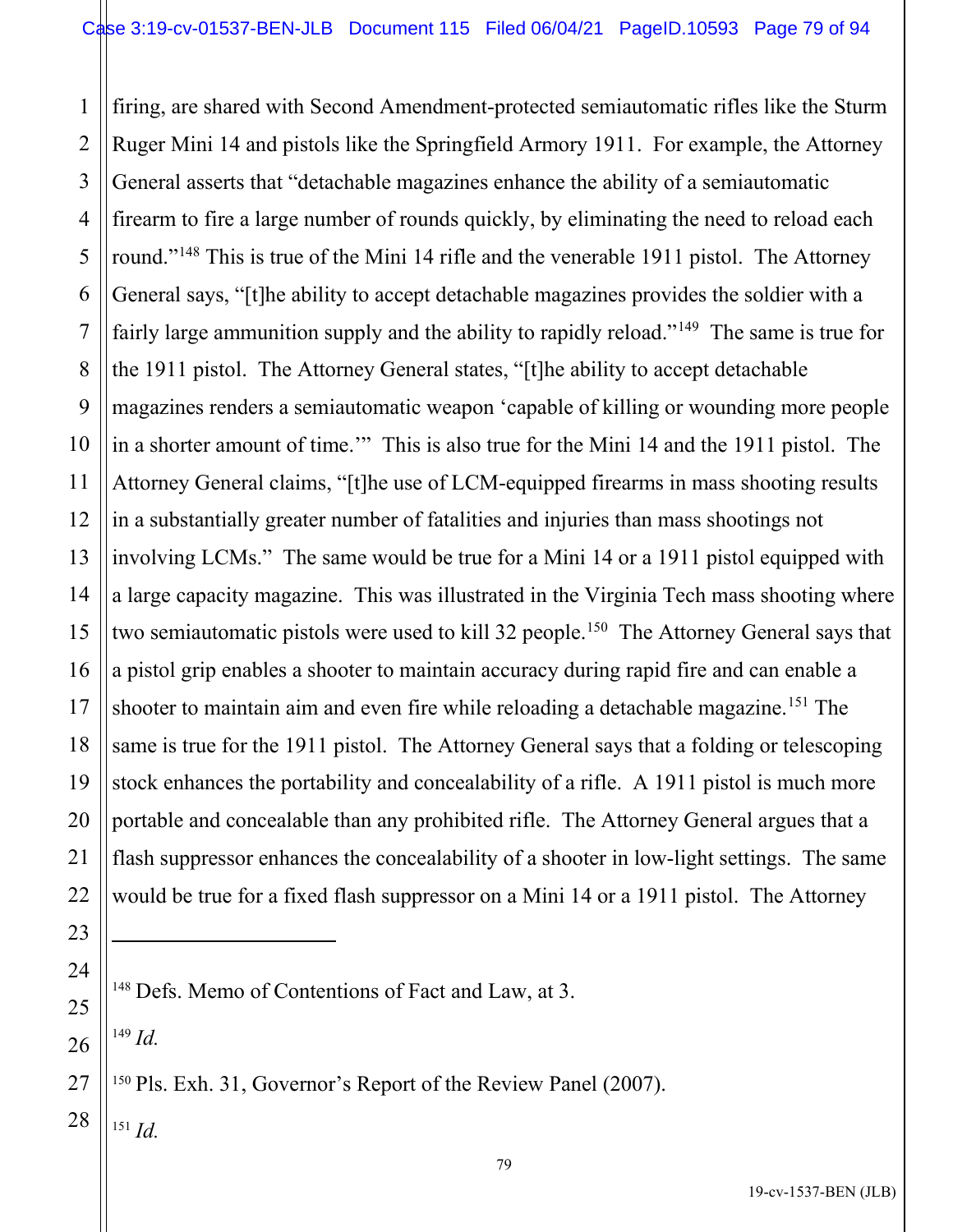1 2 General sneers that "assault weapons have a military pedigree." *Id.* at 10. The 1911 pistol also has a military pedigree.<sup>[152](#page-79-0)</sup>

3 4 5 6 7 8 9 10 11 12 13 14 15 16 17 18 The point is that most of what the Attorney General says are dangerous features on a prohibited modern rifle are also features on a Second Amendment-protected semiautomatic pistol. The Ruger Mini 14 is not banned by AWCA but it is capable of shooting the same ammunition, at the same speed, with the same type of large capacity magazines, as an AR-15. Perhaps the different treatment is explained by the fact that the Mini 14 looks like an old rifle with a wooden stock. At bottom, guns are dangerous. Guns with removable magazines are dangerous. Guns that can fire from 30-round magazines without reloading are dangerous for thirty rounds worth of uninterrupted time. The Attorney General conflates the increased danger of high-capacity magazines with the innate dangerousness of any semiautomatic firearm and then rests on the conflation to justify a class prohibition on assault weapons. The prohibited rifles shoot farther than pistols but not as far as other permissible rifles. Beyond that, the prohibited firearms share most of the same dangerous characteristics as permissible pistols like the 1911 and the Glock 17. The AR-15 is "virtually indistinguishable" from a semiautomatic pistol in function. The AR-15 is "virtually indistinguishable" from the M-16 machinegun, but only in appearance.<sup>[153](#page-79-1)</sup>

**C. Militia Use**

**1.** *Banning the Ideal Arm for Militia Use Fails Intermediate Scrutiny*

The Attorney General does not address or acknowledge whether the ban also

<span id="page-79-1"></span>26 27 28 <sup>153</sup> Dennis P. Chapman, Colonel (Retired) U.S. Army, *Firearms Chimera*, 8 Belmont L. Rev. 191, 205 (2020) ("The same cannot be said about automatic fire; it exists for the purely military purpose of achieving fire superiority over an enemy force. Automatic and selective fire is the only significant uniquely military firearms feature.").

19

20

21

22

23

<span id="page-79-0"></span>24

<sup>&</sup>lt;sup>152</sup> Preliminary injunction hearing (Hlebinsky) 10/19/20 at 56:7-8 (excess military 1911s) sold to the public through the federal Civilian Marksmanship Program).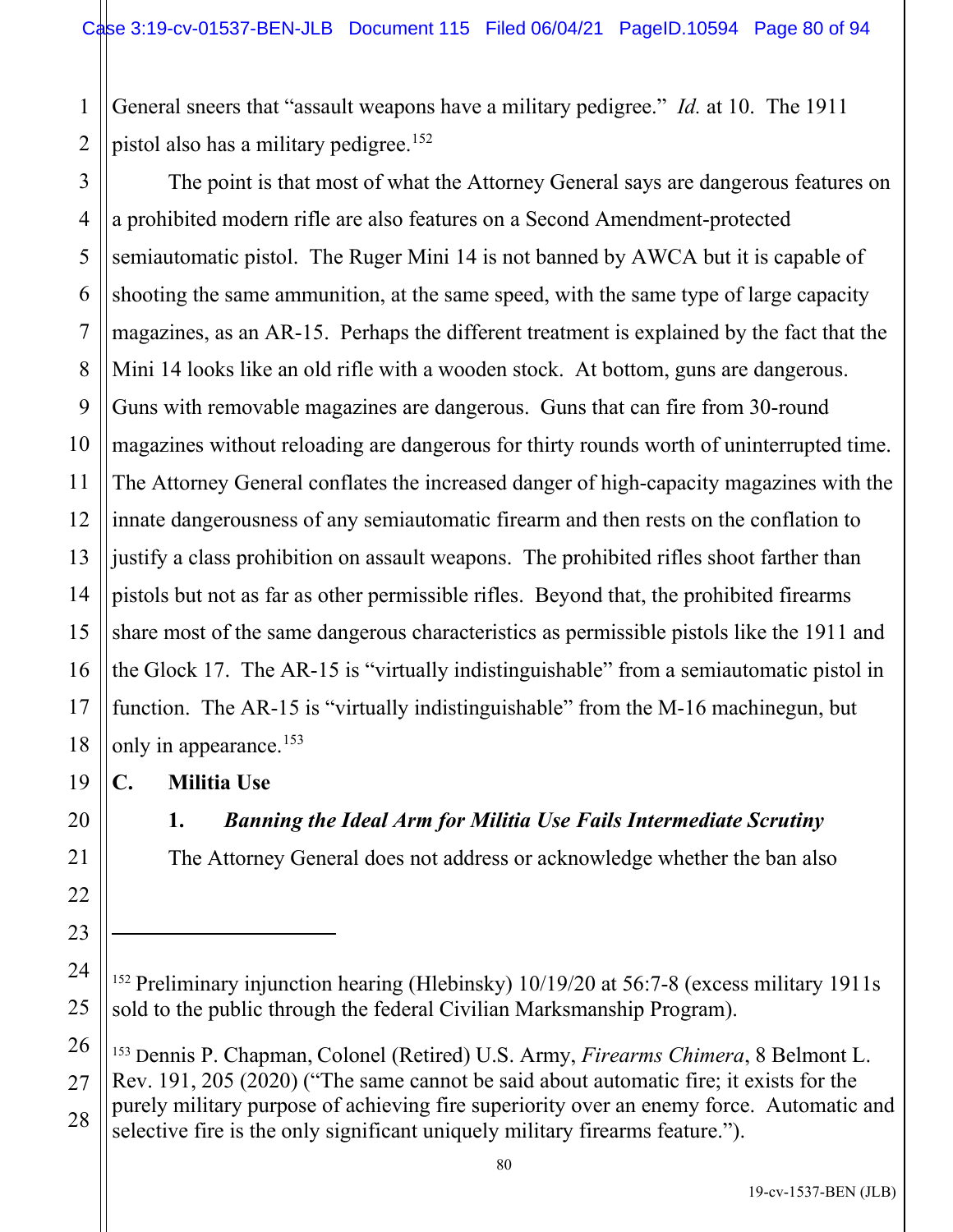1 2 3 4 5 6 7 8 9 10 11 imposes a burden on the Second Amendment right to own a firearm that is the ideal weapon for use in the militia. If the modern rifle is the ideal weapon, which it is according to the testimony of General Youngman, then the ban forces a choice of a lessthan-ideal weapon for militia use. That may not be a severe burden today when the need for the militia is improbable. One could say the same thing about the improbable need for insurance policies. The point is, neither the Attorney General nor current court decisions address the level of scrutiny to employ where a regulation burdens the Second Amendment right to keep and bear arms for militia service. This Court assumes that for intermediate scrutiny, the "fit" of a total ban is judged on its application to all aspects of exercising the Second Amendment right: home defense, militia use, sporting competitions, hunting, target practice, and other lawful uses.

12 13 14 15 16 18 19 20 22 23 24 25 The concept of the citizens' militia, as protected by the Second Amendment, is an informal assembly of able-bodied, ordinary citizens acting in concert for the security of our nation. *Heller*, 554 U.S., at 600 ("citizens' militia" is a safeguard against tyranny). "[T]he Militia comprised all males physically capable of acting in concert for the common defense." *Heller*, 554 U.S., at 595. There are at least two reasons why the militia is thought to be necessary to the security of a free country. First, it is useful in repelling invasions. Second, "when the able-bodied men of a nation are trained in arms and organized, they are better able to resist tyranny." *Heller*, 554 U.S., at 597–98. For service in the citizens' militia, one is expected to bring for action a commonly used firearm such as a gun used for self-defense at home or for hunting game. "Ordinarily when called for militia service able-bodied men were expected to appear bearing arms supplied by themselves and of the kind in common use at the time." *Miller*, 307 U.S., at 179. "[W]eapons used by militiamen and weapons used in defense of person and home were one and the same." *Heller*, 554 U.S., at 624–25 (citation omitted).

17

21

27

28

26 In this case, the evidence overwhelmingly shows that AR-15 platform rifles are ideal for use in both the citizens' militia and a state-organized militia. Quite apart from its practicality as a peacekeeping arm for home-defense, a modern rifle can also be useful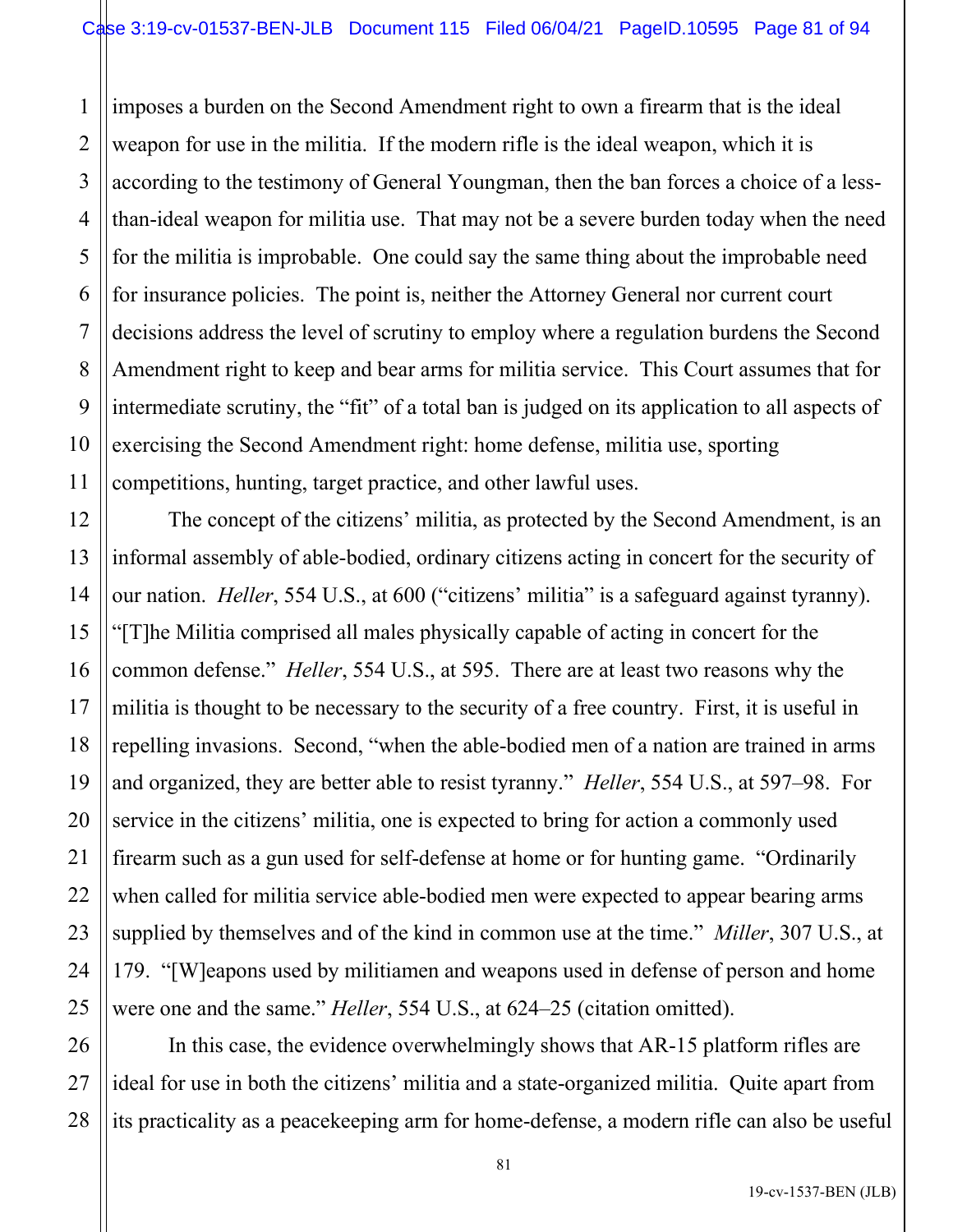for war. In fact, it is an ideal firearm for militia service. Major General D. Allen Youngman, U.S. Army (retired)<sup>[154](#page-81-0)</sup> testified credibly about the usefulness for militia service of rifles built on the AR-15 platform.

He describes three tiers of militia service. General Youngman testified that a state may or may not have a statute authorizing a state defense force. California does have a state defense force of approximately 1,000 members. During World War II, California used a state defense force much larger than 1,000 to secure critical infrastructure. For this type of militia use, the AR-15 "would be absolutely the perfect weapon for the individual member of that force to be equipped for -- for a variety of missions to include infrastructure protection and ones like that."<sup>[155](#page-81-1)</sup>

# **2.** *Why the AR-15 Type Rifle is Ideal for Militia Readiness*

The "AR-15 pattern of rifle, with its highly standardized and interchangeable component parts, is a firearm not just well-suited, but ideal for militia service."<sup>[156](#page-81-2)</sup> The AR-15's use of standardized ("STANAG") magazines and common ammunition, and its reliability, low cost, and light weight, serve the same purposes sought to be achieved by the drafters of our Founding Era militia acts. Furthermore, the modularity and standardization of the AR-15, its ubiquity, commonality, and widespread ownership in common ammunition sizes such as .223 and 5.56 x 45mm, and the interchangeability of

1

<span id="page-81-0"></span><sup>&</sup>lt;sup>154</sup> In addition to his regular Army service, Youngman served two years as Adjutant General for the Commonwealth of Kentucky in charge of the Kentucky National Guard. Youngman Depo. (Jan 6, 2021) at 89:16-20.

<span id="page-81-1"></span><sup>155</sup> *Id.* at 97:19-23. Youngman points out that while one may be a member of the larger militia, "that does not imply self-deployment or self -- you know, calling yourself into service and going doing something."

<span id="page-81-2"></span><sup>156</sup> Youngman Decl., Pls. Exh. 9, ¶ 14; Youngman testimony, Tx of 10/19/20 Hearing at 85:16-23 ("It would be the ideal weapon for the militia.").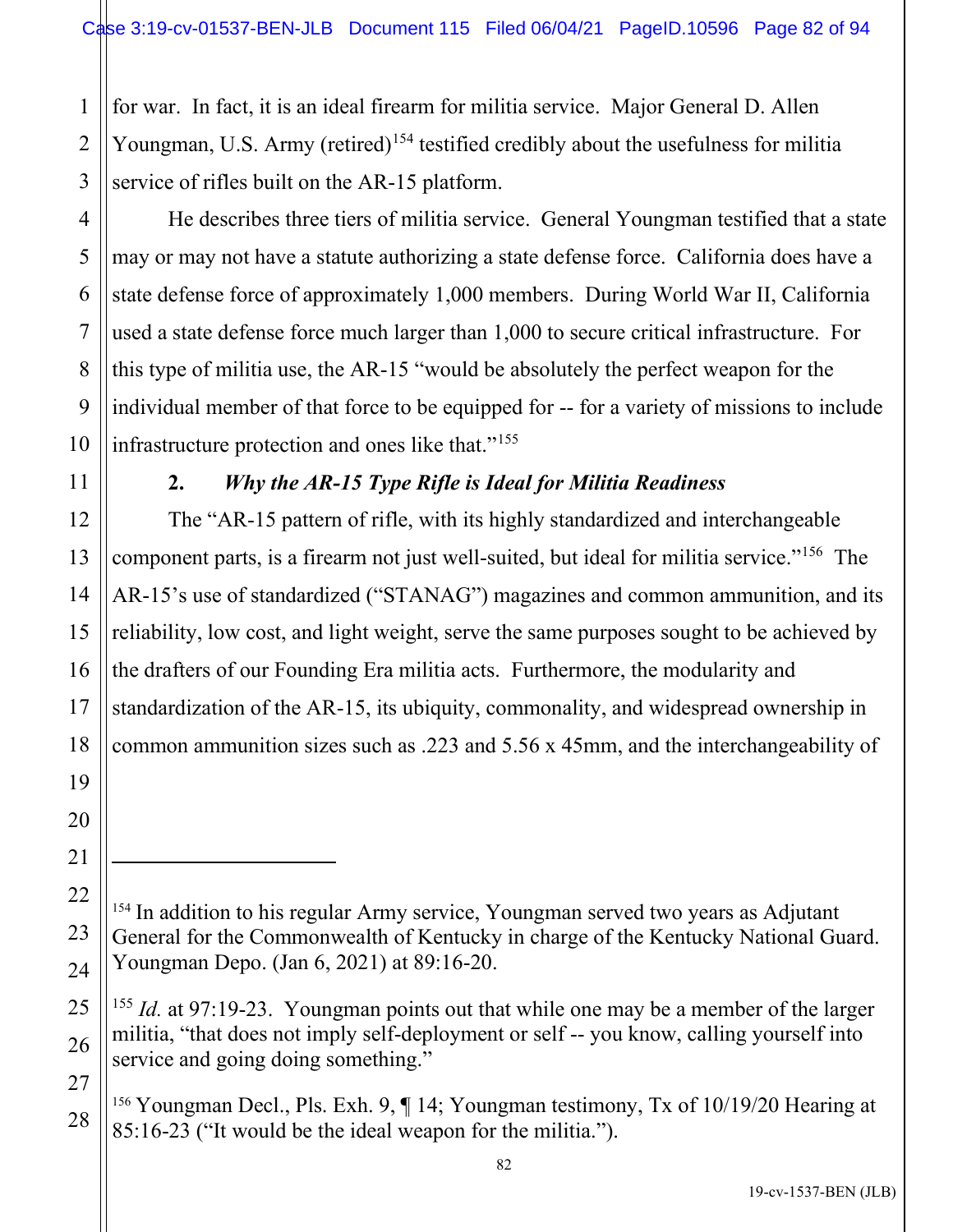parts, including magazines, makes it ideal.<sup>[157](#page-82-0)</sup>

 "For example," says General Youngman, "AR-15 rifles can interchange trigger mechanisms, bolt and locking components, barrels, magazines, buttstocks, optical sights, bayonets, and other assorted furniture, with few specialized tools. Further, even if two AR-15s might be set up for vastly different uses (for example, long-range versus short-range engagement), the majority of wearable components remain interchangeable."<sup>[158](#page-82-1)</sup> Youngman explains,

The parts interchangeability of the AR-15 platform means any militia field armorer with a short list of components could service the militia's standard rifles, as well as special purpose armament. It also means that virtually any standard rifle could be equipped by said armorer for a special purpose. It is most certainly in the best interest of the militia for militiamen to have their arms serviceable in such a consistent, economical, and efficient way as is afforded virtually uniquely by the AR-15 platform.<sup>[159](#page-82-2)</sup>

Moreover, for militia use the low cost is an ideal factor "because we would be asking individuals to acquire and maintain their own in the absence of being issued a weapon. The AR-15 is a very affordable system for the average citizen who might be a member of the militia."<sup>[160](#page-82-3)</sup> The light weight of the AR-15 also makes it ideal for militia use because "[i]t would accommodate a wide variety of physical[ly] conditioned individuals, as well as smaller stature, as well as female."<sup>[161](#page-82-4)</sup> The pistol grip beneath the

<span id="page-82-4"></span><span id="page-82-3"></span><span id="page-82-2"></span><span id="page-82-1"></span><span id="page-82-0"></span> Youngman Decl., Pls. Exh. 9,  $\P$  15-19. *Id*. at ¶ 15. *Id.* at ¶ 16. Youngman Depo. (Jan. 2021) at 118:7-11. *Id.* at 119:2-4.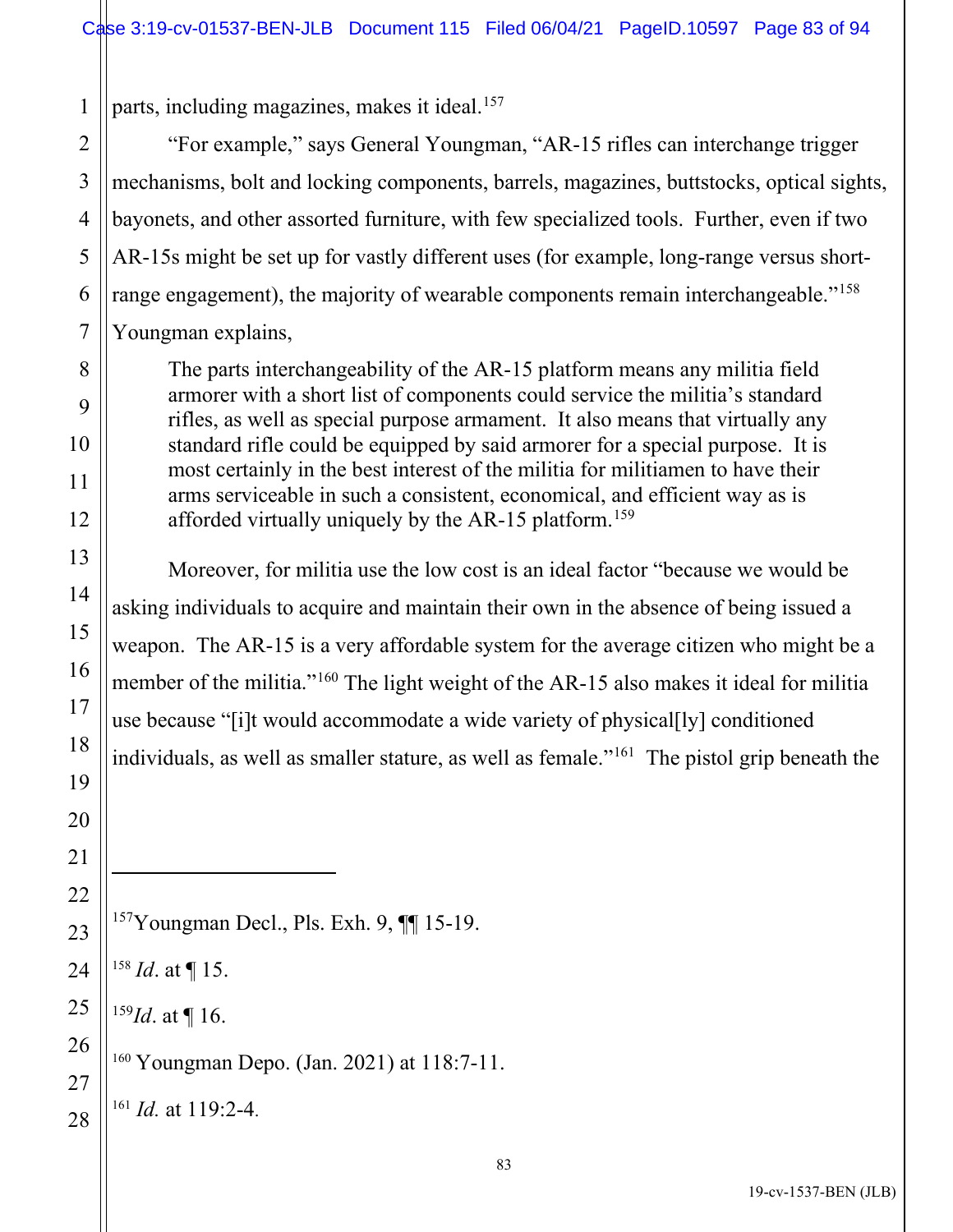action makes the AR-15 more useful for militia use.<sup>[162](#page-83-0)</sup> Without a pistol grip it would be much more difficult to train loading, unloading, and clearing malfunctions. The pistol grip also enhances accuracy because it puts the trigger finger in the proper alignment and helps to control the firearm.<sup>[163](#page-83-1)</sup> While a folding stock offers no advantage, according to Youngman, a telescoping stock offers "[t]he ability to properly fit the rifle or the weapon to an individual regardless of their stature, as well as the ability to accommodate body armor."<sup>[164](#page-83-2)</sup> A grenade launcher may have some utility for militia use because it can fire teargas cartridges or flares.<sup>[165](#page-83-3)</sup> A flash suppressor would be useful at night because, in Youngman's words, "you don't go blind after you fire the first round."<sup>[166](#page-83-4)</sup>

A detachable magazine is "absolutely essential" for militia use. Youngman explains, "[b]ecause in a militia setting . . . you need the ability to change magazines expeditiously rather than having to manually reload rounds into the -- into the firearm." A firearm that has an overall length of 30 inches would be useful in militia service because of its increased maneuverability particularly for urban operations. The overall military is going in the direction of a 16-inch barrel rather than the older longer models.[167](#page-83-5)

Youngman's testimony is uncontroverted. Youngman is very well qualified to opine on the usefulness of an AR-15 for militia use. He has served in the regular army and the army reserves. He served as Kentucky's Adjutant General commanding the state's national guard. He is a firearms trainer and armorer. He was a member of the bar

<span id="page-83-5"></span><span id="page-83-4"></span><span id="page-83-3"></span><span id="page-83-2"></span><span id="page-83-1"></span><span id="page-83-0"></span> *Id*. at 133:19. *Id.* at 133:23 – 135:1. *Id.* at 136:25 – 137:3. *Id.* at 138:7-16. *Id.* at 138:22-23. *Id.* at 142:2-8.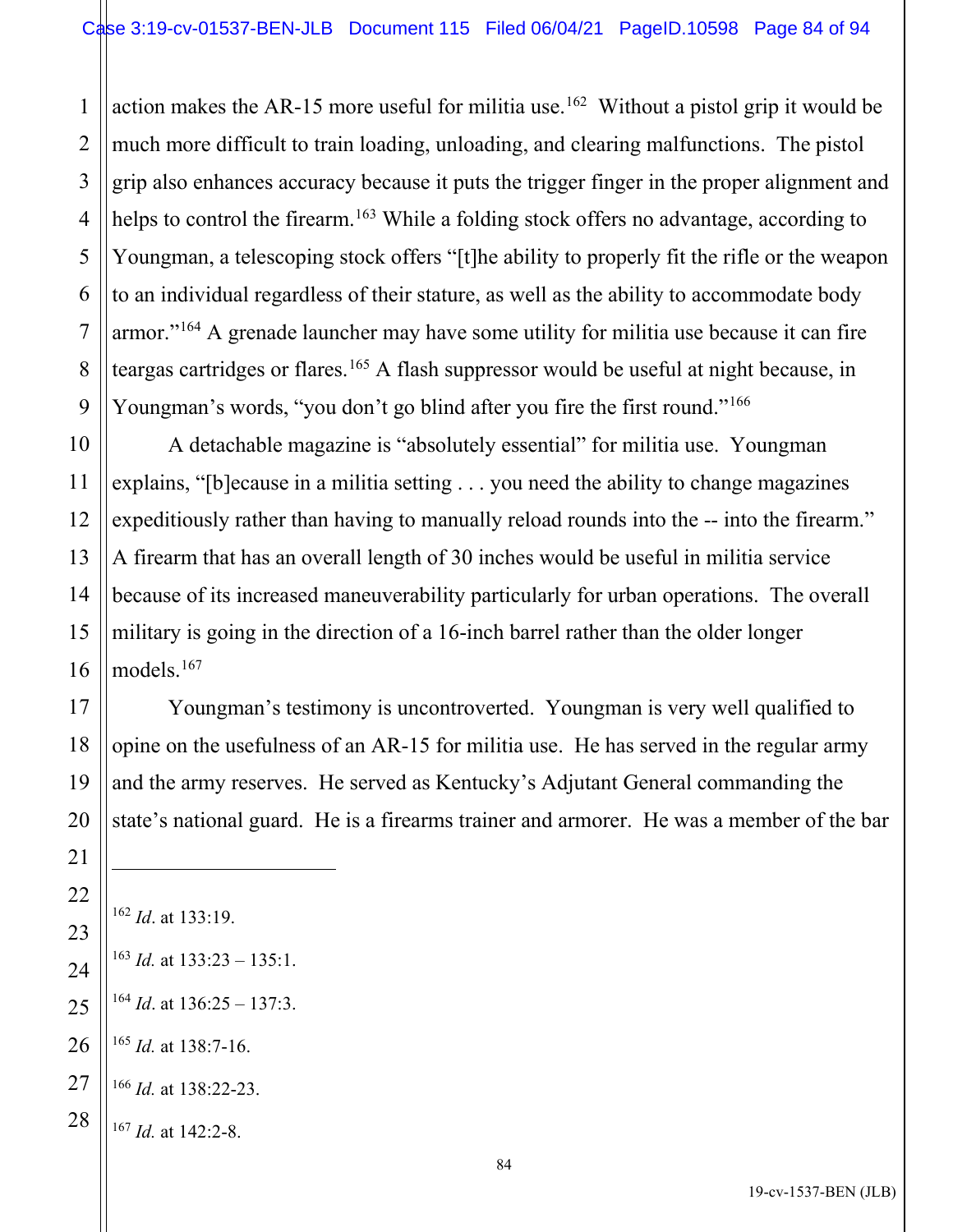1 2 3 and worked as a prosecutor. His opinion that an AR-15 is an ideal firearm for use in a militia is unequivocal and uncontested. Of the prohibited features in  $\S 30515(a)$ , most are important for militia use.

4

5

6

7

8

9

10

11

12

13

14

15

16

17

18

19

21

22

23

"*Heller* recognized that militia members traditionally reported for duty carrying 'the sorts of lawful weapons that they possessed at home,' and that the Second Amendment therefore protects such weapons as a class, regardless of any particular weapon's suitability for military use." *Caetano*, 136 S. Ct. at 1032 (Alito, J., concurring) (citing *Heller*, 554 U.S., at 627). Owing much to the commonality of its ownership, as well as its features and characteristics, the AR-15 is a modern rifle that is suited for use in the militia. Because it is a weapon of light warfare that is commonly owned, commonly trained, with common characteristics, and common interchangeable parts, it is protected for militia use by the Second Amendment. California's statutes impose criminal penalties for making and possessing, by ordinary citizens who would make up a militia, a firearm that is well-suited for militia service. It is the exact opposite of a statute with a reasonable fit and places the most severe burden on those who are able to be part of the citizens' militia, and ultimately burden all of the people of the state and the nation.

20 24 25 Some courts have coined the AR-15 a "weapon of war." *E.g., Kolbe*, 849 F.3d at 124. Some courts have concluded that because the AR-15 is most useful in military service, it is not protected by the Second Amendment. *See, e.g., Worman v. Healey*, 293 F. Supp. 3d 251, 266 (D. Mass. 2018) (AR-15s are most useful in military service, therefore they are beyond the scope of the Second Amendment). Some courts have reasoned that an M-16 is most useful in military service and thus can be banned and that the AR-15 is "like" the M-16 so it also can be banned. *See, e.g., Rupp*, 401 F. Supp. 3d at 987 ("the Court agrees with *Kolbe*'s conclusion that 'AR-15-type rifles are 'like' M16 rifles under any standard definition of that term.'").

26 27 28 But *Miller* held that it is precisely this type of firearm – a firearm that has a reasonable relationship to militia service -- that is protected by the Second Amendment. It is a principle that *Heller* grasped. "This holding [of *Miller*] is not only consistent with,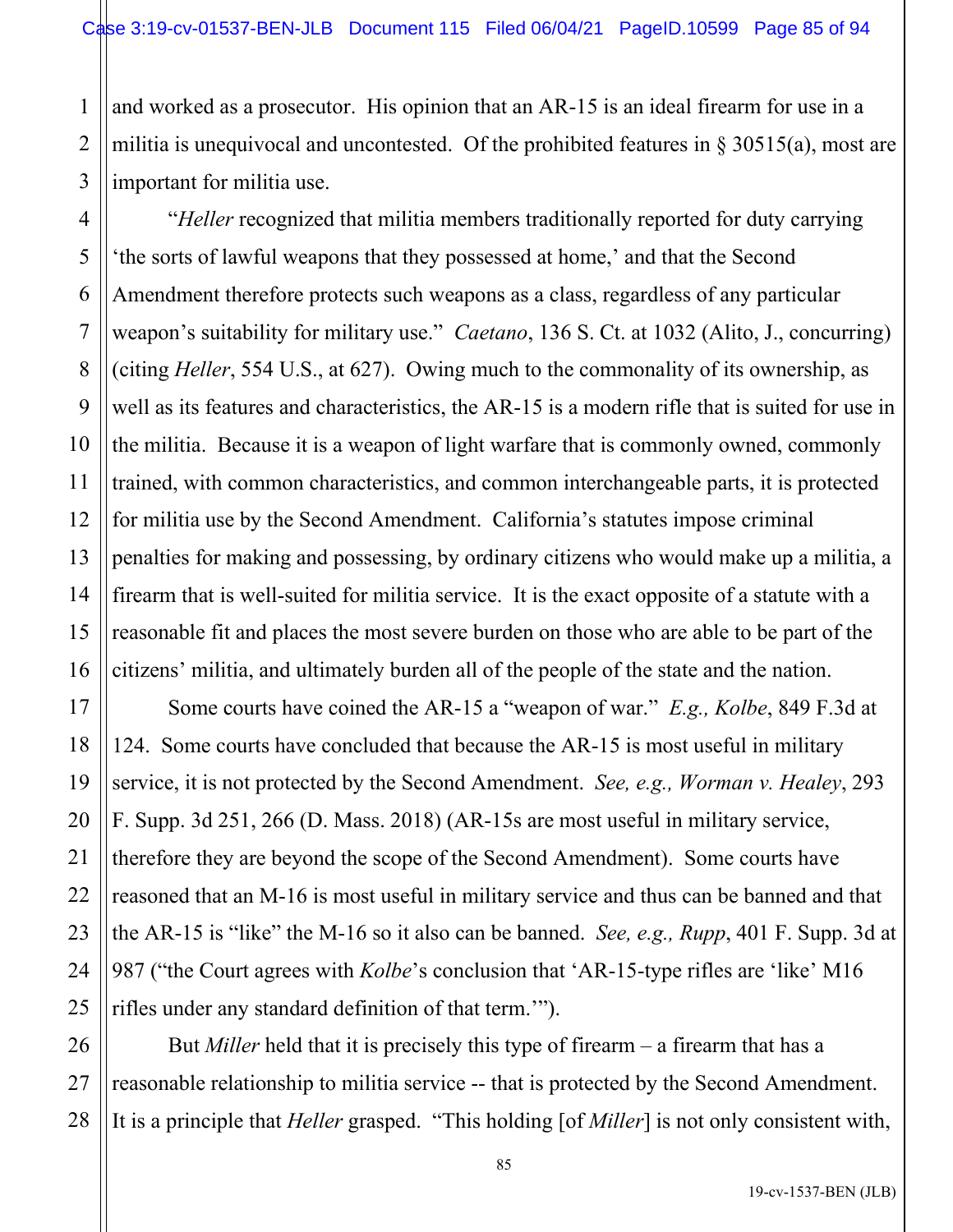1 2 3 4 5 6 7 8 9 10 11 12 13 14 15 16 17 18 but positively suggests, that the Second Amendment confers an individual right to keep and bear arms (though only arms that 'have some reasonable relationship to the preservation or efficiency of a well regulated militia'"). *Heller*, 554 U.S., at 622; *see also Lewis v. United States*, 445 U.S. 55, n.8 (1980) ("the Second Amendment guarantees no right to keep and bear a firearm that does not have 'some reasonable relationship to the preservation or efficiency of a well regulated militia.'") (quoting *Miller*, 307 U.S., at 178); *Wilson v. Cook County*, 937 F.3d 1028 (7th Cir. 2019) ("We, however, attempted to evaluate the Highland Park Ordinance in more "concrete" terms by asking: 'whether a regulation bans weapons . . . that have 'some reasonable relationship to the preservation or efficiency of a well regulated militia,' and whether law-abiding citizens retain adequate means of self-defense.'"); *Miller v. Sessions*, 356 F. Supp. 3d 472, 478 (E.D. Pa. 2019) ("In 2008, sixty-nine years after it last revisited the Second Amendment, the Supreme Court ultimately held that in addition to 'preserving the militia,' the Second Amendment guarantees an individual right to keep and bear arms."); *but see Hatfield v. Sessions*, 322 F. Supp. 3d 885, 889 (S.D. Ill. 2018), *rev'd on other grounds sub nom., Hatfield v. Barr*, 925 F.3d 950 (7th Cir. 2019) ("Another case jumps the ship and asks if the challenged regulation has 'some reasonable relationship to the preservation or efficiency of a well regulated militia,' a test which contradicts *Heller* itself.").

19 20 22 23 24 25 26 The Attorney General does not agree that the militia clause can put the brakes on the state's power to ban arms that are ideal for militia use. But the militia clause informs the full understanding of the right. "The militia clause helps us understand the contours of the Second Amendment. After *Heller*, the prefatory clause may not dictate the content of Second Amendment rights, but neither is it irrelevant to it." *Young v. State of Hawaii*, 992 F.3d 765, 825 (9th Cir. 2021) (*en banc*). Forty-four of the fifty states have a Second Amendment analogue and most have a clause referring to the militia and the right to defend self and state. *Id.* at 816 (collecting provisions).

The point was made in this Court's decision in *Rhode v. Becerra*,

21

27

28

The Supreme Court also recognizes that the Second Amendment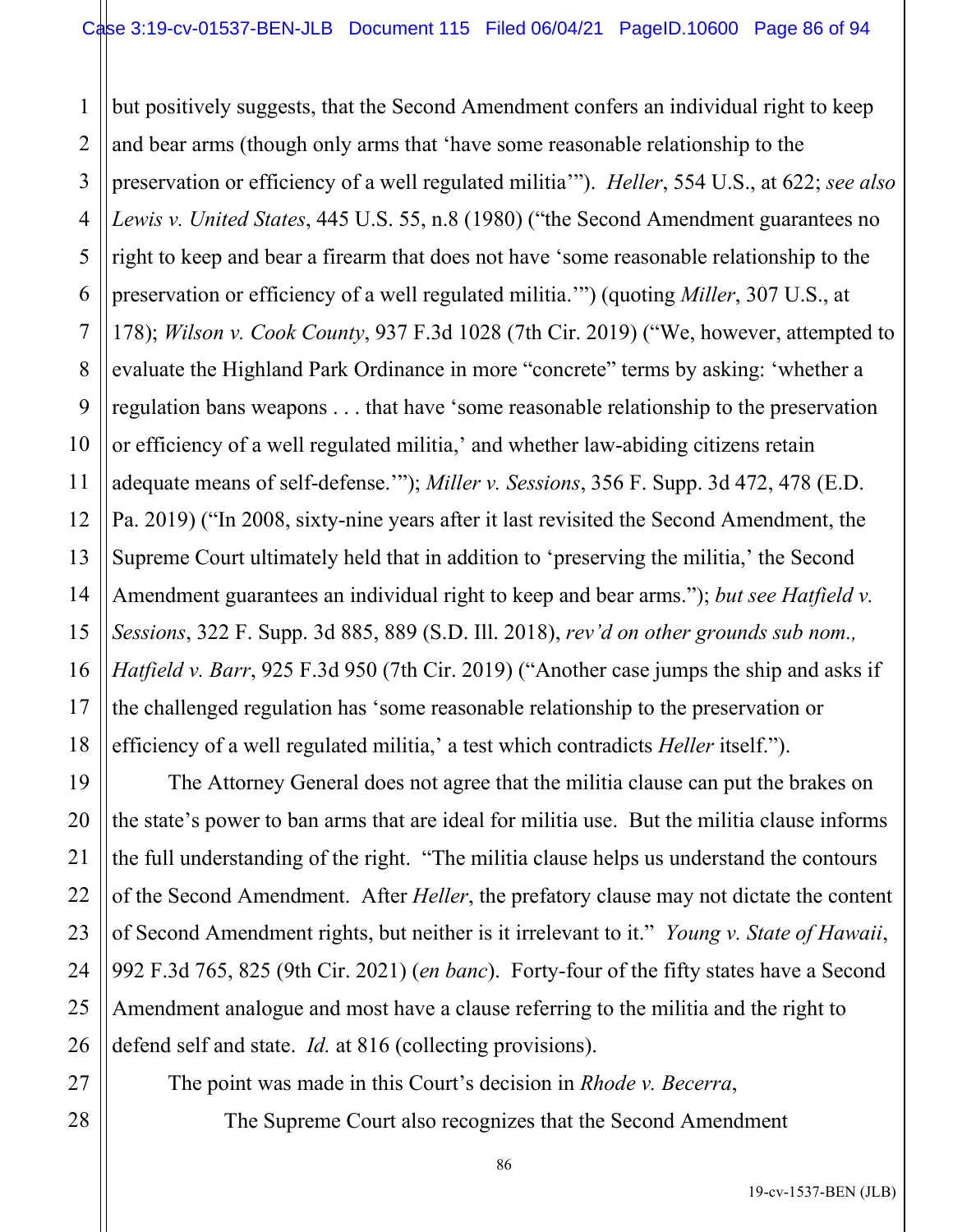1

2

3

4

5

6

7

8

9

10

11

12

13

14

15

16

17

18

19

20

21

22

23

24

25

26

27

28

guarantee includes firearms that have "some reasonable relationship to the preservation or efficiency of a well-regulated militia." *United States v. Miller*, 307 U.S. 174, 178 (1939). *Miller* implies that possession by a lawabiding citizen of a weapon and ammunition commonly owned, that could be part of the ordinary military equipment for a militia member and would contribute to the common defense, is also protected by the Second Amendment.

*Heller* and *Miller* are consistent. *Heller* took the already expansive zone of protection for weapons that could be used by a militia and focused on the core use of firearms for defending the home. "It is enough to note, as we have observed, that the American people have considered the handgun to be the quintessential self-defense weapon .... Whatever the reason, handguns are the most popular weapon chosen by Americans for self-defense in the home, and a complete prohibition of their use is invalid." *Heller*, 128 S. Ct. at 2818. As *McDonald* puts it,

in *Heller*, we recognized that the codification of this right was prompted by fear that the Federal Government would disarm and thus disable the militias, but we rejected the suggestion that the right was valued only as a means of preserving the militias. On the contrary, we stressed that the right was also valued because the possession of firearms was thought to be essential for self-defense. As we put it, self-defense was 'the central component of the right itself.' *McDonald*, 561 U.S. at 787. In *Caetano v. Massachusetts*, the Court underscored these two points. One, the Second Amendment extends to common modern firearms useful for self-defense in the home. Two, common firearms beyond just those weapons useful in warfare are protected. *See Caetano*, ––– U.S. ––––, 136 S. Ct. 1027, 1028 (2016) (per curiam) (quoting *Heller*, 554 U.S. at 582, 624- 25, 128 S. Ct. 2783); *contra Kolbe v. Hogan*, 849 F.3d 114, 131 (4th Cir. 2017) (weapons useful in warfare are not protected by the Second Amendment).

445 F. Supp. 3d 902, 929 (S.D. Cal. 2020), *appeal stayed*, Appeal No. 20-55437. Major General Youngman did not address the utility of other modern rifles, such as the semiautomatic AK-47, for militia use. The evidence is clear, however, that the AR-15 type of modern rifle bears a reasonable relationship to the preservation and efficiency, as well as the effectiveness, of a modern well-regulated militia. It is therefore categorically protected by the Second Amendment.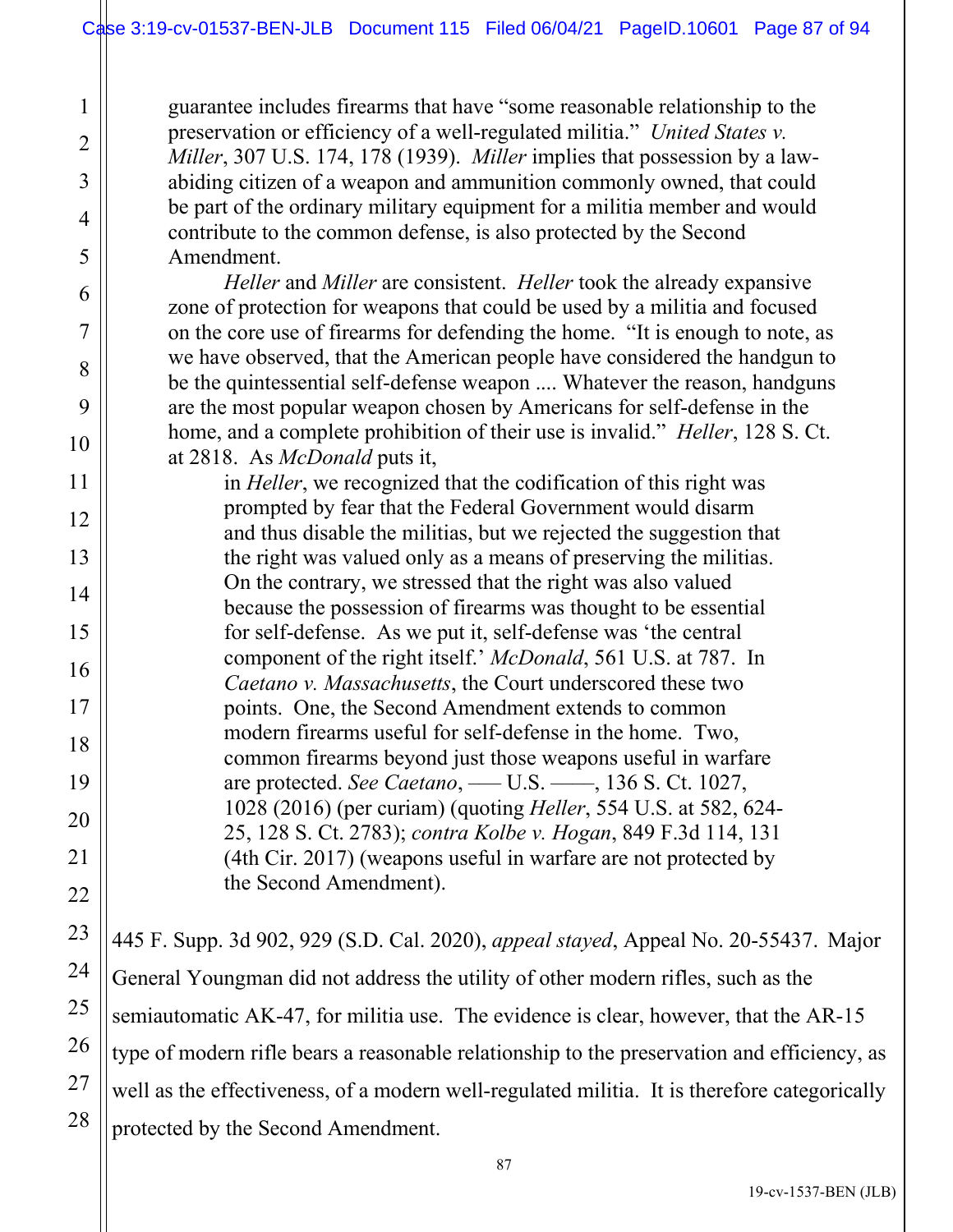#### **3.** *Citizen Militias are not Irrelevant*

Before the Court there is convincing and unrebutted testimony that the versatile AR-15 type of modern rifle is the perfect firearm for a citizen to bring for militia service. A law that bans the AR-15 type rifle from militia readiness is not a reasonable fit for protecting the Second Amendment right to keep and bear arms for the militia. It has been argued that citizens with nothing more than modern rifles will have no chance against an army with tanks and missiles. But someone forgot to tell Fidel Castro who with an initial force of 20 to 80 men armed with M-1 carbines, walked into power in Havana in spite of Cuba's militarized forces armed with tanks, planes and a navy. Someone forgot to tell Ho Chi Minh who said, "Those who have rifles will use their rifles. Those who have swords will use their swords. Those who have no swords will use their spades, hoes, and sticks," and eventually defeated both the French and the United States military. Someone forgot to tell the Taliban and Iraqi insurgents. Citizen militias are not irrelevant.

For this reason, state statutes ought to specifically preserve the right and ability of its law-abiding responsible citizens to acquire and possess such arms. But to purposefully *criminalize* acquisition and possession of an AR-15 type modern rifle, as California does, particularly because it would be useful in militia warfare, is contrary to one of the purposes of the Second Amendment and therefore displays no degree of fit.

### **D. Experiments**

The Attorney General objects saying the government "must be allowed a reasonable opportunity to experiment with solutions to admittedly serious problems." *Id*. at 969-70 (quoting *City of Renton v. Playtime Theatres, Inc.*, 475 U.S. 41, 52 (1986)). How long does the experiment go on and what are its limits? California has had more than a reasonable opportunity to experiment. In the face of the failed federal experiment California persists with its experiment. The facts found in this trial are that the California statute has not solved the problem of mass shootings or the shooting of police officers despite 40 years of testing.

1

2

3

4

5

6

7

8

9

10

11

12

13

14

15

16

17

18

19

20

21

22

23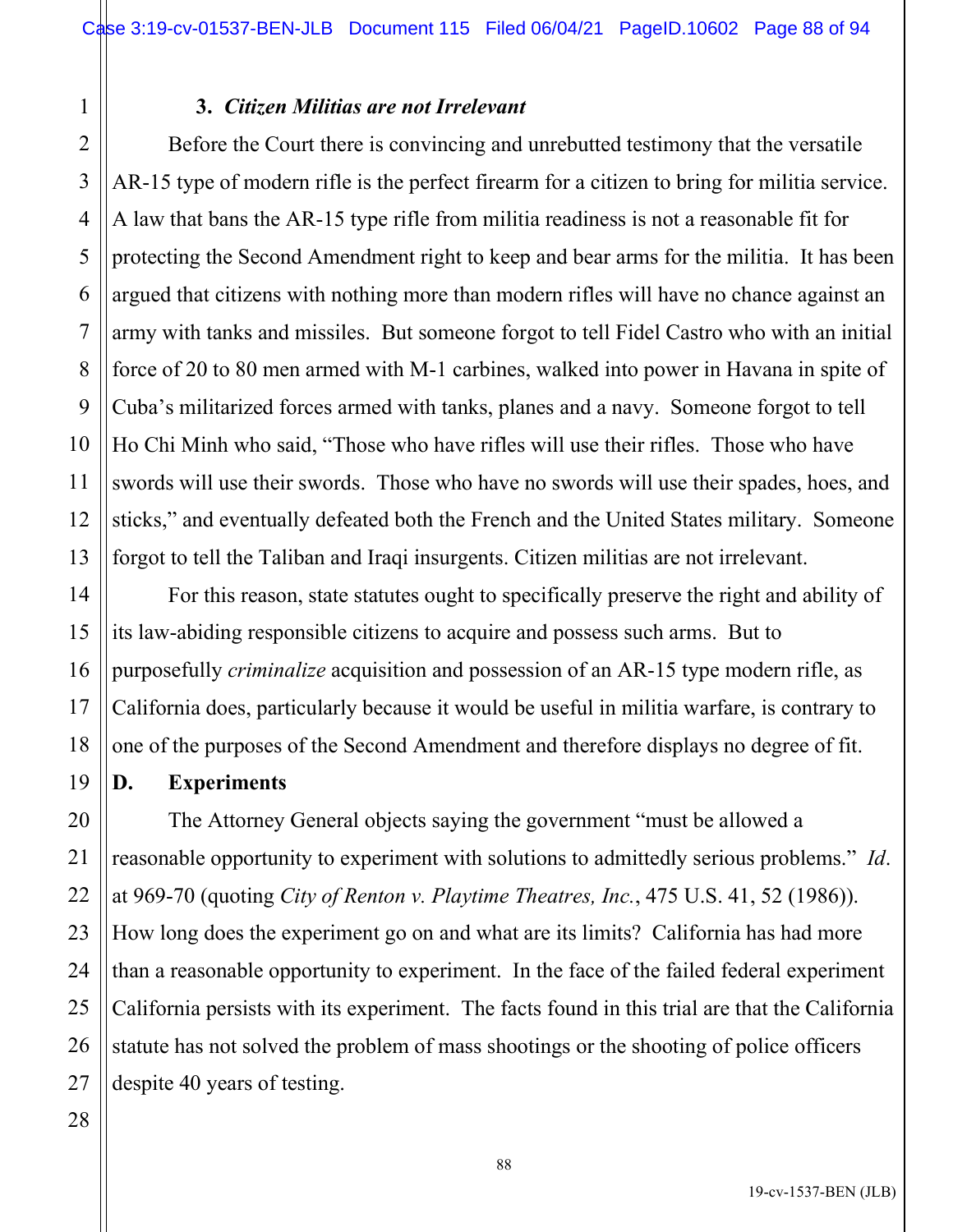#### 1 **E. Deference**

10

11

12

13

14

15

16

17

18

19

21

2 3 4 5 6 7 8 9 The Attorney General maintains that under intermediate scrutiny, courts "afford substantial deference to the predictive judgments of the legislature." *Pena v. Lindley*, 898 F.3d 969, 979 (9th Cir. 2018) (quotation omitted). Deference makes sense when new problems arise and new solutions are needed. At some point it becomes clear whether a legislature's predicted solution is incorrect. At this point, in this case, is it clear that the California Legislature's predictions were incorrect when it passed AWCA in 1989 and amended AWCA in 1999. The demonstrably incorrect predictions are no longer entitled to judicial deference.

### **F. Selecting among alternatives**

The Attorney General retreats to the principle that even when the record contains "conflicting legislative evidence," intermediate scrutiny "allow[s] the government to select among reasonable alternatives in its policy decisions." *Id.* (quotation omitted). The legislative record of AWCA makes clear that that respecting a citizen's constitutional right of armed self-defense was not among the considered alternatives – it was not a consideration at all. Likewise, a citizen's constitutional right to be prepared for armed militia service was not a considered alternative. The California Legislature did not choose among reasonable alternatives as none of the alternatives included protecting space for a citizen's Second Amendment rights.

20 22 23 24 25 26 27 28 The Attorney General argues that deferential review is particularly appropriate here because "the legislature is 'far better equipped than the judiciary' to make sensitive public policy judgments (within constitutional limits) concerning the dangers in carrying firearms and the manner to combat those risks," quoting *Kachalsky v. Cty. of Westchester*, 701 F.3d 81, 97 (2d Cir. 2012). A legislature may be better equipped, but in the end, a legislature must also actually make those sensitive judgments and must make them within constitutional boundaries. However, the California Legislature made its AWCA policy judgment without protecting or considering a citizen's individual Second Amendment rights. Therefore, its judgment is outside of the constitutional limits and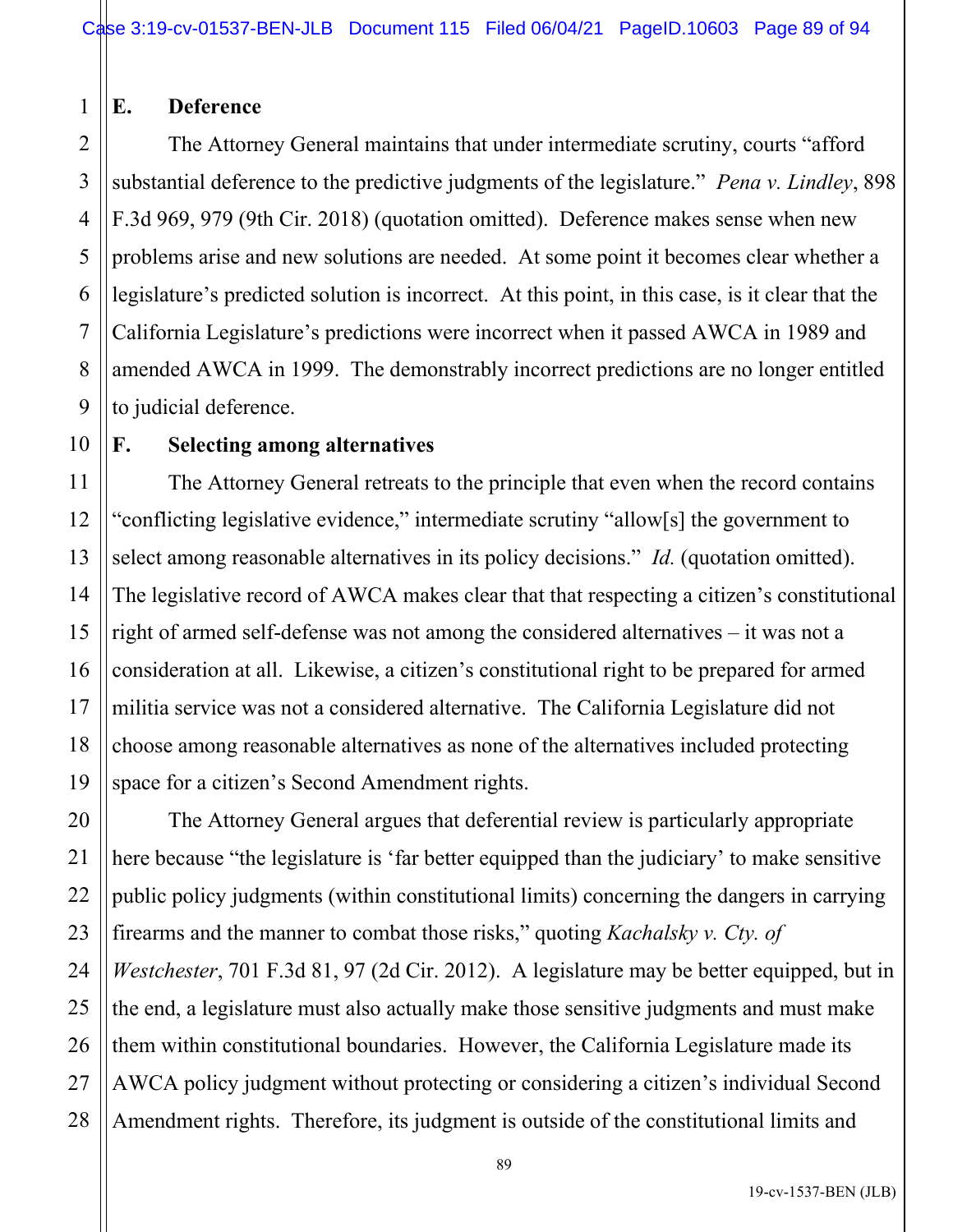1 entitled to no deference.

## **G. No reasonable fit**

2

14

15

16

17

18

19

20

21

22

23

24

25

26

<span id="page-89-0"></span>27

28

3 4 5 6 7 8 9 10 11 12 13 The end of the road is here. AWCA fails intermediate scrutiny because it lacks a reasonable fit. It is a continuing failed experiment which does not achieve its objectives of preventing mass shootings or attacks on law enforcement officers. The evidence suggests it has made no difference at all. Where it has made a large difference is on the lives of numerous law-abiding citizens who would make, buy, and use these prohibited weapons for home defense and militia readiness, but for the threat of severe criminal punishments. A reasonable fit would, at the very least, include a broad exception for home defense. A reasonable fit would, at the very least, also recognize an exception for maintaining an AR-15 type rifle for militia readiness. But today there are no such exceptions. Thus, it burdens substantially more protected activity than is necessary to further the state's goals.

AWCA certainly falls under the more demanding standard of strict scrutiny. Narrow tailoring using the least restrictive means under strict scrutiny would go much farther and include specific exceptions for a person to acquire and possess an assault weapon for self-defense in other habitations such as a motorhome, houseboat, camping tent, and hotel room, and an exception for those unable to comfortably afford more than one firearm for self-defense to bear an assault weapon everywhere firearms are not prohibited. Narrow tailoring would include a safe-harbor provision for all home defense use, self-defense use in any non-sensitive place, hunting, sports, and all other lawful activities and militia readiness uses.

Perhaps there are better experiments that can be tried by the State to reduce mass shootings.<sup>[168](#page-89-0)</sup> As stated previously, shooters seek notoriety and news coverage. Perhaps

 $168$  Defs. Exh. AC, at 17 ("In other words, the deadliest public mass shooters' murderous intent is larger, but so is their criminal footprint. And this makes sense: When more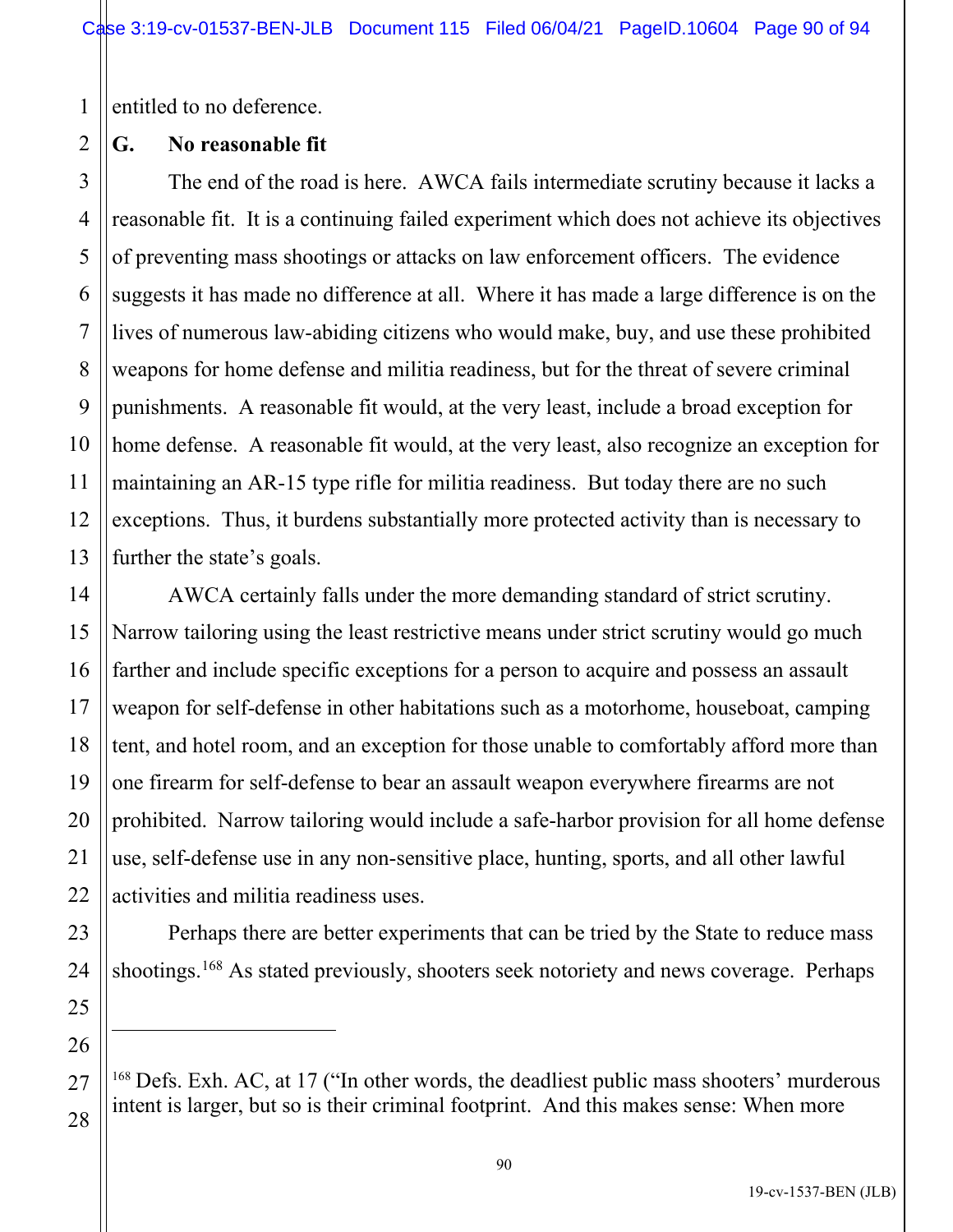1 2 restraint in news coverage might be a novel approach.<sup>[169](#page-90-0)</sup> Perhaps the better education of our children or perhaps the expansion of our mental health care system will be the answer.

In the end, the Bill of Rights is not a list of suggestions or guidelines for social balancing. The Bill of Rights prevents the tyranny of the majority from taking away the rights of a minority. When a state nibbles on Constitutional rights, who protects the minorities? The federal courts. The Second Amendment protects any law-abiding citizen's right to choose to be armed to defend himself, his family, and his home. At the same time, the Second Amendment protects a citizen's right to keep and bear arms to use should the militia be needed to fight against invaders, terrorists, and tyrants. The Second

ambitious attacks are planned over a longer period of time, that creates more opportunity for perpetrators to make mistakes and let incriminating information slip out, along with more opportunity for warning signs to be observed by the public and reported to law enforcement. The deadliest public mass shootings have the worst impact on society, *but they should be the easiest to prevent.*") (emphasis added).

<span id="page-90-0"></span><sup>169</sup> Defs. Exh. AC, at 15 (citations omitted). Sociologists Lankford and Silver suggest media restrictions. "Fortunately, it may be possible to disrupt the reward system that incentivizes public mass shooters to kill large number of victims for fame and attention. The key is changing how the news media cover these attacks. . . . The consensus from scholars and law enforcement is clear: Stop publishing the names and photos of public mass killers (except during ongoing searches for escaped suspects), but continue reporting the other details of these crimes in a responsible manner. An open letter calling for this approach has been signed by 149 criminologists, professors, and law enforcement professionals. And similar recommendations have been supported by the FBI, the International Association of Chiefs of Police, the International Police Association, and the advocacy group "No Notoriety," along with some political leaders, families of victims, and media members themselves.

If this approach is implemented nationwide, it could result in deterring a substantial proportion of fame and attention-seekers from committing public mass shootings, while removing the incentive for them to kill large numbers of victims to forge a legacy. The strategy of refusing to publish their names and photos would also be consistent with the core tenets of deterrence theory: It would be swift, certain, and severe."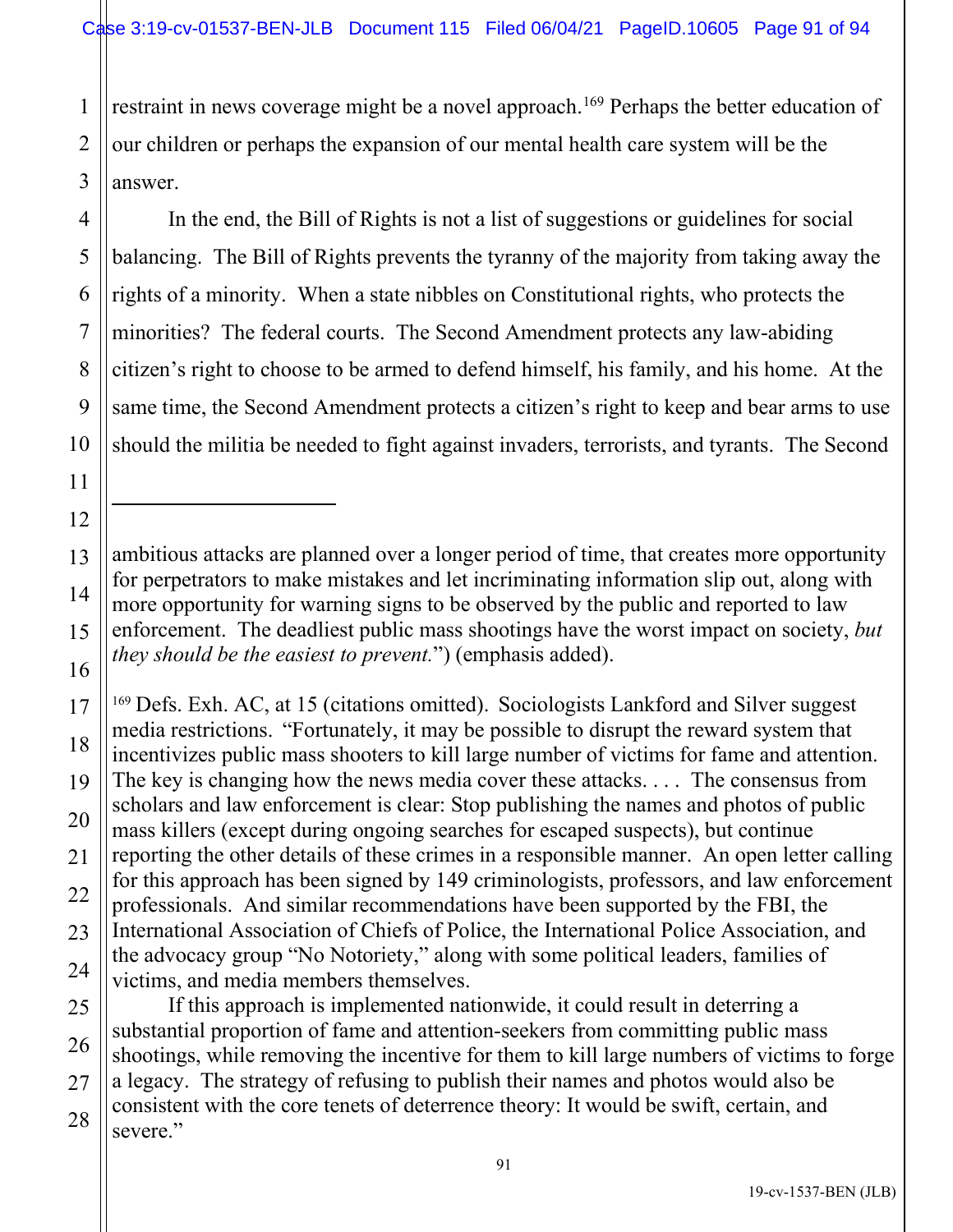1 2 Amendment is about America's freedom: the freedom to protect oneself, family, home, and homeland. California's assault weapon ban disrespects that freedom.

3

4

5

6

7

8

9

10

11

12

13

14

15

16

17

18

19

20

21

22

#### **IV. CONCLUSION**

Plaintiffs challenge California Penal Code §§ 30515(a)(1) through (8) (defining an "assault weapon" by prohibited features), 30800 (deeming certain "assault weapons" a public nuisance), 30915 (regulating "assault weapons" obtained by bequest or inheritance), 30925 (restricting importation of "assault weapons" by new residents), 30945 (restricting use of registered "assault weapons"), and 30950 (prohibiting possession of "assault weapons" by minors). It is declared that these statutes unconstitutionally infringe the Second Amendment rights of California citizens. These statutes and the penalty provisions §§ 30600, 30605 and 30800 as applied to "assault weapons" defined in Code  $\S$ § 30515(a)(1) through (8) are hereby enjoined.

You might not know it, but this case is about what should be a muscular constitutional right and whether a state can force a gun policy choice that impinges on that right with a 30-year-old failed experiment. It should be an easy question and answer. Government is not free to impose its own new policy choices on American citizens where Constitutional rights are concerned. As *Heller* explains, the Second Amendment takes certain policy choices and removes them beyond the realm of permissible state action. California may certainly conceive of a policy that a modern rifle is dangerous in the hands of a criminal, and that therefore it is good public policy to keep modern rifles out of the hands of every citizen. The Second Amendment stands as a shield from government imposition of that policy.

23 24 25 26 27 28 There is only one policy enshrined in the Bill of Rights. Guns and ammunition in the hands of criminals, tyrants and terrorists are dangerous; guns in the hands of lawabiding responsible citizens are better. To give full life to the core right of self-defense, every law-abiding responsible individual citizen has a constitutionally protected right to keep and bear firearms commonly owned and kept for lawful purposes. In early America and today, the Second Amendment right of self-preservation permits a citizen to "'repel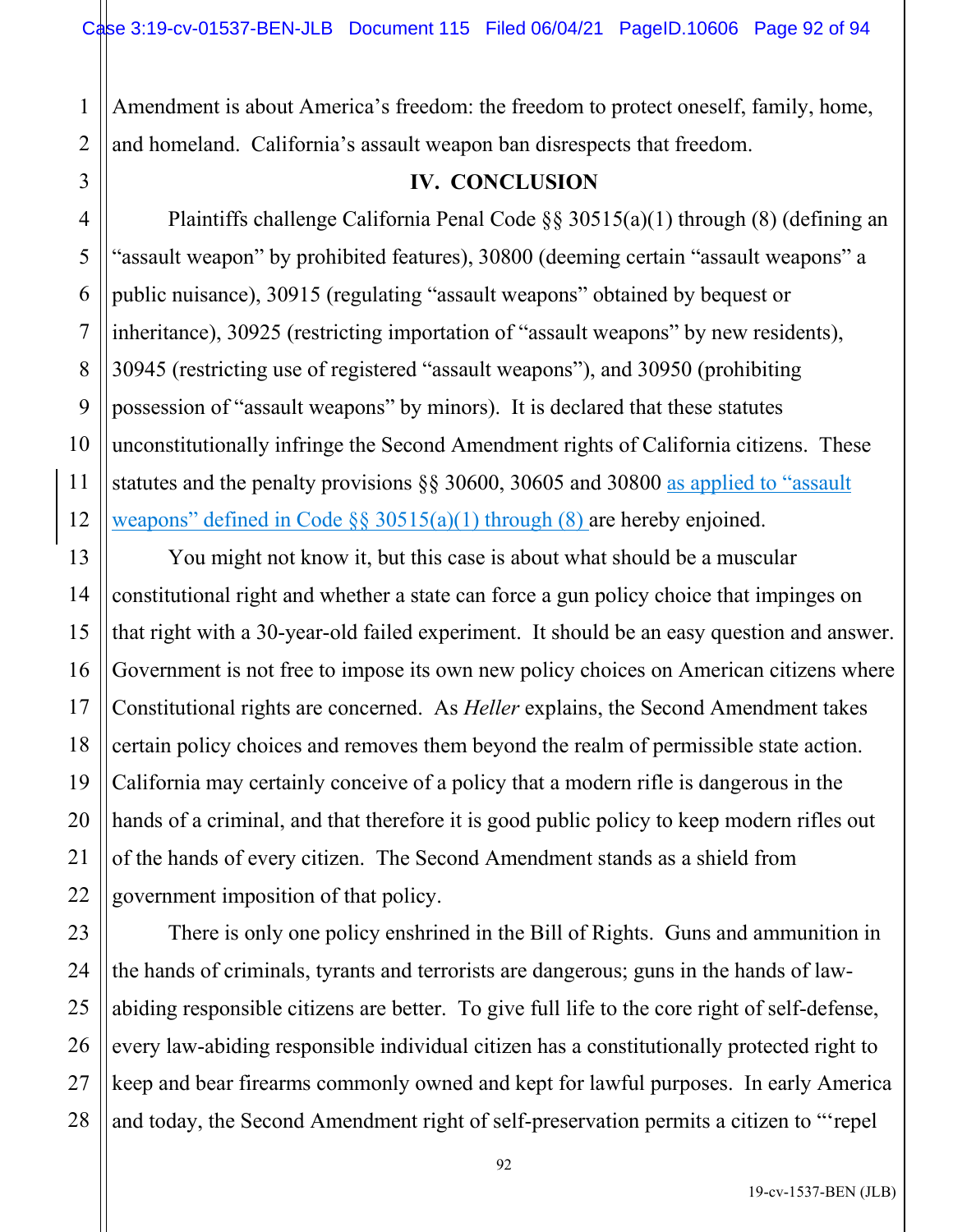1 2 force by force' when 'the intervention of society in his behalf, may be too late to prevent that injury.'" *Heller*, 554 U.S., at 594. Then, as now, the Second Amendment "may be considered as the true palladium of liberty." *Id*. at 606 (citation omitted). Unfortunately, governments tend to restrict the right of self-defense. "[I]n most governments it has been the study of rulers to confine the right within the narrowest limits possible." *Id.* (citation omitted). Fortunately, no legislature has the constitutional authority to dictate to a good citizen that he or she may not acquire a modern and popular gun for self-defense.

The Court does not lightly enjoin a state statute. However, while the Court is mindful that government has a legitimate interest in protecting the public from gun violence, it is equally mindful that the Constitution remains a shield from the tyranny of the majority. As Senator Edward Kennedy said, "[t]he judiciary is – and is often the only – protector of individual rights that are at the heart of our democracy." Law-abiding citizens are imbued with the unalienable right to keep and bear modern firearms.

#### **V. TEMPORARY STAY**

The Attorney General asked for a stay of any injunction pending appeal. A party seeking a stay must establish that he is likely to succeed on the merits, that he is likely to suffer irreparable harm in the absence of relief, that the balance of equities tip in his favor, and that a stay is in the public interest. *Humane Soc'y of the United States v. Gutierrez*, 558 F.3d 896, 896 (9th Cir. 2009), citing *Winter v. NRDC, Inc*., 555 U.S. 7, 19 (2008). The Ninth Circuit has held that a likelihood of success per se is not an absolute requirement and that serious questions going to the merits can support issuance of an injunction. *Drakes Bay Oyster Co. v. Jewell*, 747 F.3d 1073, 1085 (9th Cir. 2014) (discussing the parallel preliminary injunction standard). Serious questions are "substantial, difficult and doubtful . . . [and] need not promise a certainty of success, nor even present a probability of success, but must involve a fair chance of success on the merits." *Republic of Philippines v. Marcos*, 862 F.2d 1355, 1362 (9th Cir. 1988).

Because this case involves serious questions going to the merits, a temporary stay is in the public interest. This declaration and permanent injunction are stayed for 30 days